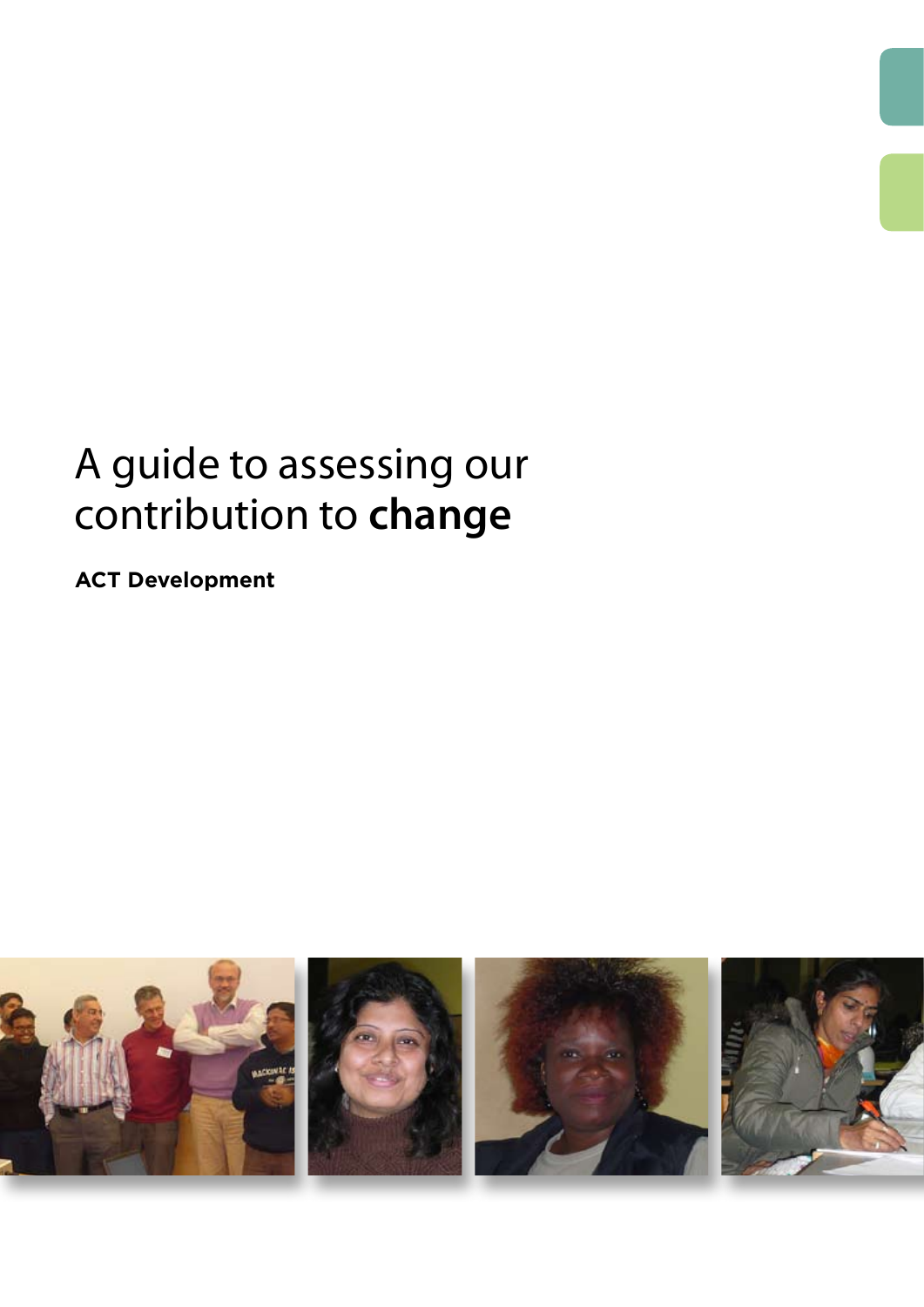## **ACT-Development Impact Project Working Group:**

**Jill Hawkey** (ACT Development, Geneva) **Katharine Jones** (Episcopal Relief and Development, USA) **Anita Kukreti** (CASA, India) **Jayant Kumar** (CASA, India) **Melton Luhanga** (CARD, Malawi) **Maryssa Mapanao-Camaddo** (LWF, Geneva) **Karen Nazaryan** (WCC Roundtable of Armenia) **Alonso Roberts** (CESE, Brazil) **Veronica Romero** (Bread for the World, Germany) **Aidan Timlin** (Christian Aid, UK and Ireland) **Wolfgang Zeese** (Bread for the World, Germany)

## **Steering Group for the Guide:**

Aidan Timlin, Alonso Roberts, Wolfgang Zeese

## **Guide drafted by:**

FAKT Consult for Management, Training and Technologies GmbH Gänsheidestrasse 43 D-70184 Stuttgart - Germany **Phone:** +49 711 21095-0 **Fax:** +49 711 21095-55 **Email:** fakt@fakt-consult.de **Web:** www.fakt-consult.de

## **FAKT Team:**

Eberhard Gohl, Carsta Neuenroth, Alexandra Huber, Verena Brenner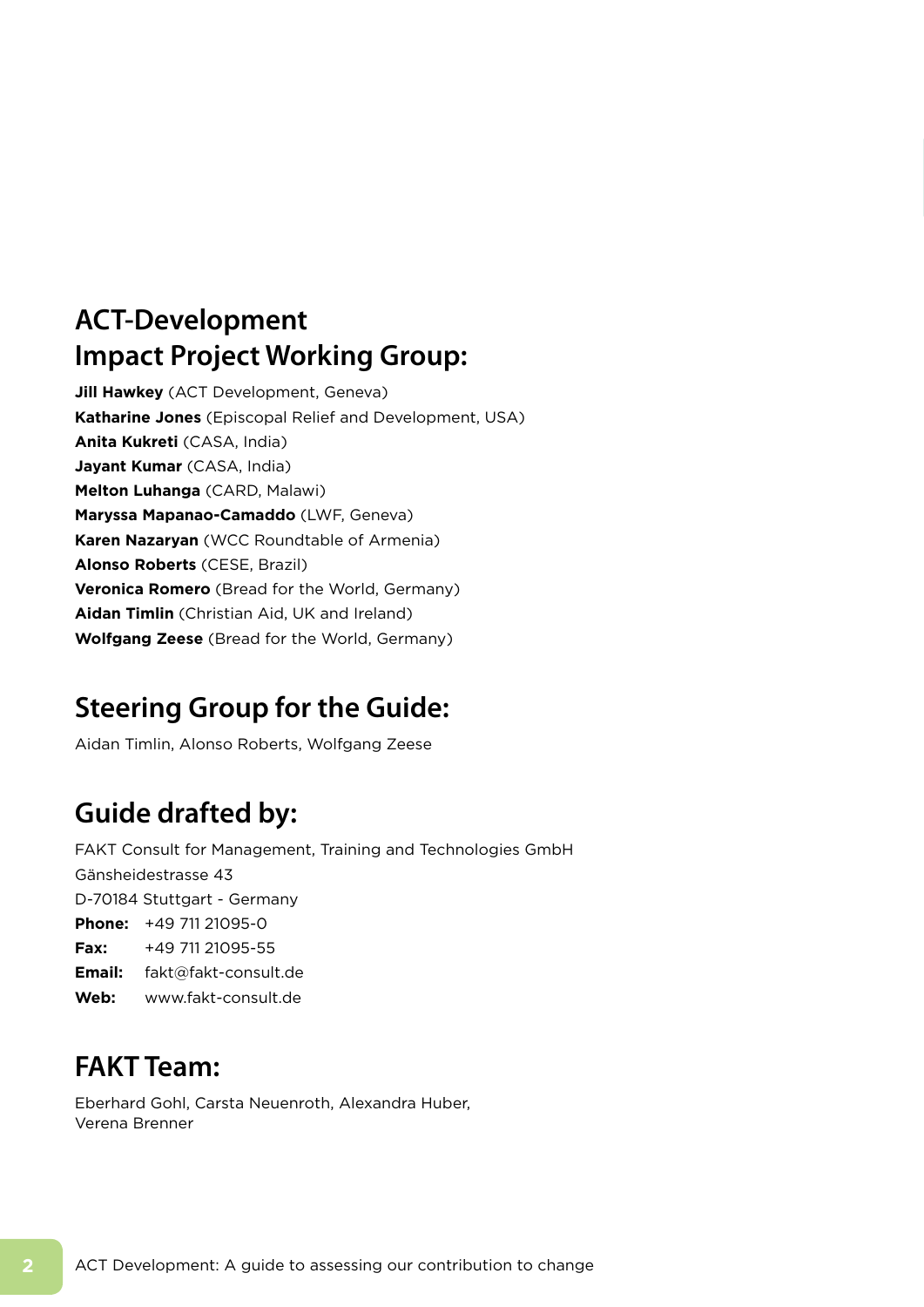## **Contents**

## **ACT Development: A guide to assessing our contribution to change**

| <b>Preface</b>                                                    | 5              |  |  |  |
|-------------------------------------------------------------------|----------------|--|--|--|
| Process followed in developing the Guide                          | 5              |  |  |  |
| 1. Introduction                                                   | 7              |  |  |  |
| Why look at change?                                               | 7              |  |  |  |
| Our understanding of change                                       | 8              |  |  |  |
| Purpose of this Guide                                             | 8              |  |  |  |
| Who is it for?                                                    | 9              |  |  |  |
| 2. Glossary of key terms relating to change and how we look at it | 10             |  |  |  |
| 3. Organisational Self-Appraisal                                  | 1 <sub>3</sub> |  |  |  |
| Presentation                                                      | 13             |  |  |  |
| Principles and the indicators involved in their observance        | 15             |  |  |  |
| Application                                                       | 17             |  |  |  |
| Improvement Plan                                                  | 21             |  |  |  |
| 4. Towards good practice in assessing change                      | 23             |  |  |  |
| 5. Navigating the selection of tools                              | 27             |  |  |  |
| Categorising the tools                                            | 27             |  |  |  |
| Steps to select a tool                                            | 28             |  |  |  |
| 6. Rating the tools for usefulness                                | 29             |  |  |  |
| Criteria                                                          | 29             |  |  |  |
| Matrix of usefulness ratings                                      | 31             |  |  |  |
| 7. Tools                                                          | 32             |  |  |  |
| Appreciative Inquiry (AI)                                         | 32             |  |  |  |
| Composite Logic Model (CLM)                                       | 34             |  |  |  |
| <b>Contribution Analysis</b>                                      | 36             |  |  |  |
|                                                                   |                |  |  |  |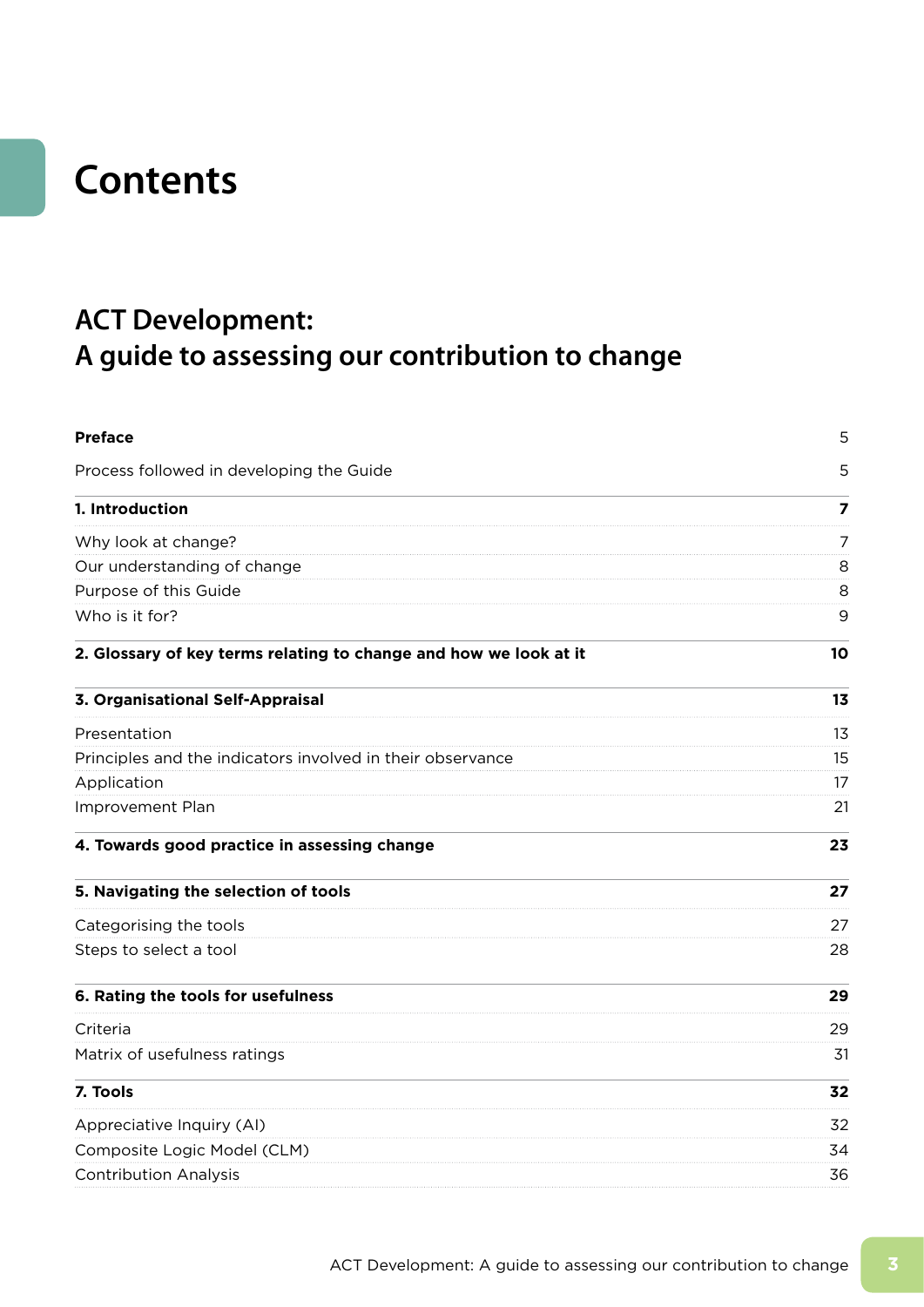| Critical Stories of Change (CSoC)                              | 38 |
|----------------------------------------------------------------|----|
| Do No Harm (DNH)                                               | 40 |
| Livelihood Asset Status Tracking (LAST)                        | 42 |
| Lot Quality Assurance Sampling (LQAS)                          | 44 |
| 'Making a Difference' Method                                   | 46 |
| Method for Impact Assessment of Programmes and Projects (MAPP) | 48 |
| Monitoring of Effects (movie)                                  | 50 |
| Most Significant Change (MSC)                                  | 52 |
| NGO-IDEAs Toolbox                                              | 54 |
| Outcome Mapping (OM)                                           | 56 |
| Participatory Impact Monitoring (PIM)                          | 58 |
| Participatory Impact Pathways Assessment (PIPA)                | 60 |
| Participatory Livelihood Monitoring (PaLSA)                    | 62 |
| Peace and Conflict Impact Assessment (PCIA)                    | 64 |
| Poverty Impact Assessment (PIA)                                | 66 |
| 'Project-Out / Context-In' Approach                            | 68 |
| Rigorous Impact Analysis (RIA)                                 | 70 |
| Situational Analysis and Goal Establishment (SAGE)             | 72 |
| Social Framework                                               | 74 |
| Sustainability Impact Assessment (SIA)                         | 76 |
| Theory of Change (ToC)                                         | 78 |
| 8. Sources                                                     | 80 |
| Bibliography                                                   | 80 |
| Web links                                                      | 92 |
| <b>List of abbreviations</b>                                   | 96 |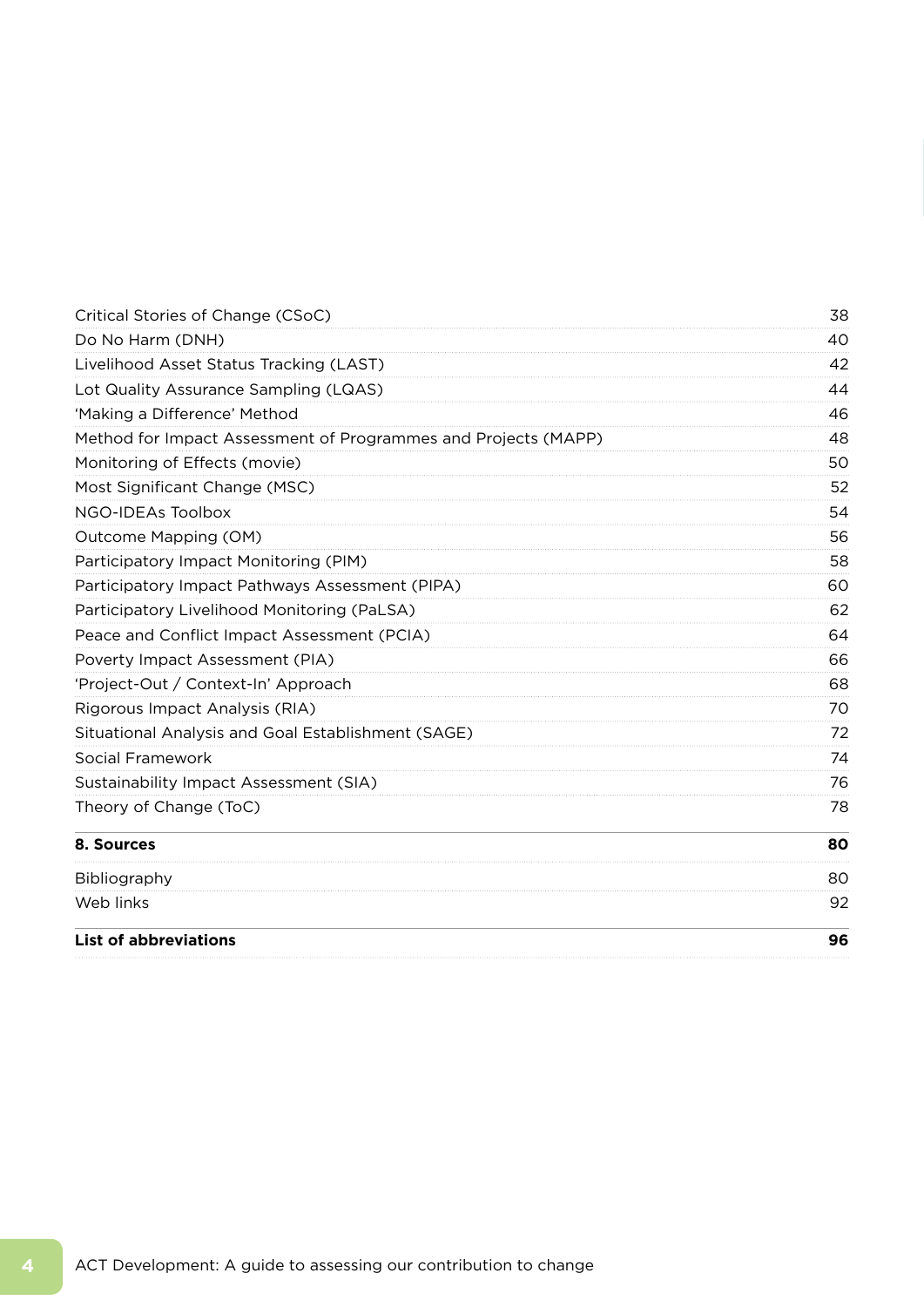# **Preface**

The founding Assembly of ACT Development in February 2007 identified improving Impact Assessment as a priority initiative for the new alliance. This Guide is a key step towards fulfilling its vision for this initiative:

ACT Development participants have agreed principles and identified best practices and are using a common framework to assess, improve and communicate the impact of their work, thus deepening our and others' understanding of the differences we make as ACT participants in overcoming poverty and injustice, and enabling us to achieve more and better impact in the future.

The Impact Assessment initiative builds on an earlier ecumenical process that took place between 1996-99. This aimed to harmonise approaches to planning, monitoring and evaluation (PME) across ecumenical agencies and implementing partners, focusing on community-based projects. It resulted in a publication 'Building Bridges in PME: Guidelines for Good Practice in the Planning, Monitoring and Evaluation of Community-based Development Projects implemented by Southern NGOs with support from European Ecumenical Agencies' (ICCO, 2000). This was widely circulated among ecumenical organisations.

The current initiative recognises that the ACT Development (ACT-D) membership needs to:

- » develop a common and deeper understanding of their contributions to poverty eradication and social justice, using relevant tools, skills and competencies to address the 'impact challenge';
- » improve the effectiveness of their work and understand, through more systematic learning, how best to achieve their goals;
- » be accountable and transparent to stakeholders, including beneficiaries<sup>1</sup>, partners, churches, the public, regulators and donors;
- » demonstrate their credibility, particularly when they come together, through developing and sharing common approaches and methods that enable them to better articulate the outcomes and impact of their work – individually and collectively.

1 Beneficiaries is used in this Guide as convenient shorthand. Many organisations prefer alternative terms such as target population or primary stakeholders.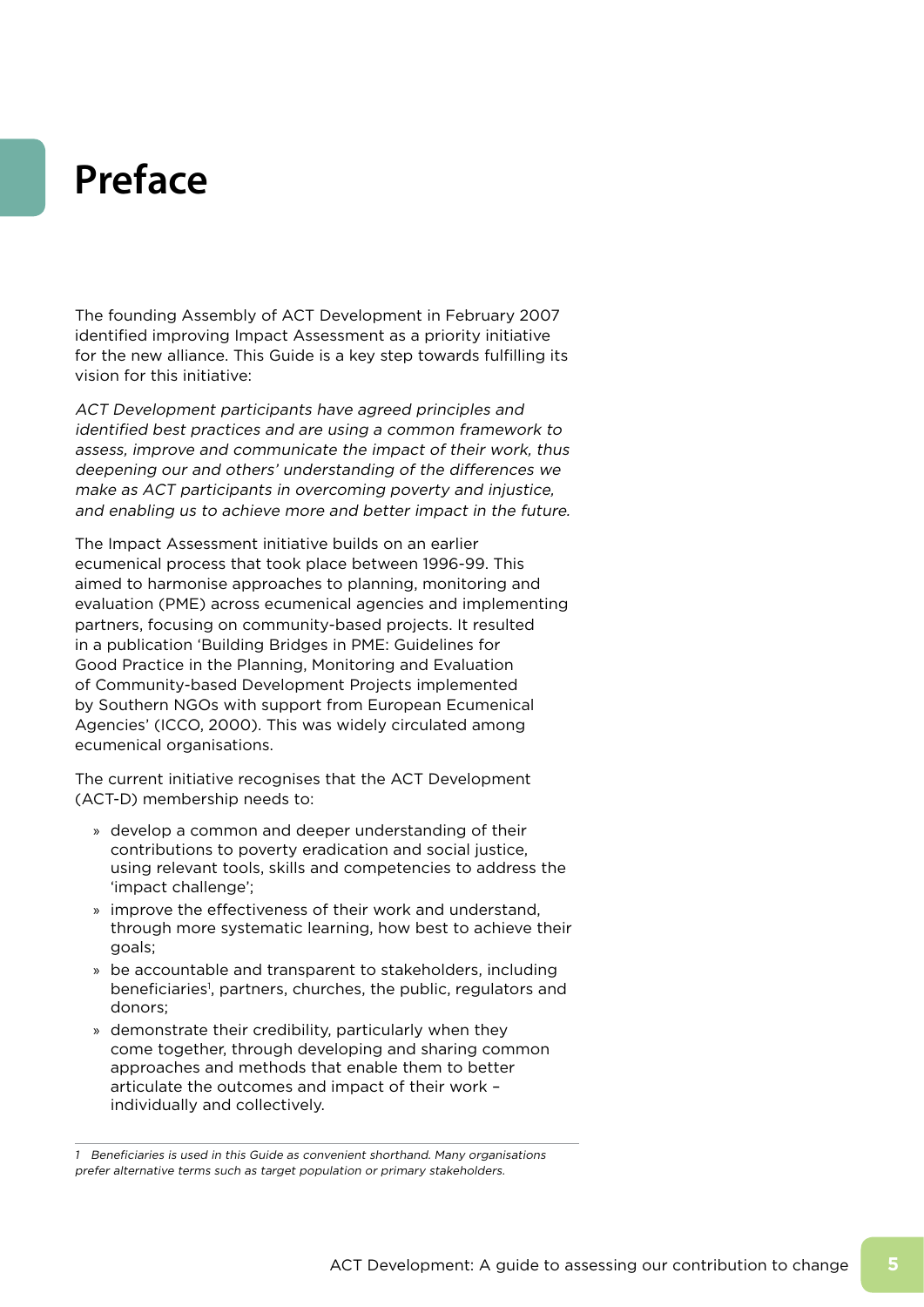#### **Process followed in developing the Guide**

In May 2007, the ACT-D Executive Committee set up the 'Impact Project' and formed a Working Group of representatives of eight participant and observer organisations to shape and steer the project.

The Working Group's first step was a survey of the ACT-D membership's current practice in assessing change and the challenges to be addressed. This revealed that while many organisations were using PME tools and doing some outcome evaluation, few were assessing and communicating long-term impact. The survey also highlighted that members were looking for support in identifying tools to strengthen their impact assessment.

Responding to this, the Working Group drafted a glossary of key terms for looking at change for consultation with members. A consultancy firm, FAKT, was commissioned to collect and summarise information about tools now in use within and beyond ACT-D. The resulting draft toolkit was tested and discussed at a global workshop involving representatives of a wider group of 20 ACT-D organisations in November 2008 in Stuttgart, Germany.

The Working Group also developed and tested a tool to enable ACT-D participants to self-appraise their organisational capabilities for outcome evaluation and impact assessment and to reflect on areas for improvement. This tool was tested at the workshop, and participants also drafted a list of 'Good Practices in Assessing Change'. All of these elements are now brought together in this first edition of the Guide.

The Impact Project is now entering a new phase of translating theory into practice, with member organisations and national forums undertaking self-appraisals, applying the tools, and developing case studies together. This Guide is therefore viewed as a 'work in progress' to be updated as feedback is received. The Working Group would welcome your comments, which can be sent to the ACT-D Secretariat (actdevelopment@wcc-coe.org).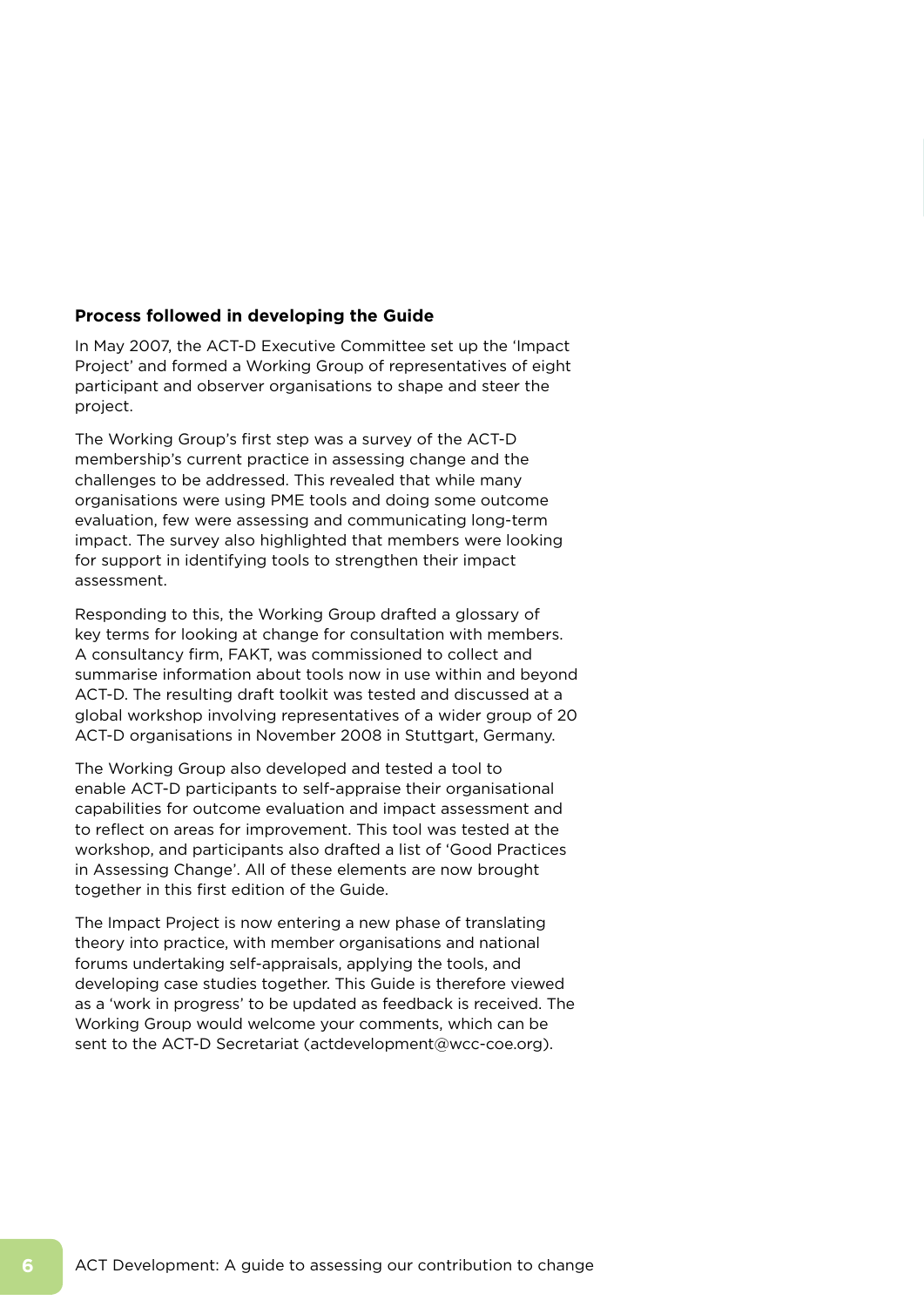# **1. Introduction**

#### **Why look at change?**

All members of the ecumenical family, wherever we are located, share one common goal: to be good stewards of God-given resources and achieve positive, sustainable change in the lives of people oppressed by poverty and injustice.

ACT-D participants and observers have committed themselves to undertake high-quality work. As a new alliance, we have an opportunity to reflect rigorously on our own effectiveness, share our learning with others and provide clear evidence of our contribution to changes in the lives of those with whom we work.

This initiative also responds to the growing global debate about the effectiveness of development assistance. Questions persist about whether the North-South transfer of aid is leading to positive transformation in the lives of people.

The Paris Declaration on Aid Effectiveness, endorsed by government donors, partner countries and multi-lateral institutions in 2005, was one response to this debate. In this Declaration, signatories committed themselves to one common objective: to build stronger, more effective partnerships to enable partner countries to achieve their own development goals. Emerging from this debate was a challenge to civil society organisations to demonstrate their own effectiveness.

Approximately US\$1.4 billion passes through the hands of ACT Development participants and observers each year. Are we, as an alliance, able to identify the difference these funds have made to the poorest and most vulnerable communities? Are we confident that our development efforts are effective in bringing about change? And can we demonstrate this?

While there is much evaluative activity within the alliance, most of this focuses on outcomes rather than longer-term changes. 'Impact' remains an elusive concept which few agencies have successfully pinned-down. This makes inter-organisational communication and shared learning around what difference we make a persistent challenge.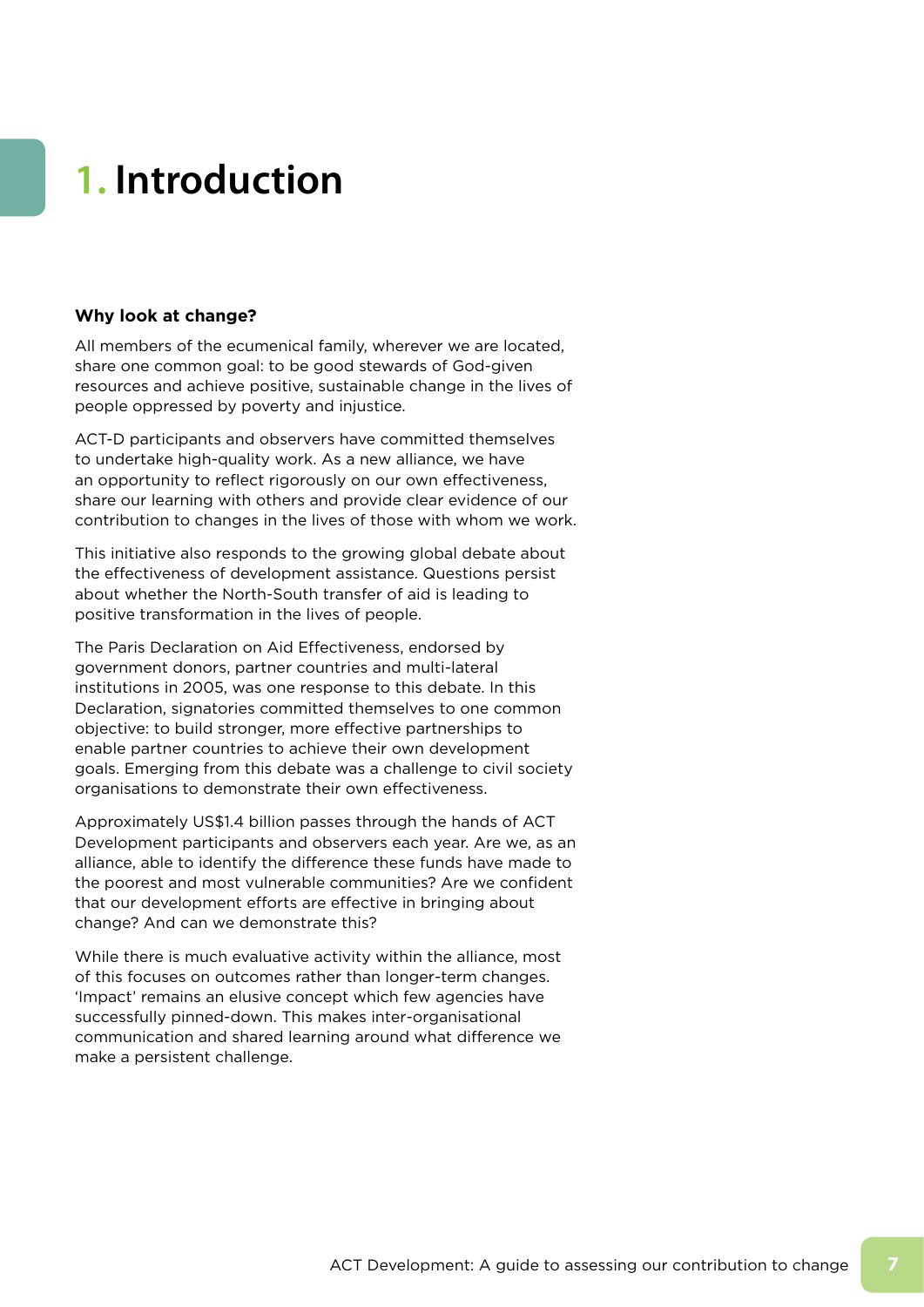The membership of ACT-D has much to offer from its history, shared experience and global outreach. By bringing together the best of our impact assessment approaches, the alliance can establish itself as a proactive and visible player in development cooperation, bringing an ecumenical perspective to the understanding of change.

#### **Our understanding of change**

Our approach to looking at change draws on ACT-D's understanding of 'transformational development' that puts people's needs, rights and aspirations at the heart of development efforts. This includes<sup>2</sup>:

- » Recognising people as central and primary actors in their own change;
- » Affirming that all persons are created in the image of God with the right and potential to live just, humane and dignified lives in sustainable communities;
- » Working tocreate conditions, structures and systems which promote dignity, justice, human rights and care for the environment;
- » Recognising that this requires transformation at all levels and for all people: those with power, wealth and influence who control and use more than their share of resources and those most adversely affected by oppressive structures and systems;

#### **Purpose of this Guide**

The objective of this guide is twofold: to help organisations critically reflect on their capabilities for evaluating outcomes and assessing impact in their work, and to provide an overview of tools available.

The Guide encourages critical selection of a mix of complementary tools for collecting information about change. It promotes adoption of participatory and empowering approaches that include front line staff and intended beneficiaries.

<sup>2</sup> Adapted from Our Understanding of Development, ACT Development, May 2008.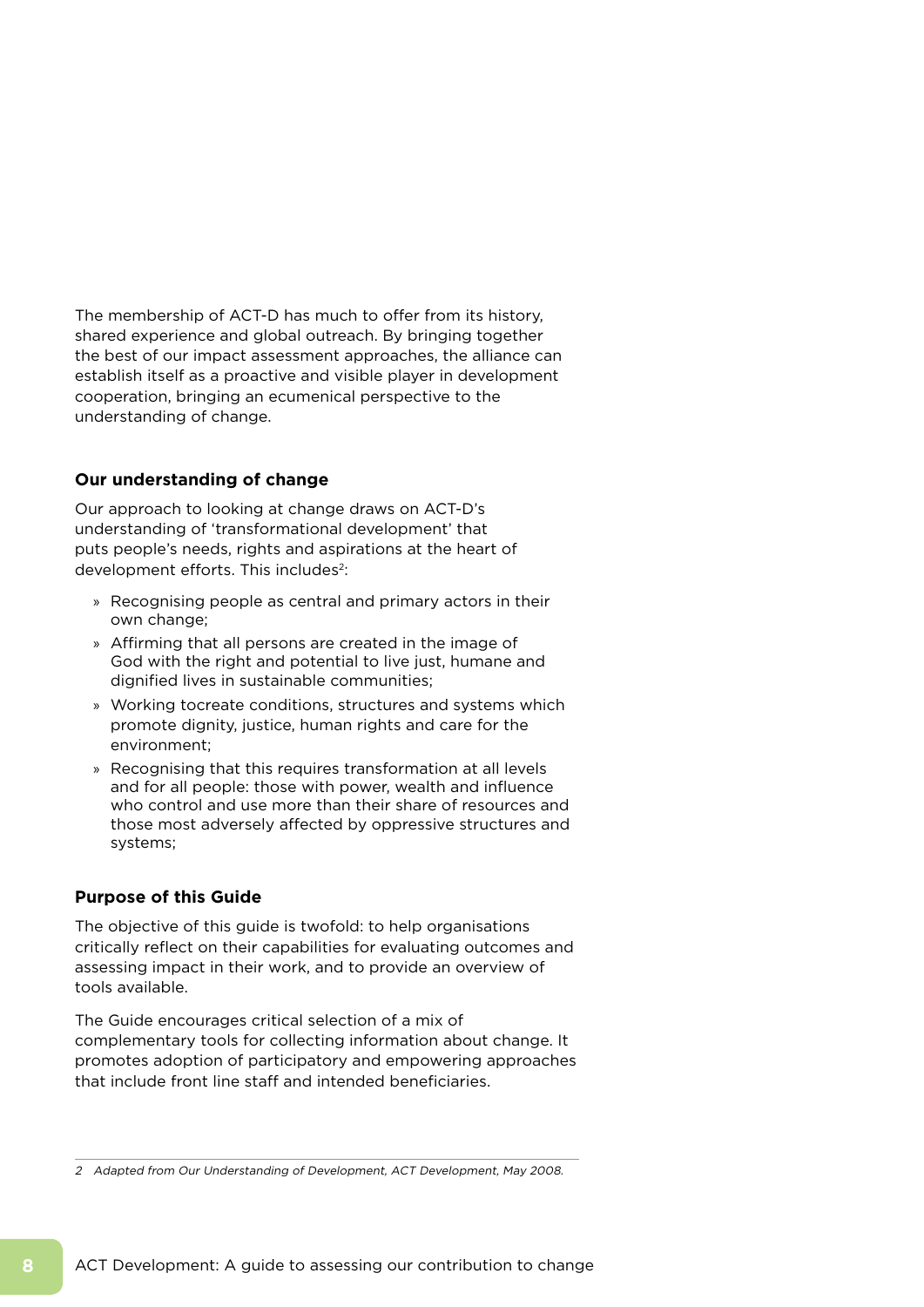While the Guide is primarily concerned with the assessment of change, it is recognised that it is impossible to separate this from what needs to be done to ensure that change happens. Many of the tools listed are suitable for both planning and assessment and some are devised specifically for planning.

The Guide offers:

- » A glossary of key terms relating to change and how we look at it.
- » A Self-Appraisal Tool to help each ACT-D organisation to look at how it evaluates outcomes and assesses impact;
- » Proposed good practices in assessing change;
- » A categorisation of 24 tools with advice on steps towards selection;
- » Suggested criteria for appraising the usefulness or appropriateness of a tool, with a rating to indicate strengths and weaknesses of each tool;
- » A one-page summary of each tool, followed by the usefulness rating for that tool with, in some cases, comments by the authors or other experts.
- » A bibliography and an annotated list of relevant websites.

#### **Who is it for?**

Senior managers: to support them in promoting deeper understandings of change and its assessment, both internally and externally, to help set policy direction and allocate resources for impact assessment.

Programme managers: to assist them in designing change assessment exercises and brief outside evaluators; and to support implementation and the use of results for internal learning to influence broader policy.

PME specialists: to promote more effective impact assessment by offering them readily-accessible tools and to assist them in deepening the understanding of change assessment throughout their organisations.

Evaluators: to expand their range of resources and communicate to them organisational expectations of change assessment.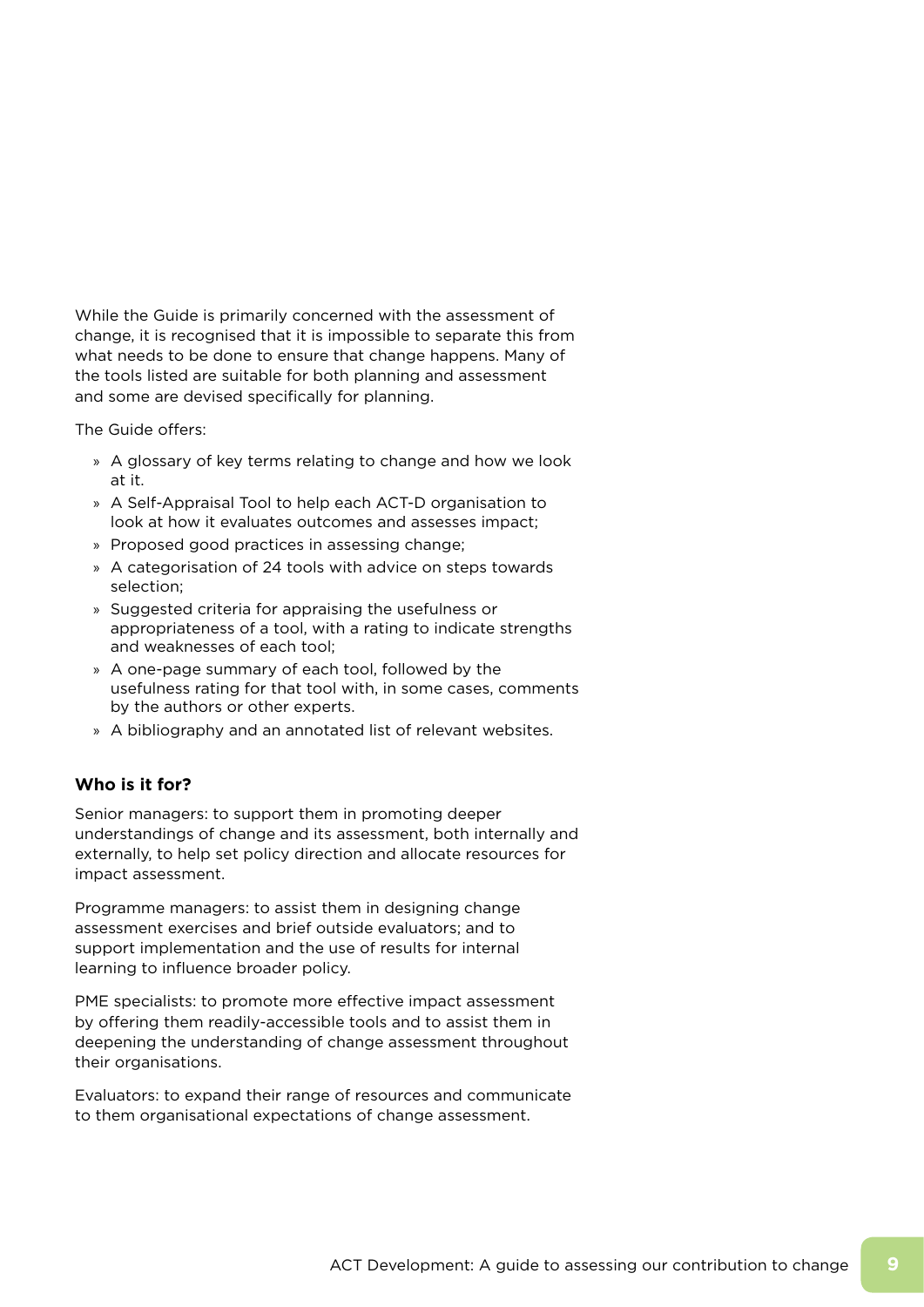# **2. Glossary of key terms relating to change and how we look at it**

The sources cited in this guide apply various terms in various ways, reflecting the variety of language used across the sector to talk about change and its assessment. Indeed there is no consensus among organisations in ACT Development. However the Working Group has adopted the following working terms and definitions, hoping that they can be readily understood and will facilitate our communications. The definitions are consistent with those in the glossary of Building bridges in PME (ICCO, 2000) except that the Joint PME Project used the word effects for what are now generally known as outcomes.

| Contributing to change $\circ$                                                                                                                                                                                    | Assessing contributions to change (4)                                                                                                                                                                                                                                                                                                      |                                                                                                                                            |  |  |  |
|-------------------------------------------------------------------------------------------------------------------------------------------------------------------------------------------------------------------|--------------------------------------------------------------------------------------------------------------------------------------------------------------------------------------------------------------------------------------------------------------------------------------------------------------------------------------------|--------------------------------------------------------------------------------------------------------------------------------------------|--|--|--|
| <b>Inputs:</b> The resources (human, financial,<br>technical and material) necessary to carry out<br>project activities. <sup>(2)</sup>                                                                           |                                                                                                                                                                                                                                                                                                                                            |                                                                                                                                            |  |  |  |
| <b>Activities:</b> Actions or series of actions<br>undertaken, using inputs, to produce planned<br>outputs.                                                                                                       | <b>Monitoring:</b> Systematic and continuous<br>assessment of the progress of the project in<br>relation to its planned inputs, activities and<br>outputs.                                                                                                                                                                                 |                                                                                                                                            |  |  |  |
| <b>Outputs:</b> Products or services, tangible<br>or intangible, resulting directly from the<br>implementation of activities.                                                                                     |                                                                                                                                                                                                                                                                                                                                            | Indicators:                                                                                                                                |  |  |  |
| <b>Outcomes:</b> Changes resulting from the use of<br>outputs, during the project period or soon after,<br>including unintended changes.                                                                          | <b>Evaluation:</b> A systematic process to<br>identify project outcomes, qualifying and/<br>or quantifying them, and to compare the<br>outcomes to those intended in the project<br>objective(s). Evaluation may be done<br>continuously or periodically during the<br>implementation of the project or specifically<br>at its conclusion. | Quantitative<br>or qualitative<br>evidence used<br>to assess<br>the extent to<br>which intended<br>changes are<br>achieved. <sup>(5)</sup> |  |  |  |
| <b>Impact:</b> Lasting and significant changes in<br>people's lives - including unintended changes,<br>whether positive or negative - to which the<br>project contributes, directly or indirectly. <sup>(3)</sup> | <b>Impact assessment: Systematic</b><br>identification and analysis of impact,<br>including consideration of how well it fits<br>the goal.                                                                                                                                                                                                 |                                                                                                                                            |  |  |  |
| <b>Sustainability:</b> The capability of maintaining<br>through time the positive outcomes and impact<br>obtained or of continuing the promotion of such<br>changes in the future.                                |                                                                                                                                                                                                                                                                                                                                            |                                                                                                                                            |  |  |  |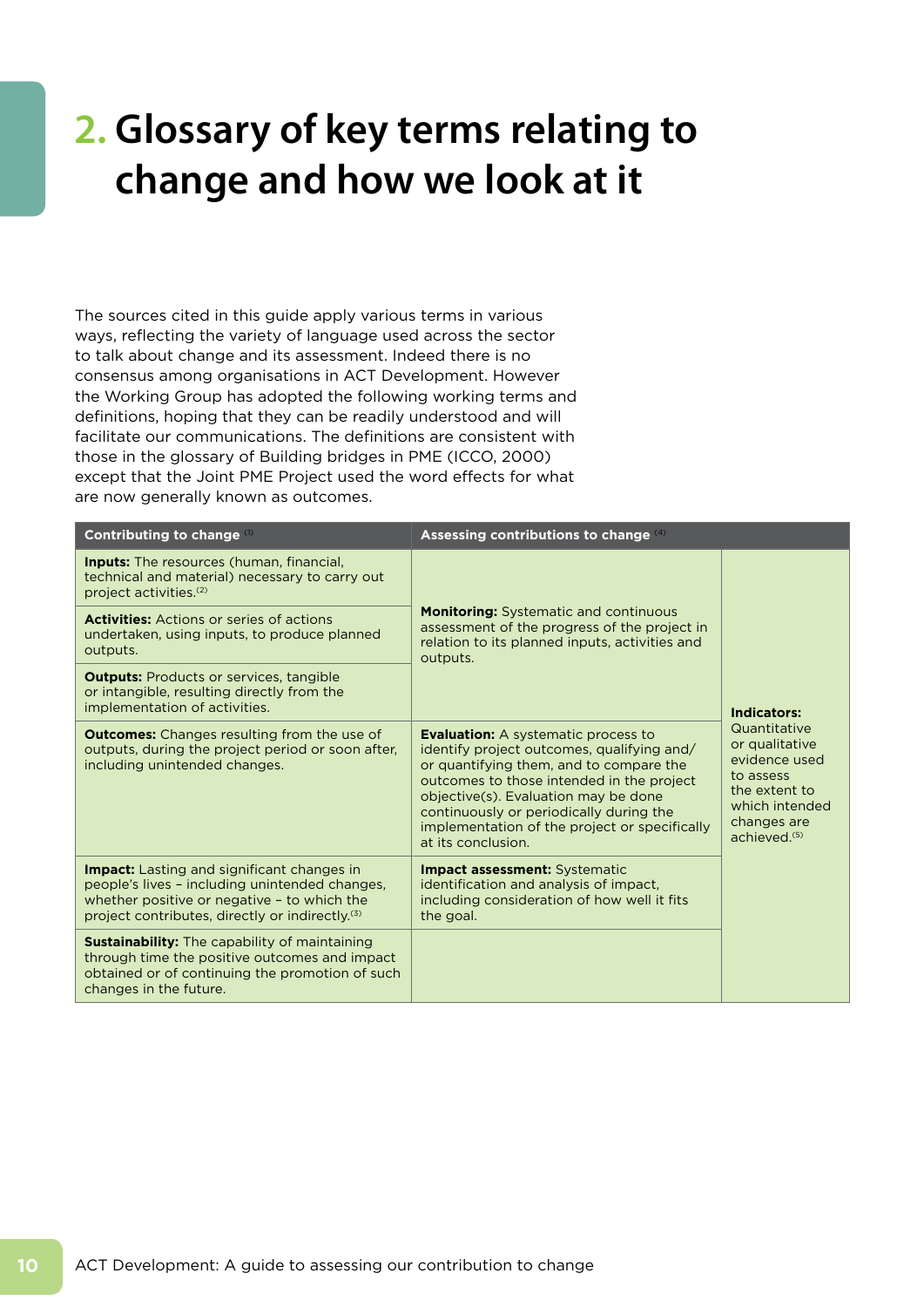#### **Notes:**

**(1)** The heading "contributing to change" highlights the issue of **attribution** – becoming necessarily more tentative as we move from inputs to impact.

**Inputs**, **activities** and **outputs** are directly attributable. They are largely within the management control of those implementing a project, though not entirely: some of the inputs may depend on negotiation with other organisations, and outputs can also be affected by others (e.g. by participants in the target population).

For funding agencies, only inputs may be directly attributable, so their monitoring may have a more limited focus in such cases; though the same agencies may themselves be implementing other initiatives, for instance in advocacy, which are directly attributable to them.

Generally **outcomes** are less clearly attributable. The implementing organisation intends that the use of outputs should lead to the desired outcomes, as specified in the objective(s), but it cannot control what happens. Unexpected events may help or hinder. Risks may be mitigated if identified in advance, but they cannot be eliminated. Often one of the functions of evaluation is to consider whether and to what extent outcomes can be attributed to the project.

**Impact** is only indirectly attributable, with the complication of many other actors playing a part. Impact assessment always presents a double challenge: assessing what lasting and significant changes have occurred and assessing a particular organisation's contribution to these changes.

**(2)** The word **project** is to be understood broadly. No distinction is made here between project and programme since these terms are used differently by different organisations and in different contexts.

**(3)** A question arises about whether **institutional change**  (strengthened organisation, increased participation, etc) should be considered to be impact. Normally such change is included among **outcomes** and it is often specified in project objectives, being seen as a crucial means to achieve **impact**. However, in some contexts institutional change is itself seen as impact, since people may feel more fulfilled and happier through being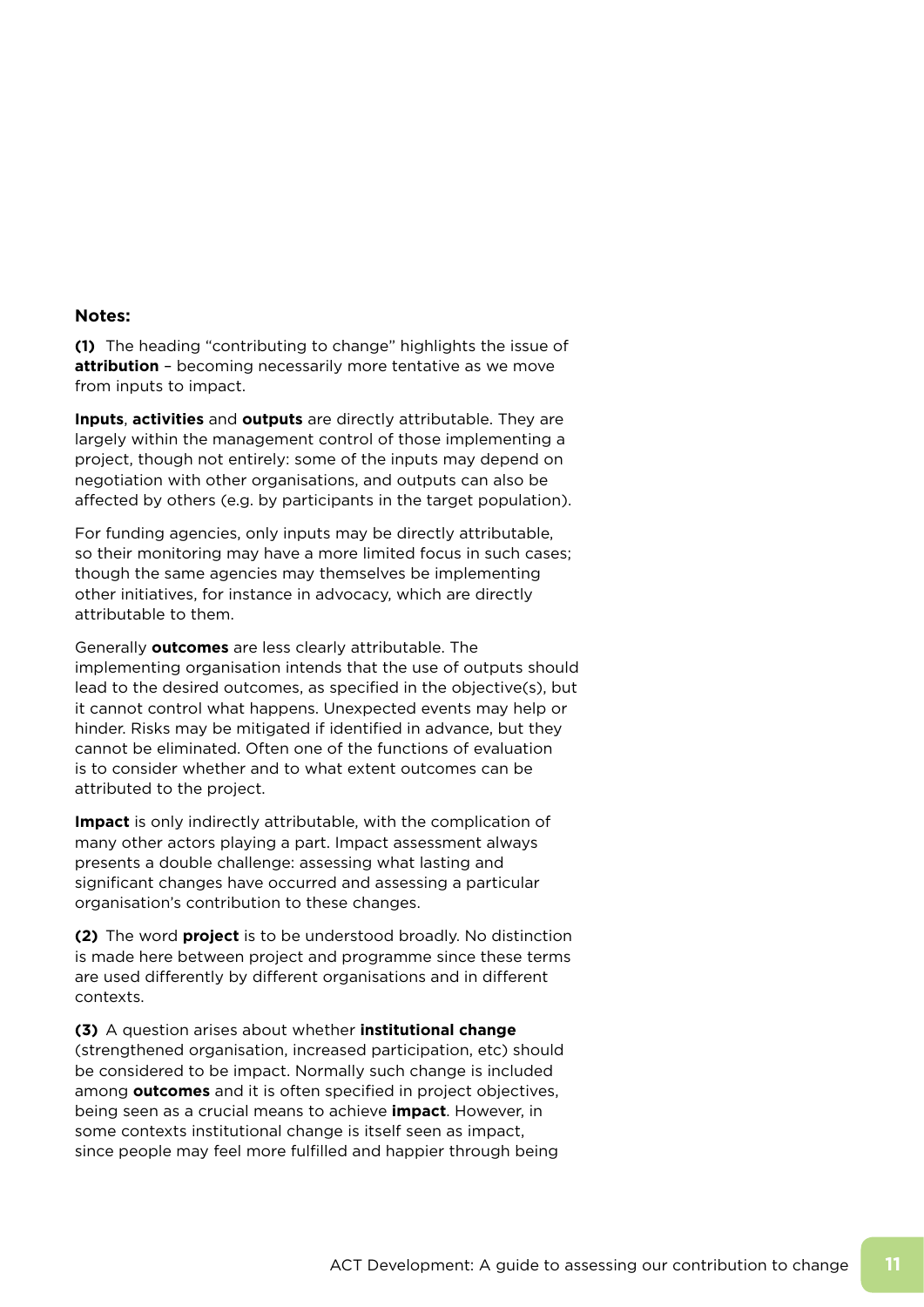active in an organisation, even if that organisation, for a long time, makes little or no progress towards its goal (land reform or women's rights or whatever). Thus social activism can itself constitute a "lasting and significant change in people's lives" and is both a means and an end.

**(4)** Under the heading "assessing contributions to change", the glossary makes a clear distinction between **Monitoring** (of inputs, activities and outputs), **Evaluation** (of outcomes), and **Impact Assessment**; but this does not mean that the three must be kept separate.

Those involved in monitoring the implementation of a project should also take note of any outcomes already achieved, wholly or partly, and feed this information into the evaluation of the project. They should also be alert for signs of impact.

Similarly, those evaluating project outcomes should also register any evidence of impact, however fragmentary or anecdotal, whether of this project or, more generally, of the organisation's work in the same area or with the same population. Thus impact assessment should be cumulative, even if a specific, long-term study is realised at some point.

**(5)** Ideally, indicators should be **independent** and **verifiable**, and **precisely defined in terms of nature and timing**. In practice this is not always possible, but it is important to identify indicators even if they do not satisfy all the criteria.

**(6)** Various terms are used in relation to the means for planning, monitoring, evaluation and impact assessment – approach, method, framework, tool, etc. In this Guide, the word **tool** is meant in a general sense for any of those, being a way of accomplishing a task.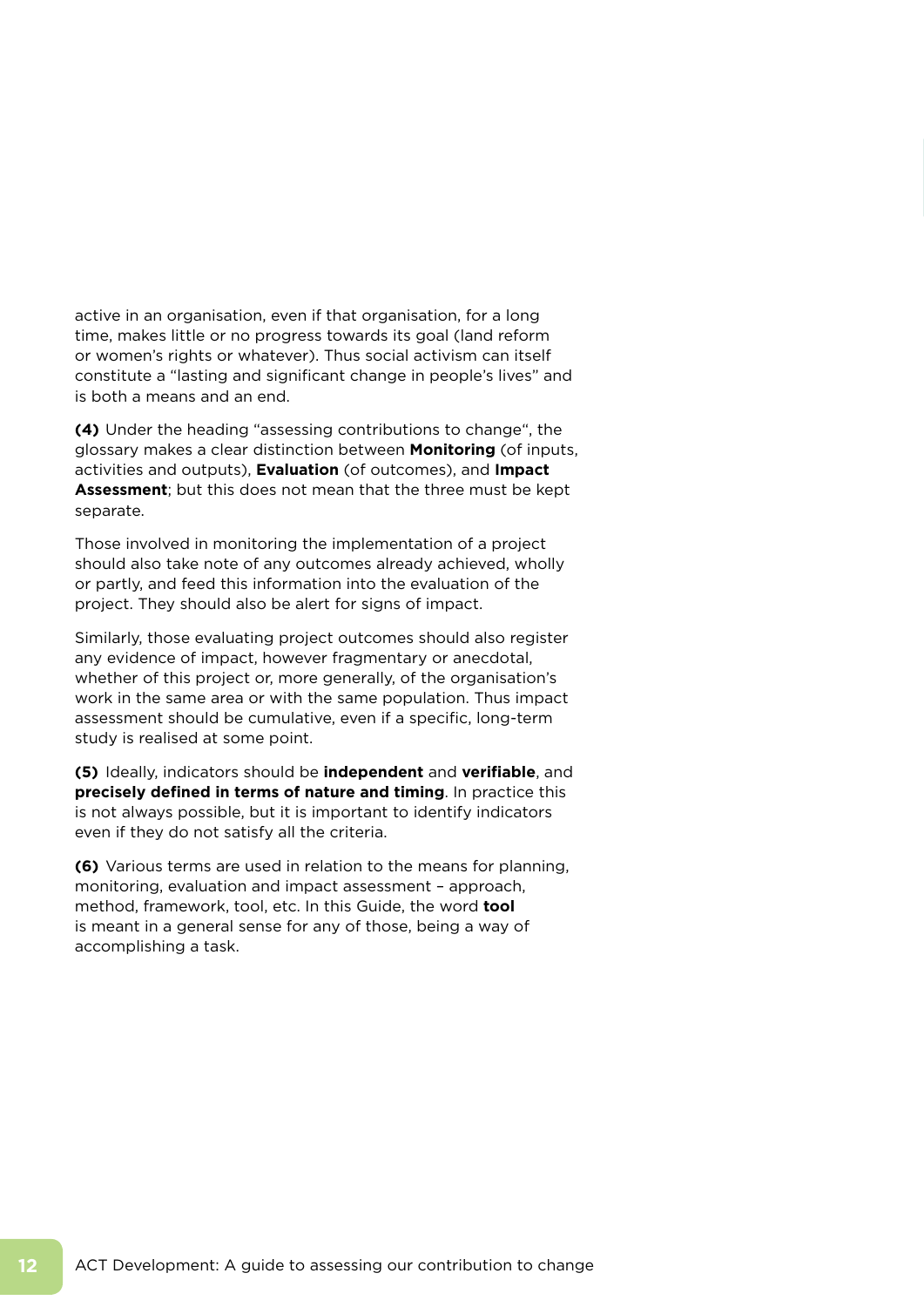# **3. Organisational Self-Appraisal**

#### **Presentation**

The Self-Appraisal Tool is designed to help each ACT-D organisation to look critically at its capability for assessing its contributions to change and for making use of the findings. It is intended to cover both outcome evaluation (OE) and impact assessment (IA) – a distinction made by most ACT-D organisations – in line with the Glossary definitions, above.

The Self-Appraisal Tool provides a framework for each organisation to:

- » Identify its strengths and weaknesses in OE&IA
- » Gain agreement on where the most important gaps lie
- » Prioritise areas for improvement
- » Direct its efforts in the development of OE&IA capability
- » Register improvements in OE&IA capability over time, using the tool to provide a baseline for future appraisals (annual or biennial).

The tool assumes agreement on six essential principles for OE&IA that each organisation will aim to observe:

- **1.** We manage for impact to maximise our potential contribution to change.
- **2.** We look for evidence of outcomes to help us to account for and improve our work.
- **3.** We look for evidence of impact to help us to understand our contribution to change and to account for and improve our work.
- **4.** We are committed to following good practice in evaluation and impact assessment.
- **5.** We apply information on outcomes and impact in our planning, decision-making and capacity development.
- **6.** We communicate information on outcomes and impact to our stakeholders.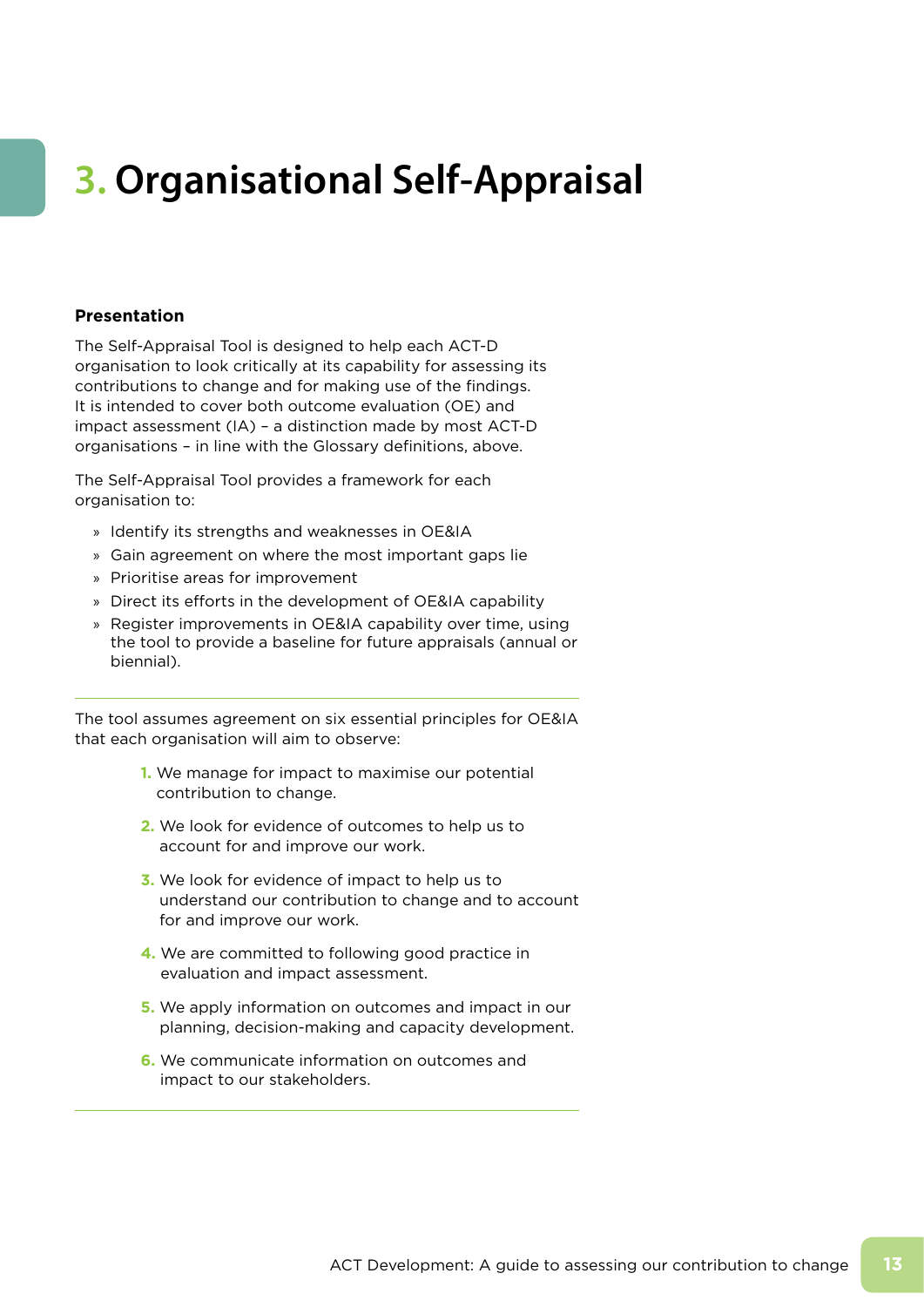Principle 4 is related to the good practices in assessing change recommended in the next chapter. But each organisation should have its own statement of 'standards' or 'good practices' that may also include sector-specific indicators (for an organisation focusing on health or engaged mainly in advocacy, for example) or other particular points.

The six principles relate to an organisation as a whole. Where an organisation's practice varies between different departments or programmes, it will have to need this into account in its selfappraisal and seek to 'level up'.

Each principle comes with a number of indicators (such as policy, ways of working, reports, and training) involved in consistent observance of the principle.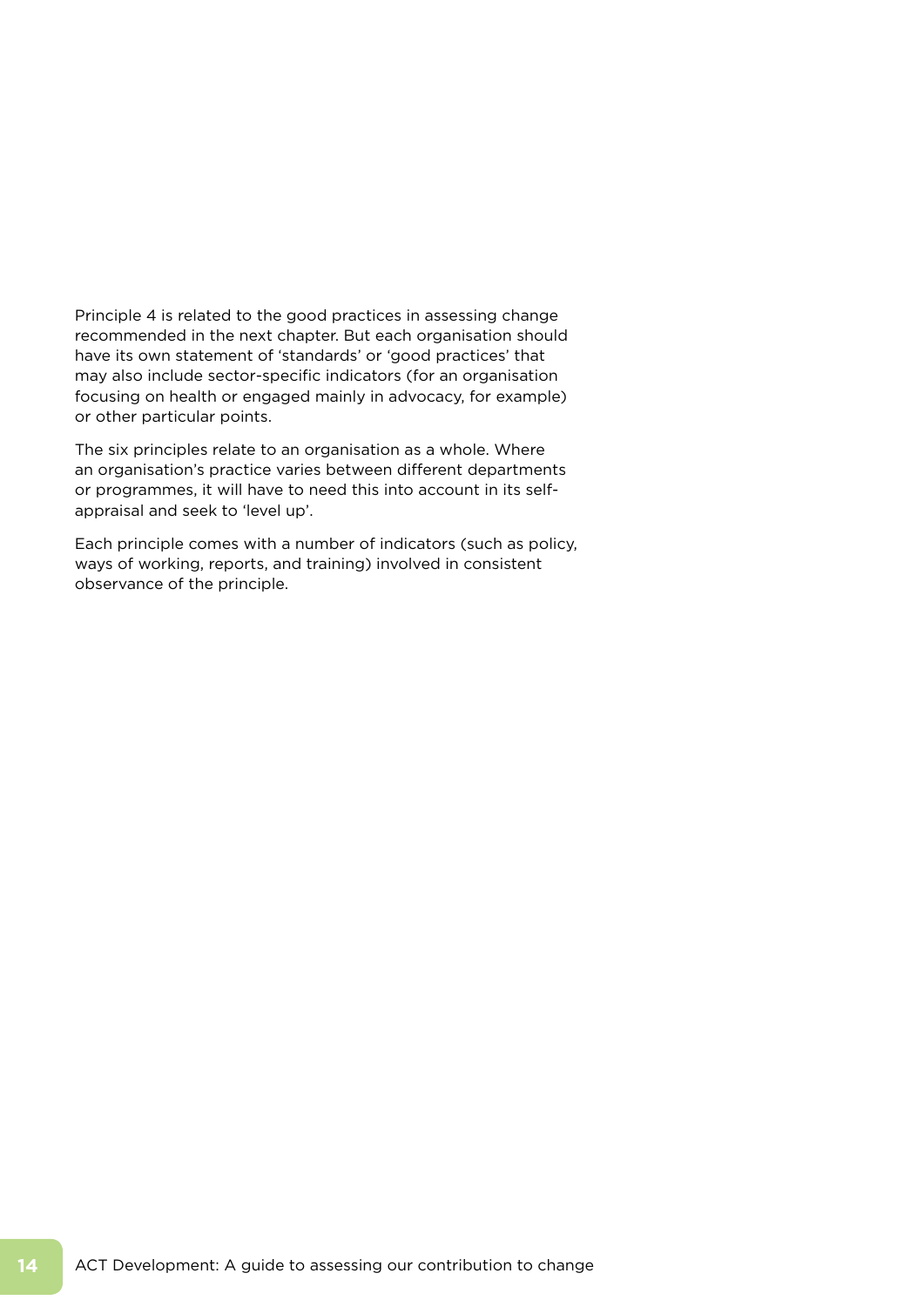### **Principles and the indicators involved in their observance**

| 1. We manage<br>for impact<br>to maximise<br>our potential<br>contribution to<br>change                                                                    | 2. We look<br>for evidence<br>of outcomes<br>to help us to<br>account for and<br>improve our<br>work                          | 3. We look for<br>evidence of<br>impact to help<br>us to understand<br>our contribution<br>to change and<br>to account for<br>and improve our<br>work                                                                                                 | 4. We are<br>committed<br>to following<br>good practice<br>in evaluation<br>and impact<br>assessment                                                                               | 5. We apply<br>information<br>on outcomes<br>and impact in<br>our planning,<br>decision-making<br>and capacity<br>development                                                                 | <b>6. We</b><br>communicate<br>information on<br>outcomes and<br>impact to our<br><b>stakeholders</b>                                                   |
|------------------------------------------------------------------------------------------------------------------------------------------------------------|-------------------------------------------------------------------------------------------------------------------------------|-------------------------------------------------------------------------------------------------------------------------------------------------------------------------------------------------------------------------------------------------------|------------------------------------------------------------------------------------------------------------------------------------------------------------------------------------|-----------------------------------------------------------------------------------------------------------------------------------------------------------------------------------------------|---------------------------------------------------------------------------------------------------------------------------------------------------------|
| <b>1.1 Expectations</b><br>of impact are<br>made clear in<br>statements of<br>organisational<br>purpose and/or<br>strategy                                 | 2.1 Policy on<br>evaluation<br>is defined.<br>specifying what<br>type of evidence<br>of outcomes<br>the organisation<br>seeks | <b>4.1 The</b><br>3.1 Policy<br>organisation<br>on impact<br>has a clear<br>assessment<br>statement of<br>is defined.<br>standards for<br>specifying what<br>type of evidence<br>OE&IA to which<br>it works<br>of impact the<br>organisation<br>seeks |                                                                                                                                                                                    | 5.1 Defined<br>processes are<br>in place at the<br>appropriate level<br>for managing the<br>analysis and use<br>of information<br>on outcomes<br>and/or impact                                | <b>6.1</b> Defined<br>processes are in<br>place governing<br>the internal<br>communication<br>of information<br>about outcomes<br>and/or impact         |
| <b>1.2 Provision</b><br>is made in<br>organisational<br>planning<br>for setting<br>expectations<br>of impact,<br>showing for<br>whom impact is<br>intended | 2.2 Processes for<br>implementing<br>evaluation policy<br>are understood<br>by all relevant<br>staff                          | <b>3.2</b> Processes for<br>implementing<br>impact<br>assessment are<br>understood by<br>all relevant staff                                                                                                                                           | <b>4.2 The</b><br>statement of<br>standards for<br>OE&IA is made<br>known to all<br>those involved<br>in managing<br>or conducting<br>them                                         | 5.2 Wherever<br>possible.<br>information on<br>outcomes and/<br>or impact is<br>disaggregated<br>by gender and<br>by other issues<br>of difference as<br>appropriate (eg<br>ethnicity, age)   | 6.2 Defined<br>processes are in<br>place governing<br>the external<br>communication<br>of information<br>about outcomes<br>and/or impact                |
| 1.3 Planning<br>and budgeting<br>decisions<br>include<br>consideration<br>of the potential<br>impact relative<br>to the costs<br>involved                  | 2.3 Budget is<br>allocated to the<br>evaluation of<br>outcomes                                                                | 3.3 Budget<br>is allocated<br>to impact<br>assessment                                                                                                                                                                                                 | <b>4.3 OE&amp;IA</b><br>standards<br>include a<br>commitment to<br>responding to<br>the information<br>needs of<br>identified<br><b>stakeholders</b><br>- internal and<br>external | <b>5.3 Information</b><br>on outcomes<br>and/or impact<br>is regularly,<br>synthesised<br>where possible,<br>for reporting<br>at appropriate<br>levels, eg by<br>sector, region or<br>country | 6.3 External<br>communication<br>of outcomes<br>and/or impact<br>addresses the<br>information<br>needs of<br>beneficiaries<br>and other<br>stakeholders |
| 1.4 The need<br>for clarity about<br>outcomes<br>is built into<br>project design<br>(including<br>precise<br>definition of<br>objectives)                  | 2.4 There is<br>staff capacity<br>for managing<br>evaluation                                                                  | 3.4 There is<br>staff capacity<br>for managing<br>impact<br>assessment                                                                                                                                                                                | <b>4.4 OE&amp;IA</b><br>standards are<br>consistent<br>with ACT<br>Development<br><b>Good Practices</b><br>in Assessing<br>Change                                                  | <b>5.4</b> Unintended<br>outcomes<br>and impacts<br>are identified,<br>reported to<br>appropriate<br>levels of<br>management<br>and followed-<br>up in a timely<br>manner                     | 6.4 Internal<br>and external<br>communication<br>about outcomes<br>and/or impact<br>is open about<br>failures or<br>shortcomings                        |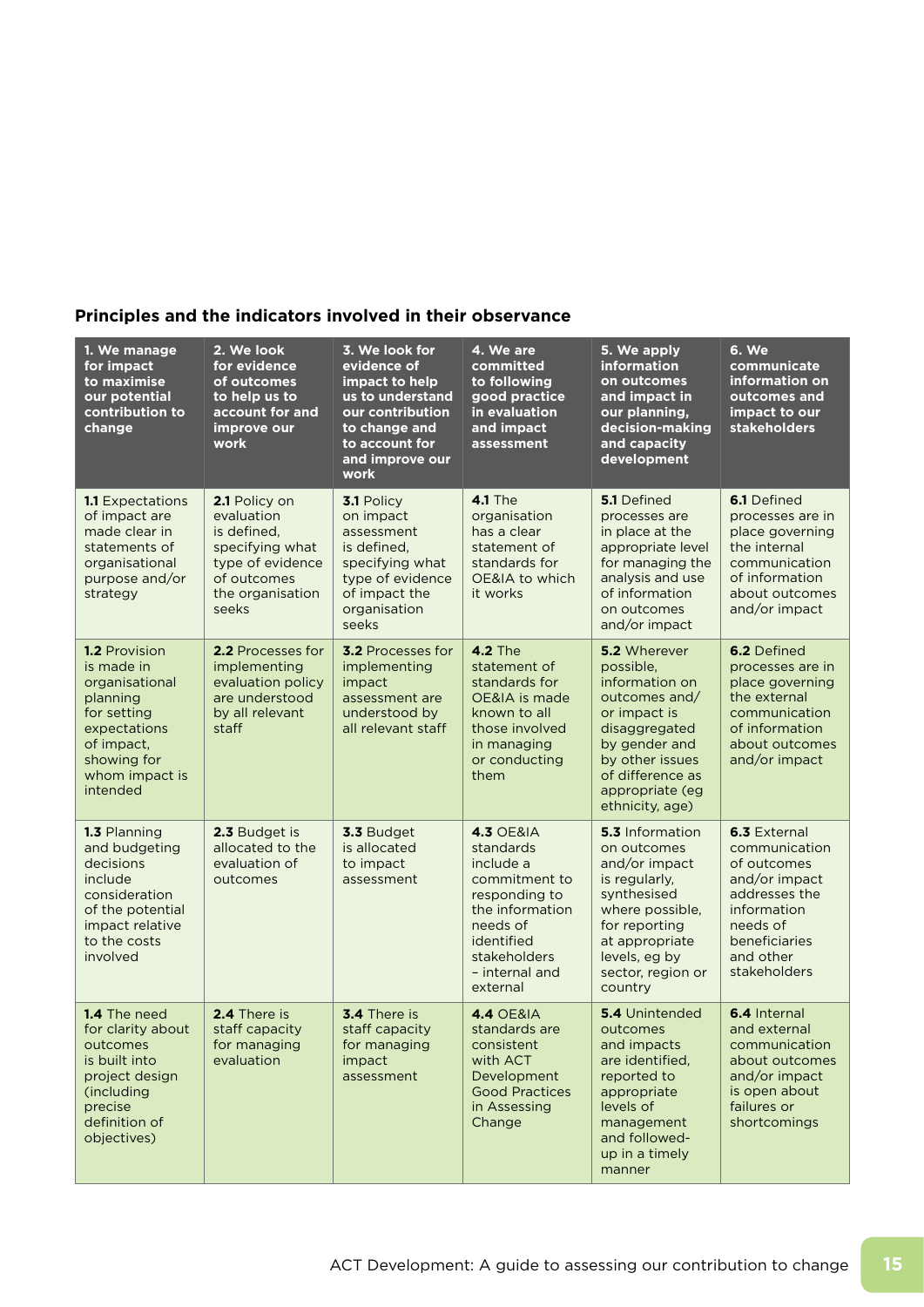| 1. We manage<br>for impact<br>to maximise<br>our potential<br>contribution to<br>change                                                             | 2. We look<br>for evidence<br>of outcomes<br>to help us to<br>account for and<br>improve our<br>work                                              | 3. We look<br>for evidence<br>of impact to<br>help us to<br>understand our<br>contribution to<br>change and to<br>account for and<br>improve our<br>work | 4. We are<br>committed<br>to following<br>good practice<br>in evaluation<br>and impact<br>assessment                                                                                                                                                                                                                                   | 5. We apply<br>information<br>on outcomes<br>and impact in<br>our planning,<br>decision-making<br>and capacity<br>development         | <b>6. We</b><br>communicate<br>information on<br>outcomes and<br>impact to our<br><b>stakeholders</b>                                                                                           |
|-----------------------------------------------------------------------------------------------------------------------------------------------------|---------------------------------------------------------------------------------------------------------------------------------------------------|----------------------------------------------------------------------------------------------------------------------------------------------------------|----------------------------------------------------------------------------------------------------------------------------------------------------------------------------------------------------------------------------------------------------------------------------------------------------------------------------------------|---------------------------------------------------------------------------------------------------------------------------------------|-------------------------------------------------------------------------------------------------------------------------------------------------------------------------------------------------|
| 1.5 Needs for<br>information on<br>impact are built<br>into project<br>design (eg<br>baselines are<br>set for impact<br>assessment)                 | 2.5 There is<br>staff capacity<br>for conducting<br>evaluation<br>(with outside)<br>consultants,<br>when needed)                                  | 3.5 There is<br>staff capacity<br>for conducting<br>impact<br>assessment<br>(with outside)<br>consultants.<br>when needed)                               | 4.5 Terms<br>5.5 The results<br>of reference<br>of OE and/or IA<br>for internal<br>are taken into<br>and external<br>account when<br>evaluations<br>project plans<br>and for impact<br>are reviewed<br>and when new<br>assessment<br>include the<br>project or<br>organisation's<br>institutional<br>OE&IA standards<br>plans are made |                                                                                                                                       | <b>6.5 Resources</b><br>are allocated<br>for distilling<br>information<br>about<br>outcomes and/<br>or impact and<br>communicating<br>it to<br>stakeholders                                     |
| <b>1.6 Monitoring</b><br>systems allow<br>for evidence of<br>outcomes and<br>impact to be<br>captured                                               | 2.6<br>Competencies<br>are in place<br>to enable<br>information on<br>outcomes to<br>be analysed<br>and reported,<br>internally and<br>externally | 3.6<br>Competencies<br>are in place<br>to enable<br>information<br>on impact to<br>be analysed<br>and reported<br>internally and<br>externally           | 4.6 Provision<br>is made for<br>monitoring<br>adherence<br>to OE&IA<br>standards                                                                                                                                                                                                                                                       | 5.6 Terms of<br>reference for OE<br>and/or IA make<br>clear who is<br>responsible for<br>responding to<br>the information<br>obtained | 6.6 Partnership/<br>funding<br>agreements<br>include<br>agreement<br>on how and<br>to whom<br>information<br>about outcomes<br>and/or<br>impact will be<br>communicated                         |
| 1.7 Management<br>of interventions<br>includes<br>consideration<br>of how best to<br>sustain impact<br>(eg through<br>developing local<br>capacity) | 2.7 Funding<br>agreements<br>make clear<br>what outcome<br>information is<br>needed and how<br>it may be used                                     | 3.7 Funding<br>agreements<br>make clear<br>what impact<br>information is<br>needed and how<br>it may be used                                             | <b>4.7 OE&amp;IA</b><br>standards<br>include a<br>commitment<br>to learning<br>from OE&IA<br>experiences to<br>improve OE&IA<br>policy and<br>practice                                                                                                                                                                                 | 5.7 Action<br>is taken to<br>strengthen<br>outcomes/<br>impact and to<br>address any<br>areas of non-<br>achievement                  | 6.7 Feedback<br>from<br>stakeholders<br>about the<br>accessibility<br>and usefulness<br>of outcome<br>and impact<br>information<br>is fed into the<br>planning of<br><b>OE&amp;IA</b> exercises |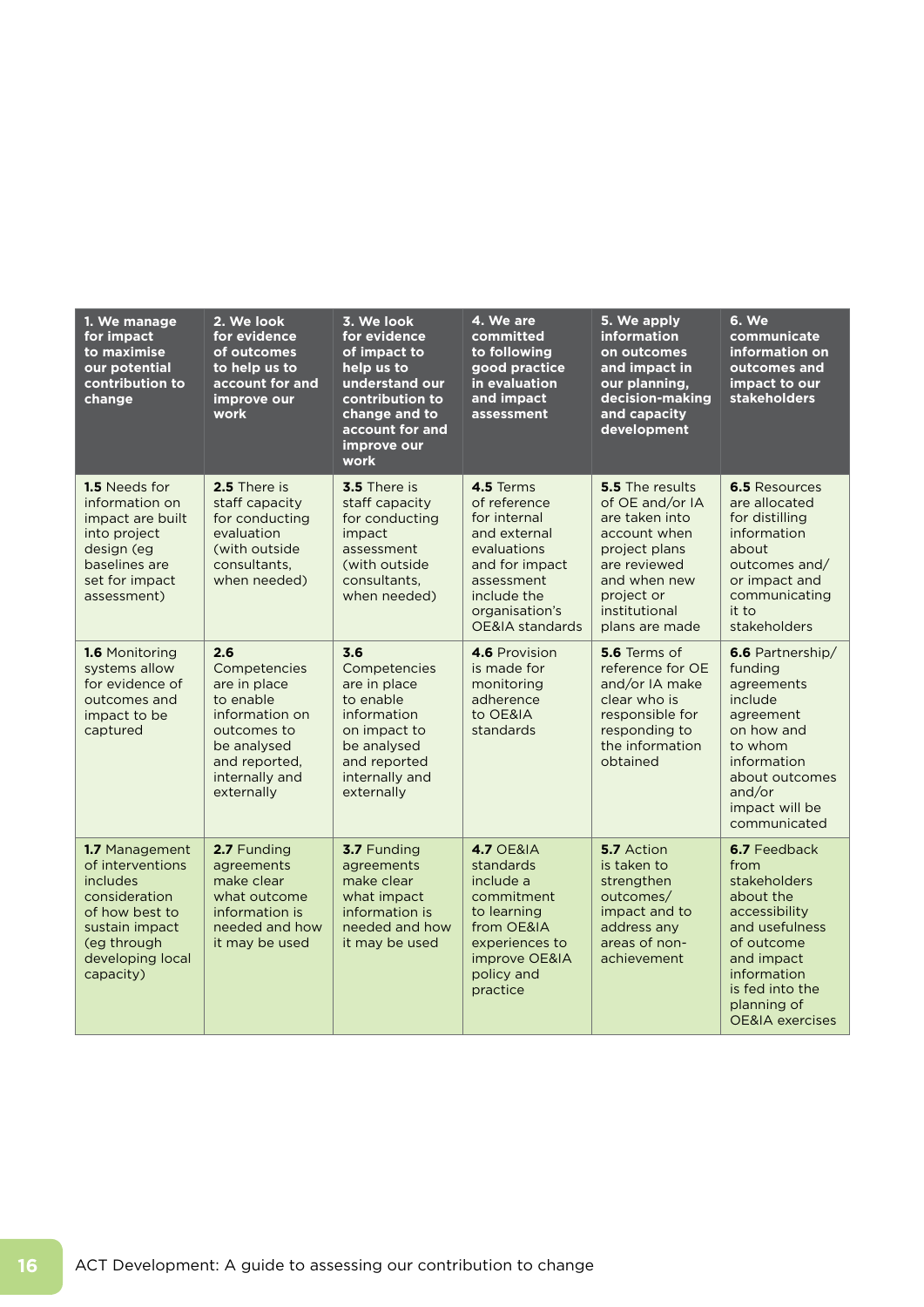| 1. We manage<br>for impact<br>to maximise<br>our potential<br>contribution to<br>change | 2. We look<br>for evidence<br>of outcomes<br>to help us to<br>account for and<br>improve our<br>work                        | 3. We look<br>for evidence<br>of impact to<br>help us to<br>understand our<br>contribution to<br>change and to<br>account for and<br>improve our<br>work | 4. We are<br>committed<br>to following<br>good practice<br>in evaluation<br>and impact<br>assessment | 5. We apply<br><b>information</b><br>on outcomes<br>and impact in<br>our planning,<br>decision-making<br>and capacity<br>development   | <b>6. We</b><br>communicate<br>information on<br>outcomes and<br>impact to our<br><b>stakeholders</b> |
|-----------------------------------------------------------------------------------------|-----------------------------------------------------------------------------------------------------------------------------|----------------------------------------------------------------------------------------------------------------------------------------------------------|------------------------------------------------------------------------------------------------------|----------------------------------------------------------------------------------------------------------------------------------------|-------------------------------------------------------------------------------------------------------|
|                                                                                         | 2.8 Evidence<br>of outcomes<br>is sought<br>during project<br>implementation,<br>not just on or<br>after completion         | 3.8 Evidence of<br>impact is sought<br>during project<br>implementation,<br>as well as later                                                             |                                                                                                      | 5.8 Information<br>from OE and/<br>or IA is used<br>as a learning<br>tool in capacity<br>development<br>with staff and/or<br>partners. |                                                                                                       |
|                                                                                         | 2.9 Terms of<br>reference for<br>evaluations<br>explicitly<br>distinguish<br>outcome<br>from impact<br>information<br>needs | 3.9 Terms<br>of reference<br>for impact<br>assessments<br>explicitly<br>distinguish<br>impact from<br>outcome<br>information<br>needs                    |                                                                                                      |                                                                                                                                        |                                                                                                       |

#### **Application**

A self-appraisal for each indicator is registered on Sheet 1, with one page for each principle, using a 'RAG' (traffic light) code. One of three alternative scores is registered for each indicator, with supporting evidence cited in the final column:

- » **Red** the factor is absent
- » **Amber** the factor is present to some extent
- » **Green** the factor is systematically applied.

An honest, self-critical appraisal is sought, with reds and ambers positively encouraged. The process requires some discipline, since scores should be assigned on the basis of evidence rather than on a subjective judgement that the factor is 'felt' to be there. Supporting evidence might consist, for example, of the existence of OE&IA policy and procedures, or of provision in them for a particular factor, or of reports on past evaluations or impact assessments.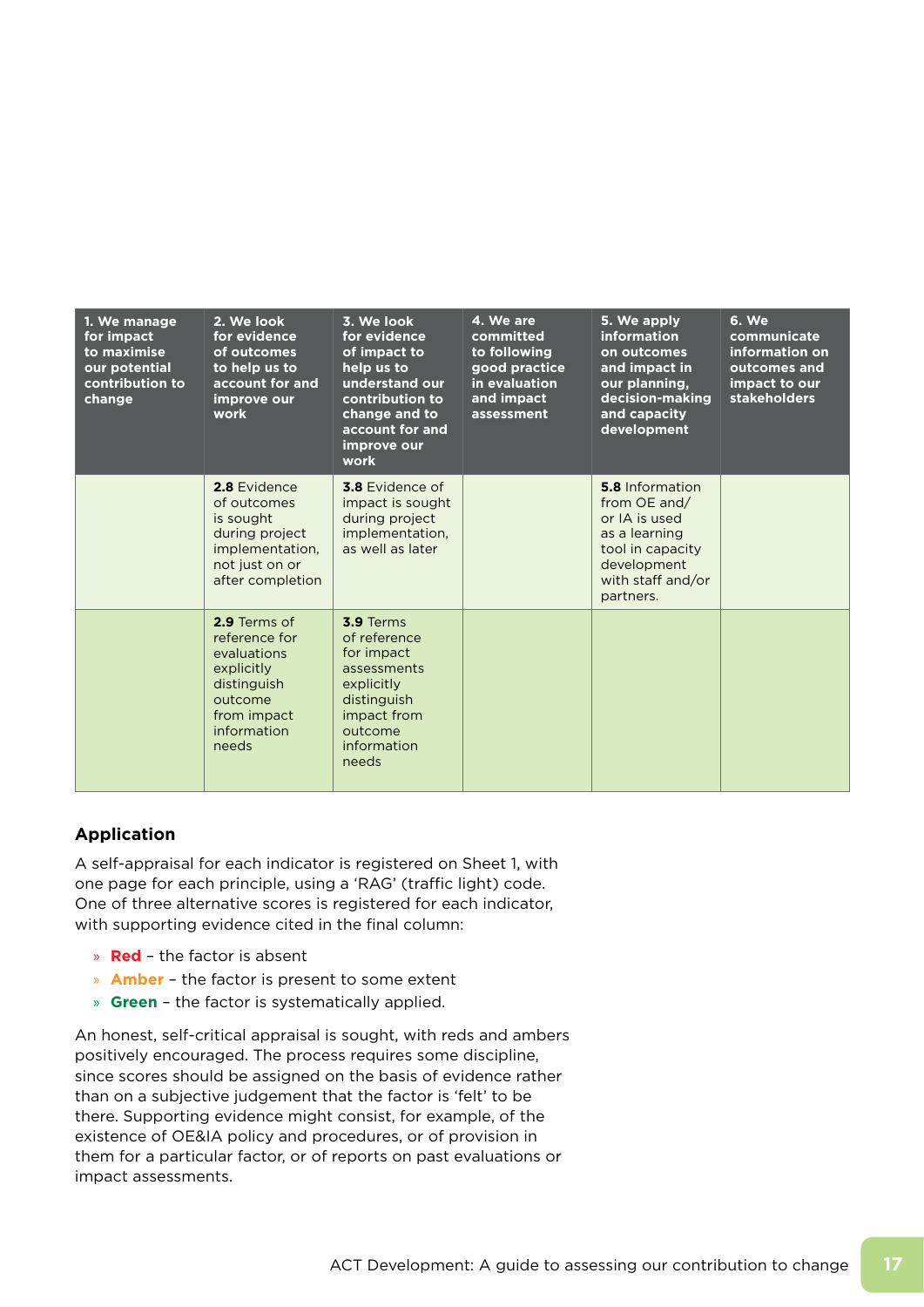An overall self-appraisal for each principle may be registered on Sheet 2, again with a page for each principle, by ticking one of the alternatives:

- » **Excellent capability** all indicators for this principle are green
- » **Good capability** indicators are predominantly green
- » **Some capability** indicators are predominantly amber
- » **Little or no capability** indicators predominantly red.

Sheet 2 also has space for a brief narrative summarising the evidence, listing actions to be taken in relation to that principle, and identifying risks to maintaining or improving the rating over the following period.

Although the appraisal could be made by one person, it is recommended that a group should be entrusted with the task so as to provide a broader base for judgement and promote institutional commitment. At least half a day should be allowed to complete the self-appraisal.

While the Tool is designed for use as a self-managed exercise, some organisations may welcome outside facilitation to clarify the process and the types of evidence required. This support could be provided by a member of the Working Group or by a person from an ACT-D organisation in the same National Forum. A facilitated process – at least for the first self-appraisal – would enable the evidence needed for each indicator to be discussed and tested against the available information. The facilitator could confirm the initial appraisal as 'fair and appropriate'. This facilitation could serve to iron out any misunderstanding and could help develop some degree of consistency of appraisal across ACT-D or at least within each forum.

Although the self-appraisal is primarily intended for internal learning, the result should be shared with the ACT-D secretariat so that ACT-D can build up a picture of the alliance's OE&IA capabilities and can promote a culture of continuous improvement among the organisations, for instance by highlighting what improvements are possible and by sharing best practice.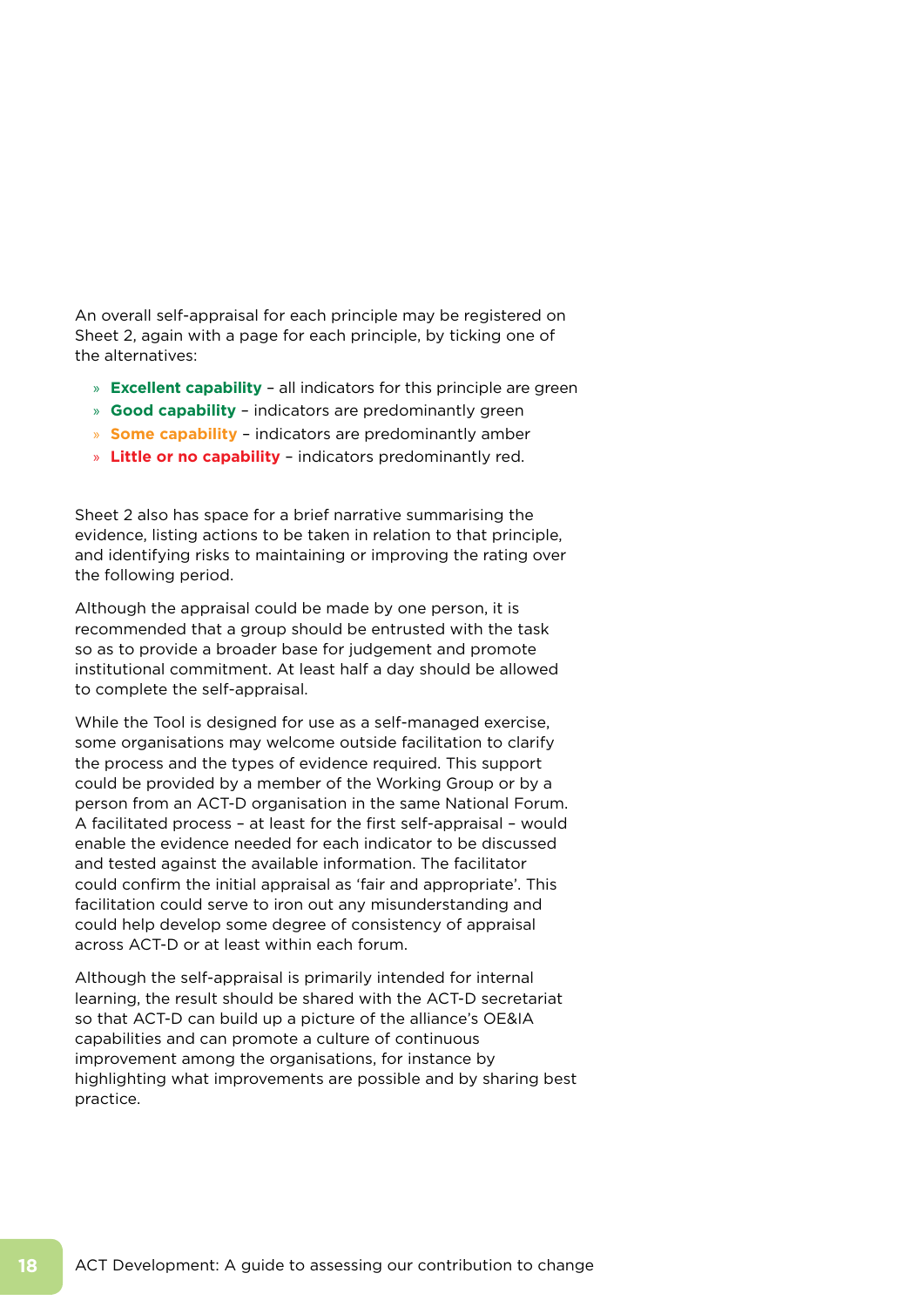## **Sheet 1:**

### **RAG Self-appraisal**

| Principle 1: We manage for impact to maximise our potential contribution to change. [For each indicator, tick<br>the green, amber or red column.] |                                            |                                            |                         |                     |  |  |  |  |
|---------------------------------------------------------------------------------------------------------------------------------------------------|--------------------------------------------|--------------------------------------------|-------------------------|---------------------|--|--|--|--|
|                                                                                                                                                   | <b>Factor</b><br>systematically<br>present | <b>Factor</b><br>present to<br>some extent | <b>Factor</b><br>absent | Supporting evidence |  |  |  |  |
| <b>1.1</b> Expectations of impact<br>are made clear in statements<br>of organisational purpose<br>and/or strategy.                                |                                            |                                            |                         |                     |  |  |  |  |
| <b>1.2</b> Provision is made in<br>organisational planning<br>for setting expectations of<br>impact, showing for whom<br>impact is intended.      |                                            |                                            |                         |                     |  |  |  |  |
| 1.3 Planning and budgeting<br>decisions include<br>consideration of the<br>potential impact relative to<br>the costs involved.                    |                                            |                                            |                         |                     |  |  |  |  |
| 1.4 The need for clarity<br>about outcomes is built into<br>project design (including<br>precise definition of<br>objectives).                    |                                            |                                            |                         |                     |  |  |  |  |
| <b>1.5</b> Needs for information on<br>impact are built into project<br>design (eg baselines are set<br>for impact assessment).                   |                                            |                                            |                         |                     |  |  |  |  |
| <b>1.6 Monitoring systems allow</b><br>for evidence of outcomes<br>and impact to be captured                                                      |                                            |                                            |                         |                     |  |  |  |  |
| 1.7 Management of<br>interventions includes<br>consideration of how best to<br>sustain impact (eg through<br>developing local capacity)           |                                            |                                            |                         |                     |  |  |  |  |
|                                                                                                                                                   |                                            |                                            |                         |                     |  |  |  |  |
|                                                                                                                                                   |                                            |                                            |                         |                     |  |  |  |  |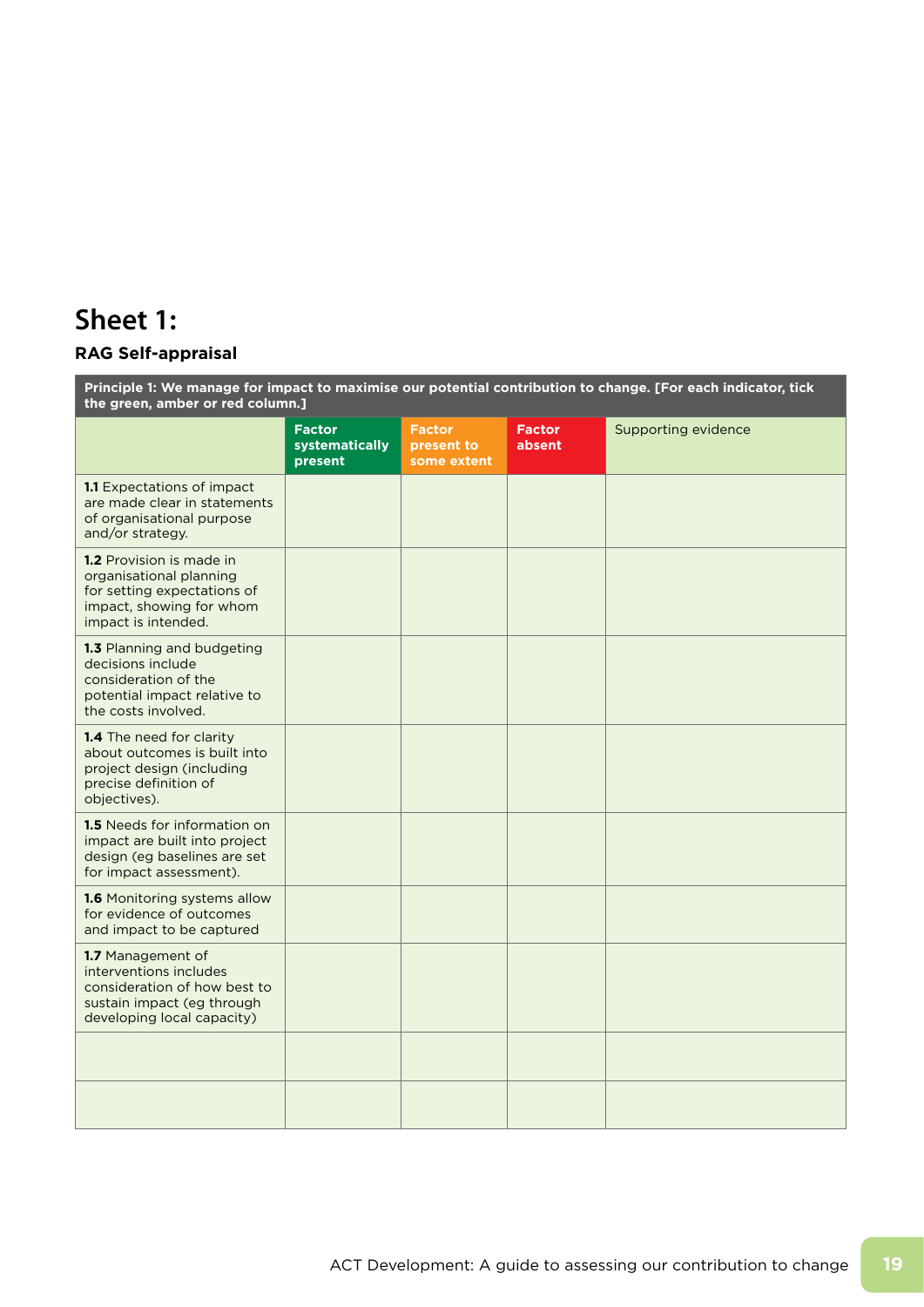## **Sheet 2:**

### **Consolidated Appraisal**

|                                                                                                                                                                                                                                                                                                          | Principle 1: We manage for impact to maximise our potential contribution to change |                                                                                                                                                                                          |  |  |  |  |  |  |  |
|----------------------------------------------------------------------------------------------------------------------------------------------------------------------------------------------------------------------------------------------------------------------------------------------------------|------------------------------------------------------------------------------------|------------------------------------------------------------------------------------------------------------------------------------------------------------------------------------------|--|--|--|--|--|--|--|
|                                                                                                                                                                                                                                                                                                          | <b>Overall appraisal</b><br>(Tick one of the four)                                 | <b>Comments</b><br>(to feed into the Improvement Plan)                                                                                                                                   |  |  |  |  |  |  |  |
| Definition: We manage our work in<br>ways that keep us focused on the<br>impact we want to achieve.<br><b>Indicators</b><br><b>1.1</b> Expectations of impact are made<br>clear in statements of organisational                                                                                          | 1. Excellent capability<br>(all indicators are<br>green)                           | <b>Evidence:</b> Summarise the evidence for the<br>rating selected.<br>Steps to improve capability: Indicate actions<br>already planned, with timescale, and possible<br>future actions. |  |  |  |  |  |  |  |
| purpose and/or strategy.<br>1.2 Provision is made in organisational<br>planning for setting expectations of<br>impact, showing for whom impact is<br>intended.                                                                                                                                           | 2. Good capability<br>(predominantly green)                                        | Risks: Highlight any potential risks to<br>improving or maintaining this rating over the<br>coming year.                                                                                 |  |  |  |  |  |  |  |
| 1.3 Planning and budgeting decisions<br>include consideration of the potential<br>impact relative to the costs involved.<br><b>1.4</b> The need for clarity about outcomes<br>is built into project design (including<br>precise definition of objectives).                                              | <b>3. Some capability</b><br>(predominantly<br>amber)                              |                                                                                                                                                                                          |  |  |  |  |  |  |  |
| 1.5 Needs for information on impact are<br>built into project design (eg baselines<br>are set for impact assessment).<br><b>1.6</b> Monitoring systems allow for<br>evidence of outcomes and impact to be<br>captured<br><b>1.7</b> Management of interventions<br>includes consideration of how best to | 4. Little or no<br>capability<br>(predominantly red)                               |                                                                                                                                                                                          |  |  |  |  |  |  |  |
| sustain impact (eg through developing<br>local capacity)                                                                                                                                                                                                                                                 |                                                                                    |                                                                                                                                                                                          |  |  |  |  |  |  |  |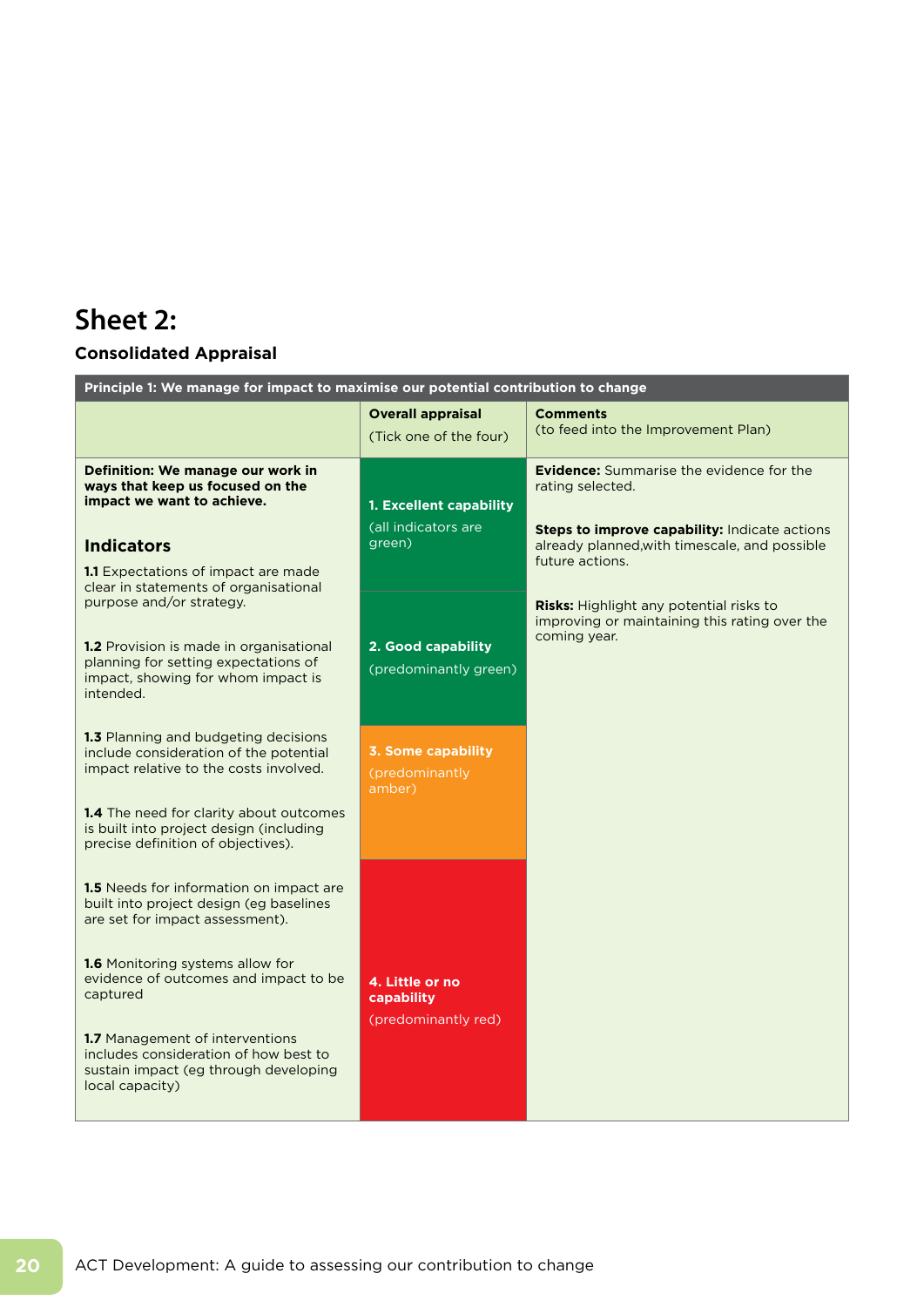#### **Improvement Plan**

The self-appraisal should not be undertaken as a one-off exercise, which would have limited value, but rather should be repeated regularly – either every year every second year – so that progress can be observed.

The self-appraisal itself provides the basis for preparing an improvement plan, setting out how the organisation aims to build on its strengths in OE&IA and address some of its weaknesses. The organisation would renew its improvement plan after each application of the Self-Appraisal Tool, highlighting the positives and some of the challenges against the previous plan and outlining improvements sought for the year ahead and the support (internal or external) that will be needed.

Sheet 3 illustrates one form an Improvement Plan might take. The group responsible for the self-appraisal, perhaps with additional members, selects some of the indicators (perhaps those felt to be in most urgent need of attention or those which offer most scope for improvement) and, for each of these, plans how to move from Red to Amber/Green, or from Amber to Green. Furthermore, for some indicators it may be necessary to plan actions to sustain a Green. The group describes the types of evidence that would later show whether the improvements have been made, identifies priorities, and assigns responsibility with a target date for completion.

The Improvement Plan could then be signed off by management and submitted to the ACT-D secretariat for mapping improvement commitments across the alliance.

A version of the Organisational Self-Appraisal Tool will be made available as a stand-alone document.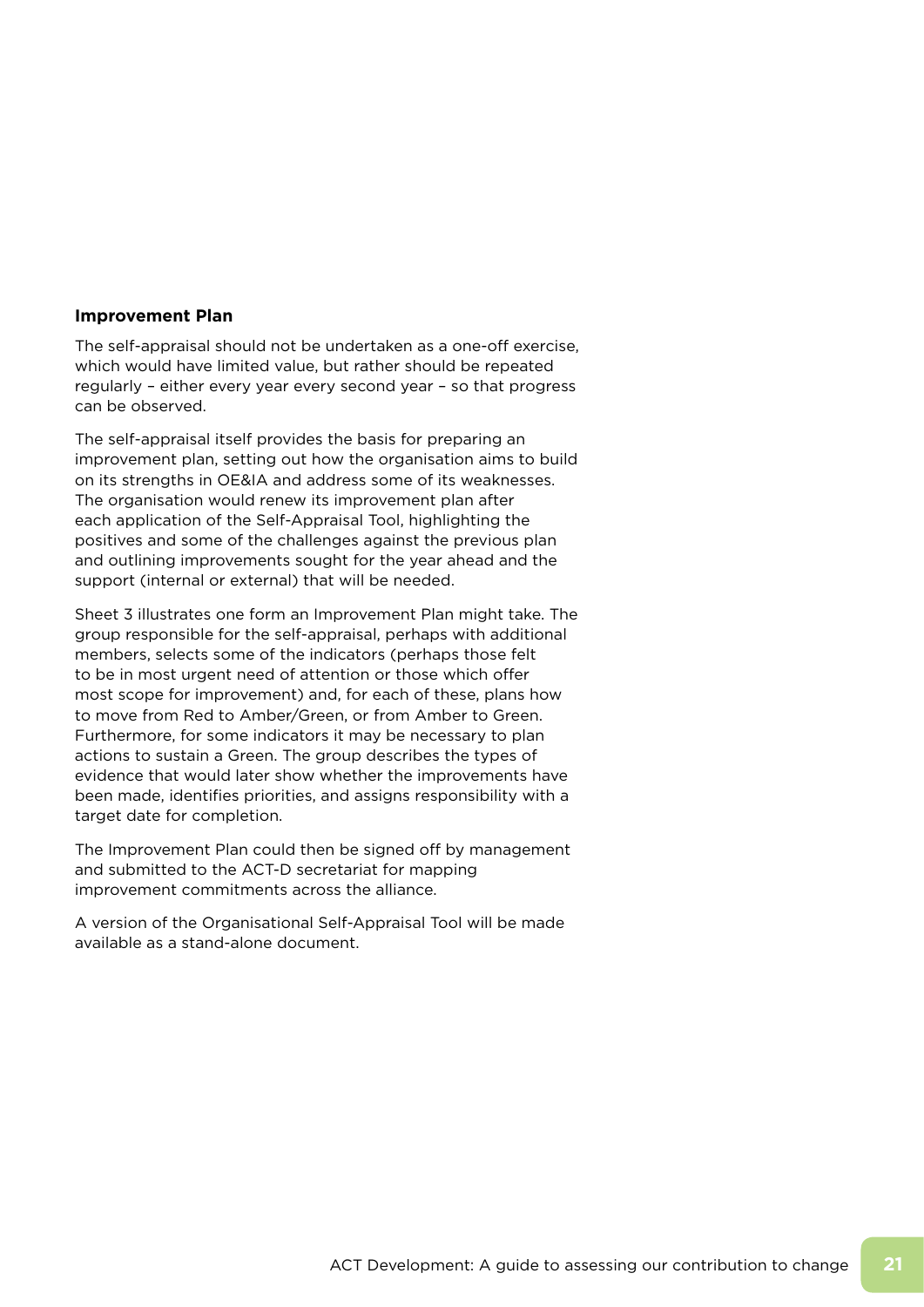## **Sheet 3:**

### **An Example of an Improvement Plan**

| <b>Indicators</b><br>selected for<br>improvement | <b>Current</b><br><b>RAG</b> | <b>RAG</b><br>planned | Improvement<br>sought | <b>Evidence to</b><br>confirm<br>(eg policy,<br>process change<br>or evidence of<br>application) | <b>Priority:</b><br>High or<br>Medium | Responsible<br>person | <b>Time</b><br>limit |
|--------------------------------------------------|------------------------------|-----------------------|-----------------------|--------------------------------------------------------------------------------------------------|---------------------------------------|-----------------------|----------------------|
|                                                  |                              |                       |                       |                                                                                                  |                                       |                       |                      |
|                                                  |                              |                       |                       |                                                                                                  |                                       |                       |                      |
|                                                  |                              |                       |                       |                                                                                                  |                                       |                       |                      |
|                                                  |                              |                       |                       |                                                                                                  |                                       |                       |                      |
|                                                  |                              |                       |                       |                                                                                                  |                                       |                       |                      |
|                                                  |                              |                       |                       |                                                                                                  |                                       |                       |                      |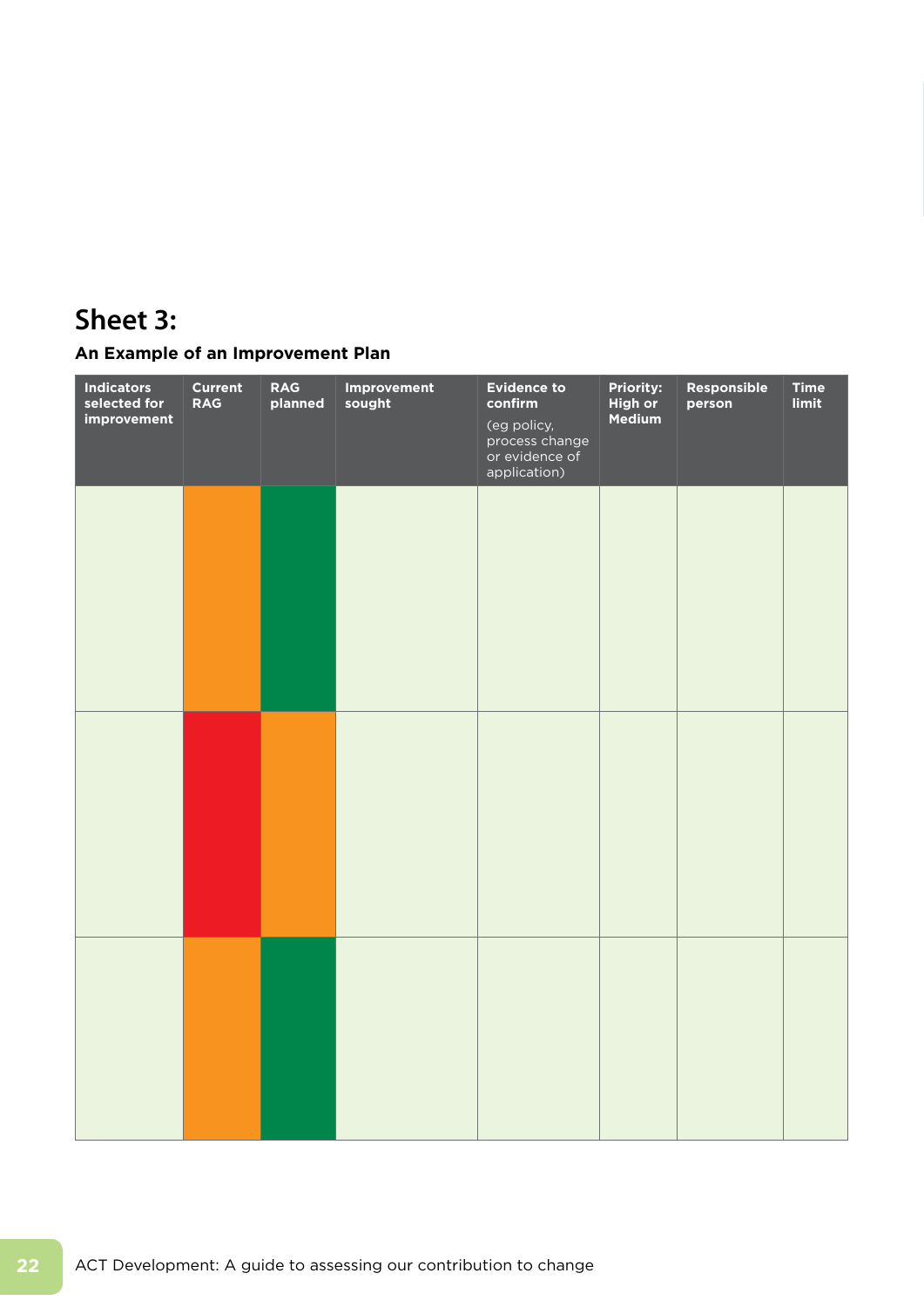# **4. Towards good practice in assessing change**

In the Self-Appraisal Tool, principle 4 states "We are committed to following good practice in evaluation and impact assessment". After gathering the views of participants in the Global Workshop, and further reflection since then, the following good practices are recommended to organisations seeking to assess what change has occurred and to identify the organisation's contribution.

Establishing good practice is a continuing process. The insights of ACT-D organisations using the Guide and tools will contribute to a better understanding of good practice in assessing change and will be incorporated in the next revision.

The good practices are grouped here under three headings, relating to design of the process and to choice and application of tools.

### **In designing the process**

#### **1. Set expectations of change when planning, distinguishing between expectations of outcomes and impact.**

 Clarity about what your organisation is trying to achieve and the desired future to which it wishes to contribute, coupled with an understanding of the potential roles of other actors, is essential to planning and provides the basis for subsequent assessment.

#### **2. Define indicators for outcomes and impact, with means of verification.**

 This helps to pin down what you want to assess and why. Difficulty in defining indicators may point to a lack of clarity about the expectations of outcomes and impact.

#### **3. Weigh up the costs and benefits when deciding on how frequently to assess change.**

 You need to balance a commitment to assessing your organisation's contribution to change with the costs of assessment, in money and/or time.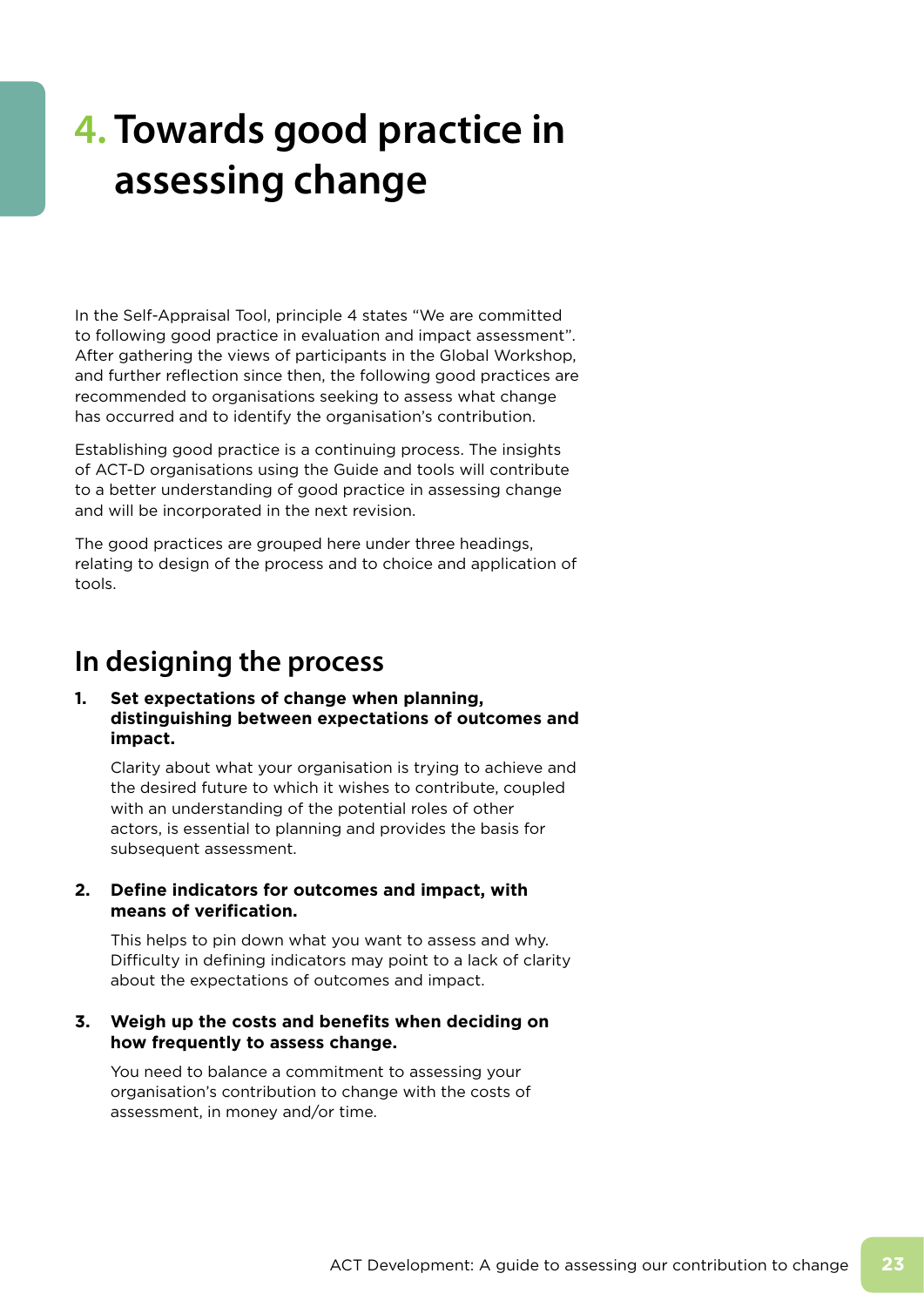#### **4. Include an independent perspective and be open to constructive criticism.**

 Inviting critical insights from outside and paying attention to them is vital to the organisation's learning, as well as validating the assessment and building credibility for your work.

#### **5. Seek, through the process, to empower staff and beneficiaries.**

 Encouraging active participation by staff and beneficiaries, and sharing feedback with them, builds capacity for understanding change, increases potential for leverage and helps promote sustainability.

#### **6. Look for HOW change happened, not only what change or how much, and consider critically the 'theory of change' (explicit or implicit) that underlies an intervention.**

 Though understanding the process of change, and examining and testing your fundamental strategies, your organisation can be better prepared to contribute to change in the future.

## **In selecting tools**

#### **7. Choose tools that are tried and tested, while being ready to adapt them.**

 Using an established tool (see Chapter 7) enables you to take advantage of the experience of others, but you need to take account of the particular context and the nature of your work. It is especially important that the tools should be accessible to those who will participate in applying them.

#### **8. Use a mix of tools that allow both quantitative and qualitative evidence to be gathered.**

 In relation to processes of social change, the evidence tends to be largely qualitative. But complementing this with some quantitative evidence greatly strengthens the assessment. This requires baseline data or some alternative basis for comparison.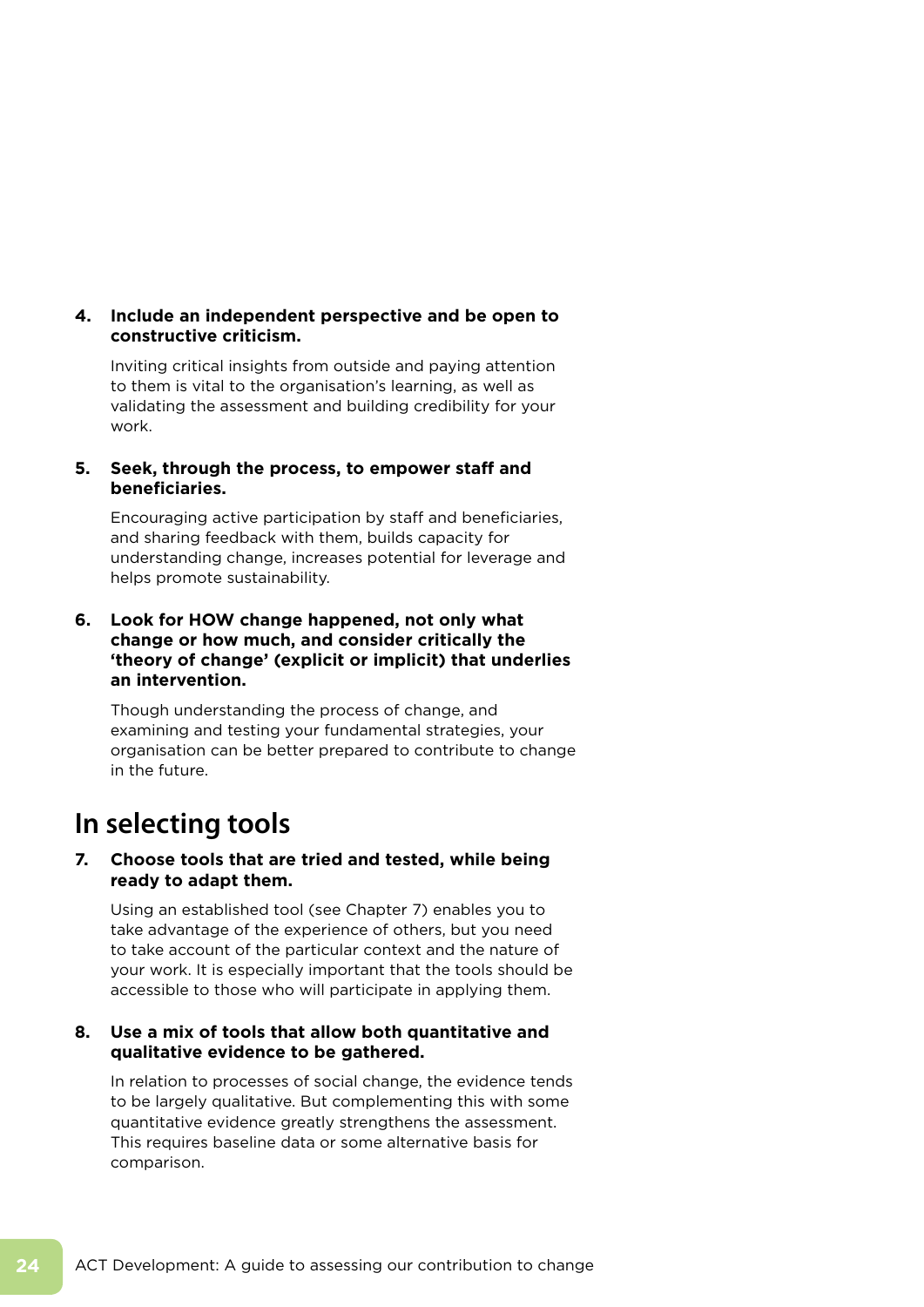#### **9. Select tools that will allow you to disaggregate data as appropriate, by gender or other social differences.**

 This allows you to take into account the perspectives of different groups and to know if any are insufficiently included.

#### **10. Seek to support both accountability ('proving') and learning ('improving').**

 Assessing change is partly about demonstrating intended results but is also about the need to learn, particularly from setbacks and challenges, so that benefits can result from the process even if outcomes and impact are disappointing.

### **In the course of assessing**

#### **11. Triangulate through evidence from different sources, including beneficiaries' views.**

 In quantitative evidence, official statistics or data from other agency assessments can complement the data that you gather directly. In qualitative evidence, views from different sources can qualify or reinforce each other.

#### **12. Use baseline data or some other reference for comparison.**

 Assessing change implies the question 'change from what situation?' If there is a lack of adequate baseline data, you need to be clear about how you are constructing a basis for comparison (e.g.: beneficiary recollection or comparison with similar interventions elsewhere).

#### **13. Value anecdotal or impressionistic evidence.**

 Fragments of information, impressions and local perceptions that may prove little in themselves can help to build up a broader assessment, especially in the case of impact which can be hard to pin down.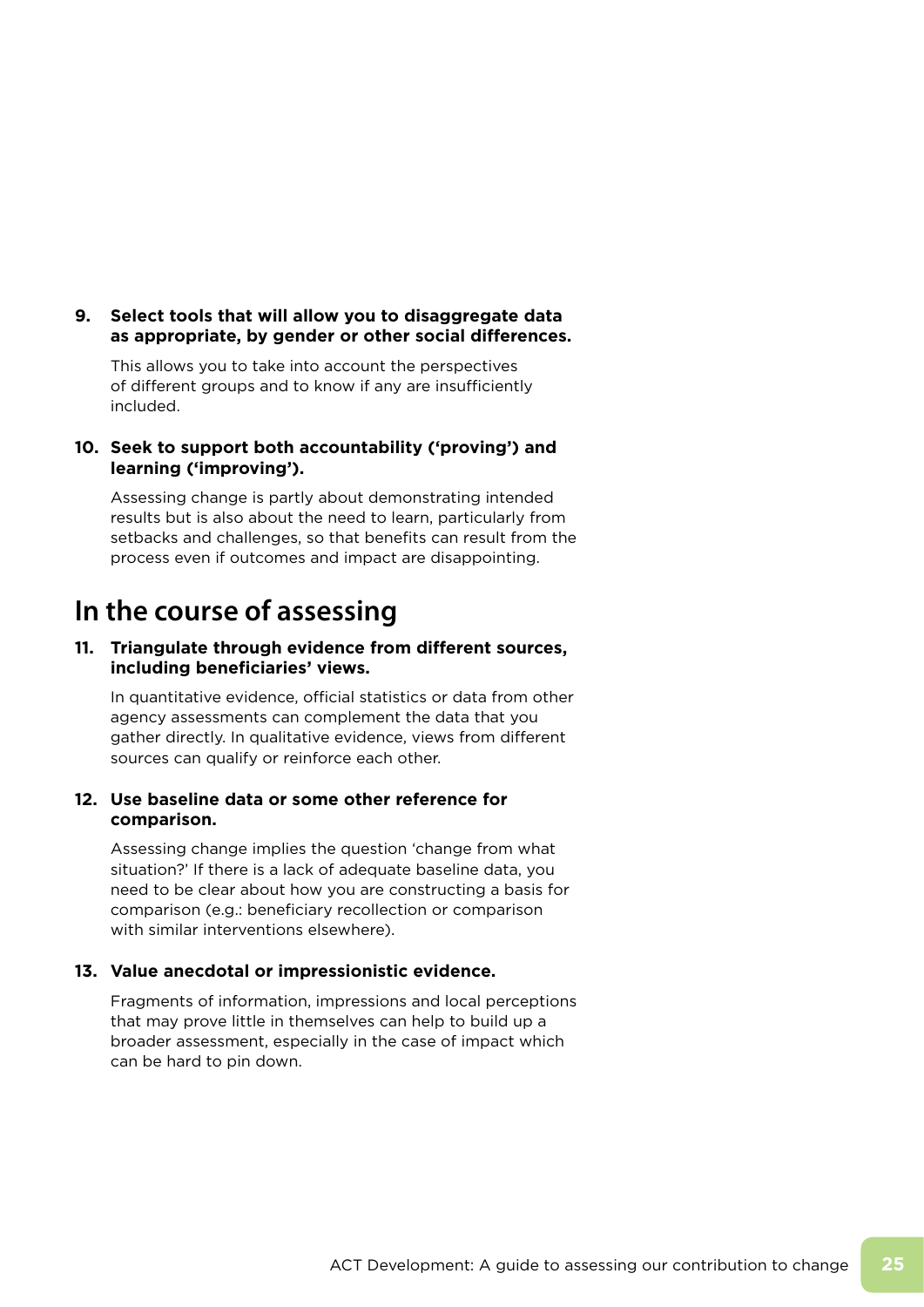#### **14. Look for unintended changes.**

 An unintended change may be positive or negative; in either case, it needs to be identified and considered. In the case of harmful changes, it is necessary to reflect on how they may be avoided or mitigated in future interventions.

#### **15. Consider the sustainability and implications of changes.**

 An evaluation or an impact assessment can provide information about the present situation and how it was reached, but it is important also to consider how firmly entrenched the changes are, whether the process of change is likely to continue, and what are the implications for the future.

#### **16. Acknowledge the contributions of communities and other stakeholders as well as claiming credit for your organisation where evidence supports this.**

 It is natural and right that an organisation should wish to identify and communicate its contribution to change, but ignoring or under-valuing the contributions of others is misleading and undermines credibility.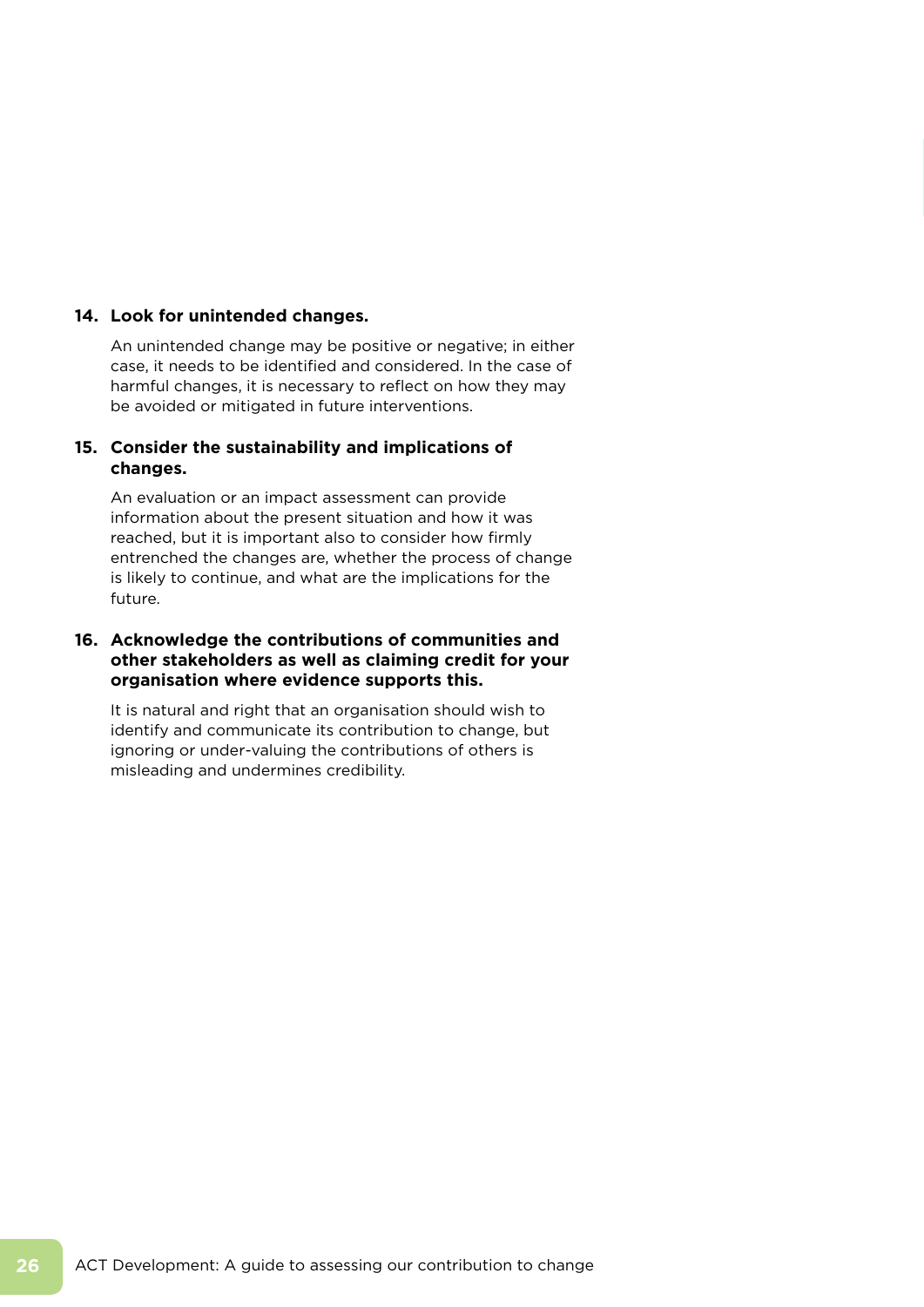# **5. Navigating the selection of tools**

#### **Categorising the tools**

The Guide lists the tools alphabetically. To facilitate selection of appropriate tools for users' different contexts and purposes, we first attempt to distinguish between:

- » **Tools for planning for impact**  designed for use in planning a project, or during the early stages of implementation, to help manage for impact and facilitate subsequent evaluation and impact assessment.
- » **Tools for assessing change**  designed mainly for use during evaluation or impact assessment. Some may be applied periodically, allowing for continuous evaluation.

We further distinguish between:

- » **General tools**  designed for a wide range of sectors, and usually requiring little or no specialist knowledge.
- » **Specialist tools**  designed for projects relating to particular sectors, often needing to be applied by specialists.

<sup>»</sup>

|                         | Tools for planning for impact                                                                        | <b>Tools for assessing change</b>                                                                                                 |  |  |  |  |
|-------------------------|------------------------------------------------------------------------------------------------------|-----------------------------------------------------------------------------------------------------------------------------------|--|--|--|--|
|                         | <b>AI:</b> Appreciative Inquiry                                                                      | <b>CSoC:</b> Critical Stories of Change                                                                                           |  |  |  |  |
|                         | <b>NGO-IDEAs Toolbox</b>                                                                             | 'Making a Difference' Method                                                                                                      |  |  |  |  |
|                         | <b>OM:</b> Outcome Monitoring                                                                        | <b>MAPP:</b> Method for Impact Assessment of                                                                                      |  |  |  |  |
| General                 | <b>PIM:</b> Participatory Impact Monitoring                                                          | <b>Programmes and Projects</b>                                                                                                    |  |  |  |  |
|                         | <b>PIPA:</b> Participatory Impact Pathways Assessment                                                | <b>MSC:</b> Most Significant Change                                                                                               |  |  |  |  |
|                         | <b>SFW: Social Framework</b>                                                                         | Project-Out / Context-In Approach                                                                                                 |  |  |  |  |
|                         | <b>ToC:</b> Theory of Change                                                                         |                                                                                                                                   |  |  |  |  |
|                         | <b>DNH:</b> Do No Harm (focus on emergency assistance<br>and on conflict transformation)             | <b>CLM:</b> Composite Logic Model (focus on advocacy<br>and policy change)<br><b>Contribution Analysis (focus on attribution)</b> |  |  |  |  |
|                         | <b>LQAS:</b> Lot Quality Assurance Sampling (focus on<br>community-based projects, primarily on HIV) |                                                                                                                                   |  |  |  |  |
|                         | <b>movie:</b> Monitoring of Effects (focus on conflict                                               | <b>LAST:</b> Livelihood Status Tracking (focus on<br>livelihoods)                                                                 |  |  |  |  |
| $\overline{\mathbf{5}}$ | transformation)                                                                                      | <b>PaLSA: Participatory Livelihood Monitoring (focus)</b>                                                                         |  |  |  |  |
|                         | PIA: Poverty Impact Assessment (focus on policy                                                      | on livelihoods)                                                                                                                   |  |  |  |  |
| Special                 | interventions)                                                                                       | <b>PCIA:</b> Peace and Conflict Impact Assessment (focus                                                                          |  |  |  |  |
|                         | <b>RIA:</b> Rigorous Impact Analysis (focus on statistical<br>methods)                               | on conflict transformation)                                                                                                       |  |  |  |  |
|                         | <b>SAGE:</b> Situational Analysis and Goal Establishment<br>(focus on self-help promotion)           |                                                                                                                                   |  |  |  |  |
|                         | <b>SIA:</b> Sustainability Impact Assessment (focus on<br>sustainable development)                   |                                                                                                                                   |  |  |  |  |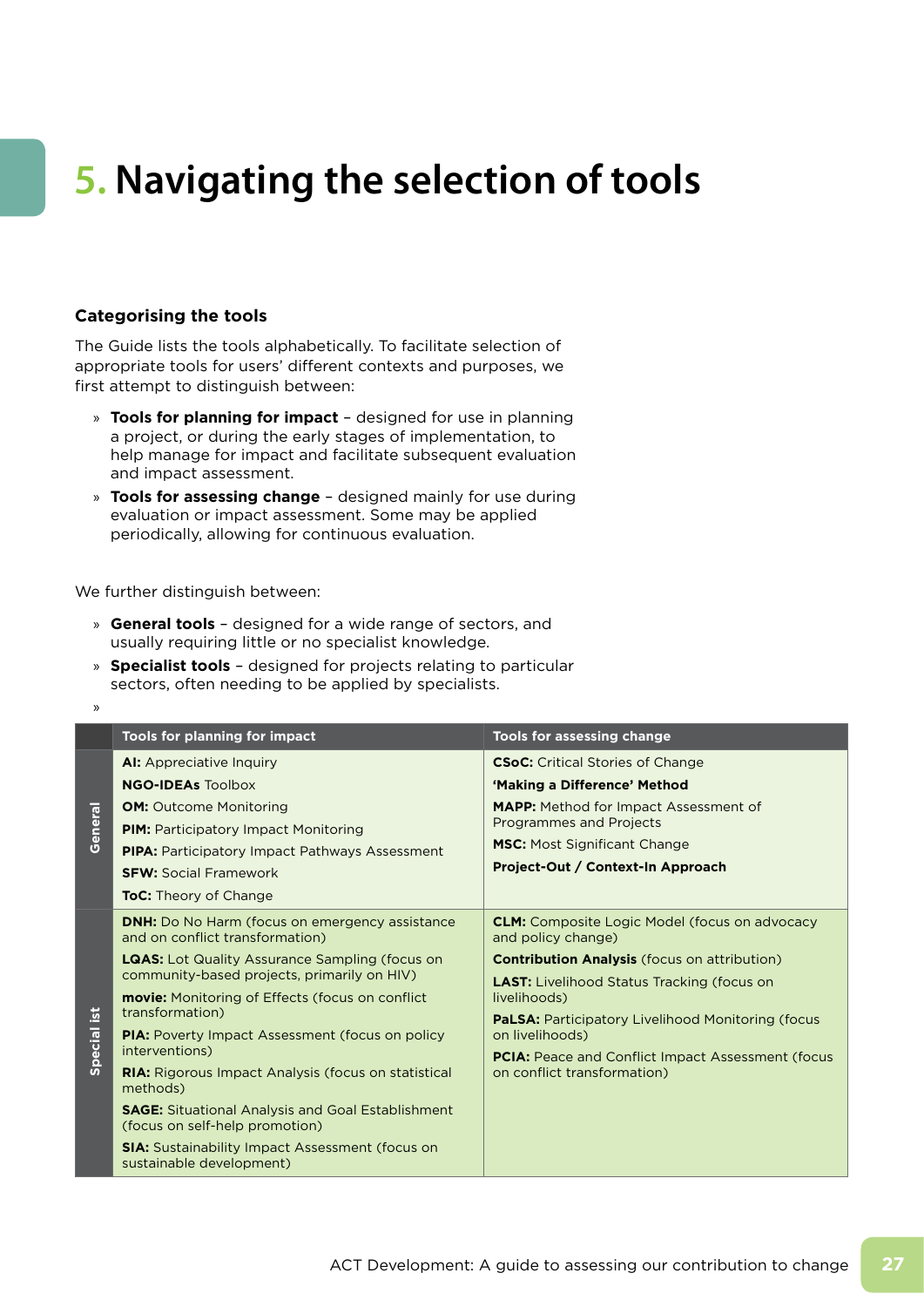#### **Steps to select a tool**

Users seeking a tool for a particular purpose may find it helpful to follow a determined sequence of steps.

- **1.** The table on the previous page allows you first to narrow down the field of choice, depending on your needs – for planning or assessment, general or specialist.
- **2.** The chapter on rating the tools for usefulness, below, puts forward 17 criteria that may be relevant when considering how useful or appropriate a tool may be for a given context and purpose. It is recommended that you look through the list in order to identify the criteria that are most significant in your case.
- **3.** For each tool, usefulness ratings have been made on those criteria. The results are summarised in the matrix of usefulness ratings. The key ratings for you are those at the intersections of the relevant rows (potential tools identified in the first step) and columns (criteria selected in the second step). You may wish to circle the higher ones (4 and 5). On this basis, you can make a short list of the most promising tools.
- **4.** Study the one-page summaries for the short-listed tools, following up by reference to the websites and/or publications cited, to find the most suitable tool or tools. As a further aid, ACT-D will later make available, as an appendix to this Guide, fuller descriptions of some of the tools.
- **5.** Having made a selection, there will still be scope for innovation. The tools in this Guide are not offered as blueprints, but for adaptation to the specific needs and capabilities of users. It may be necessary to combine elements from two or more tools to obtain the best result.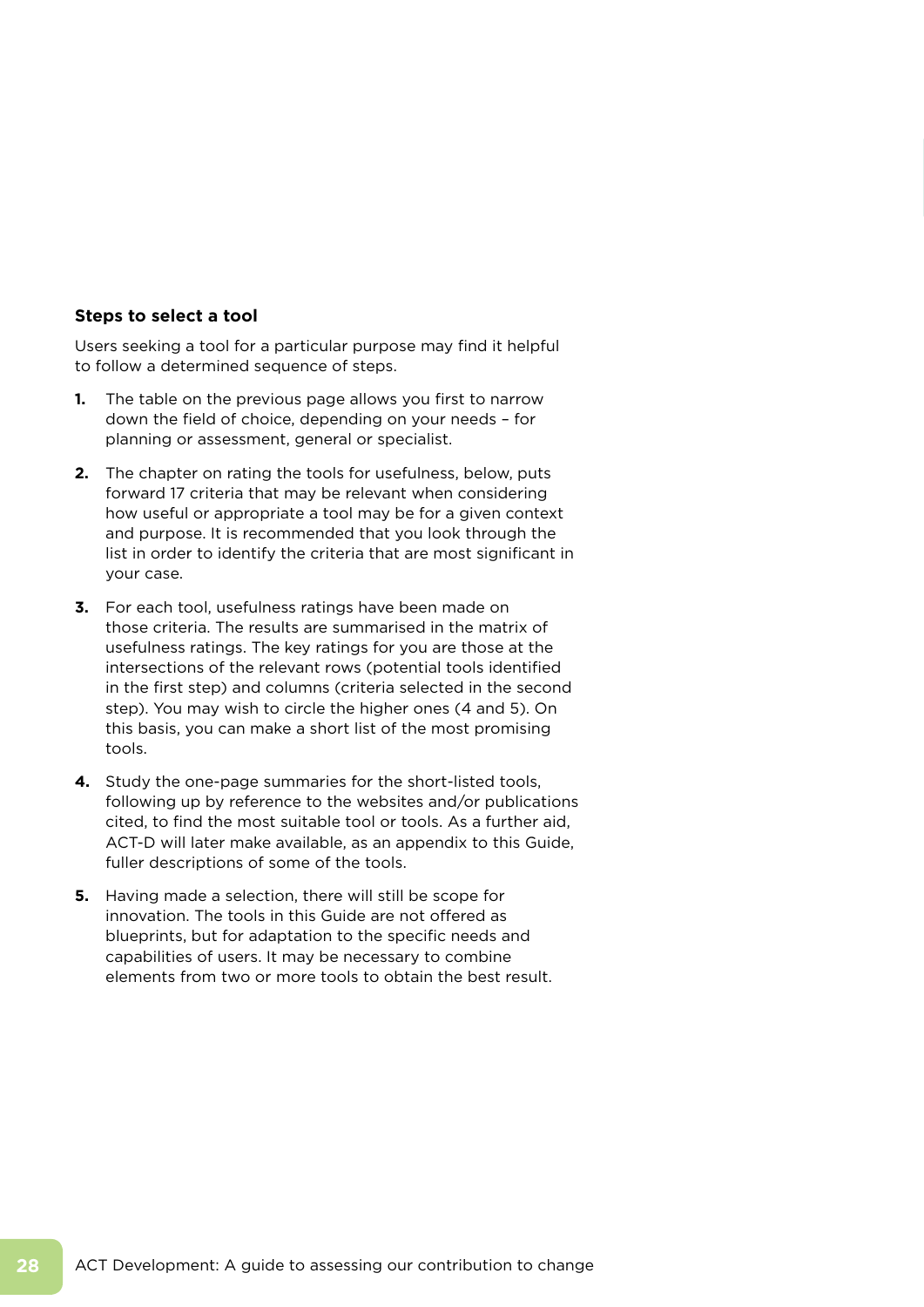# **6. Rating the tools for usefulness**

#### **Criteria**

Usefulness ratings have been assigned to each tool (ranging from 1 low to 5 high) in relation to 17 criteria touching on some of the methodological challenges involved in assessing change. Thus a potential user, considering which of these challenges are of most concern in a particular case, can form a view about how appropriate the tool might be.

For some of the tools, the ratings were made, with comments, by the authors or by other specialists. But in any case the ratings are subjective, often depending on the context of the application and the skill to adapt it to a certain situation.

» **Impact as well as outcomes**

 To what extent does the tool seek to study impact, and not only outcomes?

- » **Measurement (Quantitative Data)** How far does the tool allow for quantitative analysis of change?
- » **Description (Qualitative Data)** How far does the tool allow for qualitative analysis of change?
- » **Attribution of change** How well does the tool deal with attribution of change and the exploration of cause-effect relationships?
- » **Independent of baselines** How well does the tool cope without the existence of baseline data?
- » **Independent of indicators** How well does the tool cope without the existence of predetermined indicators?
- » **"Proving", giving evidence for accountability** To what extent does the tool provide evidence of change?
- » **"Improving", promoting critical reflection** To what extent does the tool promote critical reflection among participants?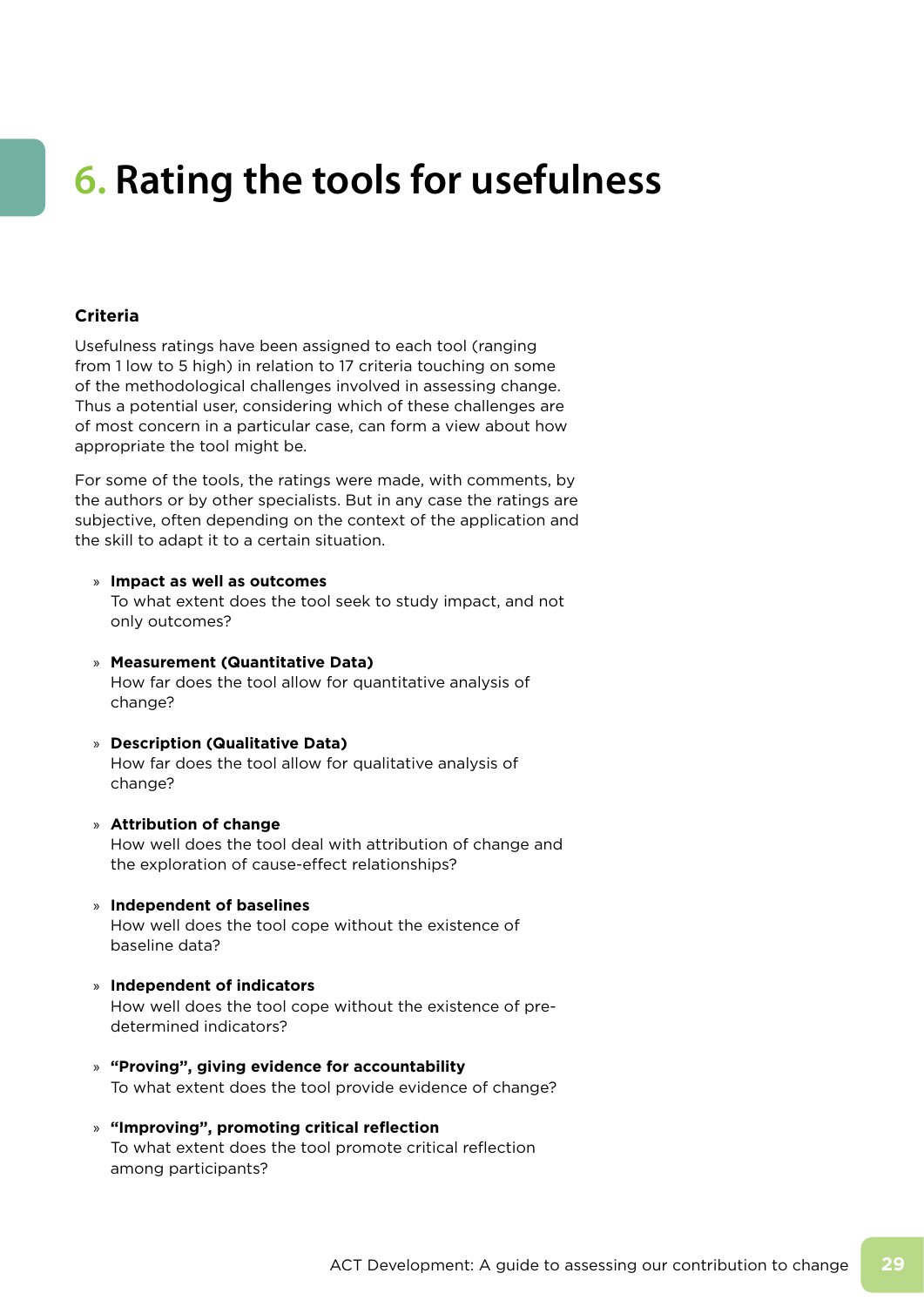#### » **Local participation**

 To what extent does the tool explicitly take a participatory and empowering approach that includes the people intended as 'beneficiaries'?

#### » **Aggregation**

 To what extent does the tool allow for aggregation of outcomes or impact across groups affected (e.g. those in different geographical areas or those affected by different projects implemented by an organisation)?

#### » **Disaggregation**

 To what extent does the tool support differentiated analysis of change among different groups affected (e.g. socioeconomic, ethnic or cultural groups)?

#### » **Gender disaggregation**

 To what extent does the tool specifically support differentiated analysis of change by women and men, girls and boys?

#### » **Use by implementing staff**

 How appropriate is the tool for direct use by front-line implementing staff?

#### » **Use by communities**

How appropriate is the tool for direct use by communities?

#### » **Useable with limited literacy**

 How appropriate is the tool for direct use by people with limited literacy?

#### » **Transparency and feedback**

 To what extent does the tool incorporate feedback on findings to implementing staff and those being assessed?

#### » **Sector coverage**

To what extent is the tool applicable across diverse sectors?

The "**Usefulness Rating Matrix**" on next page offers an overview of the appropriateness or usefulness of each tool with regard to the criteria.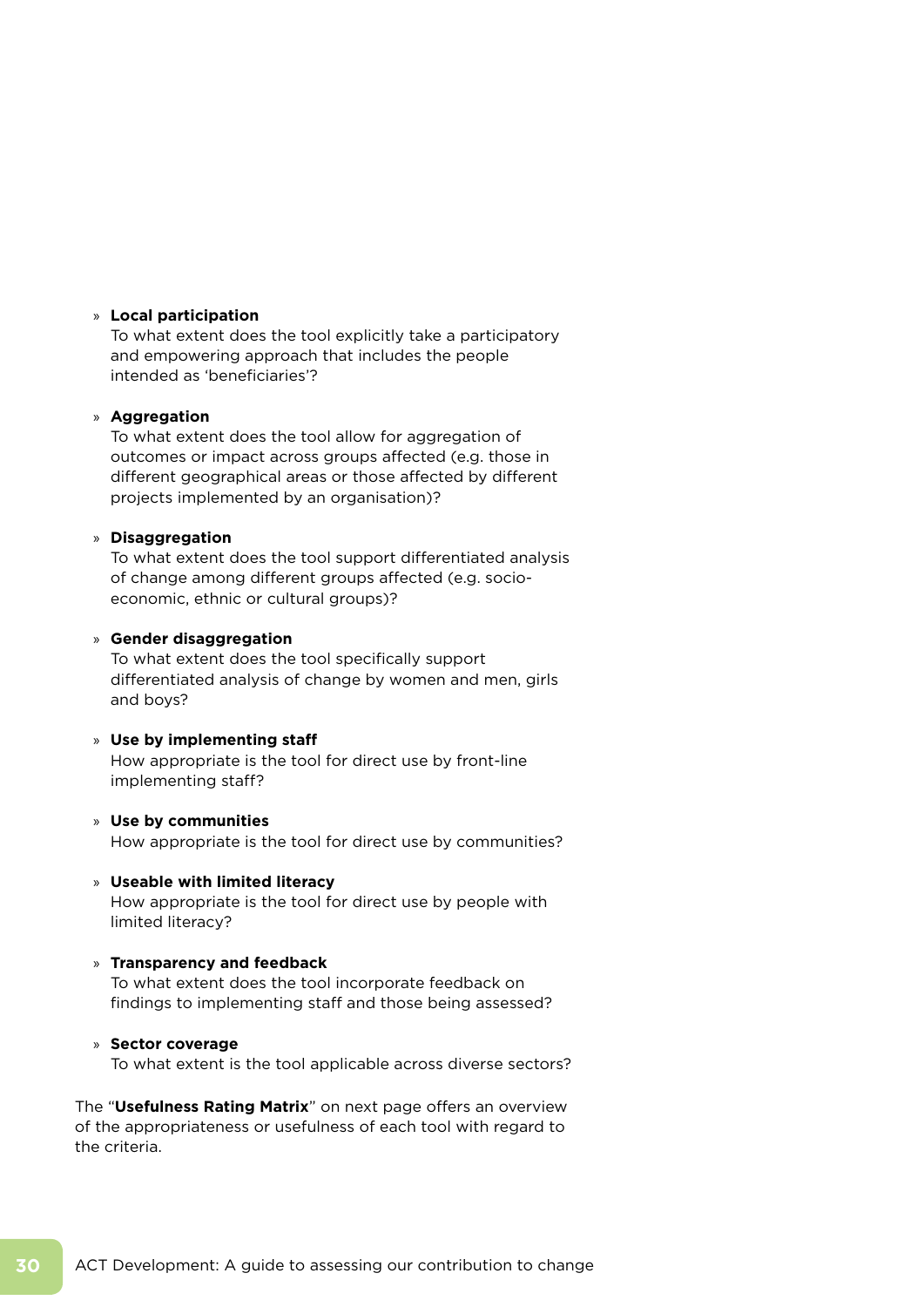## **Matrix of usefulness ratings** *CRA* **(Ratings 1 low - 5 high)**

| <b>Criteria</b><br><b>Name of tool</b>                               | Impact as well as outcome | Measurement (quantitative data) | Description (qualitative data) | <b>Attribution of Change</b> | Indepenent of baselines | Independent of indicators | "Proving"      | "Improving"    | Local Participation | Aggregation    | Disaggregation | Gender disaggregation | Use by implementing staff | Use by communities | Useable with limited literacy | Transparency and feedback | <b>Sector Coverage</b> |
|----------------------------------------------------------------------|---------------------------|---------------------------------|--------------------------------|------------------------------|-------------------------|---------------------------|----------------|----------------|---------------------|----------------|----------------|-----------------------|---------------------------|--------------------|-------------------------------|---------------------------|------------------------|
| Appreciative Inquiry (AI)                                            | 5                         | $\mathbf{1}$                    | 3                              | $\mathbf{1}$                 | 5                       | 5                         | 3              | 5              | 5                   | 5              | 3              | $\mathbf{1}$          | 5                         | 5                  | $\overline{4}$                | 5                         | 5                      |
| Composite Logic Model (CLM)                                          | 5                         | 5                               | 5                              | 2                            | 3                       | 3                         | 5              | 5              | $\overline{4}$      | 2              | $\mathbf{1}$   | $\mathbf{1}$          | 5                         | 5                  | 3                             | 5                         | 5                      |
| <b>Contribution Analysis</b>                                         | 2                         | $\overline{2}$                  | $\overline{2}$                 | 5                            | $\overline{4}$          | 3                         | 3              | 3              | 2                   | 3              | 3              | $\mathbf{1}$          | $\overline{2}$            | $\mathbf{1}$       | $\mathbf{1}$                  | 3                         | 5                      |
| Critical Stories of Change (CSoC)                                    | $\overline{4}$            | $\overline{2}$                  | 4                              | $\overline{4}$               | 3                       | $\overline{4}$            | 4              | 5              | 5                   | $\mathbf{1}$   | 3              | 5                     | 4                         | 3                  | 3                             | 3                         | 5                      |
| Do No Harm (DNH)                                                     | 5                         | $\mathbf{1}$                    | 5                              | 5                            | $\overline{2}$          | $\mathbf{1}$              | $\mathbf{1}$   | 5              | $\mathbf{1}$        | 3              | 5              | $\overline{4}$        | 5                         | $\mathbf{1}$       | $\mathbf{1}$                  | 3                         | $\overline{4}$         |
| <b>Livelihood Asset Status Tracking</b><br>(LAST)                    | $\overline{4}$            | 5                               | 3                              | 3                            | 5                       | $\overline{4}$            | $\overline{4}$ | $\overline{4}$ | $\overline{4}$      | 5              | $\overline{4}$ | $\mathbf{1}$          | 5                         | $\overline{2}$     | 2                             | 3                         | 3                      |
| Lot Quality Assurance Sampling<br>(LQAS)                             | $\overline{c}$            | 5                               | $\mathbf{1}$                   | 2                            | 3                       | $\overline{4}$            | $\overline{2}$ | 5              | $\overline{4}$      | $\overline{4}$ | $\overline{2}$ | $\overline{2}$        | 4                         | $\overline{2}$     | $\mathbf{1}$                  | $\overline{4}$            | $\overline{4}$         |
| 'Making a Difference' Method                                         | 5                         | $\mathbf{1}$                    | 2                              | 3                            | 5                       | 5                         | 3              | 3              | $\overline{4}$      | 2              | 3              | 3                     | $\overline{2}$            | $\overline{2}$     | 2                             | 3                         | 5                      |
| Method for Impact Assessment<br>of Programmes and Projects<br>(MAPP) | $\overline{4}$            | 3                               | 5                              | $\overline{4}$               | 5                       | 5                         | 3              | 5              | 5                   | $\overline{4}$ | $\overline{4}$ | $\overline{4}$        | 5                         | 5                  | $\overline{4}$                | 3                         | 5                      |
| Monitoring of Effects (movie)                                        | 3                         | $\mathbf{1}$                    | 5                              | $\overline{3}$               | 5                       | 5                         | 3              | 5              | $\mathbf{1}$        | 3              | 3              | 3                     | 5                         | $\mathbf{1}$       | $\mathbf{1}$                  | 3                         | $\overline{3}$         |
| Most Significant Change (MSC)                                        | 5                         | 1                               | 5                              | 3                            | 2                       | $\mathbf{1}$              | 3              | 5              | $\overline{4}$      | $\overline{2}$ | $\mathbf{1}$   | $\overline{2}$        | 4                         | 2                  | $\mathbf{1}$                  | 5                         | 5                      |
| <b>NGO-IDEAs Toolbox</b>                                             | 4                         | 5                               | $\overline{4}$                 | 3                            | 3                       | 5                         | 4              | 5              | $\overline{4}$      | 5              | 5              | 3                     | 3                         | $\overline{4}$     | $\overline{2}$                | 5                         | $\overline{3}$         |
| <b>Outcome Mapping (OM)</b>                                          | $\mathbf{1}$              | 3                               | 5                              | 5                            | $\overline{4}$          | 5                         | 5              | 5              | 5                   | $\overline{4}$ | 5              | 5                     | 5                         | 5                  | $\overline{4}$                | 5                         | 5                      |
| <b>Participatory Impact Monitoring</b><br>(PIM)                      | $\overline{4}$            | $\overline{2}$                  | 3                              | 2                            | $\overline{4}$          | 5                         | $\overline{2}$ | 5              | 5                   | 1              | 3              | 3                     | 5                         | 5                  | $\mathbf{1}$                  | 5                         | 3                      |
| <b>Participatory Impact Pathways</b><br>Assessment (PIPA)            | 3                         | 3                               | 3                              | 3                            | $\overline{4}$          | $\overline{4}$            | 3              | 5              | 5                   | $\overline{c}$ | 4              | 4                     | 5                         | $\overline{4}$     | 3                             | 4                         | 4                      |
| Participatory Livelihood<br>Monitoring (PaLSA)                       | $\overline{4}$            | $\overline{2}$                  | 5                              | 5                            | 5                       | $\overline{2}$            | 3              | 5              | $\overline{4}$      | 5              | 2              | $\overline{2}$        | 5                         | 5                  | 2                             | $\overline{3}$            | $\overline{3}$         |
| Peace and Conflict Impact<br>Assessment (PCIA)                       | 5                         | $\mathbf{1}$                    | 5                              | 5                            | $\overline{2}$          | $\overline{4}$            | $\overline{3}$ | 5              | 2                   | $\mathbf{1}$   | $\mathbf{1}$   | $\mathbf{1}$          | 3                         | $\mathbf{1}$       | $\mathbf{1}$                  | $\overline{3}$            | $\overline{2}$         |
| <b>Poverty Impact Assessment</b><br>(PIA)                            | 5                         | $\overline{4}$                  | $\overline{4}$                 | $\overline{4}$               | $\mathbf{1}$            | 2                         | $\overline{3}$ | 3              | $\mathbf{1}$        | $\mathbf{1}$   | $\mathbf{1}$   | 2                     | $\overline{2}$            | $\mathbf{1}$       | $\mathbf{1}$                  | $\overline{3}$            | $\overline{3}$         |
| 'Project-In / Context-Out'<br>Approach                               | 5                         | $\overline{2}$                  | $\overline{4}$                 | $\overline{4}$               | $\overline{4}$          | $\overline{4}$            | $\overline{4}$ | 3              | $\overline{4}$      | $\overline{2}$ | $\mathsf 3$    | $\overline{4}$        | $\mathbf{1}$              | $\mathbf{1}$       | $\mathbf{1}$                  | $\overline{3}$            | 5                      |
| Rigorous Impact Analysis (RIA)                                       | 5                         | 5                               | 3                              | $\overline{4}$               | $\mathbf{1}$            | $\mathbf{1}$              | $\overline{4}$ | $\overline{2}$ | $\mathbf{1}$        | 5              | 5              | 5                     | $\overline{2}$            | $\mathbf{1}$       | $\mathbf{1}$                  | $\overline{2}$            | $\overline{2}$         |
| <b>Situational Analysis and Goal</b><br>Establishment (SAGE)         | $\overline{4}$            | 5                               | $\overline{4}$                 | $\overline{4}$               | $\mathbf{1}$            | 5                         | 5              | 5              | $\overline{4}$      | 5              | $\overline{4}$ | 3                     | 4                         | $\overline{4}$     | 2                             | 3                         | 4                      |
| <b>Social Framework</b>                                              | 3                         | $\overline{4}$                  | $\mathbf{1}$                   | $\overline{4}$               | $\overline{2}$          | $\overline{2}$            | $\overline{2}$ | 2              | 2                   | $\overline{4}$ | 5              | $\mathbf{1}$          | 3                         | $\mathbf{1}$       | $\mathbf{1}$                  | $\overline{2}$            | 5                      |
| <b>Sustainability Impact Assessment</b><br>(SIA)                     | 5                         | 5                               | 3                              | 2                            | 2                       | 2                         | 5              | 2              | $\mathbf{1}$        | $\overline{3}$ | 3              | $\mathbf{1}$          | 1                         | $\mathbf{1}$       | 1                             | $\mathbf{1}$              | 4                      |
| Theory of Change (ToC)                                               | 5                         | 5                               | 5                              | $\overline{4}$               | 3                       | $\overline{4}$            | $\overline{4}$ | 5              | $\overline{4}$      | $\overline{4}$ | $\overline{4}$ | $\overline{4}$        | 3                         | $\overline{3}$     | $\mathbf{1}$                  | $\overline{4}$            | 5                      |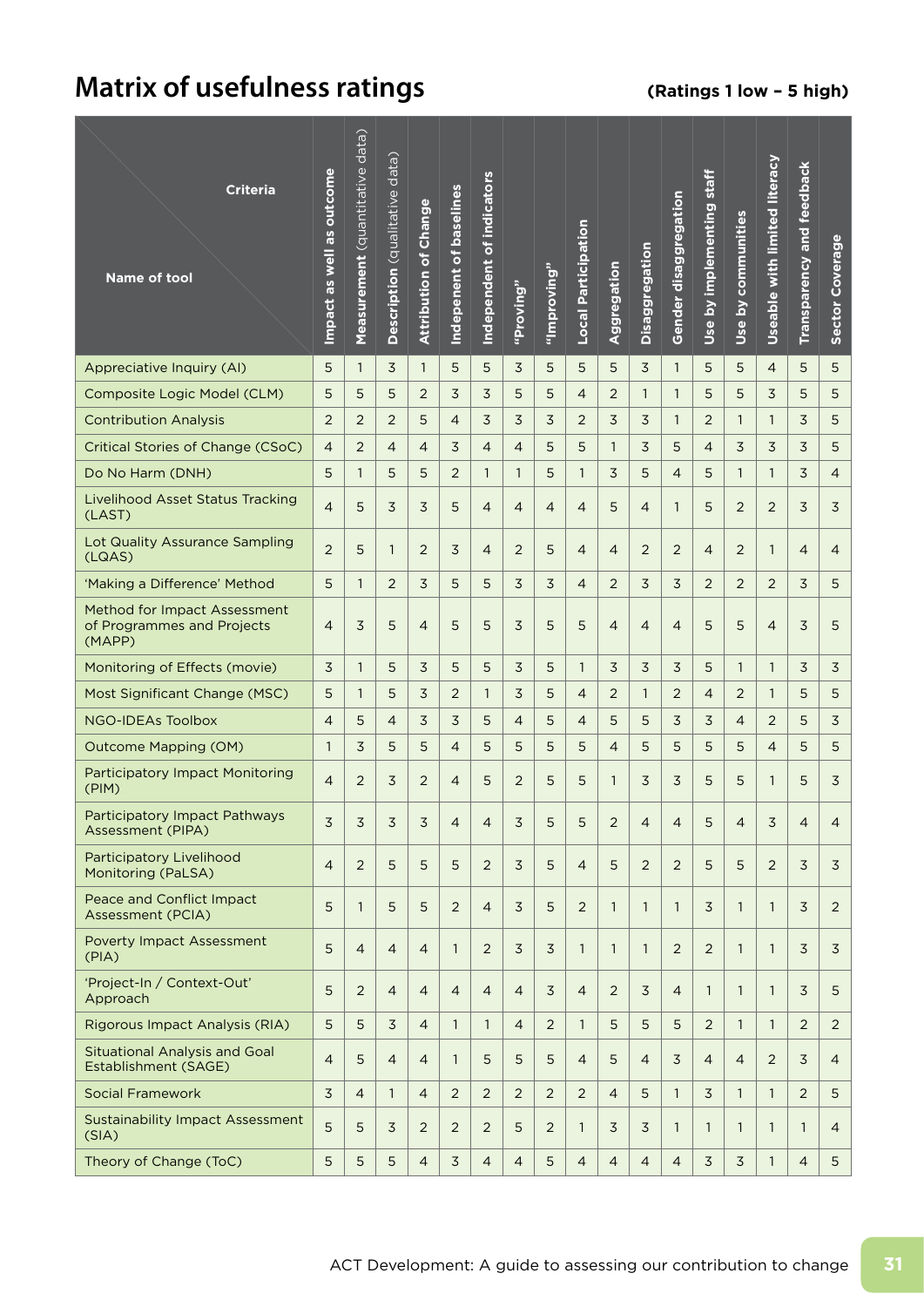# **7. Tools**

### **Appreciative Inquiry (AI)**

#### **Short description**

AI is an approach to organizational change and development, based on the premise that organizations change in the direction in which they inquire. By attempting to appreciate what is good about an organization, more positive aspects will surface. They can then be built on so that the best becomes the norm. The main intervention model is the 4-D cycle consisting of discovery, dream, design and destiny. Usually, an AI process takes place at an "Appreciative Inquiry Summit", a large group event.

#### **Purpose**

Organizational change and development through collaborative inquiry in which many people can be involved. The focus is on what works well in an organization, to make that a foundation for future development.

#### **Origin**

Developed by Case Western Reserve University in Cleveland, Ohio in the 1970s.

#### **Scope of application**

**Sector:** Social Projects **Context:** Organizational development and change **Phase:** Initiating change processes.

#### **Key steps**

4-D cycle:

- 1. Discovery: appreciating what is
- 2. Dream: imagining what could be
- 3. Design: determining what could be
- 4. Destiny: creating what will be.

#### **Advantages**

AI builds on what is positive in an organization. A focus on positive reinforcement can have real and lasting effects.

**Limitations**

#### **Conditions needed for application**

Openness for a different approach to organizational change.

#### **Resource implications**

**Time:** Approximately four days **Stakeholders involved:** The more the stakeholders are involved the better **Staff input:** Act as interviewers and providers of positive stories about the organization.

#### **Compatibility with other tools**

#### **Sources of support**

**Websites:** http://www.new-paradigm.co.uk/Appreciative.htm

#### **ACT-D members using it**

#### **Availability in other languages**

Available in English and in German.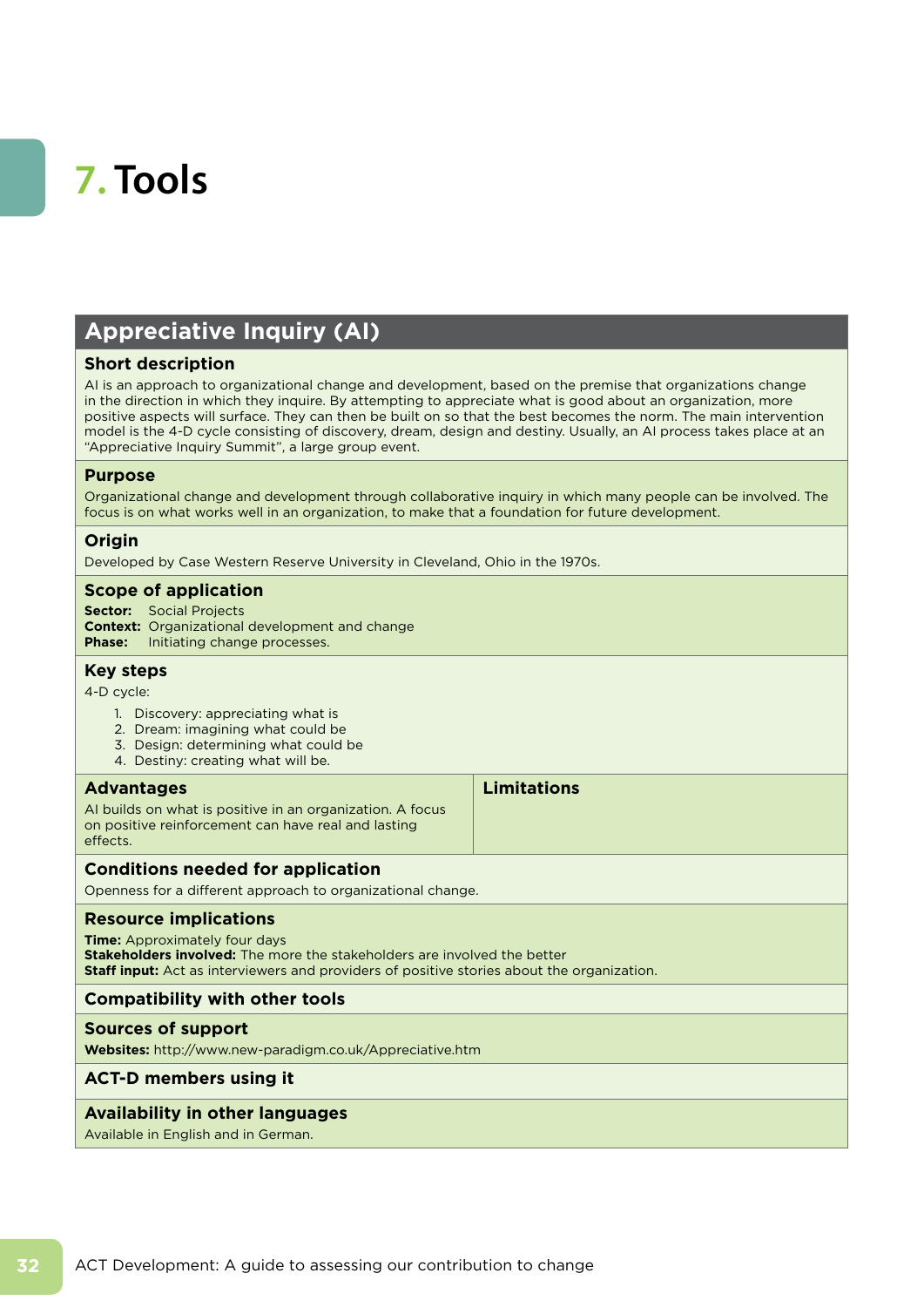| <b>Usefulness ratings for Appreciative Inquiry (AI)</b> |  |  |
|---------------------------------------------------------|--|--|
|---------------------------------------------------------|--|--|

| Criteria of usefulness/<br>appropriateness | <b>Ratings</b><br>$(1$ low $-5$ high) | Comments by authors or other experts<br>(available for some of the tools) |
|--------------------------------------------|---------------------------------------|---------------------------------------------------------------------------|
| Impact as well as outcomes                 | 5                                     |                                                                           |
| Measurement (quantitative)                 | $\mathbf{1}$                          |                                                                           |
| Description (qualitative)                  | $\overline{3}$                        |                                                                           |
| Attribution of change                      | $\mathbf{1}$                          |                                                                           |
| Independent of baselines                   | 5                                     |                                                                           |
| Independent of indicators                  | 5                                     |                                                                           |
| "Proving"                                  | $\overline{3}$                        |                                                                           |
| "Improving"                                | 5                                     |                                                                           |
| Local participation                        | 5                                     |                                                                           |
| Aggregation                                | 5                                     |                                                                           |
| Disaggregation                             | $\overline{3}$                        |                                                                           |
| Gender disaggregation                      | $\mathbf{1}$                          |                                                                           |
| Use by implementing staff                  | 5                                     |                                                                           |
| Use by communities                         | 5                                     |                                                                           |
| Useable with limited literacy              | $\overline{4}$                        |                                                                           |
| Transparency and feedback                  | 5                                     |                                                                           |
| Sector coverage                            | 5                                     |                                                                           |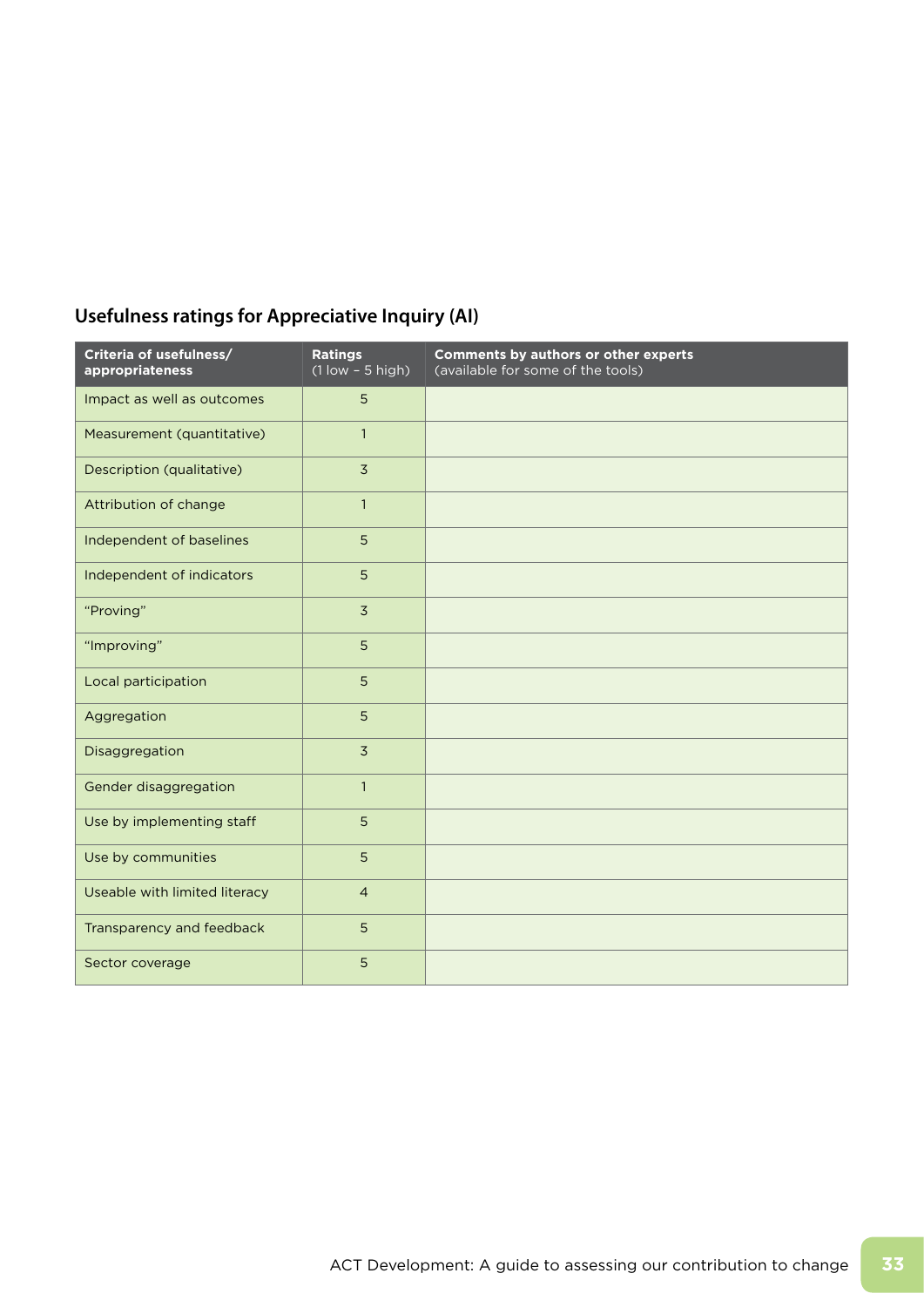### **Composite Logic Model (CLM)**

#### **Short description**

The Advocacy & Policy Change Composite Logic Model facilitates theory of change or logic model development for advocacy and policy change efforts (often the first step of evaluation planning). It offers a comprehensive menu of ingredients (inputs, activities, outcomes, policy goals and impacts) that might go into an advocacy logic model and allows users to select the components that are most relevant to their work. It addresses a common question about advocacy evaluation: what kind of outcomes can or should be measured, other than achievement of a public policy goal? Accompanying guiding questions, definitions, and examples support the application of the tool.

#### **Purpose**

To help advocates, donors and evaluators to articulate an advocacy strategy, and to guide decisions about the design of an advocacy and policy change evaluation.

#### **Origin**

Harvard Family Research Project, The California Endowment, The Atlantic Philanthropies and Annie E. Casey Foundation, 2007.

#### **Scope of application**

**Sector:** Advocacy and policy change **Context:** Articulation of an advocacy strategy or theory of change **Phase:** Planning and evaluation.

#### **Key steps involved in using it**

The following eight questions guide users on how to use the model for articulating an advocacy strategy:

- 1. What is the advocacy or policy goal?
- 2. Who is the audience?
- 3. What will it take to convince or move the audience?
- 4. What contextual factors might affect the strategy's success?
- 5. Where doesn't the strategy need to focus?
- 6. What will strategy collaborators do?
- 7. What will the opposition or competition do?
- 8. Is there a contingency plan?

The following five questions are relevant in regard to guide decisions about the design of an advocacy and policy change evaluation:

- 1. Which components are relevant to the advocacy strategy?
- 2. Given the evaluation's intended users and use, which outcomes are priorities?
- 3. Are there outcomes the strategy should not be directly accountable for?
- 4. Given the evaluation timeframe, which outcomes are achievable?
- 5. Given the evaluation resources available, which outcomes are best pursued?

### **Advantages Limitations Conditions needed for application Resource implications Time expenditure: Stakeholders involved:** Participatory approaches in all phases. **Staff input: Compatibility with other tools Sources of support Website:** http://www.innonet.org/index.php?section\_id=101&content\_id=633 **ACT-D members using it Availability in other languages** Available in English only.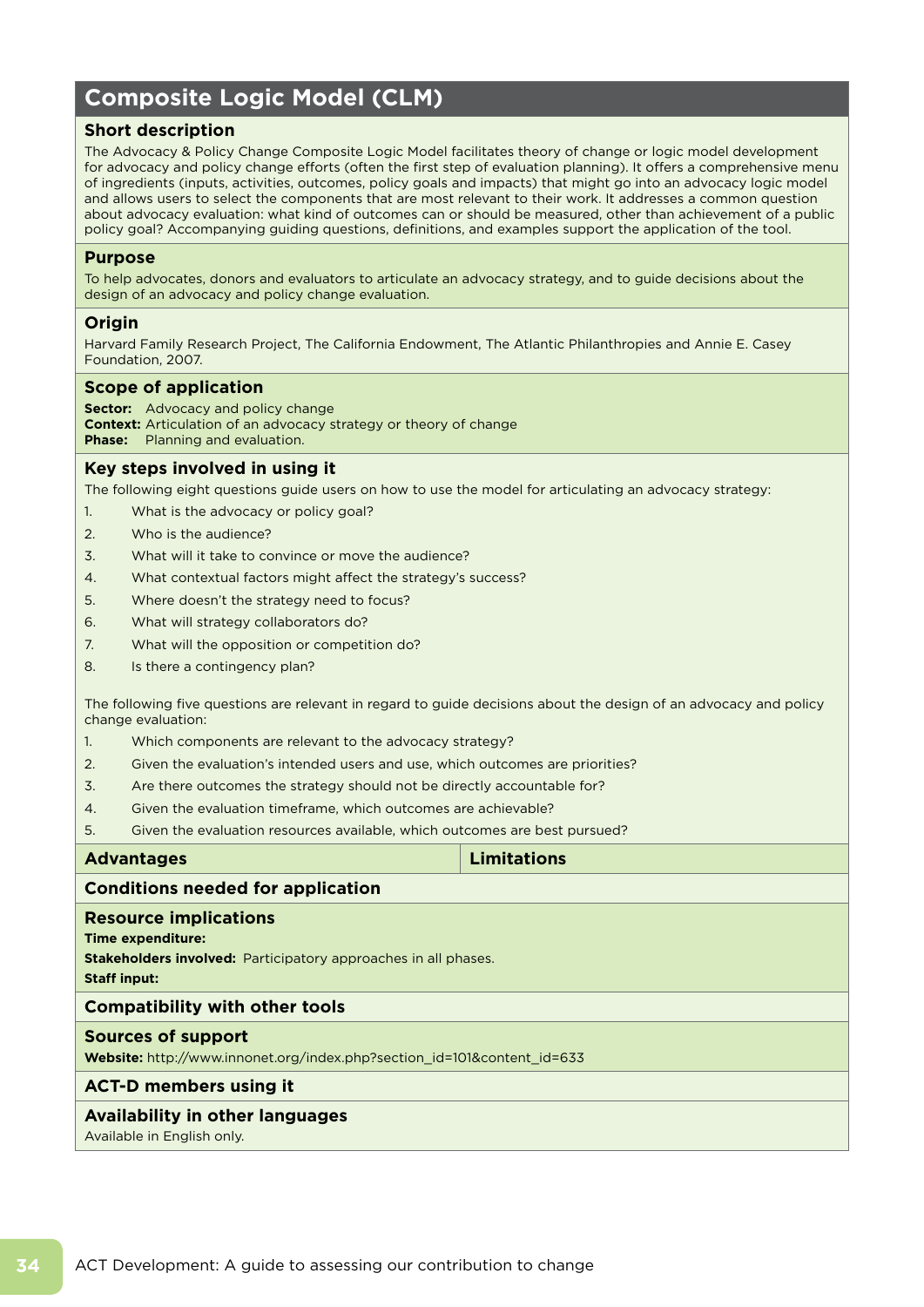### **Usefulness ratings for Composite Logic Model (CLM) – comments by Julia Coffman**

| Criteria of usefulness/          | <b>Ratings</b>     | <b>Comments by authors or other experts</b>                                                                                                                                                                                              |
|----------------------------------|--------------------|------------------------------------------------------------------------------------------------------------------------------------------------------------------------------------------------------------------------------------------|
| appropriateness                  | $(1$ low - 5 high) | (available for some of the tools)                                                                                                                                                                                                        |
| Impact as well as outcomes       | 5                  | The model includes both policy-related outcomes and impacts<br>for advocacy efforts.                                                                                                                                                     |
| Measurement (quantitative)       | 5                  | The model includes both outcomes and impacts that can be<br>assessed using quantitative measures and analyses.                                                                                                                           |
| Description (qualitative)        | 5                  | The model includes both outcomes and impacts that can be<br>assessed using qualitative measures and analyses.                                                                                                                            |
| Attribution of change            | $\overline{2}$     | The model emphasizes the assessment of progress toward policy<br>change and impacts to demonstrate that an advocacy effort<br>made a contribution in the change process rather than a cause-<br>and-effect determination of attribution. |
| Independent of baselines         | $\overline{3}$     |                                                                                                                                                                                                                                          |
| Independent of indicators        | 3                  |                                                                                                                                                                                                                                          |
| "Proving"                        | 5                  | The model emphasizes the assessment of progress toward policy<br>change and impacts.                                                                                                                                                     |
| "Improving"                      | 5                  |                                                                                                                                                                                                                                          |
| Local participation              | $\overline{4}$     |                                                                                                                                                                                                                                          |
| Aggregation                      | $\overline{2}$     |                                                                                                                                                                                                                                          |
| Disaggregation                   | $\overline{1}$     |                                                                                                                                                                                                                                          |
| Gender disaggregation            | $\mathbf{1}$       |                                                                                                                                                                                                                                          |
| Use by implementing staff        | 5                  |                                                                                                                                                                                                                                          |
| Use by communities               | 5                  |                                                                                                                                                                                                                                          |
| Useable with limited<br>literacy | 3                  |                                                                                                                                                                                                                                          |
| Transparency and feedback        | 5                  |                                                                                                                                                                                                                                          |
| Sector coverage                  | 5                  |                                                                                                                                                                                                                                          |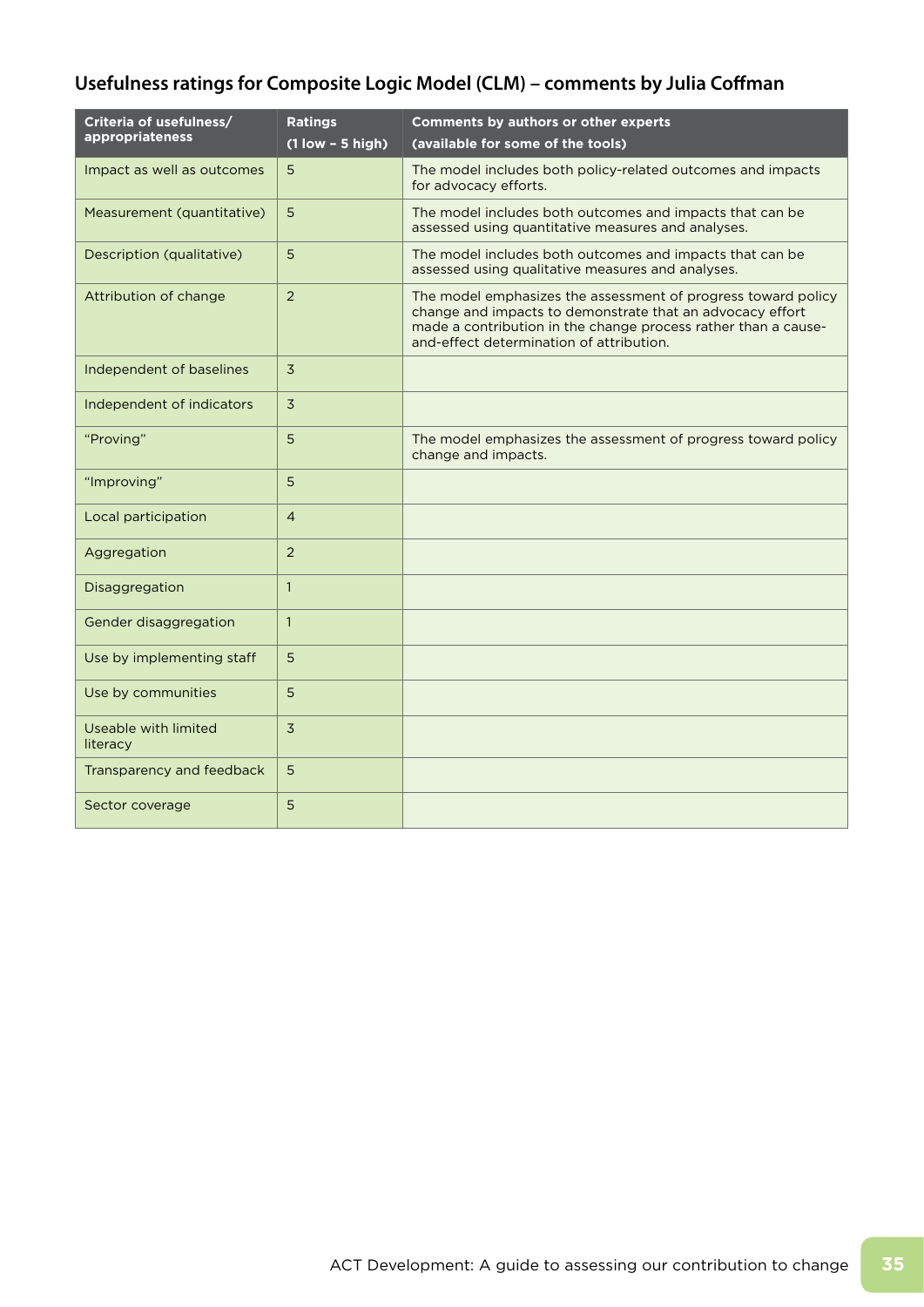### **Contribution Analysis**

#### **Short description**

Contribution analysis is an approach to monitoring and evaluation that emphasises the question of attribution, while accepting that attribution cannot be proved, only indicated. Contribution analysis consists of six key steps to provide evidence that reduces the uncertainty about the contribution made.

#### **Purpose**

To provide evidence about the contribution that a program makes to the outcomes it is trying to influence.

#### **Origin**

Office of the Auditor General of Canada (John Mayne), 1999.

#### **Scope of application**

**Sector:** Aid and development assistance programs **Context:** Applicable in many contexts **Phase:** Monitoring and evaluation (with emphasis on attribution).

#### **Key steps involved in using it**

- » Develop the results chain (the program logic)
- » Assess the existing evidence on results and determine the respective indicators
- » Identify and assess alternative explanations for program outcome and present evidence to discount them
- » Document the performance story of the program
- » Seek out additional evidence in order to reduce uncertainty regarding attribution
- » Revise and strengthen performance story

#### **Advantages**

Contribution analysis provides evidence to reduce the uncertainty about the contribution made. In this context, program staff have been shown to be more comfortable with targets that are to be strived for but cannot easily be met.

#### **Limitations**

 So far, limitations or challenges observed can be related to the way contribution analysis has been applied rather than to the approach itself.

#### **Conditions needed for application**

In order to be effective, contribution analysis requires clear program logic (result chain).

#### **Resource implications**

**Stakeholders involved:** Participatory approaches applicable.

#### **Compatibility with other tools**

#### **Sources of support**

**Websites:** http://www.aes.asn.au/conferences/2006/papers/022%20Fiona%20Kotvojs.pdf http://www.oag-bvg.gc.ca/internet/docs/99dp1\_e.pdf.

#### **ACT-D members using it**

#### **Availability in other languages**

Available in English only.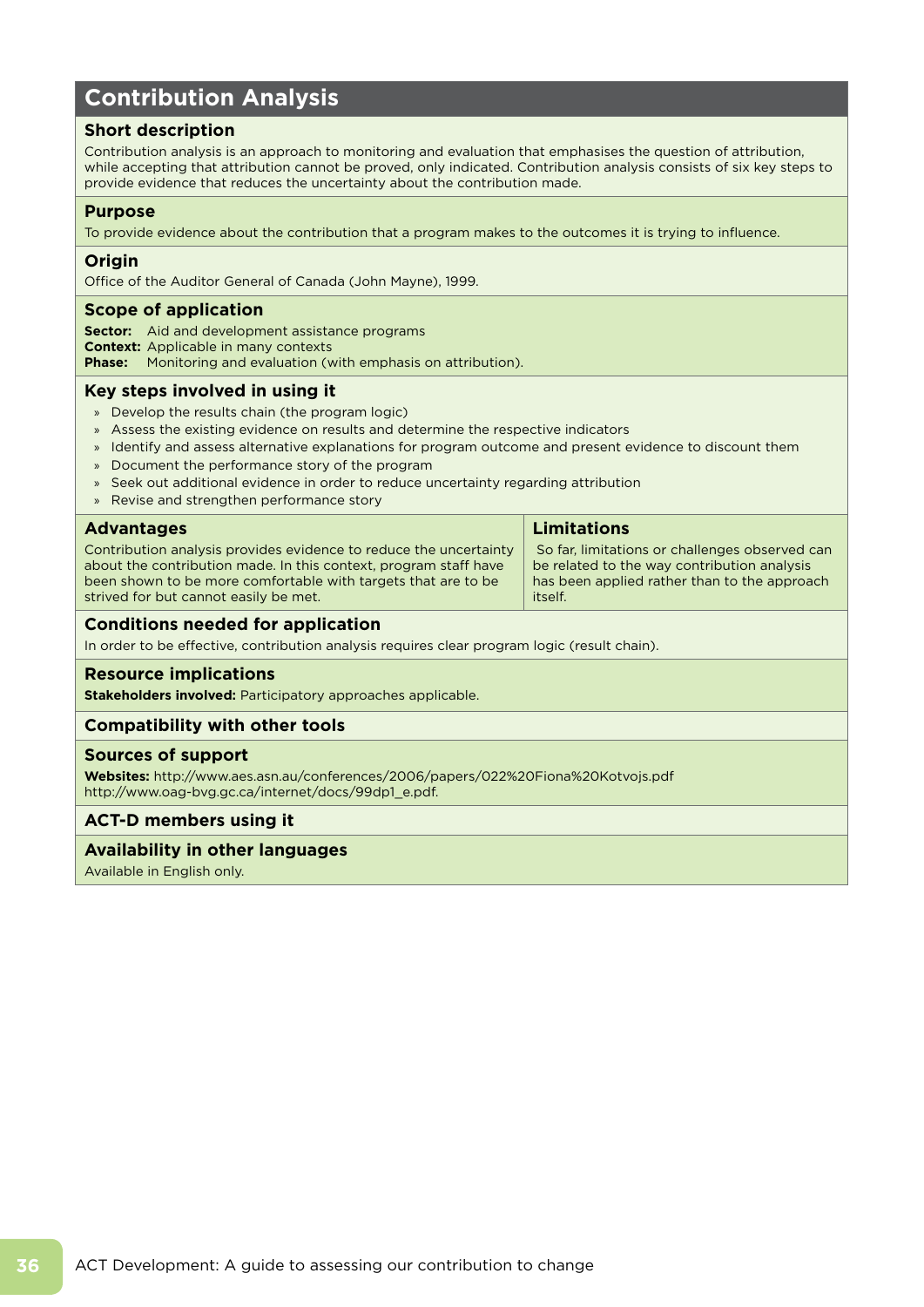# **Usefulness ratings for Contribution Analysis**

| Criteria of usefulness/<br>appropriateness | <b>Ratings</b><br>$(1$ low - 5 high) | <b>Comments by authors or other experts</b><br>(available for some of the tools) |
|--------------------------------------------|--------------------------------------|----------------------------------------------------------------------------------|
| Impact as well as outcomes                 | $\overline{2}$                       |                                                                                  |
| Measurement (quantitative)                 | $\overline{2}$                       |                                                                                  |
| Description (qualitative)                  | $\overline{2}$                       |                                                                                  |
| Attribution of change                      | 5                                    |                                                                                  |
| Independent of baselines                   | $\overline{4}$                       |                                                                                  |
| Independent of indicators                  | $\overline{3}$                       |                                                                                  |
| "Proving"                                  | $\overline{3}$                       |                                                                                  |
| "Improving"                                | $\overline{3}$                       |                                                                                  |
| Local participation                        | $\overline{2}$                       |                                                                                  |
| Aggregation                                | $\overline{3}$                       |                                                                                  |
| Disaggregation                             | $\overline{3}$                       |                                                                                  |
| Gender disaggregation                      | $\overline{1}$                       |                                                                                  |
| Use by implementing staff                  | $\overline{2}$                       |                                                                                  |
| Use by communities                         | $\mathbf{1}$                         |                                                                                  |
| Useable with limited literacy              | $\mathbf{1}$                         |                                                                                  |
| Transparency and feedback                  | $\overline{3}$                       |                                                                                  |
| Sector coverage                            | 5                                    |                                                                                  |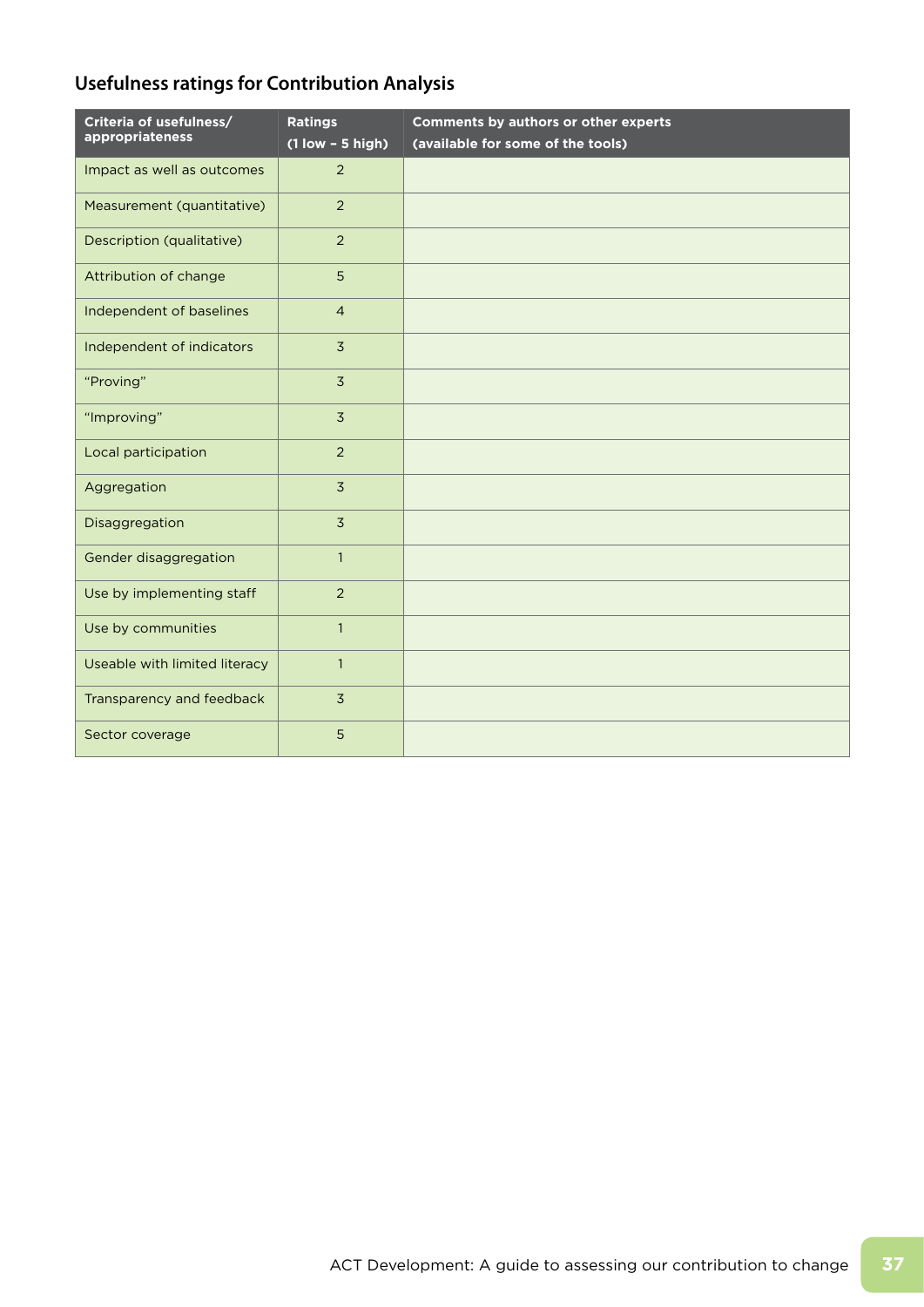# **Critical Stories of Change (CSoC)**

### **Short description**

Based on awareness that change was not linear as in a logical framework, CSoC was developed to facilitate learning at every level. Stakeholders undertake a participatory process to explore from different perspectives how change in a project (positive and negative) occurs and how development organisations are involved. The resulting narrative is critical and journalistic, unlike that of a conventional case study.

#### **Purpose**

To explore how change happens from the perspective of different stakeholders. People learn about relationships in development and how they can be engaged, and look at how they can work better, get recognition of the story, and tell it so that understanding is shared.

### **Origin**

Developed by ActionAid in 2004.

#### **Scope of application**

Sector:Rural development, education, health, poverty reduction, conflict resolution, rights-based work

**Context:** Applicable in different cultural contexts; willingness of stakeholders to participate and change is vital

**Phase:** May be applied during any phase, especially planning, monitoring, evaluation and impact assessment.

#### **Key steps**

**Preparation**

- » A local CSoC team is built up; this team is responsible for purpose-related research
- » Definition of the focus of the investigation
- » Definition of Key Questions guiding the process.

#### **Implementation**

- » Facilitating learning
- » Writing.

#### **Analysis**

» Levering of change.

# **Advantages** Process-driven **High quality** Context specific Democratic Promotes critical reflection. **Limitations** Aggregation is difficult.

# **Conditions needed for application**

#### **Resource implications**

**Time:** Depends on purpose and focus, perhaps including 3-day introductory workshop

**Stakeholders involved: Participative approach** 

**Staff input:** Facilitators implementing workshop; process team preferably of local people with a certain distance from the focused topic.

# **Compatibility with other tools**

#### **Sources of support**

**Website:** www.actionaid.org/assets/pdf%5CLove%20of%20the%20Heart\_1112006\_162112.pdf

# **ACT-D members using it**

#### **Availability in other languages**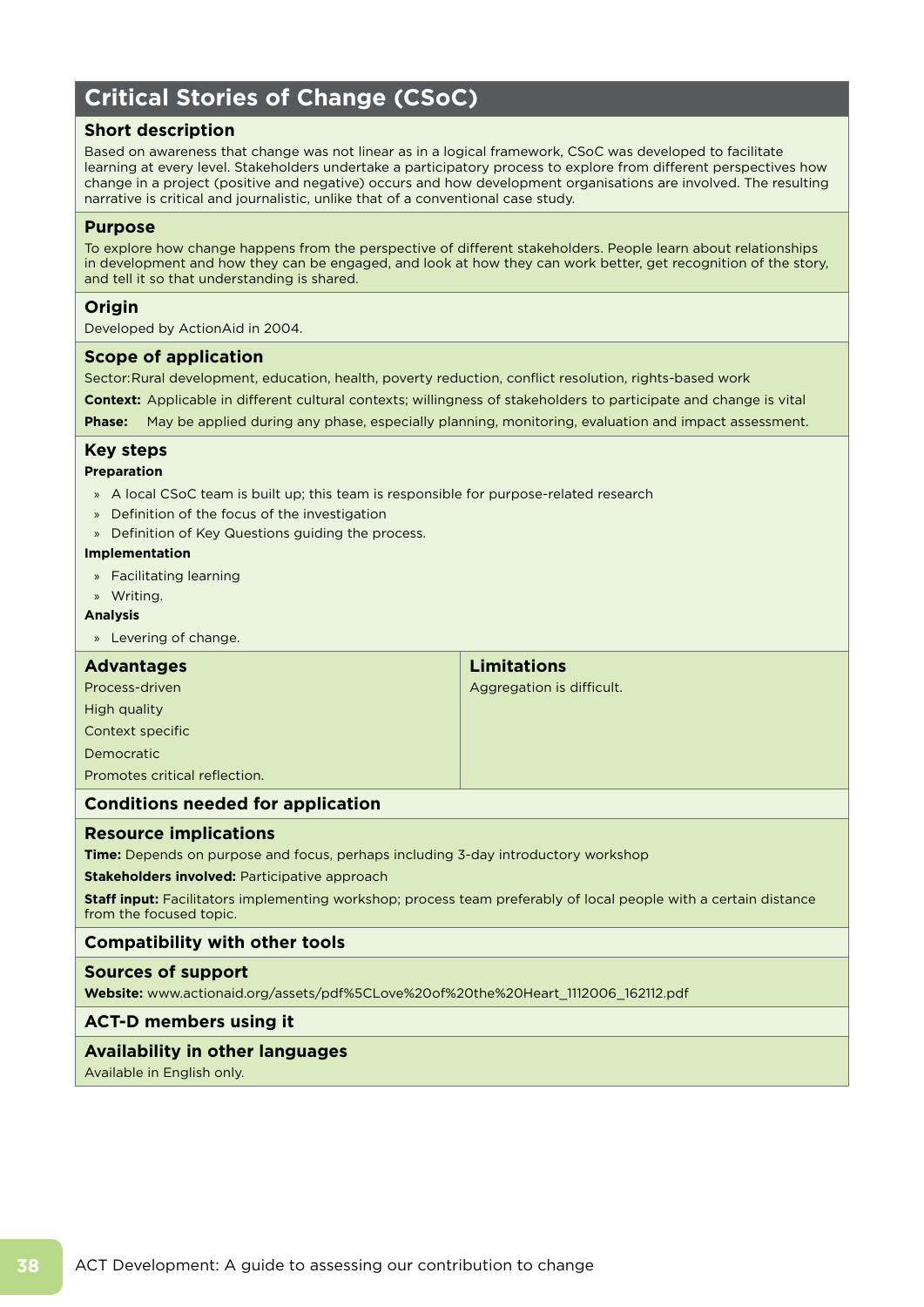# **Usefulness ratings for CSoC – comments by Kate Carroll, ActionAid**

| Criteria of usefulness/<br>appropriateness | <b>Ratings</b><br>$(1$ low $-5$ high) | <b>Comments by authors or other experts</b><br>(available for some of the tools)                                   |
|--------------------------------------------|---------------------------------------|--------------------------------------------------------------------------------------------------------------------|
| Impact as well as outcomes                 | 4                                     |                                                                                                                    |
| Measurement (quantitative)                 | $\overline{2}$                        | It allows for it in the sense that it can be built into the ToRs but<br>does not necessarily do this in all cases. |
| Description (qualitative)                  | $\overline{4}$                        |                                                                                                                    |
| Attribution of change                      | $\overline{4}$                        | Again, this is the ideal.                                                                                          |
| Independent of baselines                   | 3                                     | It seeks to analyse what is available and complement this with<br>primary data.                                    |
| Independent of indicators                  | $\overline{4}$                        | It sets its own questions ("key questions").                                                                       |
| "Proving"                                  | $\overline{4}$                        | Both qualitative and quantitative (if available).                                                                  |
| "Improving"                                | 5                                     |                                                                                                                    |
| Local participation                        | 5                                     |                                                                                                                    |
| Aggregation                                | $\mathbf{1}$                          | Aggregation seems to be difficult.                                                                                 |
| Disaggregation                             | 3                                     | The methodology attempts to look at all levels, but the interest is<br>with the poor and vulnerable.               |
| Gender disaggregation                      | 5                                     | This is the intention but it is not realised in all of the stories.                                                |
| Use by implementing staff                  | $\overline{4}$                        | The method is very useful if achieved effectively (5), but the<br>product is not - hence the average.              |
| Use by communities                         | 3                                     | The method is very useful if achieved effectively (5), but the<br>product is not - hence the average.              |
| Useable with limited<br>literacy           | 3                                     | The method is very useful (5), but the product is not - hence the<br>average.                                      |
| Transparency and feedback                  | 3                                     |                                                                                                                    |
| Sector coverage                            | 5                                     | Multiple.                                                                                                          |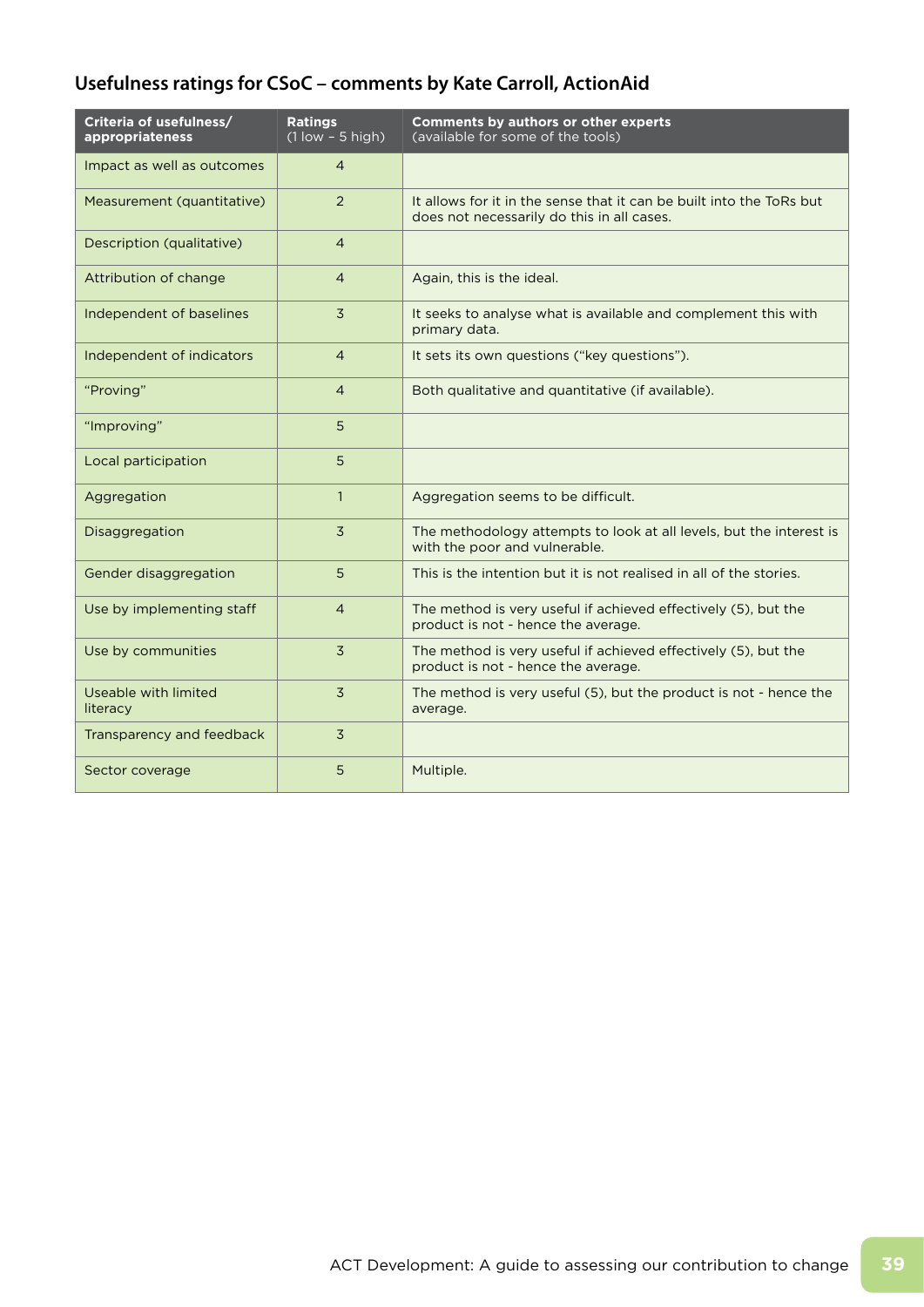# **Do No Harm (DNH)**

### **Short description**

Interventions in conflict areas, whatever the sector, influence the conflict, becoming part of the context and perhaps having unintended or negative impacts. DNH is a planning tool to minimize anticipated negative impacts of an intervention by identifying war capacities or "dividers" and peace capacities or "connectors".

#### **Purpose**

To help projects be designed in ways that do not intensify or prolong violent conflict but contribute to peace, minimising potentially negative impacts and maximising potentially positive impacts of an intervention. The focus is on processes, resource transfers and implicit ethical messages; and on unintended outcomes and impacts.

#### **Origin**

Do No Harm was developed by the Local Capacities for Peace Project (Mary B. Anderson).

### **Scope of application**

**Sector:** Developed for emergency assistance; but applicable to other sectors

**Context:** Projects intervening in conflict areas

**Phase:** Mostly at the beginning, but also in the course of an intervention, at the end and ex post.

# **Key steps**

### **Preparation**

Assessment of the context.

#### **Implementation (workshops)**

- 1. Identification of "dividers", tensions, and war capacities; assessment of their respective relevance; distinction between root causes and more recent (partly manipulated) causes.
- 2. Identification of "connectors" and peace capacities; assessment of their respective importance.
- 3. Assessment of the characteristics of the implementing organisation and of the intervention.

#### **Analysis**

1. Analysis of how the organisation and the intervention can affect war capacities and peace capacities

- 2. Development of intervention options
- 3. Where necessary, testing of new intervention design.

#### **Advantages**

Is a highly elaborated instrument

Facilitates early perception of conflict-escalating impacts of an intervention Promotes attention to relationships between groups in affected regions

Reveals connections between different decisions related to an intervention Human rights may be included

Gender analysis may be included when analysing dividers and connectors.

# **Limitations**

Transparency may be limited for those not involved in workshops

May promote a bipolar perspective: peace promoting v. conflict promoting factors

Focus on anticipated negative impacts may be too strong.

# **Conditions needed for application**

#### **Resource implications**

**Time:** Approximately one day; less if used as part of monitoring; 1 to 2 days for initiation **Stakeholders involved:** Flexible; target group does not need to be involved.

#### **Compatibility with other tools**

#### **Sources of support**

**Website:** http://www.cdainc.com/cdawww/project\_profile.php?pid=DNH&pname=Do%20No%20Harm **Bibliography:** Anderson, Mary B. 1999: Do No Harm: How Aid can support Peace – or War. Lynne Rienner, Boulder/ London.

### **ACT-D members using it**

#### **Availability in other languages**

Available in English and French.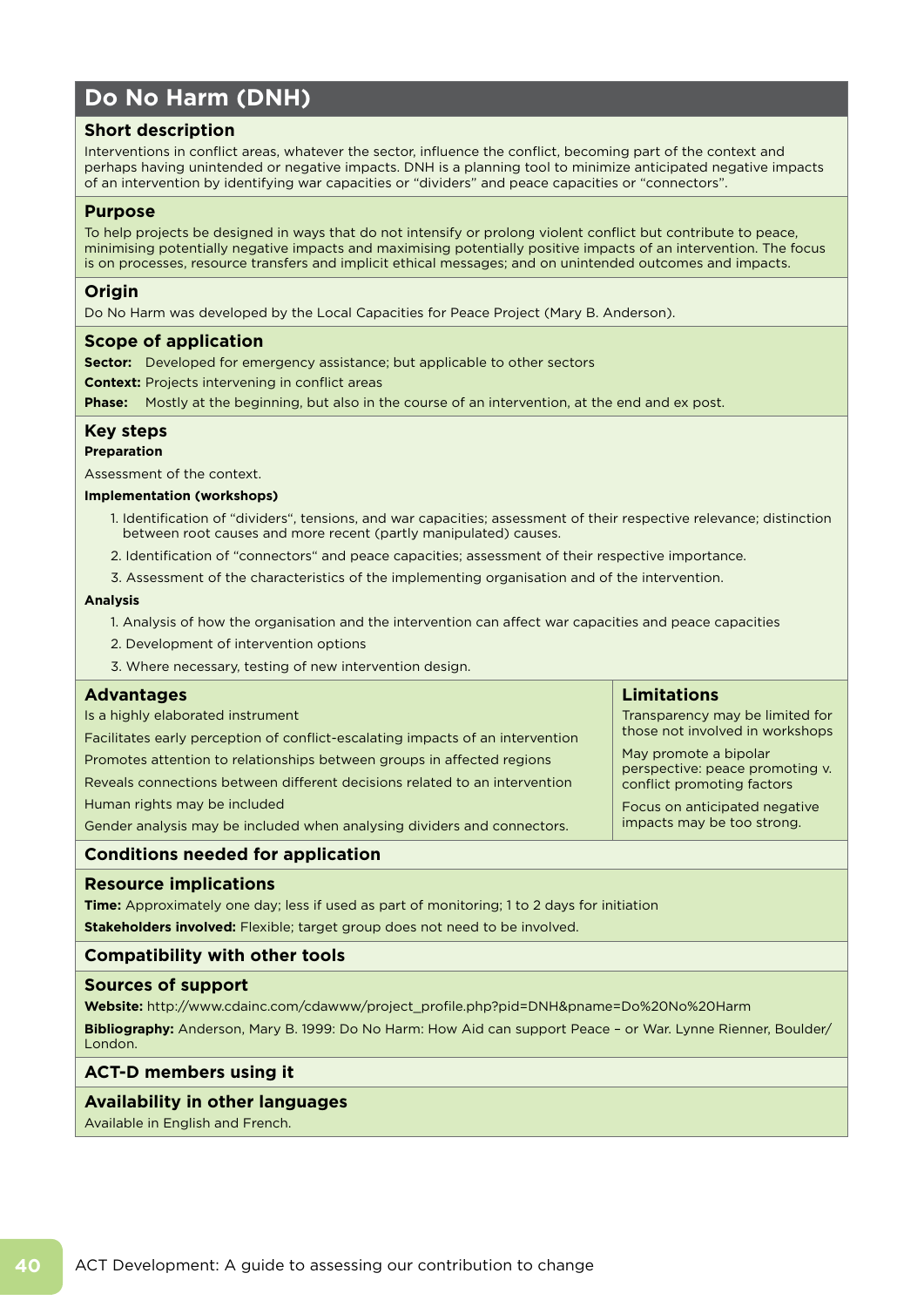# **Usefulness ratings for Do No Harm (DNH)**

| Criteria of usefulness/<br>appropriateness | <b>Ratings</b><br>$(1$ low - 5<br>high) | <b>Comments by authors or other experts</b><br>(available for some of the tools) |
|--------------------------------------------|-----------------------------------------|----------------------------------------------------------------------------------|
| Impact as well as outcomes                 | 5                                       |                                                                                  |
| Measurement (quantitative)                 | $\mathbf{1}$                            |                                                                                  |
| Description (qualitative)                  | 5                                       |                                                                                  |
| Attribution of change                      | 5                                       |                                                                                  |
| Independent of baselines                   | $\overline{2}$                          |                                                                                  |
| Independent of indicators                  | $\mathbf{1}$                            |                                                                                  |
| "Proving"                                  | $\mathbf{1}$                            |                                                                                  |
| "Improving"                                | 5                                       |                                                                                  |
| Local participation                        | $\mathbf{1}$                            |                                                                                  |
| Aggregation                                | $\overline{3}$                          |                                                                                  |
| Disaggregation                             | 5                                       |                                                                                  |
| Gender disaggregation                      | $\overline{4}$                          |                                                                                  |
| Use by implementing staff                  | 5                                       |                                                                                  |
| Use by communities                         | $\mathbf{1}$                            |                                                                                  |
| Useable with limited literacy              | $\mathbf{1}$                            |                                                                                  |
| Transparency and feedback                  | $\overline{3}$                          |                                                                                  |
| Sector coverage                            | $\overline{4}$                          |                                                                                  |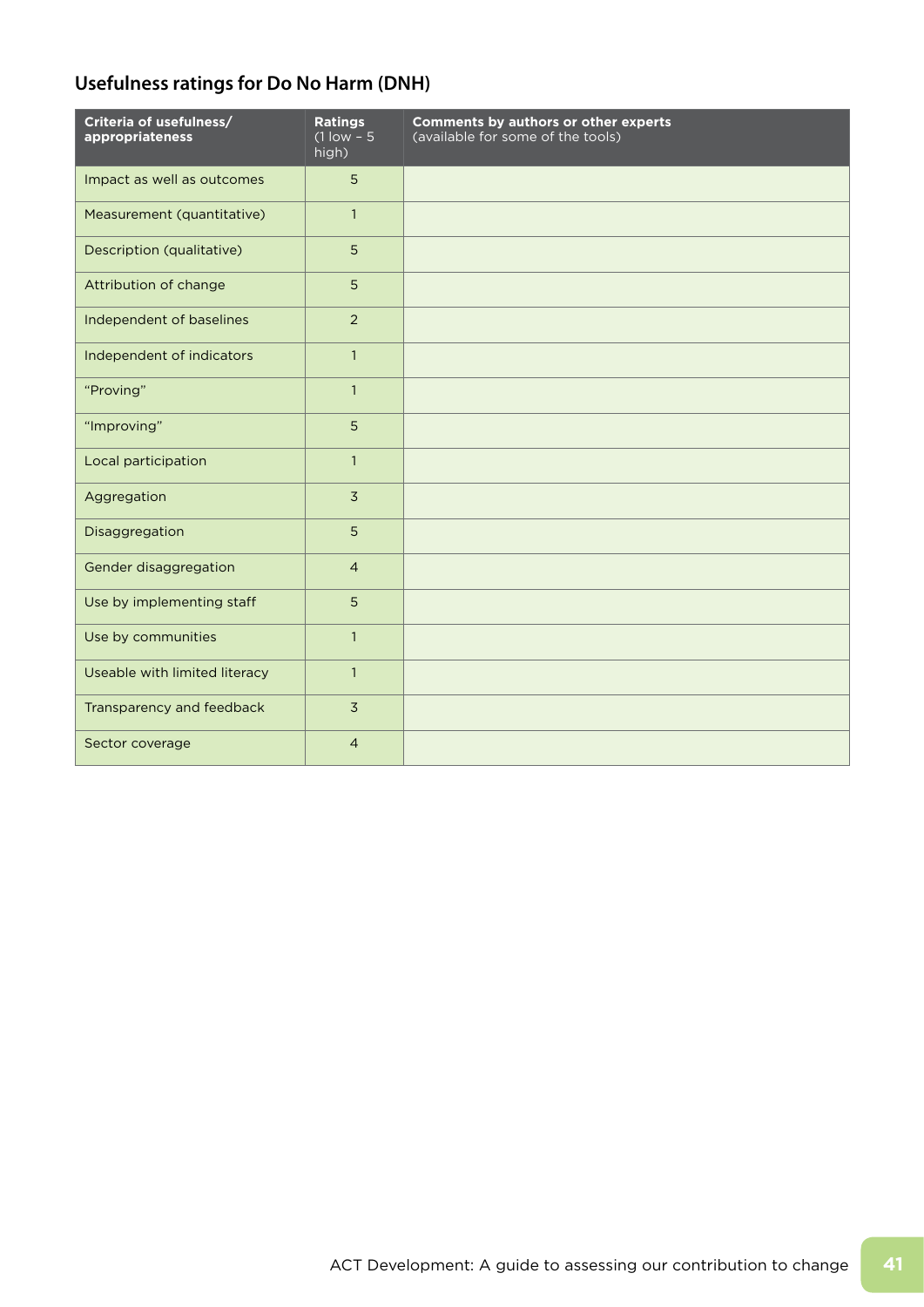# **Livelihood Asset Status Tracking (LAST)**

# **Short description**

It is a rapid impact monitoring system designed with primary stakeholders and based on the Sustainable Rural Livelihoods conceptual framework. The observation of the dynamics of five capital assets essential to household livelihoods is used as a proxy for impact. The situation is assessed during participatory workshops in which "word pictures" are created to facilitate identification of a number of stages from worst to best situation known locally. The result is a tool (assessment sheet) that is used for rapid enumeration of repeat panel households. Thus the qualitative understanding of different household situations is converted into a graded centile scale.

# **Purpose**

To detect changes in the livelihood asset status of large numbers of households, which, when aggregated, can provide an indication of the project's overall impact on livelihoods; and to reflect on the results with a view to adjusting the project so as to improve effectiveness and impact.

# **Origin**

Developed by IDPM, University of Manchester, UK and Development Tracks, New Delhi, India, 2002

# **Scope of application**

**Sector:** Rural development, poverty reduction, education, health, income generation

**Context:** Applicable in different cultural contexts with active participation of project team and beneficiaries **Phase:** Primarily during the phase of implementation as a tool for impact monitoring (frequency between three months and a year) but also as an ex post evaluation tool.

### **Conditions needed for application**

Accompaniment of the process by external consultant(s) Care over quality of Assessment Sheet and maintenance of enumerator judgement.

#### **Key steps**

**Phase of preparation:** Participatory workshops to develop assessment sheet and field testing **Phase of implementation:** Survey of sample households guided by the assessment sheet **Phase of analysis:** Statistical analysis; verification and discussion with staff and beneficiaries

| <b>Advantages</b>                          | <b>Limitations</b>                                                  |
|--------------------------------------------|---------------------------------------------------------------------|
| Rapid                                      | No information on intra-household conditions                        |
| Participatory                              | Risk of bias in enumeration                                         |
| Applicable to a large number of households | Attribution of impact informal unless 'with and without' or rolling |
| Incorporates local perspectives            | baseline is incorporated                                            |
| Provides a dynamic picture of changes      | Still evolving as a tool with many questions pending                |

# **Conditions needed for application**

### **Resource implications**

**Time:** Approximately four days of workshops and field testing to develop the system; comparatively little time for the survey

**Stakeholders involved:** Participatory process involving beneficiaries and staff

**Staff input:** Staff as facilitators, to develop the assessment sheet, and as enumerators

# **Compatibility with other tools**

#### **Sources of support**

**Website:** http://www.livelihoods.org/info/tools/LAST.html

**Bibliography:** Bond R. et al. 2007 'Monitoring the Livelihood Platform: Reflections on the Operation of LAST Method from INDIA and Malawi', Impact Assessment and Project Appraisal, 25(4) pp301-315, Beech Tree Publishing, UK.

### **ACT-D members using it**

#### **Availability in other languages**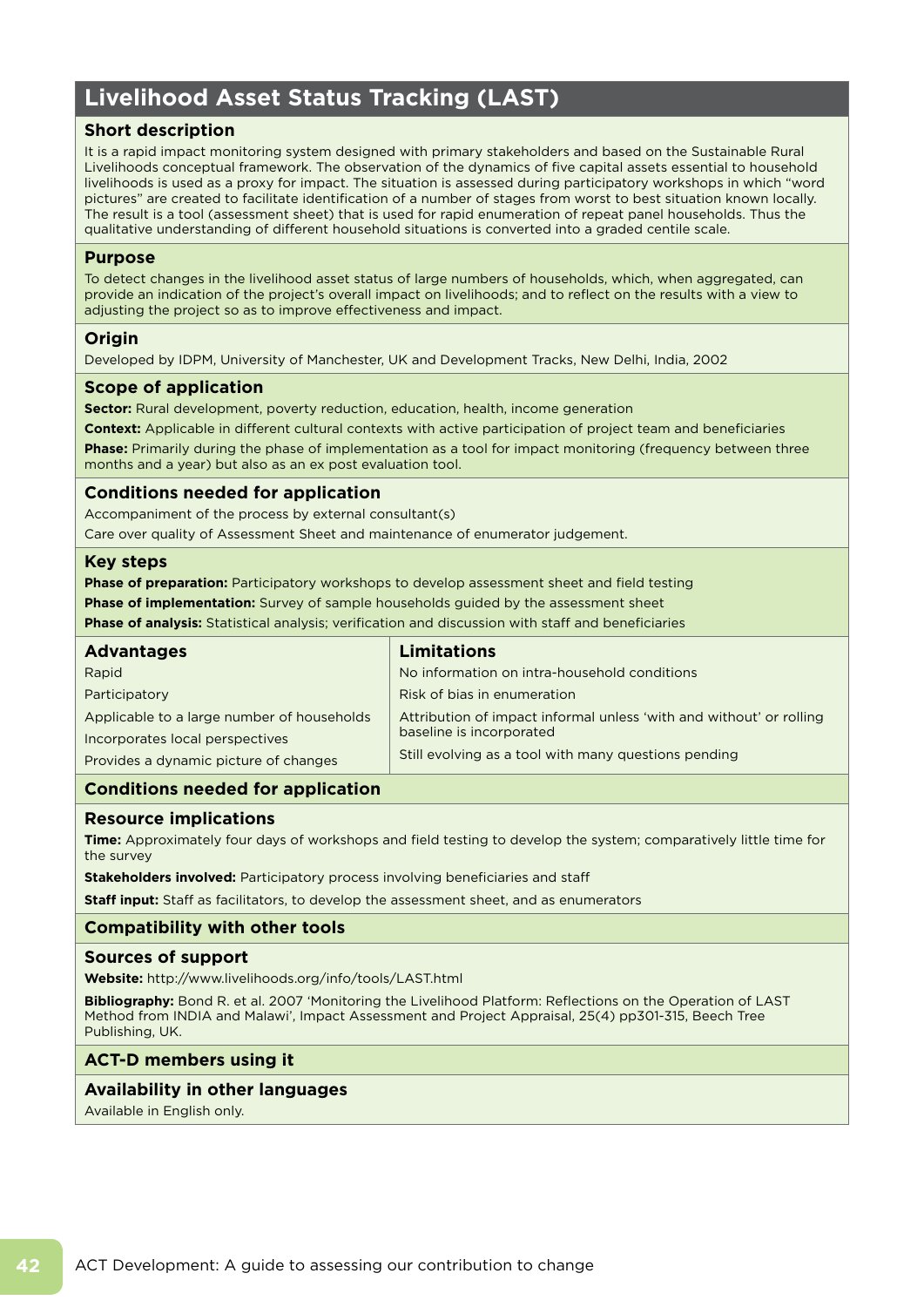# **Usefulness ratings for LAST – comments by Richard Bond**

| Criteria of usefulness/<br>appropriateness | <b>Ratings</b><br>$(1$ low $-5$ high) | <b>Comments by authors or other experts</b><br>(available for some of the tools)                                                                                                           |
|--------------------------------------------|---------------------------------------|--------------------------------------------------------------------------------------------------------------------------------------------------------------------------------------------|
| Impact as well as outcomes                 | $\overline{4}$                        | Assesses changes in the household livelihood platform, this is<br>commonly used at both outcome and impact levels but more<br>usually at impact level.                                     |
| Measurement (quantitative)                 | 5                                     | Converts qualitative assessment into scores                                                                                                                                                |
| Description (qualitative)                  | 3                                     | Incorporates locally meaningful descriptions                                                                                                                                               |
| Attribution of change                      | $\overline{3}$                        | Primarily informal attribution at field-level unless 'with and<br>without' sampling or incorporation of a rolling baseline.<br>Disaggregation by area and capital facilitates explanation. |
| Independent of baselines                   | 5                                     | The first assessment becomes a de facto baseline, repeat<br>surveys show dynamic change.                                                                                                   |
| Independent of indicators                  | $\overline{4}$                        | Professionals define what needs to be assessed, beneficiaries<br>define how to assess. Avoids pre-determined indicators.                                                                   |
| "Proving"                                  | $\overline{4}$                        | Regular assessments give good evidence for change.                                                                                                                                         |
| "Improving"                                | $\overline{4}$                        | Sample participants reflect on household changes periodically<br>with field assessors. Explanation of change is open to<br>interpretation.                                                 |
| Local participation                        | $\overline{4}$                        | Beneficiary 'word-pictures' used for assessment. Informal<br>interviews and observation used in assessments.                                                                               |
| Aggregation                                | 5                                     | Primarily used at various levels of aggregation, not so reliable in<br>household comparisons.                                                                                              |
| Disaggregation                             | $\overline{4}$                        | Household groupings other than geographical ones can be<br>assessed against combined or disaggregated capitals.                                                                            |
| Gender disaggregation                      | $\mathbf{1}$                          | To some extent such concerns can be incorporated in the<br>assessment sheet but it applies to household level primarily.                                                                   |
| Use by implementing staff                  | 5                                     | Designed for field-level interpretation, enumeration by field staff<br>and/or community members.                                                                                           |
| Use by communities                         | 2                                     | Risk of bias must be overseen and managed.                                                                                                                                                 |
| Useable with limited literacy              | $\overline{2}$                        | Attempts to use pictoral version failed. Basic literacy required.                                                                                                                          |
| Transparency and feedback                  | 3                                     | This depends on the policy of the organisation but graphical<br>output is available for community groups and individual<br>locations.                                                      |
| Sector coverage                            | $\overline{3}$                        | Developed for Sustainable Livelihood projects and so assesses<br>change to all household capital assets. It is not sector-specific.                                                        |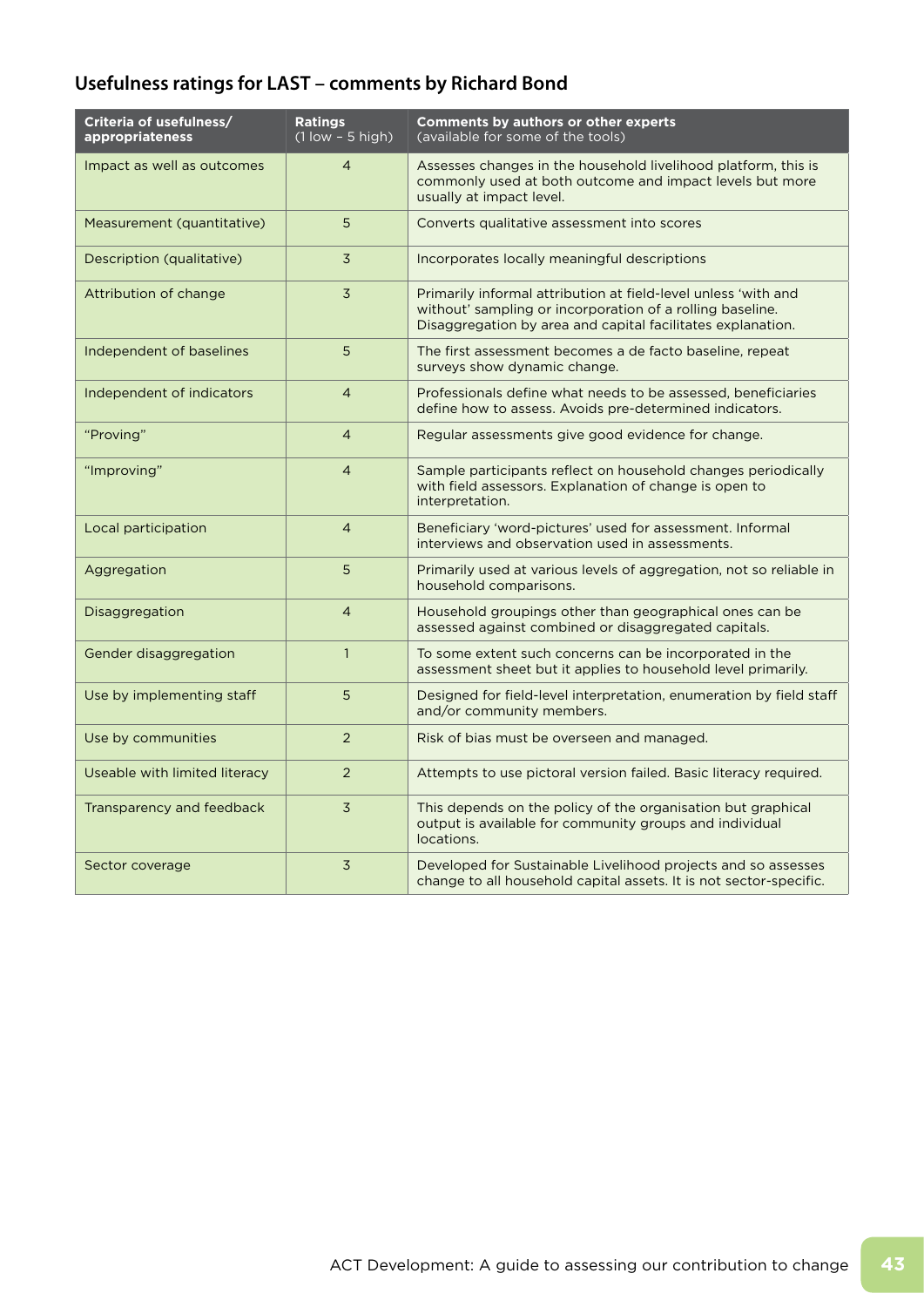# **Lot Quality Assurance Sampling (LQAS)**

# **Short description**

The geographical area affected by a project is divided into smaller sites (lots), to enable performance in different sites to be compared over time, so that more effort and resources can be directed to poorer-performing sites.

#### **Purpose**

To support the identification of geographical areas which are performing either significantly well or significantly poor in relation to implementation and/or outcome variables.

### **Origin**

Joseph Valadez.

### **Scope of application**

**Sector:** Multiple

**Context:** Community-based programming/service delivery

**Phase:** During collection of baseline data for outcome variables, and periodically thereafter for both implementation and outcome variables.

# **Key steps involved in using it**

#### **Phase of preparation**

The area is divided into smaller sites. Indicators on implementation adequacy and/or outcome performance are defined for variables of interest, with means of verification (e.g. questionnaires) for these indicators. Upper and lower thresholds are set for the indicators under investigation. The binominal formula (made practical with the SampleLQ calculator) is used to define the sample size (n) and the number of permissible failures (d) within the sample for the indicator in question.

#### **Phase of implementation**

Data on indicators of implementation adequacy and/or outcome performance are collected on a relatively small sample of points in each site as determined by the binomial formula.

#### **Phase of analysis**

When "d" exceeds the permissible number of failures, the performance of the site is considered inadequate. The organisation can be reasonably confidant that sites with true population parameters at or above the upper threshold are classified correctly, and the same for sites whose true population parameters are at or below the lower threshold. Sites whose true population parameters are between the upper and lower performance thresholds have a greater chance of being misclassified, but this does not seriously compromise the purpose, which is to channel effort and resources to sites where performance is poor and avoid doing so where performance is very good.

| <b>Advantages</b>                                    | Limitations                                               |
|------------------------------------------------------|-----------------------------------------------------------|
| Permits the identification of specific sites where   | Only applies to variables that are conducive to           |
| implementation and/or outcome performance is poor.   | quantitative measurement.                                 |
| Site data can be weighted and aggregated together to | Necessitates significant data collection and analysis, as |
| derive point estimates on the whole area.            | well as the requisite capability.                         |
|                                                      | Does not deal with the "attribution dilemma"              |

# **Conditions needed for application**

#### **Resource implications**

**Time:** Needs sufficient time for data collection and analysis.

**Stakeholders involved:** Conducted by programme staff

**Staff input:** Social science capabilities necessary for questionnaires, data collection and analysis.

# **Compatibility with other tools**

#### **Sources of support**

**Website:** http://www.coregroup.org/working\_groups/lqas\_train.html

#### **ACT-D members using it**

Christian Aid (contact Karl Hughes, karl@christainaid-nbi.org)

#### **Availability in other languages**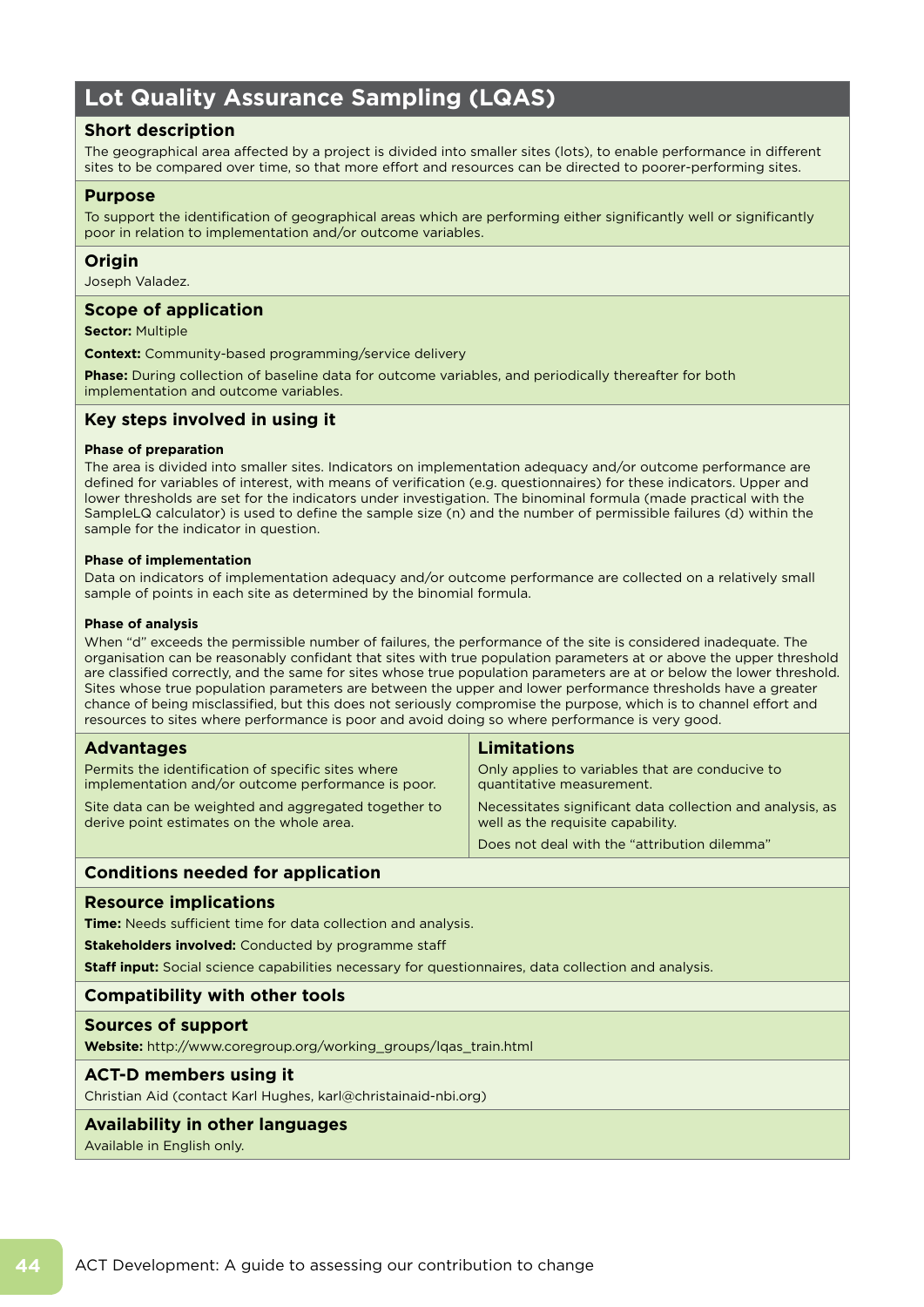# **Usefulness ratings for Lot Quality Assurance Sampling (LQAS)**

| Criteria of usefulness/<br>appropriateness | <b>Ratings</b><br>$(1$ low - 5 high) | Comments by authors or other experts<br>(available for some of the tools) |
|--------------------------------------------|--------------------------------------|---------------------------------------------------------------------------|
| Impact as well as outcomes                 | $\overline{2}$                       |                                                                           |
| Measurement (quantitative)                 | 5                                    |                                                                           |
| Description (qualitative)                  | $\mathbf{1}$                         |                                                                           |
| Attribution of change                      | $\overline{2}$                       |                                                                           |
| Independent of baselines                   | $\overline{3}$                       |                                                                           |
| Independent of indicators                  | $\overline{4}$                       |                                                                           |
| "Proving"                                  | $\overline{2}$                       |                                                                           |
| "Improving"                                | 5                                    |                                                                           |
| Local participation                        | $\overline{4}$                       |                                                                           |
| Aggregation                                | $\overline{4}$                       |                                                                           |
| Disaggregation                             | 2                                    |                                                                           |
| Gender disaggregation                      | $\overline{2}$                       |                                                                           |
| Use by implementing staff                  | $\overline{4}$                       |                                                                           |
| Use by communities                         | $\overline{2}$                       |                                                                           |
| Useable with limited<br>literacy           | $\mathbf{1}$                         |                                                                           |
| Transparency and feedback                  | $\overline{4}$                       |                                                                           |
| Sector coverage                            | $\overline{4}$                       |                                                                           |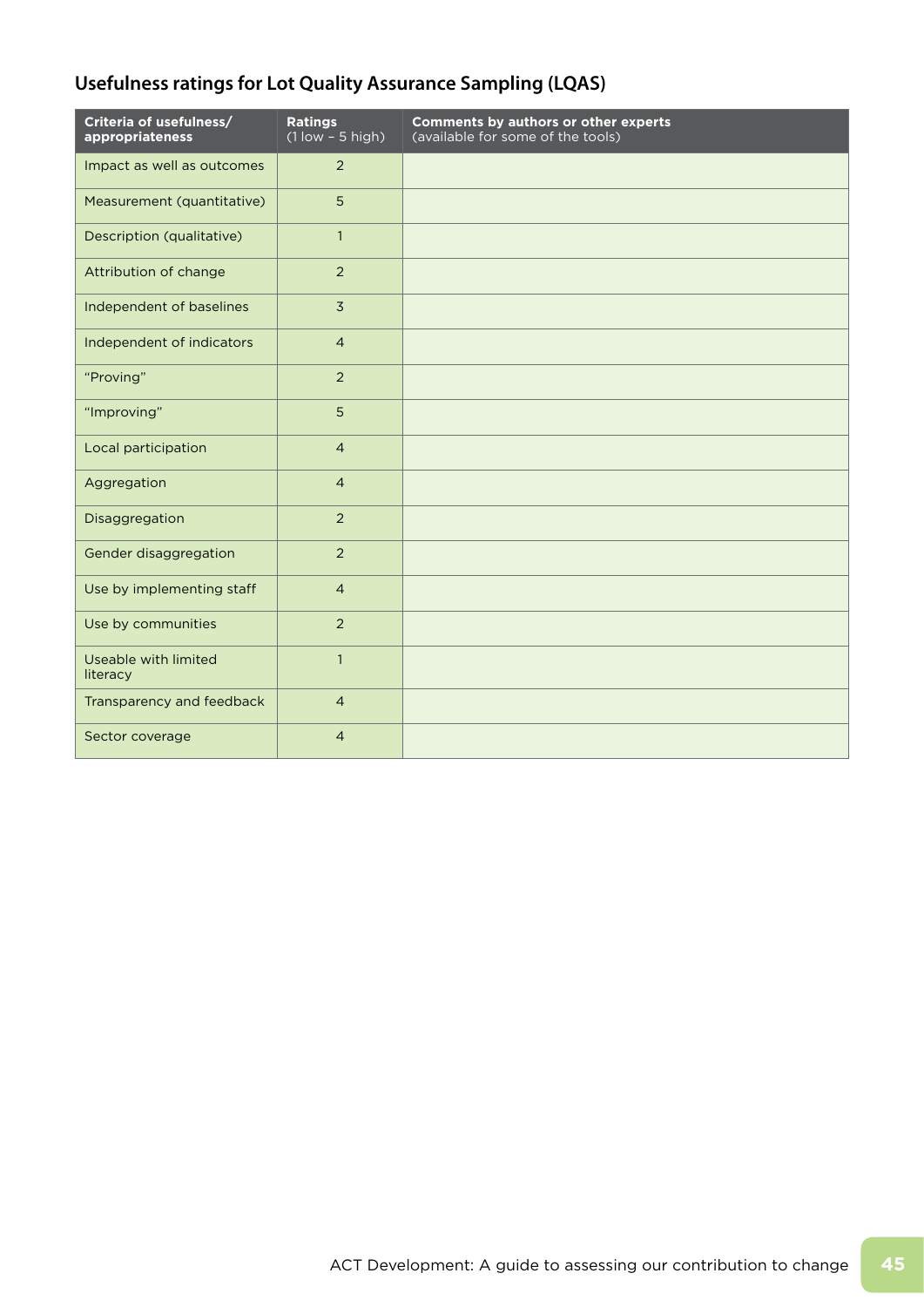# **'Making a Difference' Method**

# **Short description**

'Making a Difference' is a study conducted by staff of a funding/support agency, using semi-structured interviews with a range of stakeholders to gather evidence of lasting and significant changes in people's lives and livelihoods, of the extent to which those changes, or impact, can be attributed to the work of the organisation implementing a project, and of the contribution made by the support that the funding partner has provided.

#### **Purpose**

'Making a Difference' is intended to provide an insight (relevant if not systematic) into the impact of a programme of funding and other support for the development activities of various partners.

### **Origin**

The tool was developed in 2005 by Alonso Roberts for the Latin America, Caribbean and Global Division of Christian Aid (UK and Ireland), looking at diverse projects spread over a wide geographical area.

### **Scope of application**

**Sector:** Applicable to development interventions in a wide range of sectors.

**Context:** Applicable in diverse cultural contexts, assuming only stakeholders' readiness to contribute their views. **Phase:** Developed for ex post impact assessment.

# **Key steps involved in using it**

#### **Phase of preparation**

- » Identify the basis of the study thematic, geographical, etc.
- » Devise framework for selecting projects, with range of organisation types, length of partnership and capacity.
- » Decide which staff of the funding/support agency will be involved.
- » Agree on common format for interviews and perhaps for a workshop with 'beneficiaries'; and for the reports.

**Phase of implementation** – for each of the projects studied:

- » Share Methodology with the partner, stressing that the study is part of a wider learning process; with partner, identify individuals for interviews (covering wide range of stakeholders), and consider feasability of workshop.
- » Conduct the interviews and provide initial feedback to partners, in the course of a single visit.
- » Write up the report according to the agreed framework, and share it with other staff and with the partner.

#### **Phase of analysis**

- » For the sample of projects or programme, write a consolidated report bringing together shared features and contrasts between the individual reports, and share it in the agency and with key partners.
- » Discuss the implications what has been learned and set a date for review of how any changes are applied.

# **Advantages**

#### **Limitations**

- » Sample of projects may not be representative
- » Depends largely on subjective impressions
- » Does little to promote systematic analysis
- » Does not lend itself to formal aggregation.
- » Values the views of 'beneficiaries' and others » Does not depend on indicators or baseline data
- » Pays particular attention to attribution, including the role of a funding agency

» Focuses on impact – perceived changes in the lives

- Can be used in diverse contexts and sectors
- » Does not require special training or expertise.

# **Conditions needed for application**

Adequate freedom to interview diverse stakeholders, including organisational and community leaders.

#### **Resource implications**

of people and communities

**Time:** Each individual study requires 2 agency staff (perhaps one who is involved with the project, one not) for up to ten days including write-up. Further staff time is needed for consolidated report, learning and follow-up.

**Stakeholders involved:** Various stakeholders at all project levels provide insights on change and attribution.

**Staff input:** The study is planned and conducted by staff.

# **Compatibility with other tools**

This could readily be used with most other tools, whether as a complementary survey of stakeholder views or to provide a more specific focus on impact.

#### **Sources of support**

**Bibliography:**'Making a Difference' guidelines available from the Support for Accountability and Learning Team at Christian Aid via info@christian-aid.org.

#### **ACT-D members using it**

Used by Christian Aid within its Latin America and Caribbean programme.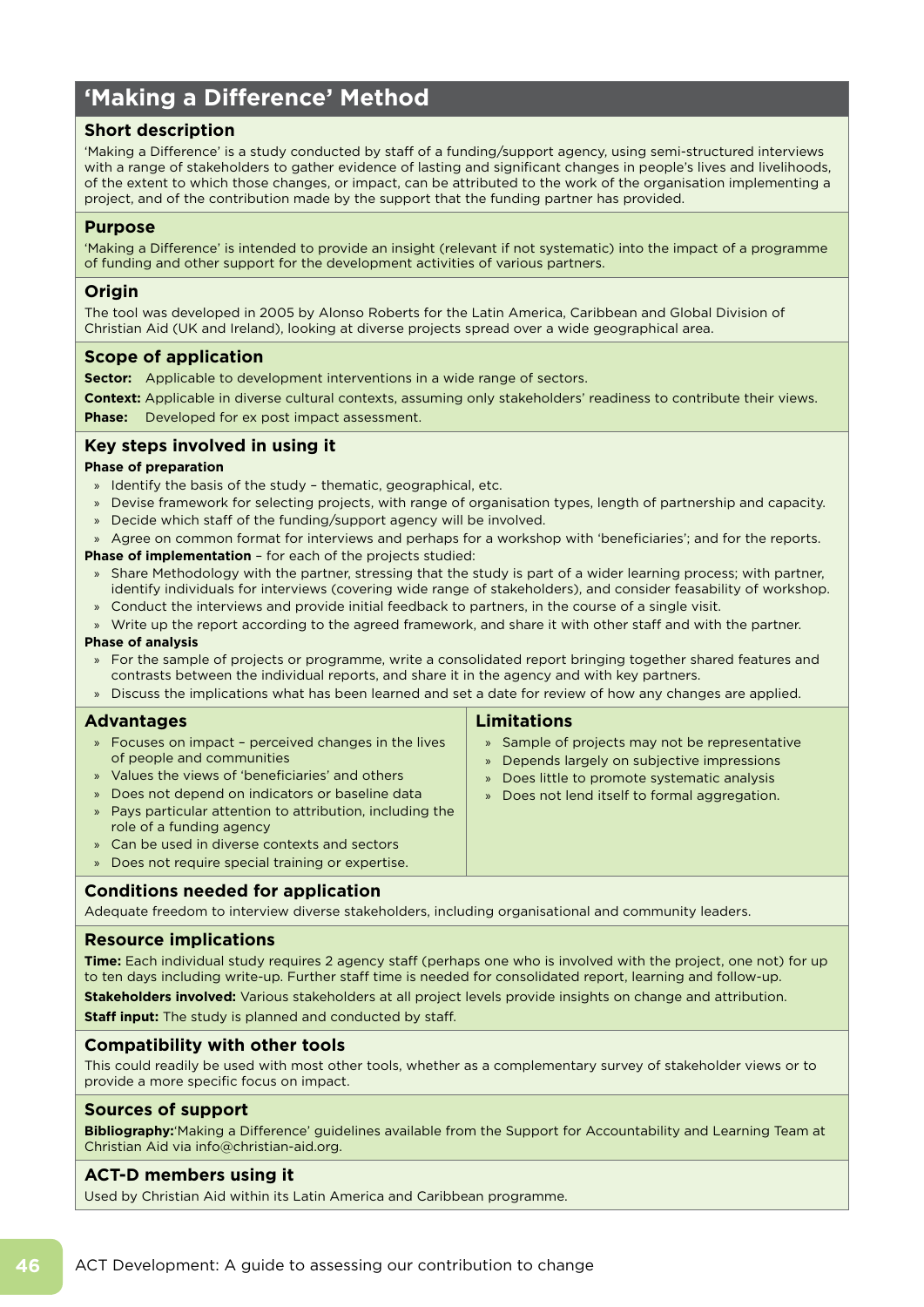# **Usefulness ratings for 'Making a Difference' Method – comments by Alonso Roberts, CESE**

| Criteria of usefulness/<br>appropriateness | <b>Ratings</b><br>$(1$ low $-5$ high) | <b>Comments by authors or other experts</b><br>(available for some of the tools)                                                                       |
|--------------------------------------------|---------------------------------------|--------------------------------------------------------------------------------------------------------------------------------------------------------|
| Impact as well as outcomes                 | 5                                     | The tool looks specifically at impact.                                                                                                                 |
| Measurement (quantitative)                 | $\mathbf{1}$                          | The tool makes no provision for quantitative analysis of change.                                                                                       |
| Description (qualitative)                  | $\overline{2}$                        | The tool looks at change but the evidence obtained is more<br>descriptive than analytical.                                                             |
| Attribution of change                      | $\overline{3}$                        | The tool focuses on the issue of attribution through the<br>perceptions of diverse stakeholders, permitting comparison and<br>triangulation.           |
| Independent of baselines                   | 5                                     | The tool does not rely on baseline data; rather, it asks people to<br>look backwards and report what changes they see.                                 |
| Independent of indicators                  | 5                                     | The tool does not rely on pre-determined indicators, though<br>where these exist they could be referred to.                                            |
| "Proving"                                  | 3                                     | The tool seeks to provide evidence of change in the perceptions<br>of stakeholders.                                                                    |
| "Improving"                                | 3                                     | The tool should promote critical reflection, but this may not be<br>sufficiently built in to the procedure.                                            |
| Local participation                        | $\overline{4}$                        | The views of all, including 'beneficiaries' are sought and taken<br>into account.                                                                      |
| Aggregation                                | $\overline{2}$                        | The tool only allows for aggregation of an informal or<br>impressionistic nature.                                                                      |
| Disaggregation                             | 3                                     | The tool does not stipulate such disaggregation but it can readily<br>be incorporated into a particular study through the choice of<br>interviewees.   |
| Gender disaggregation                      | 3                                     | The tool does not stipulate gender disaggregation but it can<br>readily be incorporated into a particular study through the<br>choice of interviewees. |
| Use by implementing staff                  | $\overline{2}$                        | Front-line implementing staff should be included among the<br>interviewees but will not be responsible for the study.                                  |
| Use by communities                         | $\overline{2}$                        | People in the communities (including 'beneficiaries') should be<br>included among the interviewees but will not be responsible for<br>the study.       |
| Useable with limited literacy              | $\overline{2}$                        | The study demands literacy among those carrying it out, but<br>people with limited literacy can readily be included among those<br>interviewed.        |
| Transparency and feedback                  | 3                                     | The tool stipulates feedback at project level after the interviews,<br>as well as sharing of the report.                                               |
| Sector coverage                            | 5                                     | The tool could be used in many different sectors.                                                                                                      |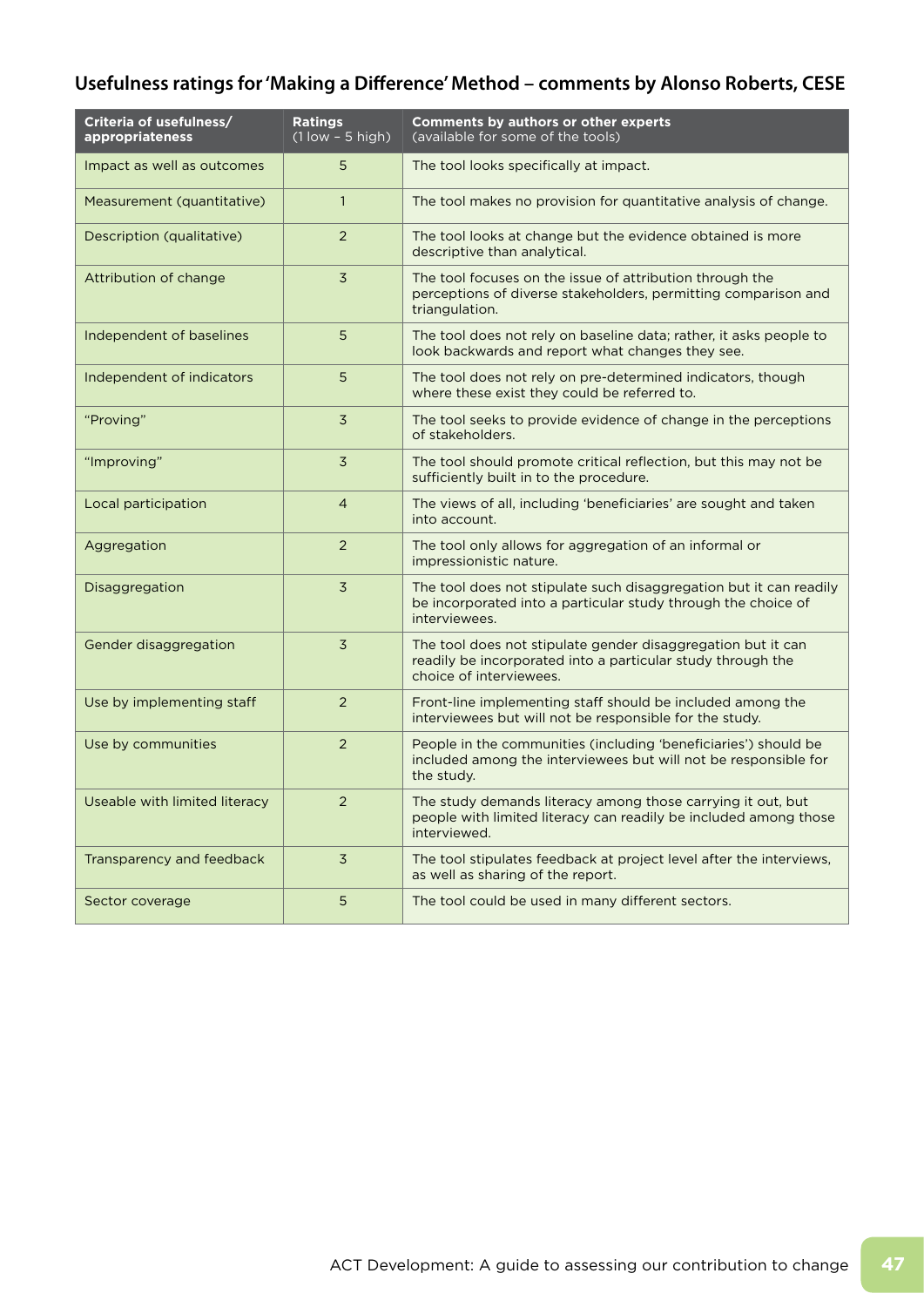# **Method for Impact Assessment of Programmes and Projects (MAPP)**

# **Short description**

MAPP is a stakeholder-centred tool based on structured group discussions. It was developed to investigate outcome and impact. MAPP can be used as a whole or some of its individual instruments can be selected for use. Most of the instruments use a rating system, which makes it possible to quantify and aggregate the originally qualitative results. The tool is relatively simple and easy to use.

### **Purpose**

MAPP was designed for projects/communities where baseline data is lacking, enabling changes to be identified and attributed to project activities.

### **Origin**

Developed in 1999 by Susanne Neubert, German Development Institute (GDI), Bonn.

# **Scope of application**

**Sector:** Developed to consider changes in livelihoods, access to resources, expansion of knowledge and participation in rights, but can be applied in any sector.

**Context:** Poverty alleviation projects, in particular

**Phase:** Developed for ex post evaluation.

# **Key steps involved in using it**

#### **Phase of implementation**

- » "Life Lines" = Identification of minimal social factors
- » "Trend Analysis" = Generation of a sophisticated picture of the village's social development.
- » "List of Activities" = Identification of the relevant project activities (or any intervention in the community)

**Limitations**

studies.

» Data collected reflect the subjective estimations of the participants and do not into account 'hard facts' that could serve as a baseline for later impact

- » "Influence Matrices" = Attribution of the observed changes to project activities
- » "Direct Observation" = Systematic field inspection (transect walk) and situation analysis.

#### **Phase of analysis**

- » Compilation of development and impact profile
- » Possible use of the findings in participatory development planning..

#### **Advantages**

- » Adequate tool in the absence of baseline data
- » Participative instrument in the style of PRA, with active involvement of the beneficiaries.
- » Identification of the most influential activities and the most influenced changes.

# **Conditions needed for application**

If the team is experienced in PRA tools, 1-2 days of training are necessary. Without experience in PRA, the team will need about 5 days of preparation.

#### **Resource implications**

**Time:** 2 or 3 days per village or community (complete sequence); about 1 day (short version)

**Stakeholders involved:** Beneficiaries are enabled to analyse relevant changes in their communities and to identify the interventions that contributed to these changes

**Staff input:** Two facilitators (project personnel or external experts)

# **Compatibility with other tools**

Compatible with tools such as Focus Group Discussion and Participatory Rural Appraisal.

# **Sources of support**

**Website:** http://www.die-gdi.de/CMS-Homepage/openwebcms3.nsf/(ynDK\_contentByKey)/MSIN-7JJHP8?Open&nav=expand:Forschung%20und%20Beratung\Projekte;active:Forschung%20und%20Beratung\ Projekte\MSIN-7JJHP8

**Bibliography:** Neubert, Susanne (2002): Social Impact Analysis of Poverty Alleviation Programmes and Projects. A Contribution to the Debate on the Methodology of Evaluation in Development Cooperation, GDI book series Vol. 14, F. Cass Publ., London, 2000.

# **ACT-D members using it**

# **Availability in other languages**

Available in English and German.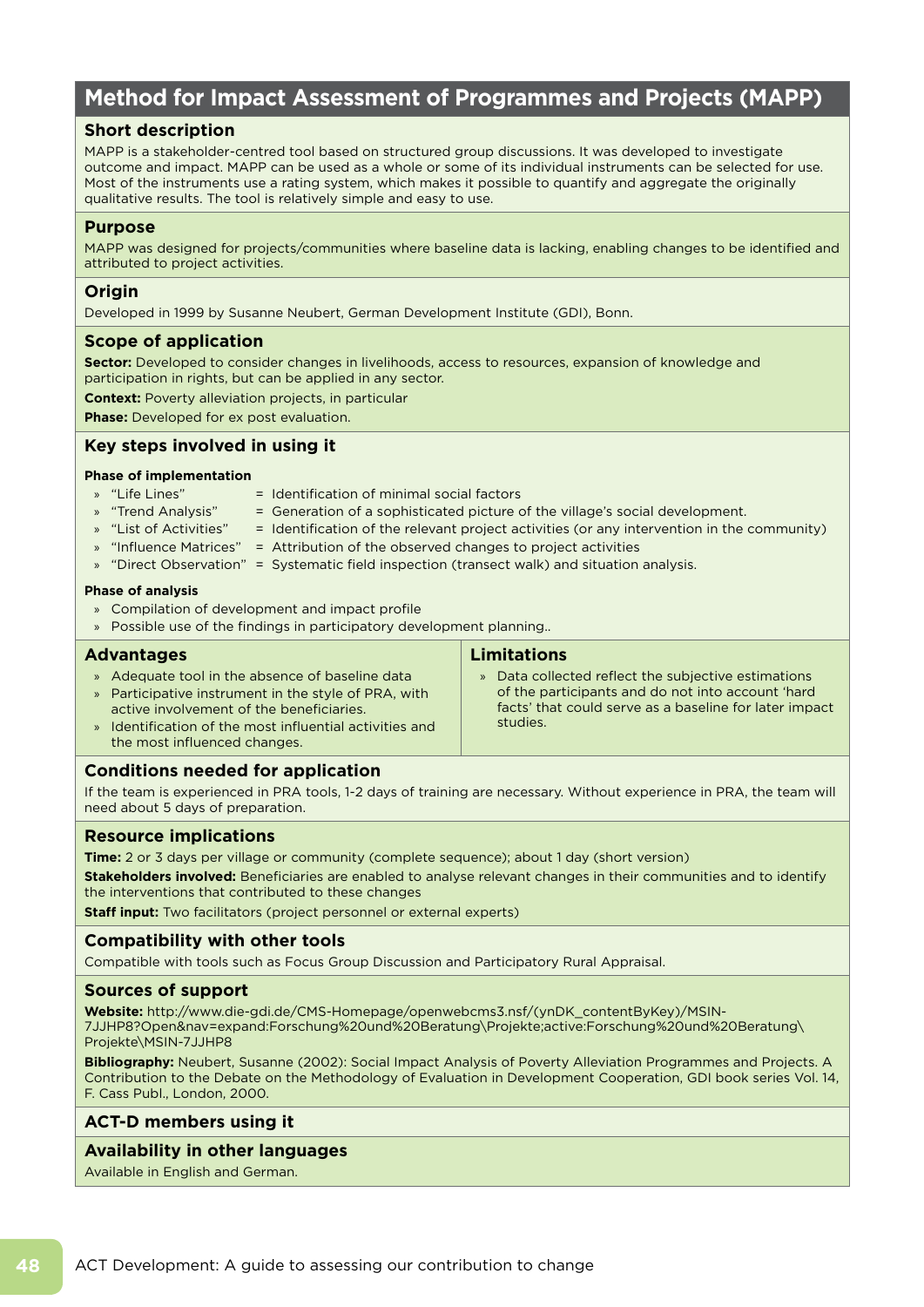# **Usefulness ratings for MAPP – comments by Susanne Neubert, DIE (abridged)**

| Criteria of usefulness/<br>appropriateness | <b>Ratings</b><br>$(1$ low -<br>5 high) | <b>Comments by authors or other experts</b><br>(available for some of the tools)                                                                                                                                                                                                                                                                                                     |
|--------------------------------------------|-----------------------------------------|--------------------------------------------------------------------------------------------------------------------------------------------------------------------------------------------------------------------------------------------------------------------------------------------------------------------------------------------------------------------------------------|
| Impact as well as<br>outcomes              | $\overline{4}$                          | Impacts and outcomes can be assessed with MAPP, as long as they are<br>perceivable on the ground and by the participants of the focus group<br>discussions (beneficiaries and stakeholders).                                                                                                                                                                                         |
| Measurement<br>(quantitative)              | 3                                       | In principle MAPP is a qualitative approach. The rating system allows the<br>results of several sessions to be aggregated. But any further calculations<br>using the ratings should be done carefully.                                                                                                                                                                               |
| Description<br>(qualitative)               | 5                                       | The focus of the analysis lies on qualitative data. Changes are described<br>qualitatively first and validated quantitatively in a second step.                                                                                                                                                                                                                                      |
| Attribution of change                      | $\overline{4}$                          | A third step is to attribute changes using also explanations and the rating<br>system, given by the participants of the focus group.                                                                                                                                                                                                                                                 |
| Independent of<br>baselines                | 5                                       | For ongoing or completed programmes or projects an adequate baseline<br>study is mostly missing. This is why MAPP usually adopts a retrospective<br>view: the development of the past is reconstructed systematically during the<br>MAPP sessions.                                                                                                                                   |
| Independent of<br><b>indicators</b>        | 5                                       | The basis of the analysis is a multidimensional understanding of poverty<br>or of other target systems of development cooperation (eg democracy or<br>decentralization). In case of poverty reduction the key criteria usually concern<br>Livelihoods, Resources, Knowledge and Rights. They can be newly defined<br>criteria or pre-determined indicators (eg MDG).                 |
| "Proving"                                  | 3                                       | MAPP uses triangulation tools for validation, which are systematically<br>integrated in the sequence of tools used. Cross-checking of data is done with<br>the use of available statistics, documents, transects, expert views and others<br>depending on the subject and intention of the assessment.                                                                               |
| "Improving"                                | 5                                       | MAPP builds on focus group discussions, in which consensual explanations<br>and scores for changes and influences are given. If disputes arise,<br>perspectives can be scored separately. In the "Development and Impact<br>profile" it is possible to list different views; the evaluation team can interpret<br>them during reporting.                                             |
| Local participation                        | 5                                       | MAPP is explicitly based on focus group discussions with beneficiaries and<br>different stakeholders. In addition to that, the tool ends up with a discussion<br>about needs and next steps for further development processes. The results of<br>the MAPP sessions will be left behind for further use by the beneficiaries.                                                         |
| Aggregation                                | 4                                       | The most important results can be aggregated across groups and<br>geographically. MAPP can also include the meso level if focus groups are<br>created at the administrative level. Thus, the view of staff in organisations can<br>also be compared with the view of the beneficiaries.                                                                                              |
| Disaggregation                             | $\overline{4}$                          | Different views or disputes are listed if they exist systematically. MAPP<br>provokes discussions among different groups affected. Therefore<br>heterogeneous group compositions are desired (eg men and women in one<br>focus group). If a consensus is not achievable the feature of the controversy is<br>explained and the scoring can then be done along these different views. |
| Gender disaggregation                      | 4                                       | See above.                                                                                                                                                                                                                                                                                                                                                                           |
| Use by implementing<br>staff               | 5                                       | Front-line implementing staff can use the method if they have facilitating<br>skills and adequate knowledge of the method.                                                                                                                                                                                                                                                           |
| Use by communities                         | 5                                       | The method can be used directly by communities, needing one person to<br>serve as translator and another with experience in facilitation, writing and<br>reading skills and knowledge of MAPP.                                                                                                                                                                                       |
| <b>Useable with limited</b><br>literacy    | $\overline{4}$                          | See above. Capability of the moderator in drawing pictures can help to some<br>degree if limitations in literacy are pronounced.                                                                                                                                                                                                                                                     |
| Transparency and<br>feedback               | $\overline{3}$                          | Feedback to those being assessed is integrated in the concept. An additional<br>feedback loop among evaluator and implementing staff depends on their<br>interests and individual arrangements.                                                                                                                                                                                      |
| Sector coverage                            | 5                                       | Developed for the natural resources management sector in rural areas in<br>Africa, but has been successfully used in many others.                                                                                                                                                                                                                                                    |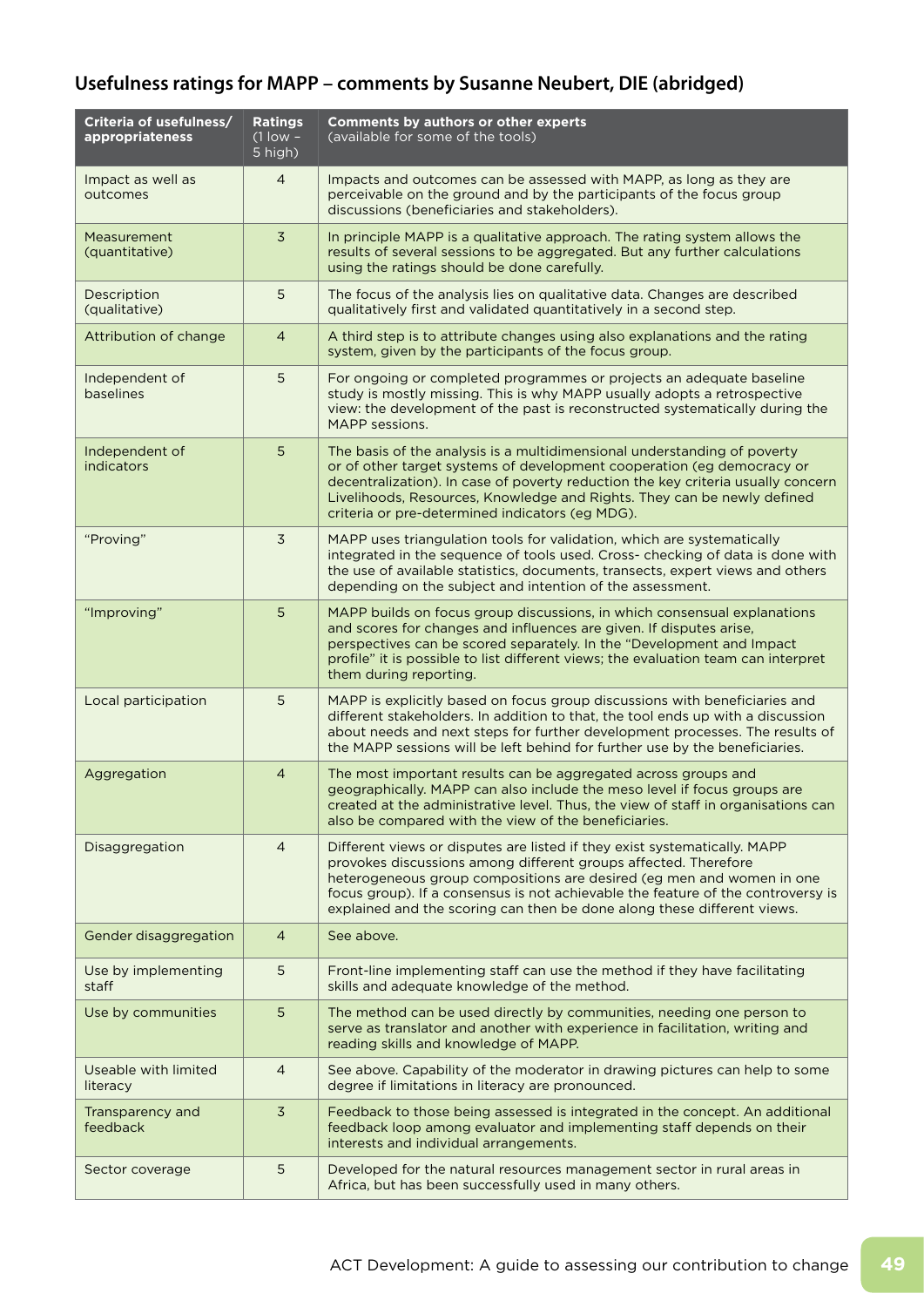# **Monitoring of Effects (movie)**

### **Short description**

Movie looks at changes in the behaviour of key actors. It is primarily designed as a tool for projects working to promote peace.

#### **Purpose**

Movie focuses on both outcomes and impact – whether the changes are intended or unintended, positive or negative – with regular adaptation to changing conditions.

### **Origin**

The tool was developed by the Institut für Auslandsbeziehungen e. V. (ifa, Institute for Foreign Cultural Relations, Germany), zivik programme (civil conflict resolution) in 2006/2007.

#### **Scope of application**

**Sector:** Civil Conflict Resolution and Peace Building

**Context:** Applicable in many contexts (rural/urban, local/national)

**Phase:** Planning, Monitoring, Evaluation.

### **Key steps involved in using it**

#### **Stage 1 – Situation Analysis**

Understanding the conflicts and the dynamics behind them, identifying starting points for positive change

» Team composed of internal staff and external contributors allows for differing views and perspectives to be incorporated into the analysis.

#### **Stage 2 – Planning**

Identifying desired effects, planning change processes

- » Developing a vision for the future: what changes should occur?
- » Identifying key actors for the desired changes
- » Identifying process indicators
- » Making an action plan.

#### **Stage 3 – Monitoring and Evaluation**

Incorporating observation and reflection into project activities

» Designing a suitable M&E process.

#### **Stage 4 – Evaluation Workshop**

Regular evaluation workshops are held to share and evaluate observations within the project team and to reflect on what adjustments may be needed in the project plan and in future activities.

| <b>Advantages</b>                          | <b>Limitations</b> |
|--------------------------------------------|--------------------|
| Compatibility with standard logframe tool. |                    |

#### **Conditions needed for application**

#### **Resource implications**

**Time:** The movie framework accompanies the whole project cycle

**Stakeholders involved:** Stakeholders of all project levels can be involved

**Staff input:** In regular evaluation workshops.

#### **Compatibility with other tools**

Questionnaire; Focus Group Discussions / Workshops; Most Significant Change; SWOT analysis; Logframe.

#### **Sources of support**

**Website:** http://cms.ifa.de/en/foerderprogramme/zivik/

#### **ACT-D members using it**

#### **Availability in other languages**

Available in German and English.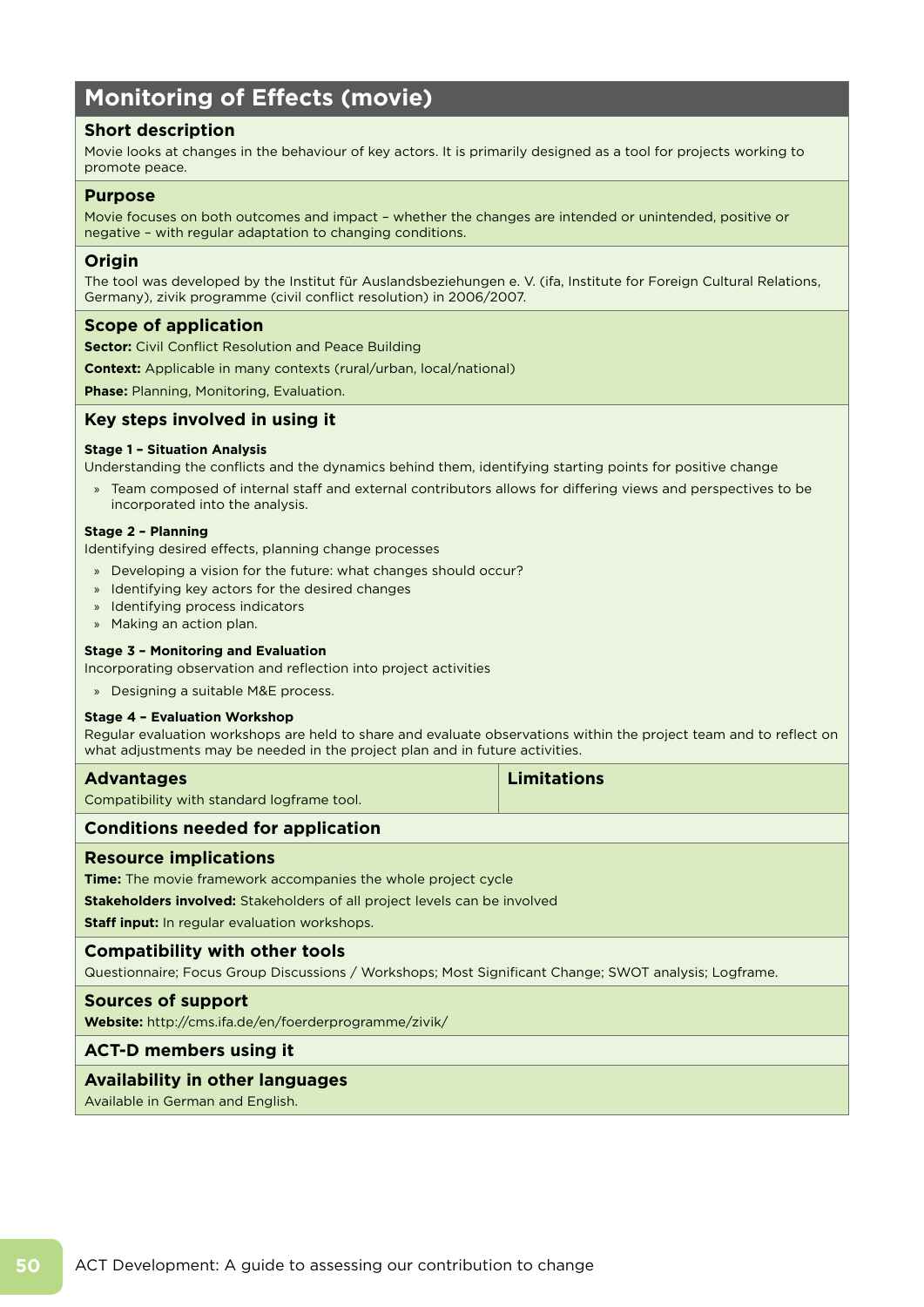# **Usefulness ratings for Monitoring of Effects (movie)**

| Criteria of usefulness/<br>appropriateness | <b>Ratings</b><br>$(1$ low $-5$ high) | <b>Comments by authors or other experts</b><br>(available for some of the tools) |
|--------------------------------------------|---------------------------------------|----------------------------------------------------------------------------------|
| Impact as well as outcomes                 | $\overline{3}$                        |                                                                                  |
| Measurement (quantitative)                 | $\mathbf{1}$                          |                                                                                  |
| Description (qualitative)                  | 5                                     |                                                                                  |
| Attribution of change                      | $\overline{3}$                        |                                                                                  |
| Independent of baselines                   | 5                                     |                                                                                  |
| Independent of indicators                  | 5                                     |                                                                                  |
| "Proving"                                  | $\overline{3}$                        |                                                                                  |
| "Improving"                                | 5                                     |                                                                                  |
| Local participation                        | $\mathbf{1}$                          |                                                                                  |
| Aggregation                                | $\overline{3}$                        |                                                                                  |
| Disaggregation                             | $\overline{3}$                        |                                                                                  |
| Gender disaggregation                      | $\overline{3}$                        |                                                                                  |
| Use by implementing staff                  | 5                                     |                                                                                  |
| Use by communities                         | $\mathbf{1}$                          |                                                                                  |
| Useable with limited<br>literacy           | $\mathbf{1}$                          |                                                                                  |
| Transparency and feedback                  | $\overline{3}$                        |                                                                                  |
| Sector coverage                            | $\overline{3}$                        |                                                                                  |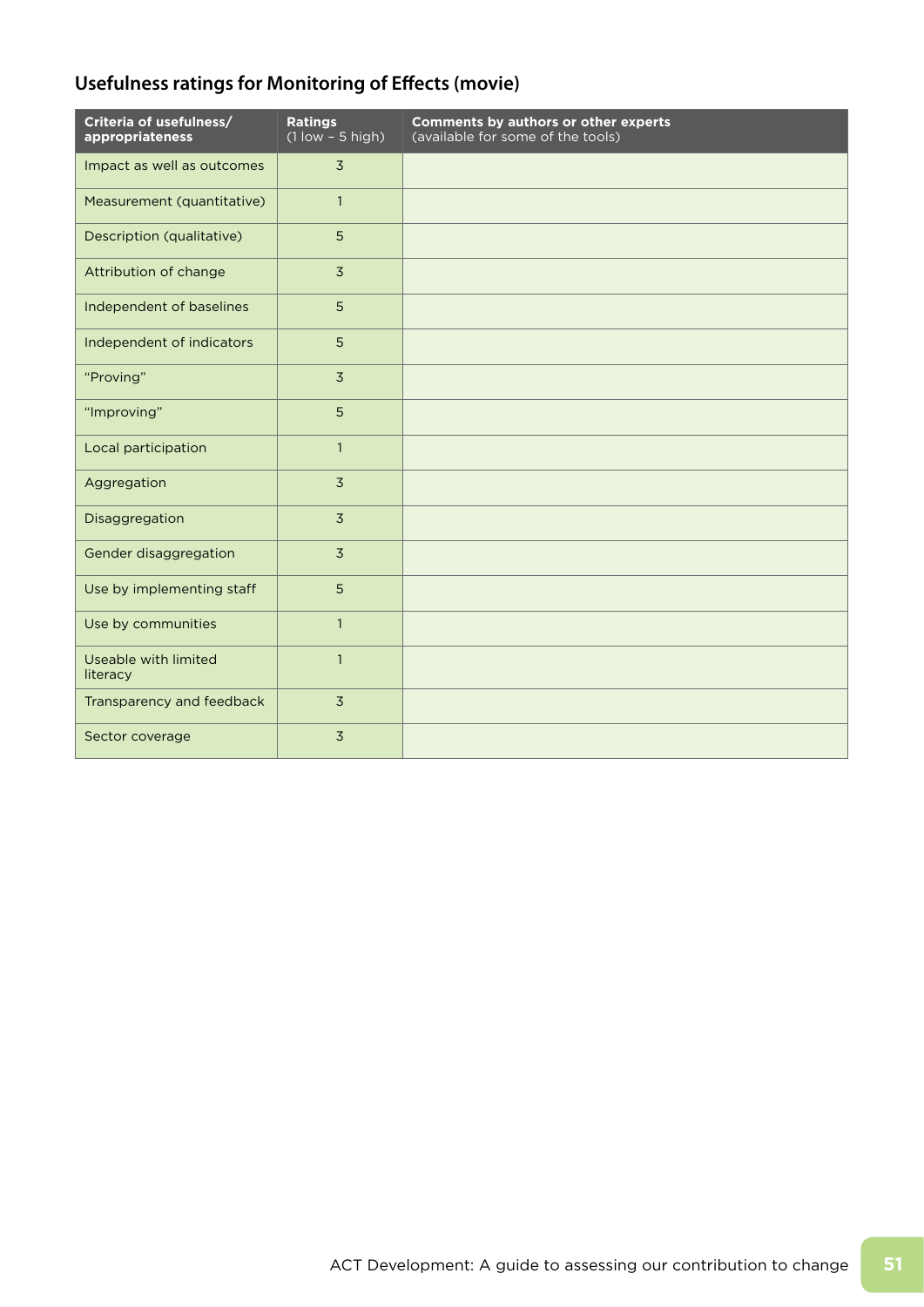# **Most Significant Change (MSC)**

# **Short description**

MSC is a technique for participatory Monitoring and Evaluation. Significant Change (SC) stories are collected and panels of designated stakeholders select the most significant. The value of the changes is discussed and this leads to a dialogue on outcomes and impacts between the hierarchical levels.

#### **Purpose**

The purpose relates to learning rather than accountability and may be summarised as follows: to identify significant outcomes and impacts, including unintended changes, to discern the values of an organisation, to encourage analysis, to base management decisions on impact, and to direct the whole team's focus to impact.

### **Origin**

Developed by Rick Davies in a participatory rural development programme in Bangladesh (Davies 1996).

### **Scope of application**

**Sector:** Applicable in several sectors (e.g. development programmes, agriculture, education, health)

**Context:** Applicable to many cultural context; MSC has been used in a variety of countries

**Phase:** During implementation

**Other:** Complex and large programmes with diverse outcomes or impacts focusing on social change.

### **Key steps involved in using it**

| <b>Preparation:</b> | Introduce the tool to the target group and raise interest<br>Select the domains of change to be monitored<br>Define the reporting period and frequency.                                                                                                                                                                                                                                                                                                                                                                                   |
|---------------------|-------------------------------------------------------------------------------------------------------------------------------------------------------------------------------------------------------------------------------------------------------------------------------------------------------------------------------------------------------------------------------------------------------------------------------------------------------------------------------------------------------------------------------------------|
|                     | Implementation: Collect SC stories from those involved (respondents allocate their stories to domains)<br>Select the most significant (each level reviews a series of stories and selects the most significant<br>change in each domain, sending selection and selection criteria up to next level; thus the number<br>of stories is reduced; and, finally, a document is produced)<br>Feed back the results of the selection process<br>Verify stories (check accuracy and find out additional information); quantification if possible. |
| <b>Analysis:</b>    | Secondary analysis and meta-monitoring (monitoring the monitoring)<br>Revise the system.                                                                                                                                                                                                                                                                                                                                                                                                                                                  |

| <b>Advantages</b>                                      | <b>Limitations</b>                                    |
|--------------------------------------------------------|-------------------------------------------------------|
| » Promotes internal learning                           | » Not adequate for evaluation and accountability      |
| » Does not use predetermined indicators                | » Subjectivity in the selection process               |
| » The focus is decided upon during implementation      | » Only for societies that speak about mistakes, etc   |
| » Subjectivity is made transparent, opinions expressed | » People uncomfortable about stating subjective views |
| » Unintended changes can be identified                 | » Bias towards popular views                          |
| » No specific skills needed for implementation         | » Large amount of time needed                         |
| » Promotes analytical thinking                         | » Difficulty of eliciting good stories                |
| » Lower hierarchical levels are included.              | » Story-telling skills may influence results.         |

# **Conditions needed for application**

- » Organisational culture where it is acceptable to discuss things that go wrong as well as success
- » Willingness to try something different
- » Infrastructure to enable regular feedback of the results to stakeholders
- » Commitment by senior managers.

#### **Resource implications**

**Time expenditure:** High; it is recommended to run several cycles; 1 to 3 days of in-house training

**Stakeholders involved:** Members of all hierarchical levels and of target group

**Staff input:** Professionals and non-professionals involved; good facilitation skills are helpful.

# **Compatibility with other tools**

Quantitative tools, interviews, Focus Group Discussions, Direct Observation.

#### **Sources of support**

**Websites:** MSC mailing list: http://groups.yahoo.com/group/mostsignificantchanges

http://www.mande.co.uk/docs/MSCGuide.pdf

**Bibliography:** Davies, Rick / Dart, Jess (2006): The 'Most Significant Change' Technique: A Guide to Its Use.

# **Availability in other languages**

Bangla (planned), French, Hindi, Indonesian (planned), Malayalam (planned), Russian, Spanish.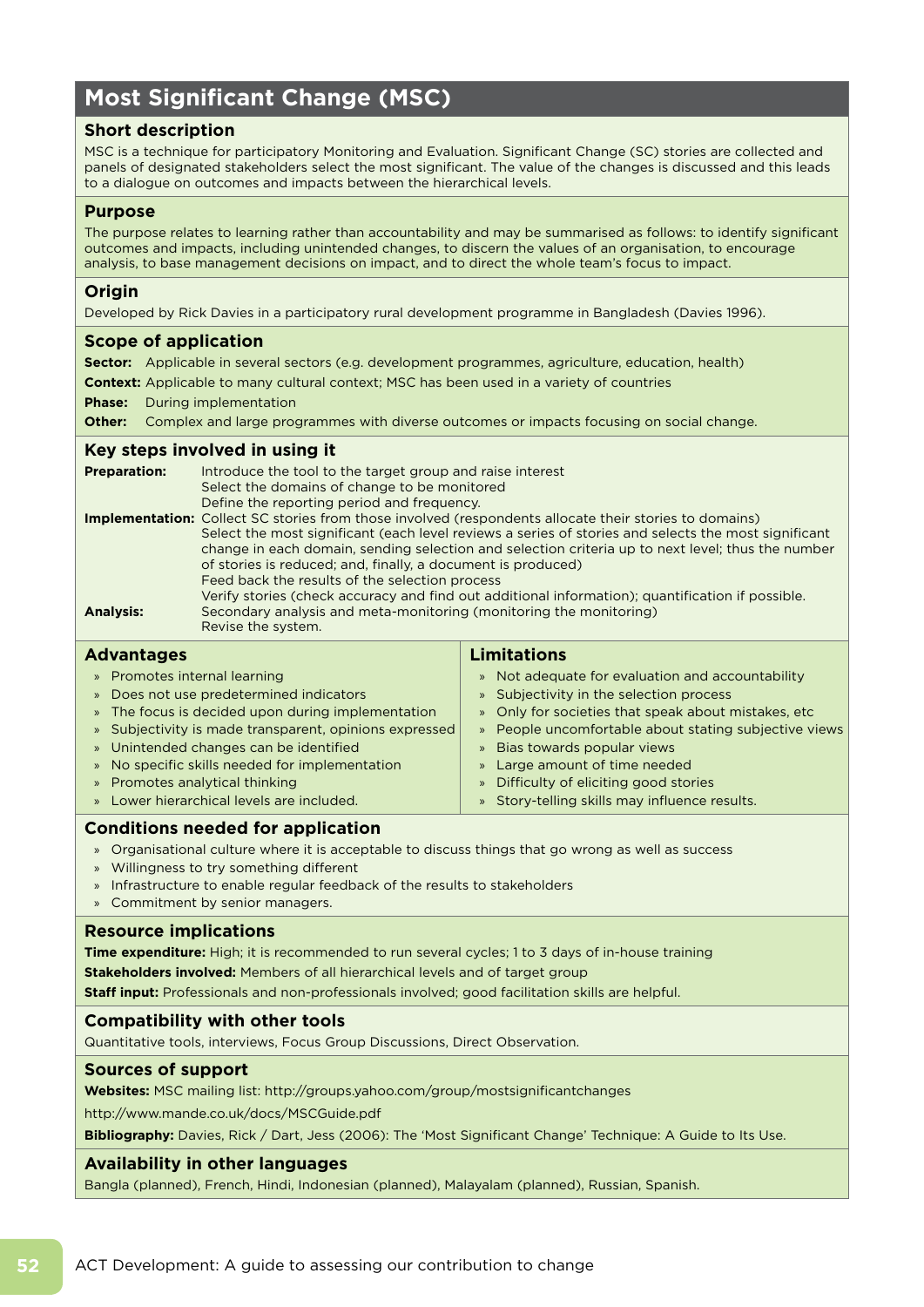# **Usefulness ratings for Most Significant Change (MSC)**

| Criteria of usefulness/<br>appropriateness | <b>Ratings</b><br>$(1$ low $-5$ high) | <b>Comments by authors or other experts</b><br>(available for some of the tools) |
|--------------------------------------------|---------------------------------------|----------------------------------------------------------------------------------|
| Impact as well as outcomes                 | 5                                     |                                                                                  |
| Measurement (quantitative)                 | $\mathbf{1}$                          |                                                                                  |
| Description (qualitative)                  | 5                                     |                                                                                  |
| Attribution of change                      | $\overline{3}$                        |                                                                                  |
| Independent of baselines                   | 2                                     |                                                                                  |
| Independent of indicators                  | $\mathbf{1}$                          |                                                                                  |
| "Proving"                                  | $\overline{3}$                        |                                                                                  |
| "Improving"                                | 5                                     |                                                                                  |
| Local participation                        | $\overline{4}$                        |                                                                                  |
| Aggregation                                | $\overline{2}$                        |                                                                                  |
| Disaggregation                             | $\mathbf{1}$                          |                                                                                  |
| Gender disaggregation                      | 2                                     |                                                                                  |
| Use by implementing staff                  | $\overline{4}$                        |                                                                                  |
| Use by communities                         | $\overline{2}$                        |                                                                                  |
| Useable with limited<br>literacy           | $\mathbf{1}$                          |                                                                                  |
| Transparency and feedback                  | 5                                     |                                                                                  |
| Sector coverage                            | 5                                     |                                                                                  |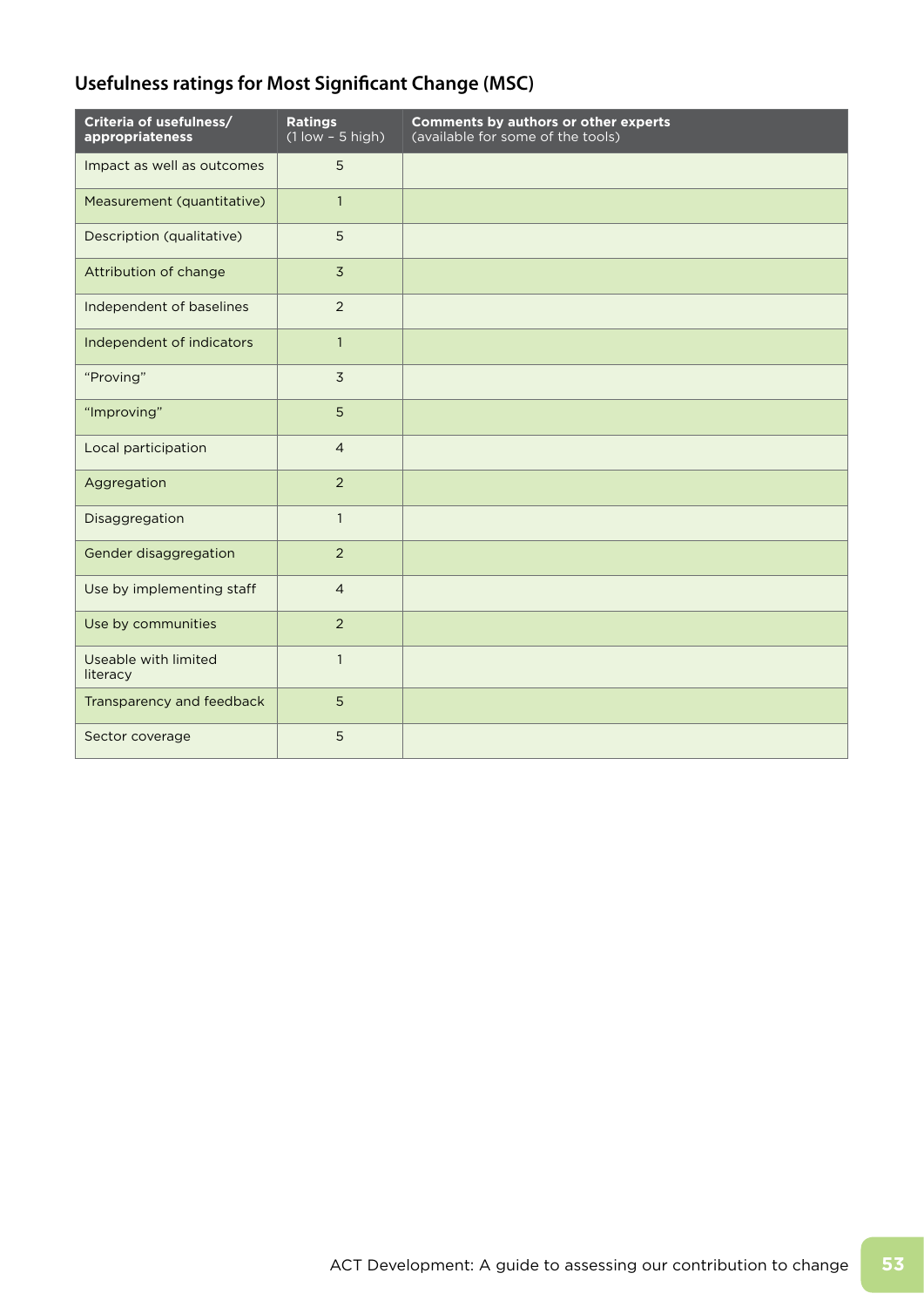# **NGO-IDEAs Toolbox**

# **Short description**

The NGO-IDEAs Impact Toolbox offers a combination of four tools that form a methodical whole but may also be applied individually. It is based on tools that many are familiar with and can use independently, without outside consultants. The indicators may be represented quantitatively, facilitating aggregation. The tools encourage reflection and can steer decisions to focus on impact; they can also be used for reporting.

#### **Purpose**

To enable the NGO, with the grassroots organisations or the population involved, to steer projects in a manner that will enhance positive impacts and reduce negative ones.

#### **Origin**

Developed from 2004 to 2007 in a joint project with contributions from 32 Indian and 14 German NGOs.

#### **Scope of application**

**Sector:** Developed especially for the micro-finance sector; applicable for all sectors with group activities.

**Context:** Self-help promotion (community or group based projects)

**Phase:** Developed for monitoring during project implementation.

#### **Key steps involved in using it – here key elements**

**Participatory Wealth Ranking (PWR):** Clusters households according to affluence/poverty criteria. It serves the purpose of poverty-oriented target group selection and assignment of impacts according to wealth/affluence or poverty criteria. PWR is a familiar tool taken from the Participatory Rapid Appraisal (PRA) context.

**Situational Analysis and Goal Establishment (SAGE):** Looks at changes among individuals and households to see how far each has developed towards their own desired situation. (See separate summary of SAGE, below.)

**Performance Appraisal of the Groups (PAG):** Looks at changes in groups to assess the quality/performance of a grassroots organisation according to criteria agreed between the NGO and the group.

**Performance Assessment of NGOs (PANgo):** An impact-analysis tool for NGOs, elaborating the results of SAGE and PAG so that the NGO can analyse causal links with reference to its selected areas of change.

| <b>Advantages</b><br>Participatory process, promotes the individual stakeholders' autonomy<br>$\mathcal{V}$<br>Monitoring focuses on the beneficiaries' objectives<br>$\rightarrow$<br>Indicators are developed deductively out of the beneficiaries' context<br>$\rightarrow$<br>Permits Gender and poverty disaggregation<br>$\mathcal{V}$<br>Combination of analysis, reflection and dialogue of all stakeholders<br>$\mathcal{V}$<br>Supports decision-making and reporting in both group and NGO.<br>$\mathcal{V}$                                                                                                                                                                                                                            | <b>Limitations</b><br>» Groups need basic capacities<br>for self-monitoring<br>» Not referred to formal planning |
|----------------------------------------------------------------------------------------------------------------------------------------------------------------------------------------------------------------------------------------------------------------------------------------------------------------------------------------------------------------------------------------------------------------------------------------------------------------------------------------------------------------------------------------------------------------------------------------------------------------------------------------------------------------------------------------------------------------------------------------------------|------------------------------------------------------------------------------------------------------------------|
| <b>Conditions needed for application</b><br>Communities / groups need a good internal organisation (which is typical in micro finance programmes)<br>$\mathcal{V}$<br>Instruction and training of NGO staff and beneficiaries is necessary<br>$\rangle$<br>Computer skills will be helpful for aggregation and disaggregation.<br>$\rangle$<br>Analysis and interpretation have to be learnt.<br>$\rangle\!\rangle$                                                                                                                                                                                                                                                                                                                                |                                                                                                                  |
| <b>Resource implications</b><br><b>Time:</b> For NGO staff experienced in PRA tools, 1-2 days of training are necessary; otherwise, the team will<br>need about 5 days of preparation. Implementation integrated to regular work. For community, 3-4 hours for<br>establishment of goals; 2 hours for one monitoring application 2 hours; learned after 3 applications.<br>Stakeholders involved: Beneficiaries and NGO staff are enabled to analyse relevant changes in the communities<br>and to draw their conclusions, separately and jointly.<br>Staff input: CEO should guide process; field worker active in the community should integrate the logic into regular<br>work; NGO staff should participate in analysis of monitoring results. |                                                                                                                  |
| <b>Compatibility with other tools</b><br>The NGO-IDEAs Impact Toolbox is readily compatible with PRA, PIM and FGD.                                                                                                                                                                                                                                                                                                                                                                                                                                                                                                                                                                                                                                 |                                                                                                                  |
| <b>Sources of support</b><br>Website: www.ngo-ideas.net<br><b>Bibliography:</b> The Impact Toolbox, Version 1.1, 2007. Ed.: NGO-IDEAs; Cochin, India.                                                                                                                                                                                                                                                                                                                                                                                                                                                                                                                                                                                              |                                                                                                                  |
| <b>ACT-D members using it</b><br>Partners in India of Bread for the World and EED.                                                                                                                                                                                                                                                                                                                                                                                                                                                                                                                                                                                                                                                                 |                                                                                                                  |

# **Availability in other languages**

Toolbox available in English only.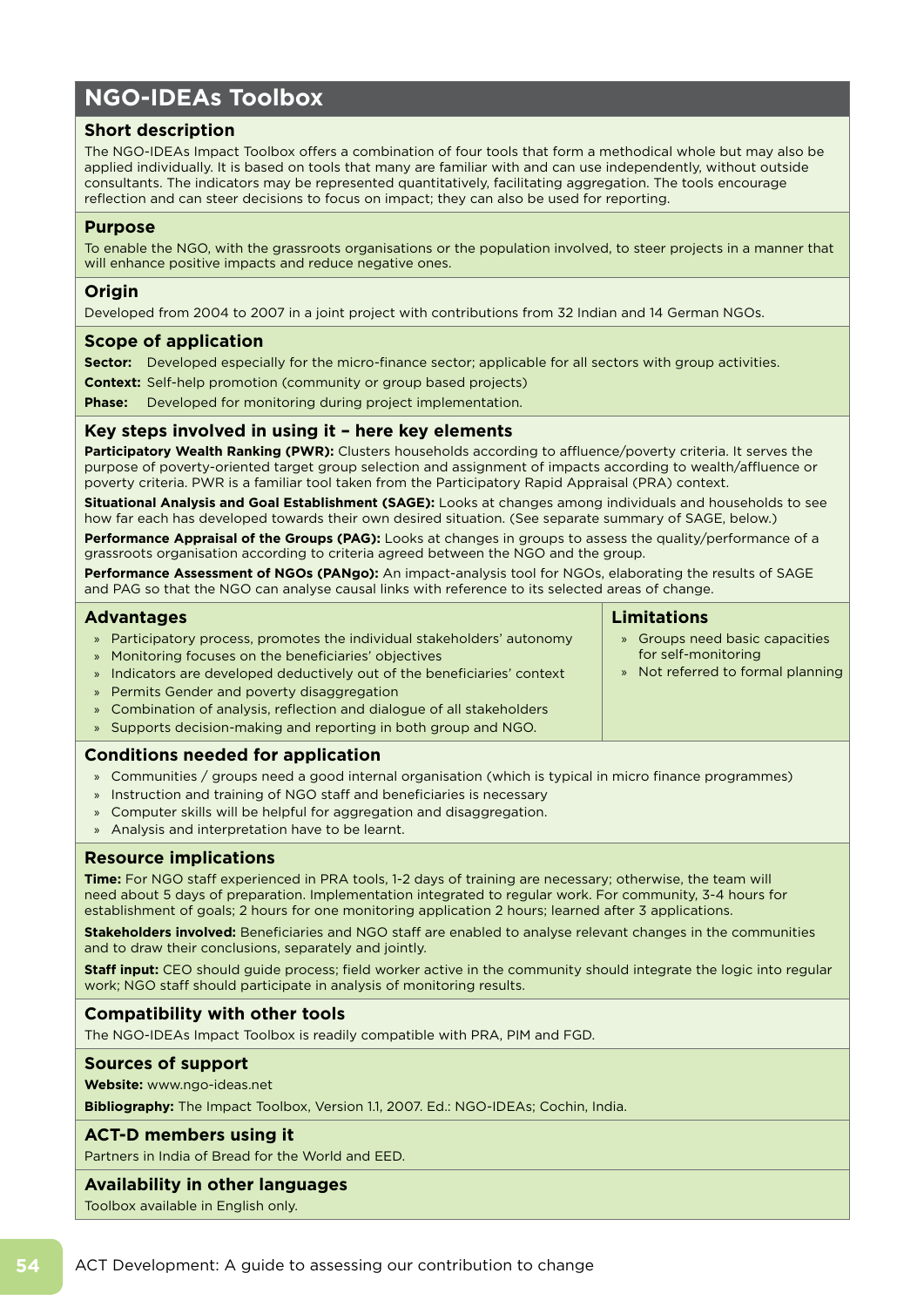# **Usefulness ratings for NGO-IDEAs Toolbox – comments by Eberhard Gohl, Impact Plus / FAKT**

| Criteria of usefulness/<br>appropriateness | <b>Ratings</b><br>$(1$ low $-5$ high) | <b>Comments by authors or other experts</b><br>(available for some of the tools                                                                                                                                       |
|--------------------------------------------|---------------------------------------|-----------------------------------------------------------------------------------------------------------------------------------------------------------------------------------------------------------------------|
| Impact as well as outcomes                 | $\overline{4}$                        | It seeks to identify any change which is important to people; only<br>as a second step, it analyses the causes of change. It does not<br>discern outcome and impact explicitly.                                       |
| Measurement (quantitative)                 | 5                                     | For each indicator, the number of households having reached<br>their individual objectives is counted. Qualitative changes are<br>assessed by scoring.                                                                |
| Description (qualitative)                  | $\overline{4}$                        | Unforeseen change is described. This includes cause-effect-<br>analysis.                                                                                                                                              |
| Attribution of change                      | 3                                     | With a set of questions, the causes of and consequences of<br>change are analysed.                                                                                                                                    |
| Independent of baselines                   | 3                                     | It is necessary to establish a baseline. In practice, this can be<br>done retrospectively.                                                                                                                            |
| Independent of indicators                  | 5                                     | The community-based organisations develop their own<br>indicators for the objectives they set themselves. These are then<br>maintained. The NGO can add on indicators.                                                |
| "Proving"                                  | $\overline{4}$                        | The combination of quantitative and qualitative data is helpful<br>for project management and for accountability. The limitation is<br>that it is only verified internally, unless an external evaluation is<br>done. |
| "Improving"                                | 5                                     | There is a guide for the CBO, NGO and funding organisations to<br>reflect how they can improve, and to start a dialogue on it.                                                                                        |
| Local participation                        | $\overline{4}$                        | The toolbox is meant to be applied by grassroots organisations.<br>SAGE and PAG can be managed by themselves. PWR and PANgo<br>have to be facilitated by the NGO.                                                     |
| Aggregation                                | 5                                     | The quantification of change allows easily for aggregation and<br>disaggregation.                                                                                                                                     |
| Disaggregation                             | 5                                     | The quantification of change allows easily for aggregation and<br>disaggregation.                                                                                                                                     |
| Gender disaggregation                      | 3                                     | A procedure to measure and describe (for each indicator where<br>it makes sense) the change separately for men and women is<br>part of PANgo. It needs experience and improvement.                                    |
| Use by implementing staff                  | 3                                     | It is meant to be used mainly by the communities. Implementing<br>staff has to facilitate, but if there intervention is too strong it may<br>be counterproductive.                                                    |
| Use by communities                         | $\overline{4}$                        | It is meant to be used mainly by the communities. However, a<br>certain experience and a good facilitation are necessary.                                                                                             |
| Useable with limited literacy              | $\overline{2}$                        | At least on e person needs to be literate. However, tools can<br>be used to include illiterates better. Pictorial diaries are one<br>possibility to document change also with illiterate persons.                     |
| Transparency and feedback                  | 5                                     | The toolbox has incorporated it fully, giving many examples how<br>it can be done. In practice, it only works if the implementing<br>organisation is actively promoting it.                                           |
| Sector coverage                            | 3                                     | The toolbox was designed for the microfinance sector, but it is<br>applicable for all types of group or community based self-help<br>projects.                                                                        |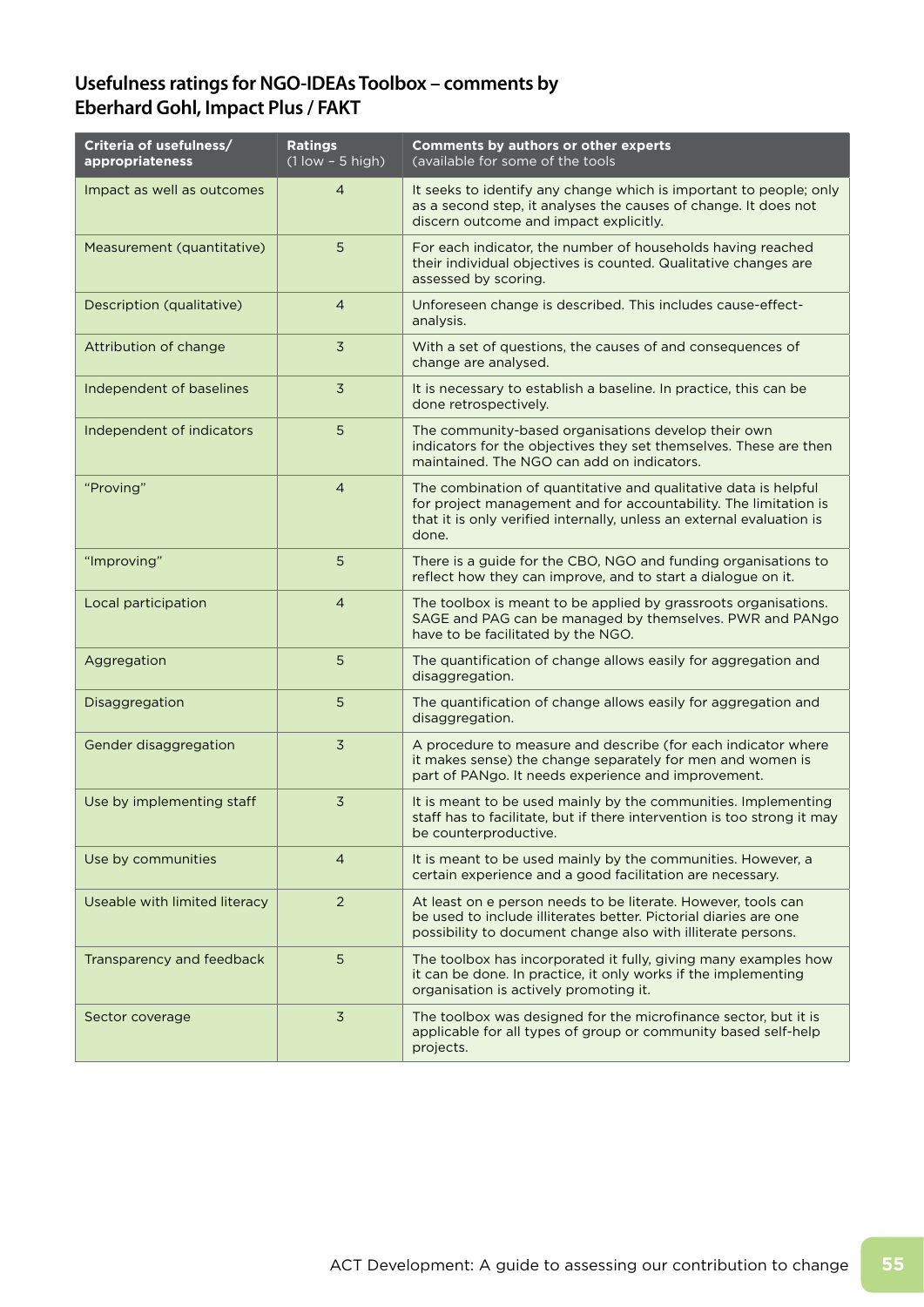# **Outcome Mapping (OM)**

### **Short description**

OM is a management tool for development projects and consultancies that emphasises learning processes and changes of attitude. Outcomes are defined as changes in the behaviour, relationships, activities or actions of the people, groups and organisations with which a project works directly.

#### **Purpose**

OM focuses on outcomes (changes in behaviour, relationships, activities, actions) rather than impact (changes in state) while recognising that impact is the ultimate goal toward which projects work.

#### **Origin**

Developed in 2001 by IDRC, Ottawa, with research colleagues in Asia, Africa, and Latin America.

#### **Scope of application**

**Sector:** Applicable in any sector, especially where capacity building is an important aspect. **Context:** Especially suitable for structurally and thematically complex projects/programs **Phase:** Evaluation, planning, strategy.

#### **Key steps involved in using it**

**Phase of preparation:** Introduction of OM by an internal or external facilitator

**Phase of implementation:** Successive identification / definition of:

- » Vision
- » Mission
- » Project partners
- » Challenges for the project partners
- » Indicators for progress
- » Strategic concepts
- » Management tasks to ensure success.

#### **Advantages** » Focus on learning processes and attitude changes » Helpful for clarification of roles of project partners » Management instrument, especially during the planning phase » Possibility of combining OM with other tools. **Limitations** Not suitable for » Technical and organisational purposes » The review of quantitative objectives » Standardised project work.

#### **Conditions needed for application**

- » Application should start in the planning phase
- » All partners must be willing to learn.

#### **Resource implications**

**Time:** Workshop duration: 3 days

**Stakeholders involved:** Beneficiaries, project staff

**Staff input:** Facilitation, documentation, introduction.

### **Compatibility with other tools**

Focus Group Discussion, Situation Analysis.

#### **Sources of support**

**Website:** Outcome Mapping online community: http://www.outcomemapping.ca/index.php, moderated by ODI. And see Sarah Earl et al, IDRC – http://www.idrc.ca/en/ev-9330-201-1-DO\_TOPIC.html

#### **ACT-D members using it**

#### **Availability in other languages**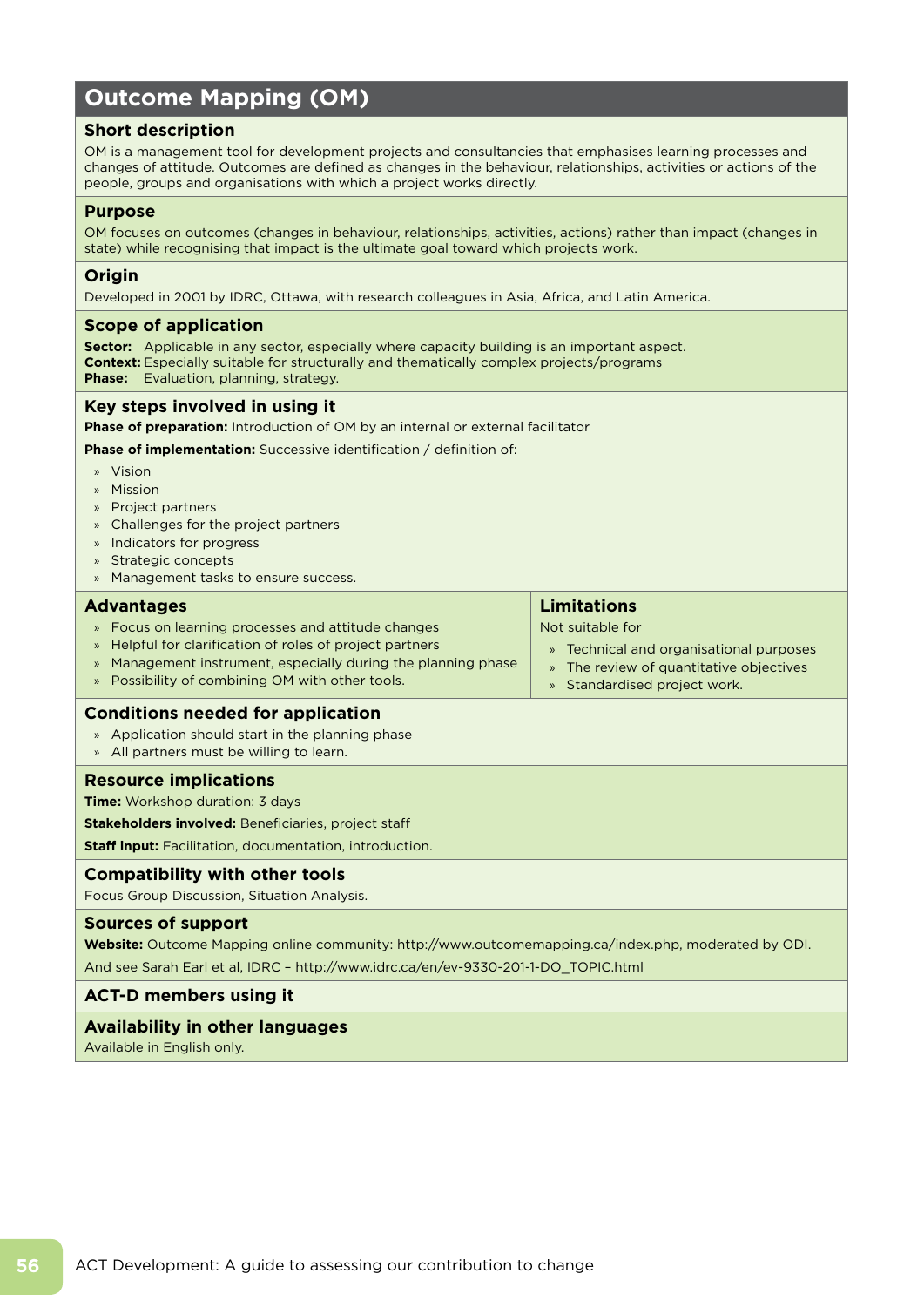# **Usefulness ratings for Outcome Mapping (OM)**

| Criteria of usefulness/<br>appropriateness | <b>Ratings</b><br>$(1$ low $-5$ high) | Comments by authors or other experts<br>(available for some of the tools) |
|--------------------------------------------|---------------------------------------|---------------------------------------------------------------------------|
| Impact as well as outcomes                 | $\mathbf{1}$                          |                                                                           |
| Measurement (quantitative)                 | $\overline{3}$                        |                                                                           |
| Description (qualitative)                  | 5                                     |                                                                           |
| Attribution of change                      | 5                                     |                                                                           |
| Independent of baselines                   | $\overline{4}$                        |                                                                           |
| Independent of indicators                  | 5                                     |                                                                           |
| "Proving"                                  | 5                                     |                                                                           |
| "Improving"                                | 5                                     |                                                                           |
| Local participation                        | 5                                     |                                                                           |
| Aggregation                                | $\overline{4}$                        |                                                                           |
| Disaggregation                             | 5                                     |                                                                           |
| Gender disaggregation                      | 5                                     |                                                                           |
| Use by implementing staff                  | 5                                     |                                                                           |
| Use by communities                         | 5                                     |                                                                           |
| Useable with limited literacy              | $\overline{4}$                        |                                                                           |
| Transparency and feedback                  | 5                                     |                                                                           |
| Sector coverage                            | 5                                     |                                                                           |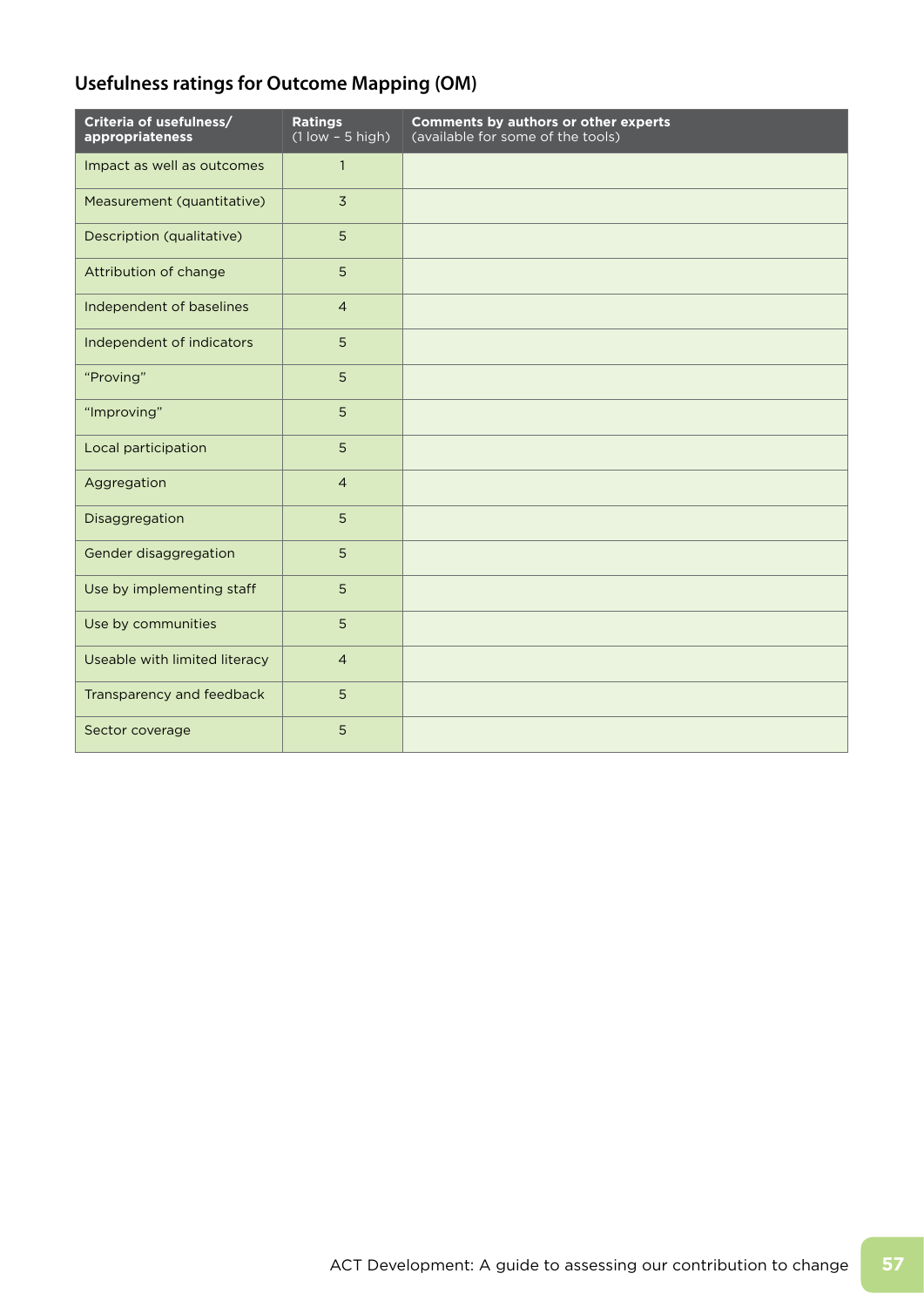# **Participatory Impact Monitoring (PIM)**

# **Short description**

PIM consists of two interlinked monitoring systems: group-based monitoring and NGO-based monitoring. In the group-based monitoring, community or group members identify changes they expect from a project, and changes they want to avoid. A group of observers collects information and reports. In periodical "joint reflection meetings", observations and interpretations are shared, and conclusions for further action are drawn.

#### **Purpose**

In projects where formal plans may not be useful for controlling implementation, beneficiaries are encouraged to spell out their own objectives. Beneficiaries' observations and assessments are compared regularly with those of NGO (and funding agency) staff. The tool can consider any change that is relevant to the community, paying particular attention to expected changes (outcomes and impacts) and to changes to be avoided.

### **Origin**

Developed in 1993 to 1995 by Eberhard Gohl and Dorsi Germann, FAKT.

#### **Scope of application**

**Sector:** Developed for all sectors. **Context:** Self-help promotion (community or group based projects) **Phase:** Developed for monitoring during project implementation. **Key steps involved in using it Phase of preparation:** The state of **preparation:** The state of **preparation:** The state of **preparation**: The state of **preparation**: The state of **preparation**: The state of **preparation**: The state of **preparation**: Th "How can it be watched?" "Who should watch?"

"How can results be documented?"

**Limitations**

as an advantage)

Neither includes nor refers to formal planning (can also be seen

| "What was observed?"           |
|--------------------------------|
| "Why these results?"           |
| "What action should be taken?" |
|                                |

**Phase of analysis (group and NGO together):** Reflection workshops with questions for reflection and action.

#### **Advantages**

- » Participatory process, promotes individual stakeholders' autonomy
- » Combination of analysis, reflection, and dialogue of all stakeholders
- » Monitoring system not dependent on plans; can be adapted continuously.

### **Conditions needed for application**

- » Previous instruction and training of the grassroots organisations is necessary
- » Willingness of the NGO to question itself is crucial.
- » If NGO staff experienced in PRA tools, 1 or 2 days of training are necessary. Without experience in PRA, the team will need about 5 days of preparation.

# **Resource implications**

**Time:** Community: 1 day for preparation; 2-3 hours for 2-3 persons for monthly observation; 15 minutes in every meeting for monthly assessment. NGO staff: 1 day for preparation; implementation during regular work. Joint reflection: half a day, once or twice a year.

**Stakeholders involved:** Beneficiaries and NGO staff enabled to analyse relevant changes in the communities and to draw conclusions, separately and jointly.

**Staff input:** Field worker active in community; whole NGO team once or twice a year, up to one day.

# **Compatibility with other tools**

PRA; NGO-IDEAs; MAPP; MSC; PaLSA

#### **Sources of support**

**Website:** www.fakt-consult.de

**Bibliography:** Four booklets on PIM by Dorsi Germann and Eberhard Gohl published by FAKT in 1996.

#### **ACT-D members using it**

Bread for the World (partners in Mexico, East Africa).

#### **Availability in other languages**

Available in English, Spanish, French, Portuguese, Brazilian Portuguese.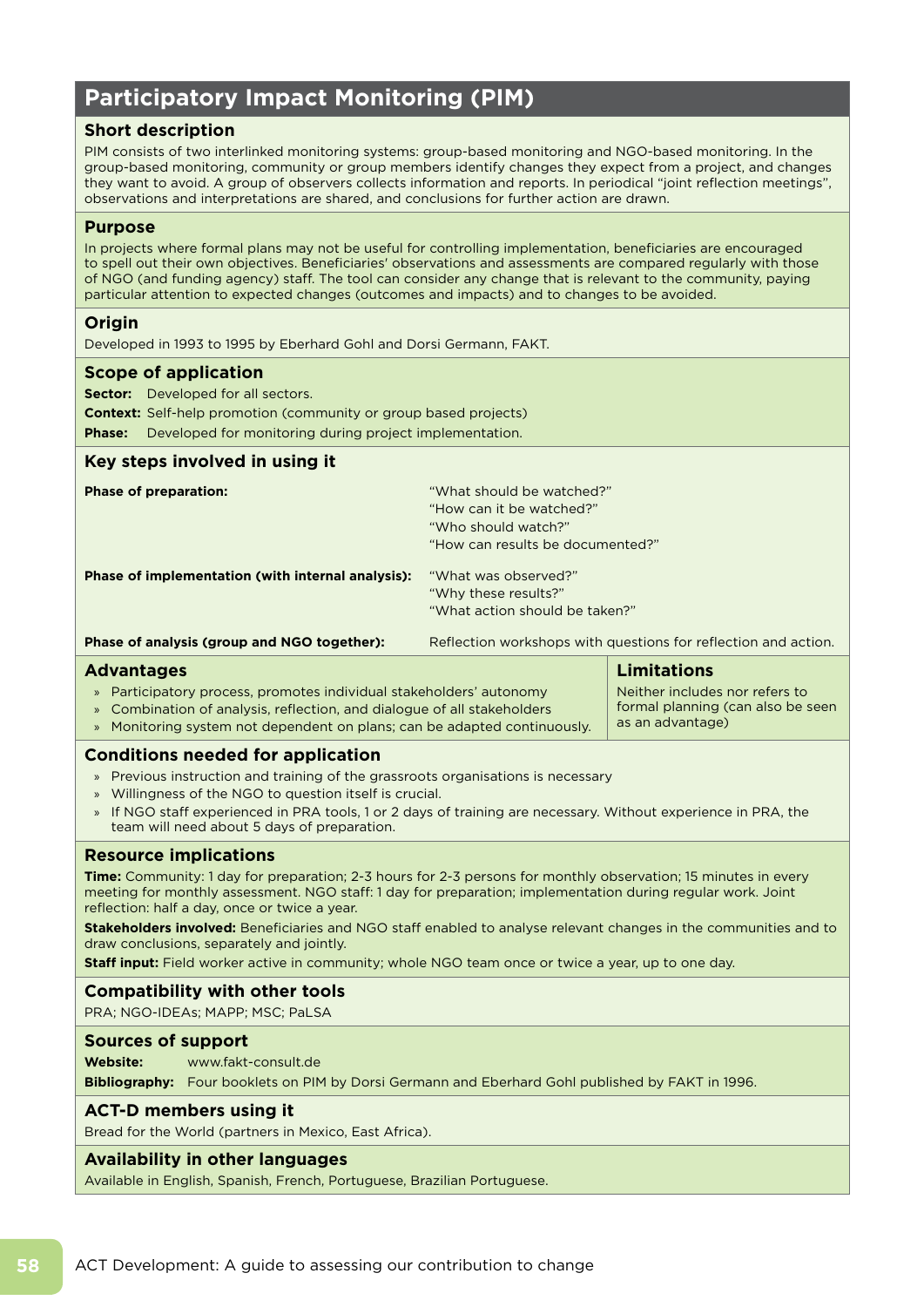# **Usefulness ratings for PIM – comments by Eberhard Gohl, Impact Plus / FAKT**

| Criteria of usefulness/<br>appropriateness | <b>Ratings</b><br>$(1$ low $-5$ high) | <b>Comments by authors or other experts</b><br>(available for some of the tools)                                                                                                                                                                                 |
|--------------------------------------------|---------------------------------------|------------------------------------------------------------------------------------------------------------------------------------------------------------------------------------------------------------------------------------------------------------------|
| Impact as well as outcomes                 | $\overline{4}$                        | PIM focuses on any change that people strive to influence<br>because it corresponds to the expectations or apprehensions of<br>people. It does not discern outcome and impact explicitly.                                                                        |
| Measurement (quantitative)                 | 2                                     | Measurement is not implicit; only if the CBO or NGO selects<br>such indicators corresponding to the expectations or fears (i.e.<br>turnover of their enterprise).                                                                                                |
| Description (qualitative)                  | 3                                     | In practice, the CBO and NGO select descriptive indicators or<br>yes/no questions, adding explanations or descriptions.                                                                                                                                          |
| Attribution of change                      | $\overline{2}$                        | There are systematic questions to explore that factors<br>contributing to change, or hindering it.                                                                                                                                                               |
| Independent of baselines                   | $\overline{4}$                        | The baseline is determined when the indicators are established.                                                                                                                                                                                                  |
| Independent of indicators                  | 5                                     | The community based organisations and the NGO develop their<br>own indicators for the objectives they set themselves. These are<br>then maintained.                                                                                                              |
| "Proving"                                  | 2                                     | The qualitative data are helpful for project management. Cross-<br>checking and comparing of the CBO's and the NGO's monitoring<br>is in-built. The limitation is that the assessment is only verified<br>internally, unless an external evaluation takes place. |
| "Improving"                                | 5                                     | This is a main characteristic: the CBO and NGO are guided to<br>reflect how they can improve, and to start a dialogue on it.                                                                                                                                     |
| Local participation                        | 5                                     | The local participation of the CBO is a main feature of PIM, in<br>partnership with the NGO.                                                                                                                                                                     |
| Aggregation                                | $\mathbf{1}$                          | Mainly for the quantitative indicators; across groups this is only<br>possible if they have the same indicators.                                                                                                                                                 |
| Disaggregation                             | 3                                     | This is not in-built, but can be combined easily with the reflection<br>workshops.                                                                                                                                                                               |
| Gender disaggregation                      | 3                                     | This is not in-built, but can be combined easily with the reflection<br>workshops.                                                                                                                                                                               |
| Use by implementing staff                  | 5                                     | "NGO-based impact monitoring" is designed specifically for NGO<br>personnel.                                                                                                                                                                                     |
| Use by communities                         | 5                                     | "Group-based impact monitoring" is designed specifically for<br>grassroots organisations.                                                                                                                                                                        |
| Useable with limited<br>literacy           | $\mathbf{1}$                          | PIM is designed specifically for grassroots organisations.<br>However, some people need literacy skills.                                                                                                                                                         |
| Transparency and feedback                  | 5                                     | Transparency, feedback and reflection are main features of the<br>participatory monitoring concept of PIM.                                                                                                                                                       |
| Sector coverage                            | $\overline{3}$                        | PIM is applicable for all types of group or community based self-<br>help projects.                                                                                                                                                                              |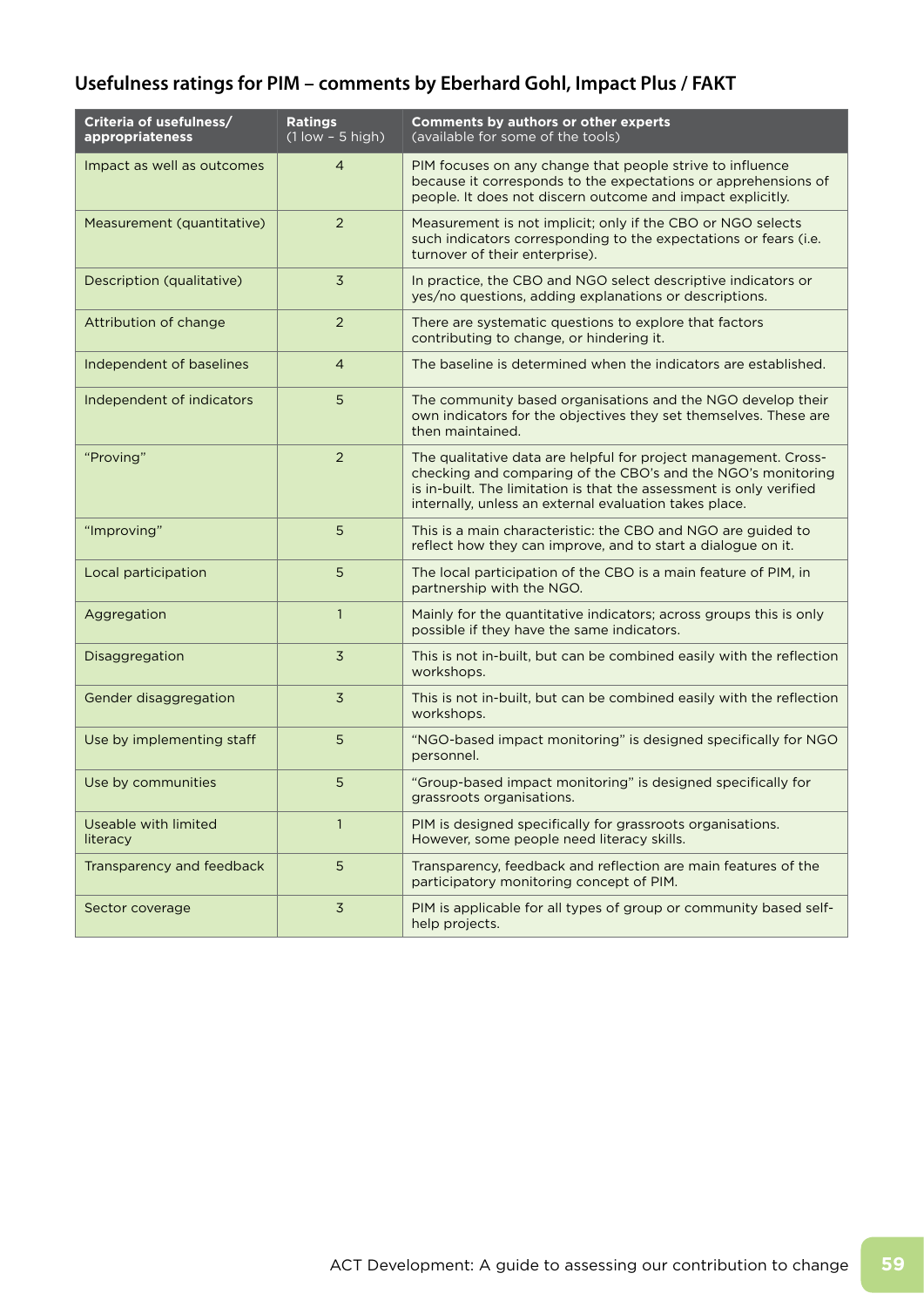# **Participatory Impact Pathways Assessment (PIPA)**

# **Short description**

PIPA is a model for illustrating changes influenced or caused by a project or political decision. The model helps visualise the expected but also unintended outcomes and impacts of development cooperation at different levels. External factors influencing the intervention or the target group, and suggestions as to why and how changes have come about, should be included in the accompanying monitoring system.

### **Purpose**

To visualise outcomes and impacts at different intervention levels, verified by triangulation of the subjective views of different stakeholders; to identify an impact pathway in the planning phase and thus keep focussed on impact.

### **Origin**

At least two different sources for "Impact Pathways" can be made out in the literature: Rogers et al (2000).

# **Scope of application**

**Sector:** All sectors and modes of intervention of international development cooperation

**Phase:** Applicable during all phases: planning, beginning, the course of and end of the project cycle.

#### **Key steps**

#### **Preparation:**

» Assessment of baseline data and situation analysis.

#### **Implementation:**

- » Key stakeholders discuss processes of change.
- » Illustration of a pathway of change in a diagram: the x-axis displays the different intervention levels (e.g. grassroots, institutional, political) and the perceived outcomes and impacts at each level are illustrated along the y-axis. Arrows illustrate the pathway of impacts.
- » IP graph (reviewed and adjusted regularly) can be used during monitoring meetings or in evaluations.

#### **Analysis:**

- » Qualitative results of the regular monitoring can be included into reports as graphs or texts. Different opinions can easily be illustrated in the impact pathway graphs.
- » Verification by triangulation or spot checks.

| <b>Advantages</b>                                                                                                                                                                                                                                          | Limitations                                                                               |  |  |
|------------------------------------------------------------------------------------------------------------------------------------------------------------------------------------------------------------------------------------------------------------|-------------------------------------------------------------------------------------------|--|--|
| » User-friendly<br>» Applicable for new partners who are not familiar with<br>standard procedures of accountability<br>» Graphs can be analysed and interpreted easily<br>» Compatible with models for planning and impact<br>assessment (e.g. log frame). | Difficulty of quantification<br>$\mathcal{V}$<br>» Qualitative data cannot be aggregated. |  |  |
| <b>Conditions needed for application</b>                                                                                                                                                                                                                   |                                                                                           |  |  |
|                                                                                                                                                                                                                                                            |                                                                                           |  |  |

# **Resource implications**

#### **Time expenditure:** Low

**Stakeholders involved:** Participative or at least consultative tool; key persons involved

**Staff input:** M&E expert at the start, project leaders later.

#### **Compatibility with other tools**

- » Qualitative data may be complemented by quantitative data.
- » The various levels of a logframe or other impact model may be transferred into the impact pathway.

#### **Sources of support**

**Websites:** www.ciat.cgiar.org/src/pdf/iita\_bdouthwaite.pdf

More information on all aspects of PIPA at http://impactpathways.pbwiki.com

# **ACT-D members using it**

#### **Availability in other languages**

Available in English and Spanish.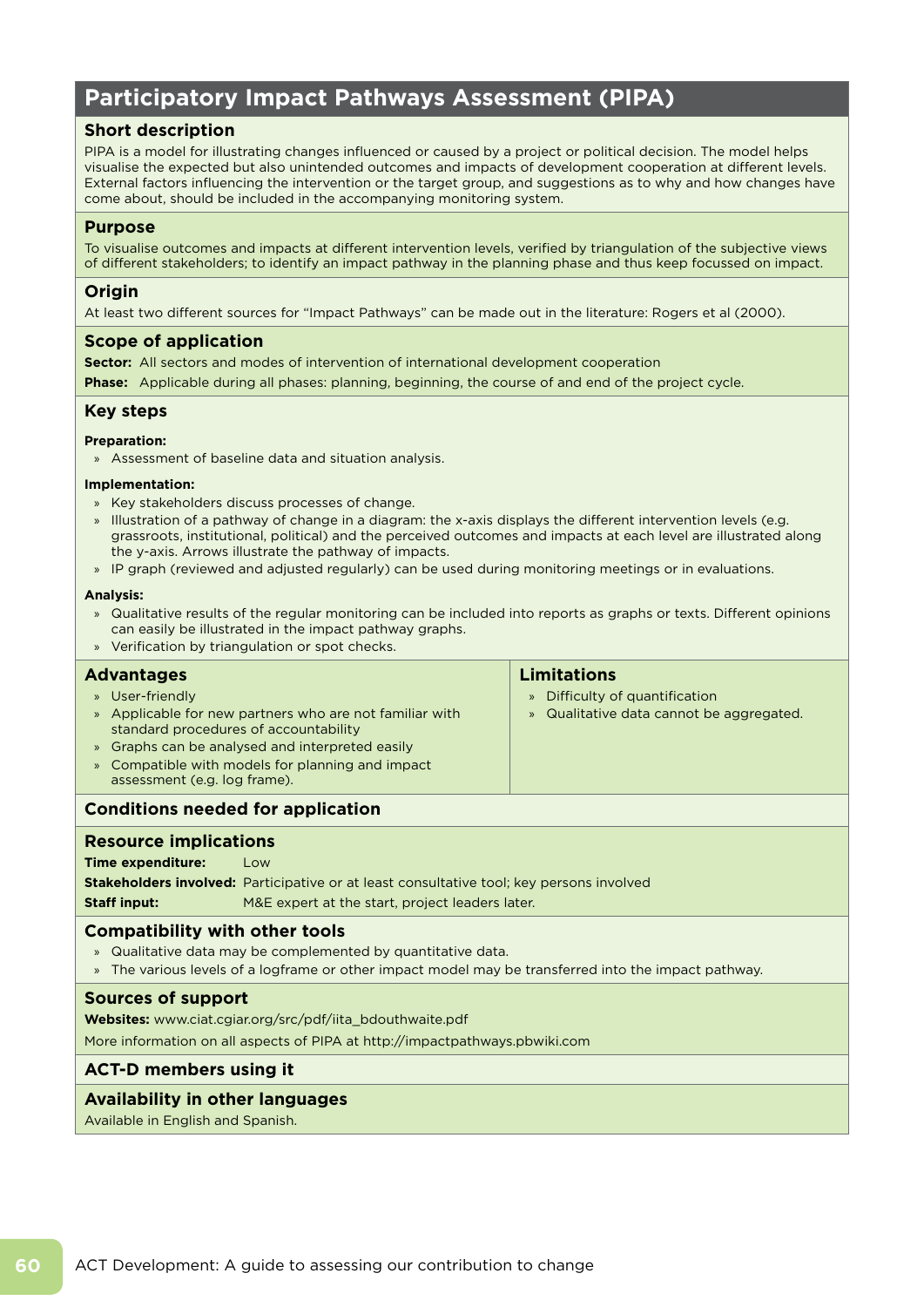# **Usefulness ratings for PIPA – comments by Sophie Alvarez, CIAT**

| Criteria of usefulness/<br>appropriateness | <b>Ratings</b><br>$(1$ low $-5$ high) | <b>Comments by authors or other experts</b><br>(available for some of the tools)                                                                                                                                                                                                                                                                                                                                                                             |
|--------------------------------------------|---------------------------------------|--------------------------------------------------------------------------------------------------------------------------------------------------------------------------------------------------------------------------------------------------------------------------------------------------------------------------------------------------------------------------------------------------------------------------------------------------------------|
| Impact as well as outcomes                 | 3                                     | The approach monitors outcomes and establishes hypotheses<br>for testing in impact assessment. It makes explicit the impacts<br>expected.                                                                                                                                                                                                                                                                                                                    |
| Measurement (quantitative)                 | 3                                     | The usual PIPA application encourages the identification of<br>SMART milestones and indicators - specific, measurable (i.e.,<br>quantifiable), attributable, realistic and time-bound.                                                                                                                                                                                                                                                                       |
| Description (qualitative)                  | 3                                     | PIPA identifies qualitative changes in knowledge, attitude and<br>skills.                                                                                                                                                                                                                                                                                                                                                                                    |
| Attribution of change                      | 3                                     | PIPA begins with exploring cause-effect relationships, but it is<br>also actor-oriented and philosophically prefers to think about<br>contribution rather than attribution.                                                                                                                                                                                                                                                                                  |
| Independent of baselines                   | $\overline{4}$                        | PIPA copes well - it can start (and usually does) without much<br>baseline data. PIPA does construct benchmarks of stakeholder<br>relationships before the project starts, early expectations, and<br>what stakeholders believe will happen without the intervention.                                                                                                                                                                                        |
| Independent of indicators                  | $\overline{4}$                        | PIPA develops indicators.                                                                                                                                                                                                                                                                                                                                                                                                                                    |
| "Proving"                                  | $\overline{\mathsf{3}}$               | By benchmarking stakeholders' expectations of changes<br>that the project will bring about, and how they think this will<br>happen, PIPA provides a solid foundation for an evaluator who<br>subsequently wishes to make a case that the project contributed,<br>and how. Philosophically, though, PIPA sees innovation emerging<br>out of the interactions of multiple actors and does not attempt<br>linear attribution of impact to one actor or another. |
| "Improving"                                | 5                                     | (Very good for this). Regular reflection of projects' progress<br>along their impact pathways is the cornerstone of PIPA.                                                                                                                                                                                                                                                                                                                                    |
| Local participation                        | 5                                     | (As much as logistically and financially possible is the premise).                                                                                                                                                                                                                                                                                                                                                                                           |
| Aggregation                                | 2                                     | PIPA pushes participants to identify changes projects are<br>attempting to achieve at aggregate level. A bolt-on to PIPA is<br>extrapolation domain analysis that looks at the potential for<br>adoption of project outputs beyond the pilot sites in which they<br>were developed.                                                                                                                                                                          |
| Disaggregation                             | $\overline{4}$                        | For being actor based, each change is described in terms of<br>WHO it is happening to. This allows for lots of disaggregation.                                                                                                                                                                                                                                                                                                                               |
| Gender disaggregation                      | 4                                     | Where it makes sense we ask participants to disaggregate the<br>likely effects of their projects. PIPA has been developed together<br>with gender experts.                                                                                                                                                                                                                                                                                                   |
| Use by implementing staff                  | 5                                     | Very appropriate.                                                                                                                                                                                                                                                                                                                                                                                                                                            |
| Use by communities                         | $\overline{4}$                        | Most of it is - some parts of a complete version of PIPA might be<br>challenging, related to the next point - literacy.                                                                                                                                                                                                                                                                                                                                      |
| Useable with limited<br>literacy           | 3                                     | Not very. Some parts, like the networks, are very intuitive, but<br>others, like M&E, and Gantt charts, etc., are not.                                                                                                                                                                                                                                                                                                                                       |
| Transparency and feedback                  | $\overline{4}$                        | Very well. It is central to PIPA.                                                                                                                                                                                                                                                                                                                                                                                                                            |
| Sector coverage                            | $\overline{4}$                        | The method has been mainly used in R4D projects, and mostly<br>water, agriculture and related sectors. It has also been used for<br>KM projects, and it can be well adapted to almost any kind of<br>project.                                                                                                                                                                                                                                                |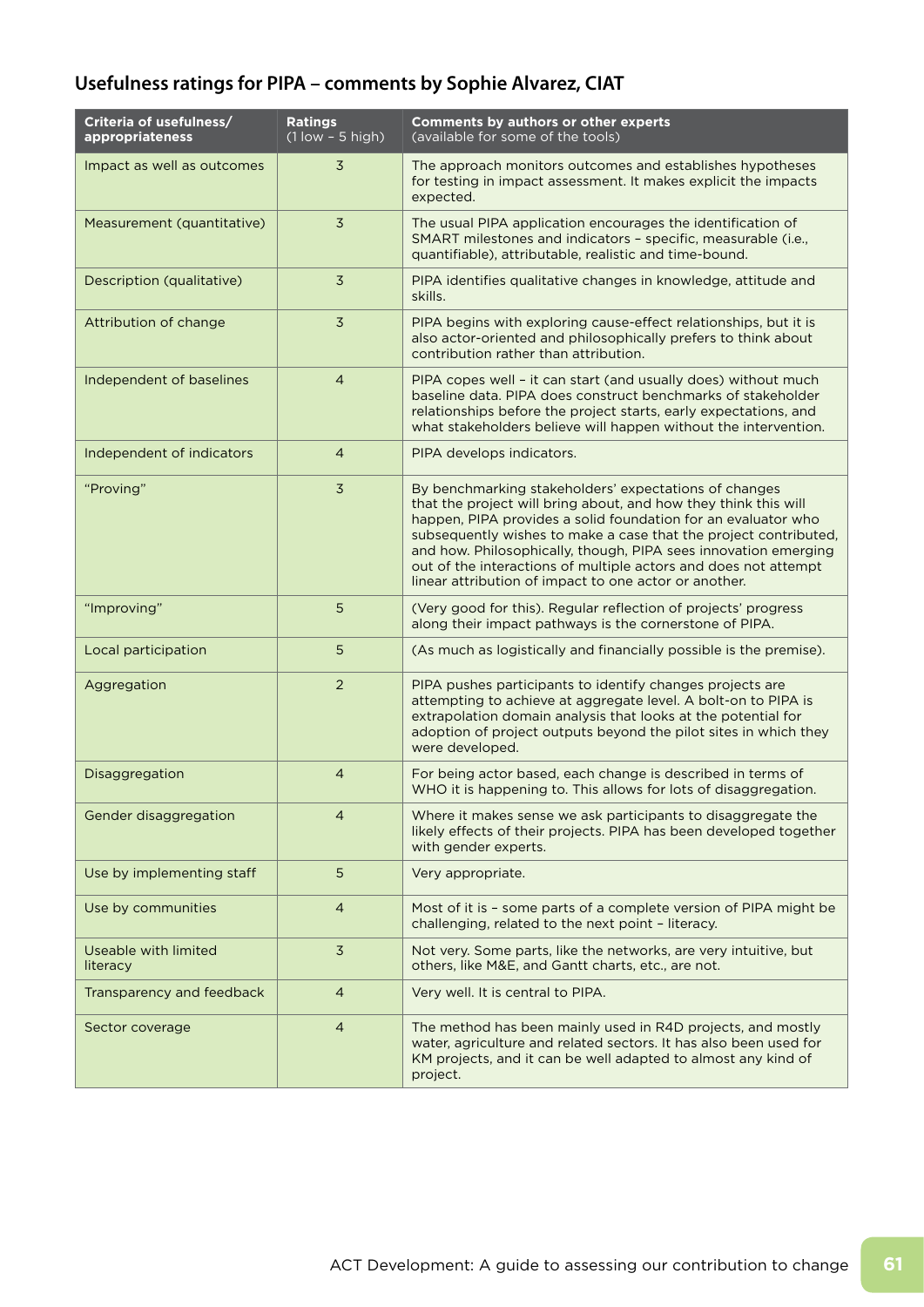# **Participatory Livelihood Monitoring (PaLSA)**

# **Short description**

PaLSA is a qualitative and participative approach designed to uncover cross-linked outcome and impact structures. The approach combines PRA tools with elements of MAPP and of the DFID Livelihood Approach.

### **Purpose**

To study outcomes and impacts – intended and unexpected, direct and indirect, easily attributable and hard to attribute – and to throw light on complex relationships of factors and influences.

# **Origin**

PaLSA is based on Systems Analysis and on the MAPP approach of Susanne Neubert.

# **Scope of application**

**Sector:** Rural development, livelihood projects (poverty reduction); also suitable in relation to conflict resolution. **Phase:** At any point in the project cycle - project identification, planning, monitoring and evaluation.

# **Key steps involved in using it**

#### **Phase of implementation**

- » Sequence of four participative instruments implemented with the target group at community level to assess the factors that most deeply determine the situation of the target groups and the connection between these factors. The factors are classified into the five dimensions of the Livelihood Approach and crucial ones are identified (those easily influenced by the project and those expected to induce a positive change on the total system).
- » Combination of participative tools at community level and first analysis: assessment of the outcome and impact of selected activities on the crucial livelihood factors and a simple cross-check of the results. Analysis and documentation of the results according to a predetermined pattern.

#### **Phase of analysis**

- » Aggregation of the results (if the project was implemented at several locations) and production of a portfolio on effectiveness (average change in crucial livelihood factors after beginning of specific activity) and efficiency (average influence of activity on crucial livelihood factors) for the various activities. The data is analysed with the help of predetermined Excel sheets
- » Examination of the performance of different activities and assessment of causes; and implications for learning.

| <b>Advantages</b>                          | <b>Limitations</b>                                         |  |
|--------------------------------------------|------------------------------------------------------------|--|
| » Attributes impacts to project activities | » Facilitation and moderation skills needed                |  |
| » Transparent and simple to implement and  | » Group composition is critical (gender, age, etc.)        |  |
| document                                   | » Implementation is difficult for illiterate groups        |  |
| » Participative                            | » Memories of target groups may be distorted               |  |
| » Promotes capacity building               | » Failure, initially, to consider negative impacts; though |  |
| » Appropriate for complex situations       | these can easily be included.                              |  |
| » Manipulation of results is difficult.    |                                                            |  |

# **Conditions needed for application**

#### **Resource implications**

**Time expenditure:** Half a day initial workshop for each location plus 4 hours of evaluation when used for planning or monitoring; monitoring component should be repeated once or twice a year.

**Stakeholders involved:** Participative approach.

**Staff input:** Moderation is necessary – two persons for groups over 15 participants. Facilitators should be trained in advance (c. 2-3 days); they should have language skills or use translation.

#### **Compatibility with other tools**

May be complemented by objective indicators.

#### **Sources of support**

**Website:** ftp://ftp.fao.org/docrep/fao/009/ah455e/ah455e00.pdf

**Bibliography:** Strele et al. (2006): Linking Programmes and Poor People's Interests to Politics Experiences from Cambodia, FAO Livelihood Support Programme.

# **ACT-D members using it**

#### **Availability in other languages**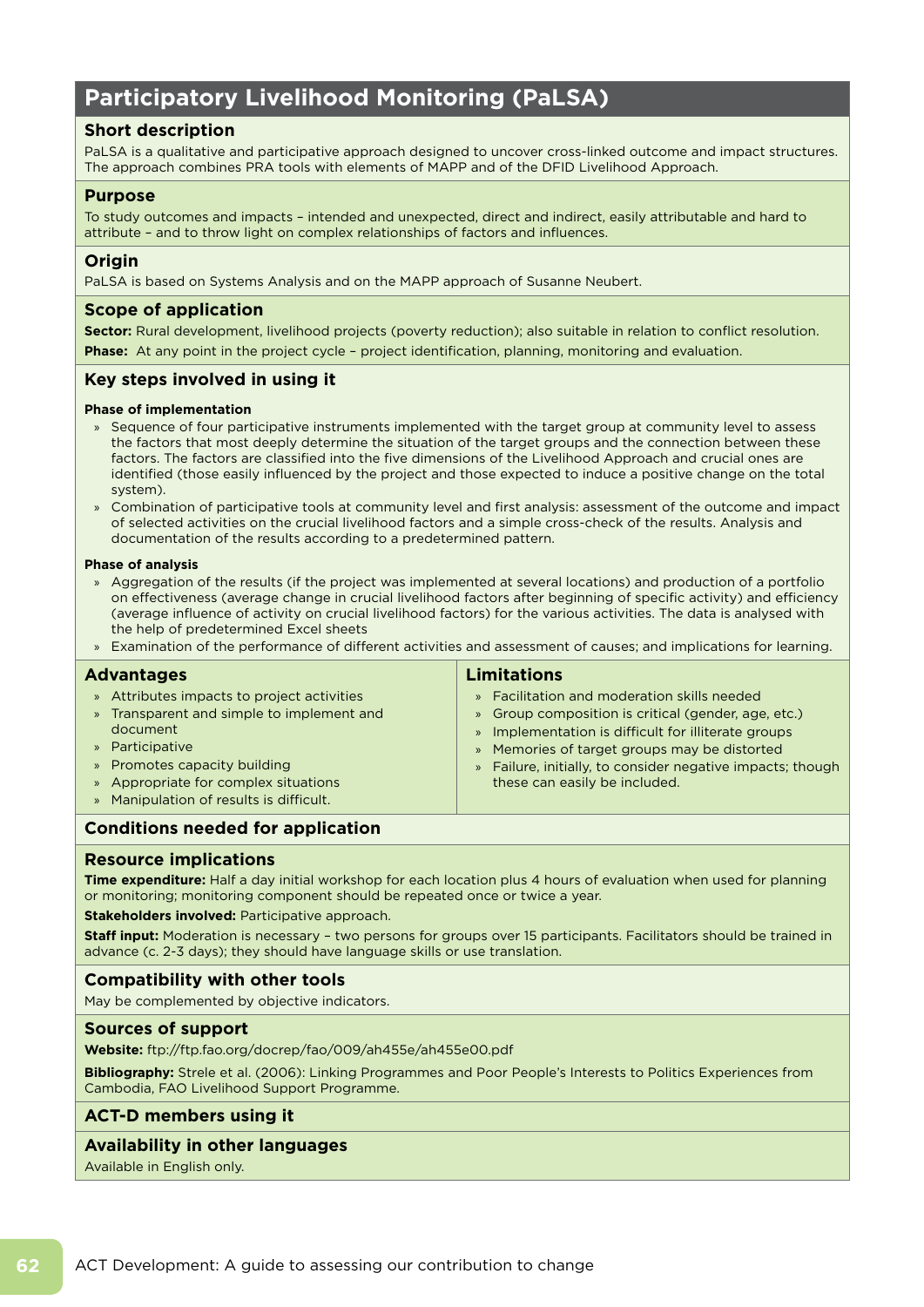# **Usefulness ratings for Participatory Livelihood Monitoring (PaLSA)**

| Criteria of usefulness/<br>appropriateness | <b>Ratings</b><br>$(1$ low $-5$ high) | <b>Comments by authors or other experts</b><br>(available for some of the tools) |
|--------------------------------------------|---------------------------------------|----------------------------------------------------------------------------------|
| Impact as well as outcomes                 | $\overline{4}$                        |                                                                                  |
| Measurement (quantitative)                 | $\overline{2}$                        |                                                                                  |
| Description (qualitative)                  | 5                                     |                                                                                  |
| Attribution of change                      | 5                                     |                                                                                  |
| Independent of baselines                   | 5                                     |                                                                                  |
| Independent of indicators                  | 2                                     |                                                                                  |
| "Proving"                                  | $\overline{3}$                        |                                                                                  |
| "Improving"                                | 5                                     |                                                                                  |
| Local participation                        | $\overline{4}$                        |                                                                                  |
| Aggregation                                | 5                                     |                                                                                  |
| Disaggregation                             | $\overline{2}$                        |                                                                                  |
| Gender disaggregation                      | $\overline{2}$                        |                                                                                  |
| Use by implementing staff                  | 5                                     |                                                                                  |
| Use by communities                         | 5                                     |                                                                                  |
| Useable with limited<br>literacy           | $\overline{2}$                        |                                                                                  |
| Transparency and feedback                  | $\overline{3}$                        |                                                                                  |
| Sector coverage                            | $\overline{3}$                        |                                                                                  |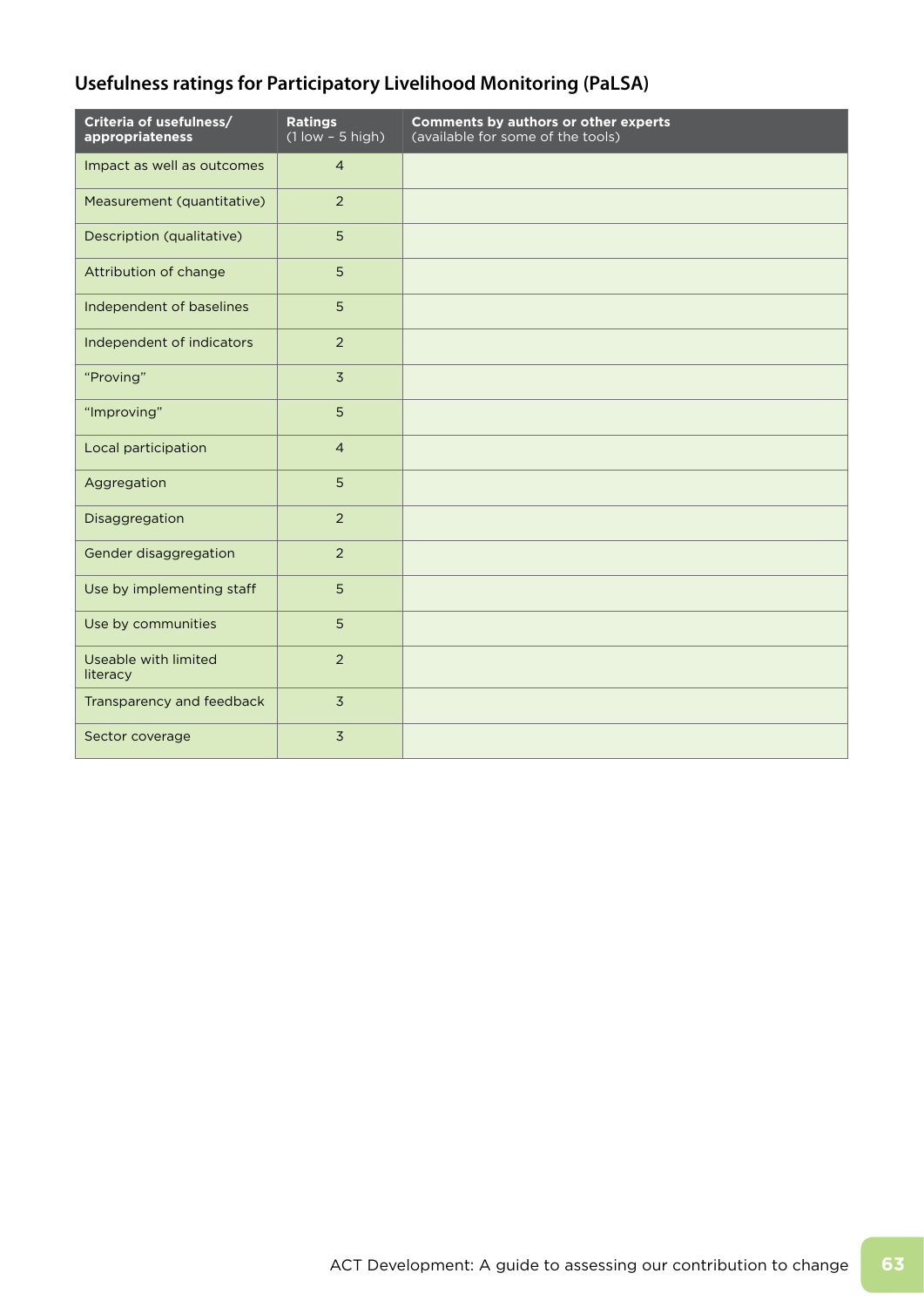# **Peace and Conflict Impact Assessment (PCIA)**

### **Short description**

The PCIA debate has developed in many different directions, so it is difficult to describe the current state of play. PCIA is a set of interpretive tools used to anticipate (ex ante) and to evaluate (ex post) the impacts of proposed and completed development projects on structures and processes that strengthen peaceful coexistence and decrease the likelihood of the outbreak, reoccurrence or continuation of violent conflict.

### **Purpose**

To ensure that outside actors are conflict-sensitive and to examine the relevance of their intervention to the promotion of peace. Relevant outcomes and impacts are considered – expected or unintended, direct or indirect.

#### **Origin**

In 1996, Canadian International Development Agency (CIDA) asked Kenneth Bush to develop a discussion paper for the OECD-DAC Working Group on Conflict, Peace and Development Cooperation. The IDRC Evaluation Unit supported fieldwork on PCIA in Mozambique, Uganda and South Africa in 1997. The second phase of PCIA (1999- 2003/04) saw the development and introduction of a variety of different conflict-sensitive analytical tools, mainly inspired by peace research, into development cooperation. The third phase of PCIA started in 2003/4.

#### **Scope of application**

**Sector:** Interventions designed to influence conflicts or taking place in conflict regions

**Context:** Less applicable for small NGO projects

**Phase:** Usually ex post, but possible in all phases (inclusion into the project cycle is recommended).

### **Key steps involved in using it**

#### **Phase of preparation**

Assessing the dynamics of the conflict environment and the peace building needs (analysis of the context and situation, community profile, conflict profile, peace profile, stakeholder profile, assessment of responsibilities and underlying causes, scenarios and objectives, specification of need for peace building) - use of impact hypotheses with indicators and impact chains.

#### **Phase of implementation**

- » Impact Assessment (Political, Economic, Social, Cultural, Security impact)
- » Assessing the peace building relevance of an intervention (comparison between goals and activities on the one hand and the identified need on the other hand; lessons learned)
- » Assessing the possible effects / risks of the conflict on the intervention (check lists on security, political climate, relations with partners and stakeholders, relationship to parties in conflict; distinction into regions possible).

#### **Phase of analysis**

Assessing the conflict and peace building effects of an intervention (use of impact hypotheses; baseline and monitoring data; comparison between baseline and current situation; joint evaluation).

| <b>Advantages</b>                         | <b>Limitations</b> |                                                                   |
|-------------------------------------------|--------------------|-------------------------------------------------------------------|
| » Based on objective and subjective data  |                    | » Alternative causes for the changes are not explicitly ruled out |
| » Adjustable for different contexts       |                    | » Remains vague: Very few specific quidelines for impact analysis |
| » Promotes ownership of target groups     |                    | » Tendency to focus on too many fields and levels of observation  |
| and stakeholders for the project          |                    | » Tool should be included in the project cycle in order to be     |
| » Promotes sensibility about the conflict |                    | efficient.                                                        |

» Promotes conflict resolution.

#### **Conditions needed for application**

### **Resource implications**

**Time expenditure:** High; at least 2 days when first used; less time when included into monitoring; PCIA should be implemented 2-12 times a year depending on the situation.

**Stakeholders involved:** Depends on the mode of implementation; may be internal or external.

#### **Compatibility with other tools**

Do No Harm.

#### **Sources of support**

**Website:** http://cpr.web.cern.ch/cpr/library/Tools/PCIA\_HandbookEn\_v2.2.pdf

#### **ACT-D members using it**

#### **Availability in other languages**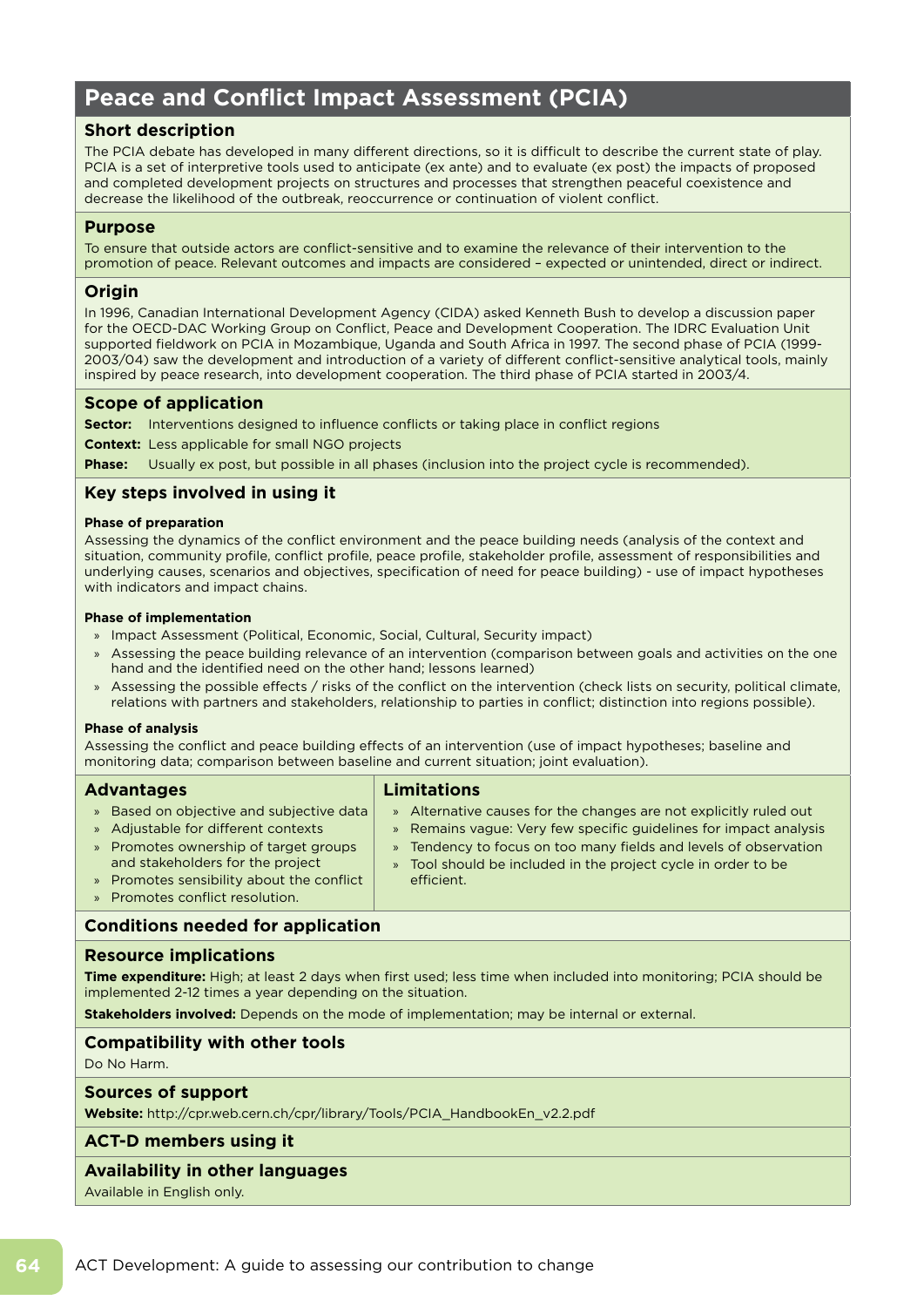# **Usefulness ratings for Peace and Conflict Impact Assessment (PCIA)**

| Criteria of usefulness/<br>appropriateness | <b>Ratings</b><br>$(1$ low - 5 high) | <b>Comments by authors or other experts</b><br>(available for some of the tools) |
|--------------------------------------------|--------------------------------------|----------------------------------------------------------------------------------|
| Impact as well as outcomes                 | 5                                    |                                                                                  |
| Measurement (quantitative)                 | $\mathbf{1}$                         |                                                                                  |
| Description (qualitative)                  | 5                                    |                                                                                  |
| Attribution of change                      | 5                                    |                                                                                  |
| Independent of baselines                   | $\overline{2}$                       |                                                                                  |
| Independent of indicators                  | $\overline{4}$                       |                                                                                  |
| "Proving"                                  | $\overline{3}$                       |                                                                                  |
| "Improving"                                | 5                                    |                                                                                  |
| Local participation                        | $\overline{2}$                       |                                                                                  |
| Aggregation                                | $\mathbf{1}$                         |                                                                                  |
| Disaggregation                             | $\mathbf{1}$                         |                                                                                  |
| Gender disaggregation                      | $\mathbf{1}$                         |                                                                                  |
| Use by implementing staff                  | $\overline{3}$                       |                                                                                  |
| Use by communities                         | $\mathbf{1}$                         |                                                                                  |
| <b>Useable with limited</b><br>literacy    | $\mathbf{1}$                         |                                                                                  |
| Transparency and feedback                  | $\overline{3}$                       |                                                                                  |
| Sector coverage                            | 2                                    |                                                                                  |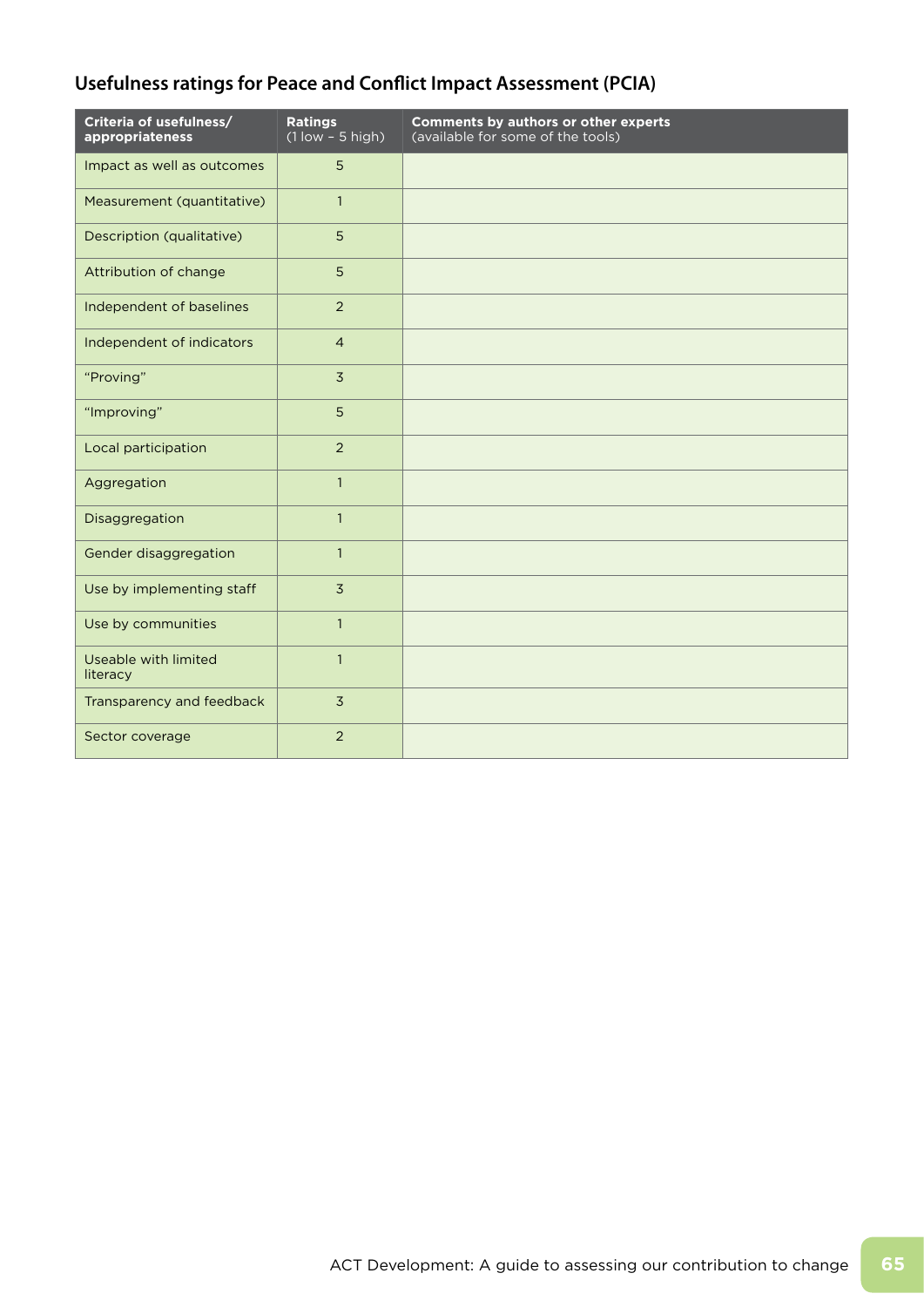# **Poverty Impact Assessment (PIA)**

# **Short description**

PIA, a light version of PSIA, is an internationally accepted approach usually used for ex ante assessment. The future poverty impacts as well as their causes are assessed. PIA is based on subjective views, existing monitoring data, relevant studies and literature. When analysing (expected or possible) outcomes and impacts, the information source is documented, with an indication of its quality or of the reliability of the information.

### **Purpose**

To assess the impact of an intervention on the poverty levels of different social groups and to identify the relevant poverty impact chains. PIA considers outcomes and impacts, whether direct or indirect, whether intended or unintended, whether positive or negative; with both qualitative and quantitative assessment.

# **Origin**

Developed in 2006/7 by different donors of the OECD / DAC as a means of harmonisation.

### **Scope of application**

**Sector:** Developed for all sectors

- **Context:** PIA was developed for projects whereas PSIA was developed for policy reforms
- **Phase:** Developed for ex ante assessments, but also applicable for ex post evaluation.

# **Key steps involved in using it**

#### **Phase of preparation**

#### **Phase of implementation**

- » Assessment of the poverty situation in the country/region/ sector and of potential support for the strategies of the implementing organisation
- » Analysis of stakeholders and institutions
- » Assessment of transmission channels
- » Assessment of impacts on the poverty reduction capabilities of the participants, especially of the target groups, taking into account the five dimensions of poverty
- » Assessment of impacts on the MDGs and other national or international goals.

#### **Phase of analysis**

Results are documented in tables and highlighted optically (colours, symbols etc.) which are complemented by more detailed descriptions.

| <b>Advantages</b>                                                                                                                                                                                                                                                                                                                                                                                                                                                                                                                                                                                          | <b>Limitations</b>                                                              |
|------------------------------------------------------------------------------------------------------------------------------------------------------------------------------------------------------------------------------------------------------------------------------------------------------------------------------------------------------------------------------------------------------------------------------------------------------------------------------------------------------------------------------------------------------------------------------------------------------------|---------------------------------------------------------------------------------|
| » Offers relatively simple but effective and flexible methodology<br>» Is attractive for partners as it was developed by several donor agencies<br>» Uncovers implicit intervention design, and can expose reasons for donor actions<br>» Can be the basis for a harmonised reporting system<br>» Can identify interventions with high impact on poverty and on pro-poor growth<br>» Documents the causal pathways between outputs/outcomes and impacts<br>» Takes multi-dimensionality of poverty, MDGs, and strategic goals into account<br>» Can identify significant gaps in knowledge or information. | Is only appropriate for<br>application at macro level,<br>not with communities. |
| <b>Conditions needed for application</b>                                                                                                                                                                                                                                                                                                                                                                                                                                                                                                                                                                   |                                                                                 |
| Des and a series of the search of the search of the search of the search of the search of the search of the search of the search of the search of the search of the search of the search of the search of the search of the se                                                                                                                                                                                                                                                                                                                                                                             |                                                                                 |

#### **Resource implications**

**Time:** About 2 weeks

**Stakeholders involved:** Applicable in field studies, desk studies, PIA can be used in participative dialogues **Staff input:** Can be carried out by staff or external experts.

#### **Compatibility with other tools**

PSIA, MAPP, logframe / causal chain analysis, ADB, Sustainable Livelihoods Approach, OECD DAC capabilities framework, cost-benefit / cost effectiveness analysis, environmental assessments.

#### **Sources of support**

**Website:** http://www.oecd.org/document/12/0,3343,en\_2649\_34621\_36573452\_1\_1\_1\_1,00.html **Bibliography:** OECD 2006: Promoting Pro-Poor Growth. Harmonising Ex Ante Poverty Impact Assessment.

#### **ACT-D members using it**

#### **Availability in other languages**

Available in English, French and Spanish.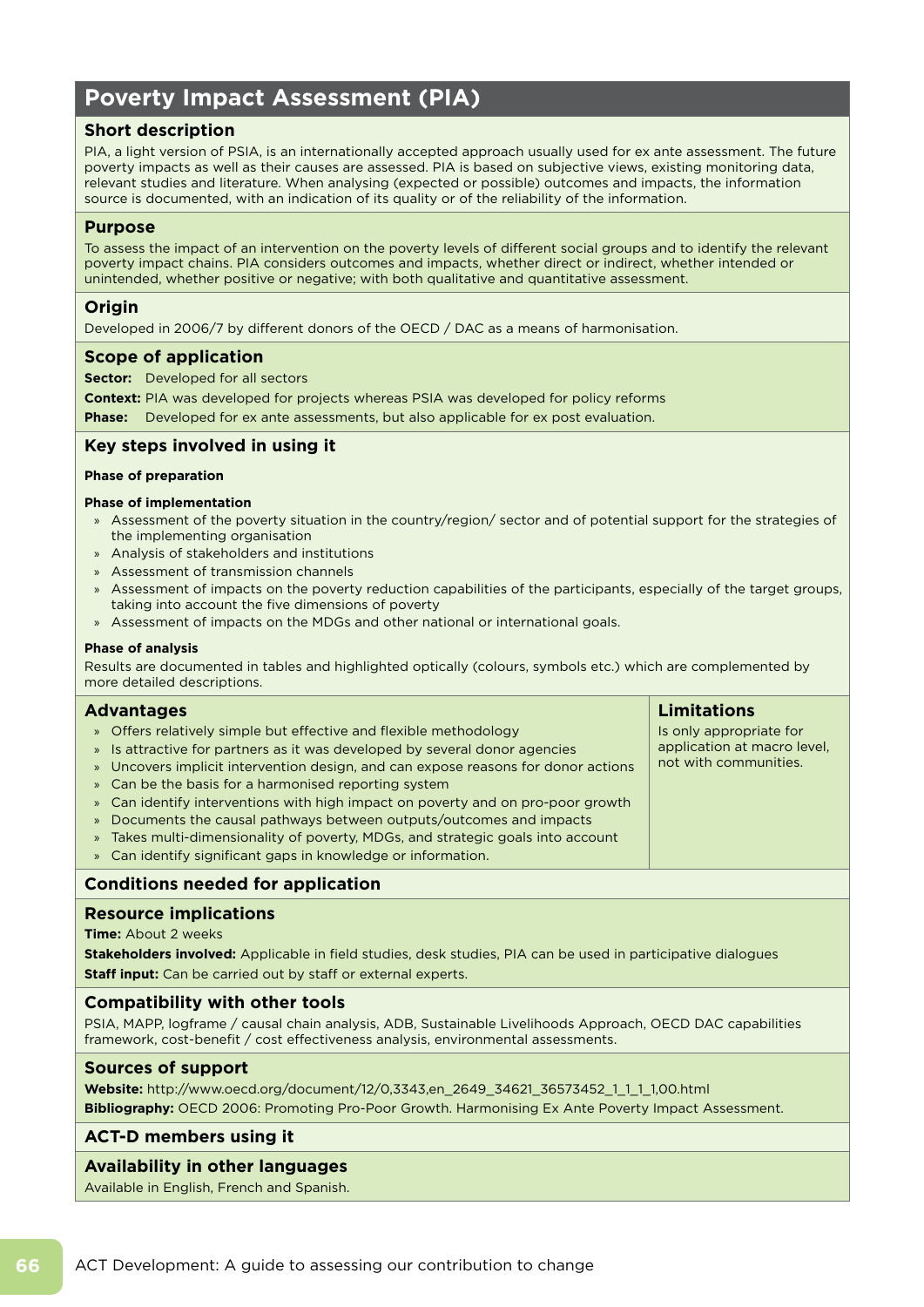# **Usefulness ratings for Poverty Impact Assessment (PIA)**

| Criteria of usefulness/<br>appropriateness | <b>Ratings</b><br>$(1$ low - 5 high) | <b>Comments by authors or other experts</b><br>(available for some of the tools) |
|--------------------------------------------|--------------------------------------|----------------------------------------------------------------------------------|
| Impact as well as outcomes                 | 5                                    |                                                                                  |
| Measurement (quantitative)                 | $\overline{4}$                       |                                                                                  |
| Description (qualitative)                  | $\overline{4}$                       |                                                                                  |
| Attribution of change                      | $\overline{4}$                       |                                                                                  |
| Independent of baselines                   | $\mathbf{1}$                         |                                                                                  |
| Independent of indicators                  | 2                                    |                                                                                  |
| "Proving"                                  | $\overline{3}$                       |                                                                                  |
| "Improving"                                | $\overline{3}$                       |                                                                                  |
| Local participation                        | $\mathbf{1}$                         |                                                                                  |
| Aggregation                                | $\mathbf{1}$                         |                                                                                  |
| Disaggregation                             | $\mathbf{1}$                         |                                                                                  |
| Gender disaggregation                      | $\overline{2}$                       |                                                                                  |
| Use by implementing staff                  | $\overline{2}$                       |                                                                                  |
| Use by communities                         | $\overline{1}$                       |                                                                                  |
| Useable with limited literacy              | $\mathbf{1}$                         |                                                                                  |
| Transparency and feedback                  | $\overline{3}$                       |                                                                                  |
| Sector coverage                            | $\overline{3}$                       |                                                                                  |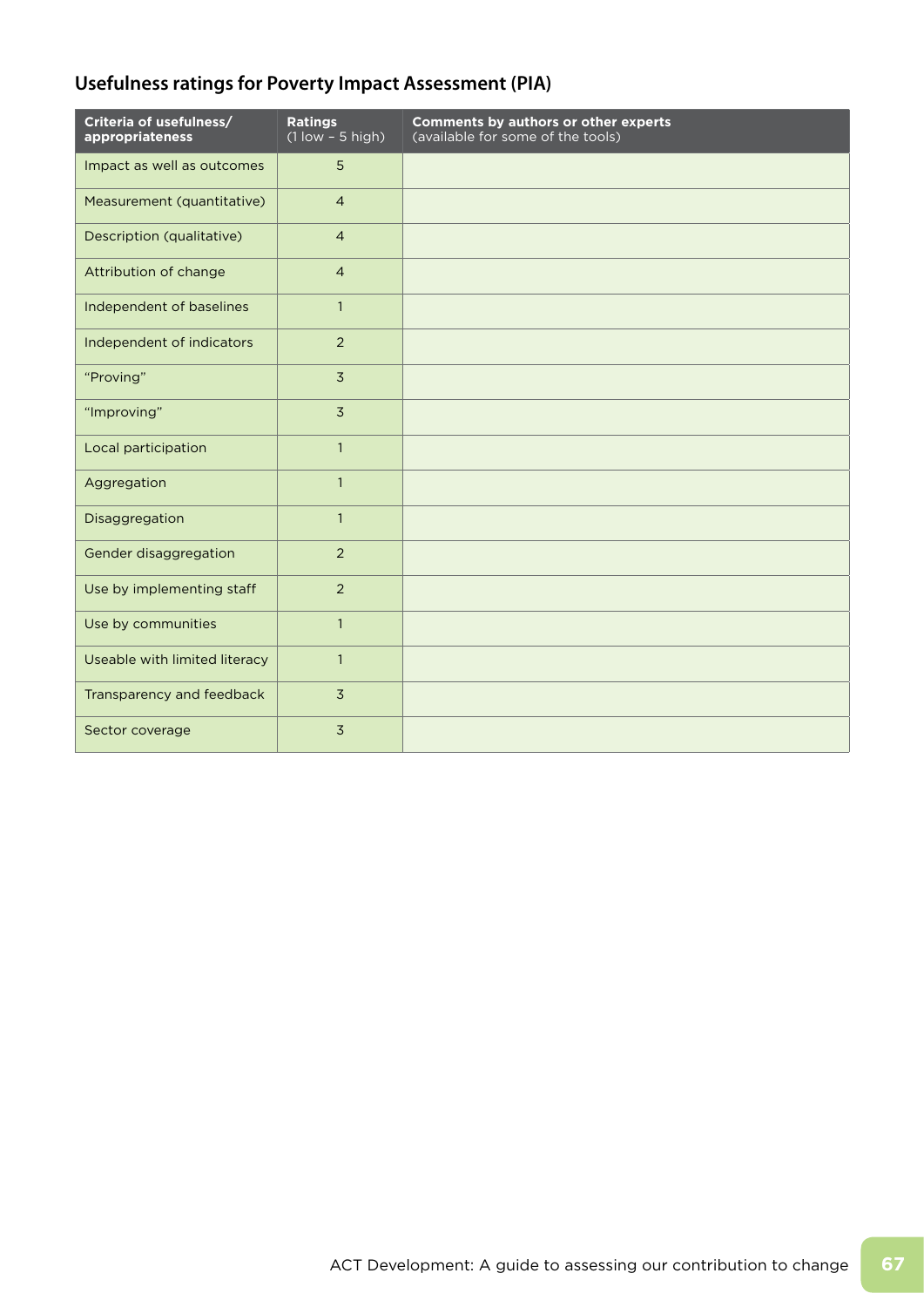# **'Project-Out / Context-In' Approach**

### **Short description**

In this approach, impact measurement/assessment is made from two perspectives:

Project-out – starting with the aim of a project, seeks ways of assessing achievements against this from a variety of perspectives (e.g. for an empowerment project, looks at the intervention and at the changes that occurred in domestic or local power relations as a consequence).

Context-in – starting with changes happening in people's lives, asks what is significant about these, and then assesses the effects of an intervention in relation to them.

#### **Purpose**

The purpose of this approach is to assess what organisations were trying to achieve compared to changes experienced by people, and to understand why the two might be different.

#### **Origin**

Used in 2000-01 by Community Aid Abroad, Australia.

#### **Scope of application**

**Sector:** Suitable for community-based interventions

**Phase:** Developed for ex post impact assessment.

#### **Key steps involved in using it**

#### **Phase of preparation**

- » Study of national and regional factors influencing development so as to understand change at different levels
- » Consideration of what the project has achieved in relation to its aim ('Project-out').

#### **Phase of implementation ('Context-in')**

Meetings with stakeholders – community groups, staff, partner NGO committees, other NGO, government officials, experts etc – asking two key questions:

- » What changes have been experienced by people have lives improved?
- » How the project has or has not contributed to those changes did our work make a difference?

#### **Phase of analysis**

- » Statistical test to identify significant factors for development / empowerment; comparing this with the perspectives of beneficiaries.
- » Analysis of reasons why the two perspectives may be different.

#### **Advantages**

- » Focus beyond the outcomes of projects
- » Holistic view by comparing project's and beneficiaries' perspectives.

#### **Conditions needed for application**

#### **Resource implications**

**Stakeholders involved:** Community groups, staff, partner NGO, other NGOs, government officials, experts

### **Compatibility with other tools**

#### **Sources of support**

**Website:** http://www.ingentaconnect.com/content/routledg/cdip/2004/00000014/00000005/art00010

**Bibliography:** Kelly et al, Impact measurement for NGOs: experiences from India and Sri Lanka, Development in Practice, Vol 14, No 5, August 2004.

#### **ACT-D members using it**

**Availability in other languages**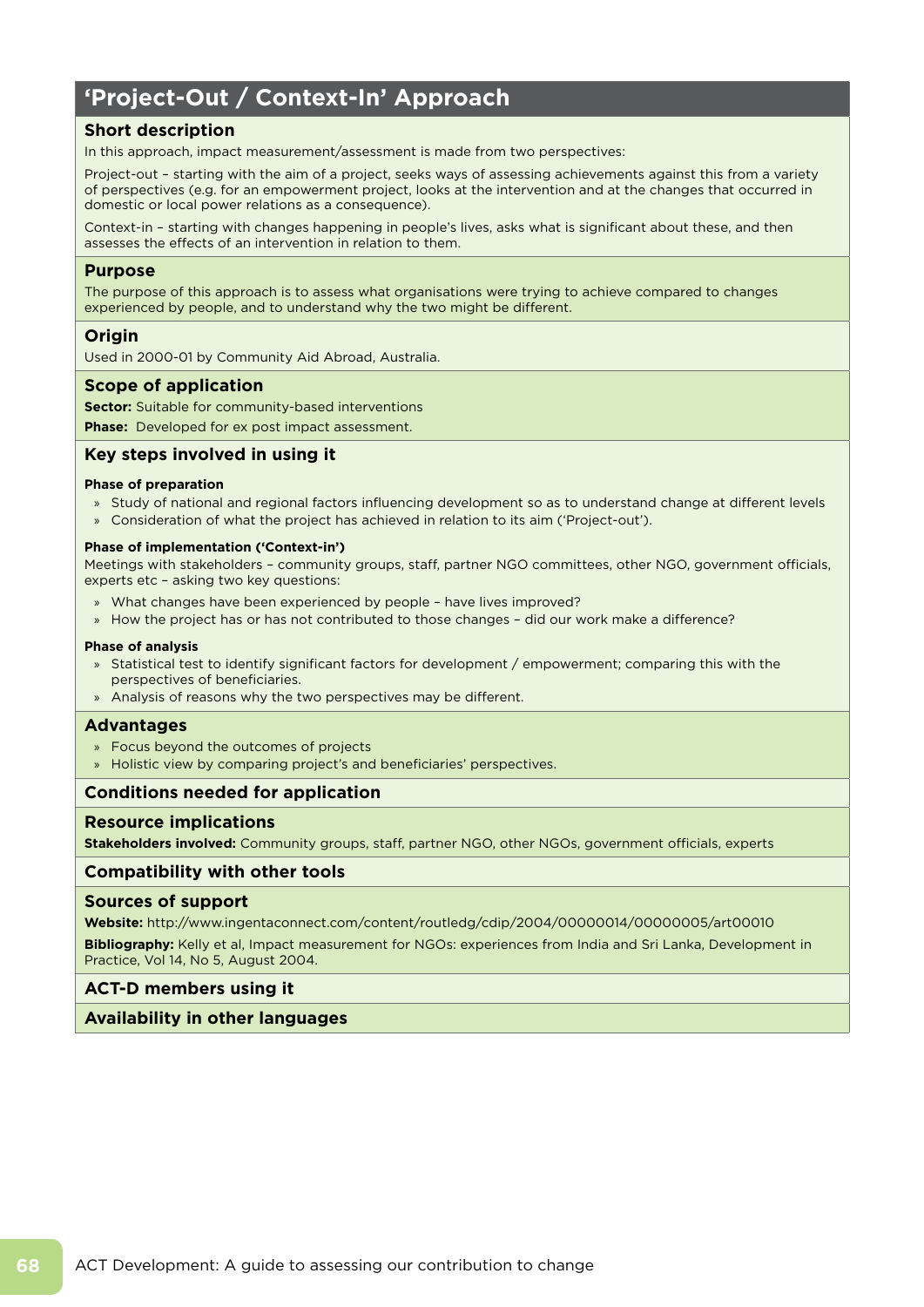# **Usefulness ratings for 'Project-Out / Context-In' Approach**

| Criteria of usefulness/<br>appropriateness | <b>Ratings</b><br>$(1$ low $-5$ high) | <b>Comments by authors or other experts</b><br>(available for some of the tools) |
|--------------------------------------------|---------------------------------------|----------------------------------------------------------------------------------|
| Impact as well as outcomes                 | 5                                     |                                                                                  |
| Measurement (quantitative)                 | $\overline{2}$                        |                                                                                  |
| Description (qualitative)                  | $\overline{4}$                        |                                                                                  |
| Attribution of change                      | $\overline{4}$                        |                                                                                  |
| Independent of baselines                   | $\overline{4}$                        |                                                                                  |
| Independent of indicators                  | $\overline{4}$                        |                                                                                  |
| "Proving"                                  | $\overline{4}$                        |                                                                                  |
| "Improving"                                | $\overline{3}$                        |                                                                                  |
| Local participation                        | $\overline{4}$                        |                                                                                  |
| Aggregation                                | $\overline{2}$                        |                                                                                  |
| Disaggregation                             | $\overline{3}$                        |                                                                                  |
| Gender disaggregation                      | $\overline{4}$                        |                                                                                  |
| Use by implementing staff                  | $\mathbf{1}$                          |                                                                                  |
| Use by communities                         | $\mathbf{1}$                          |                                                                                  |
| Useable with limited literacy              | $\mathbf{1}$                          |                                                                                  |
| Transparency and feedback                  | $\overline{3}$                        |                                                                                  |
| Sector coverage                            | 5                                     |                                                                                  |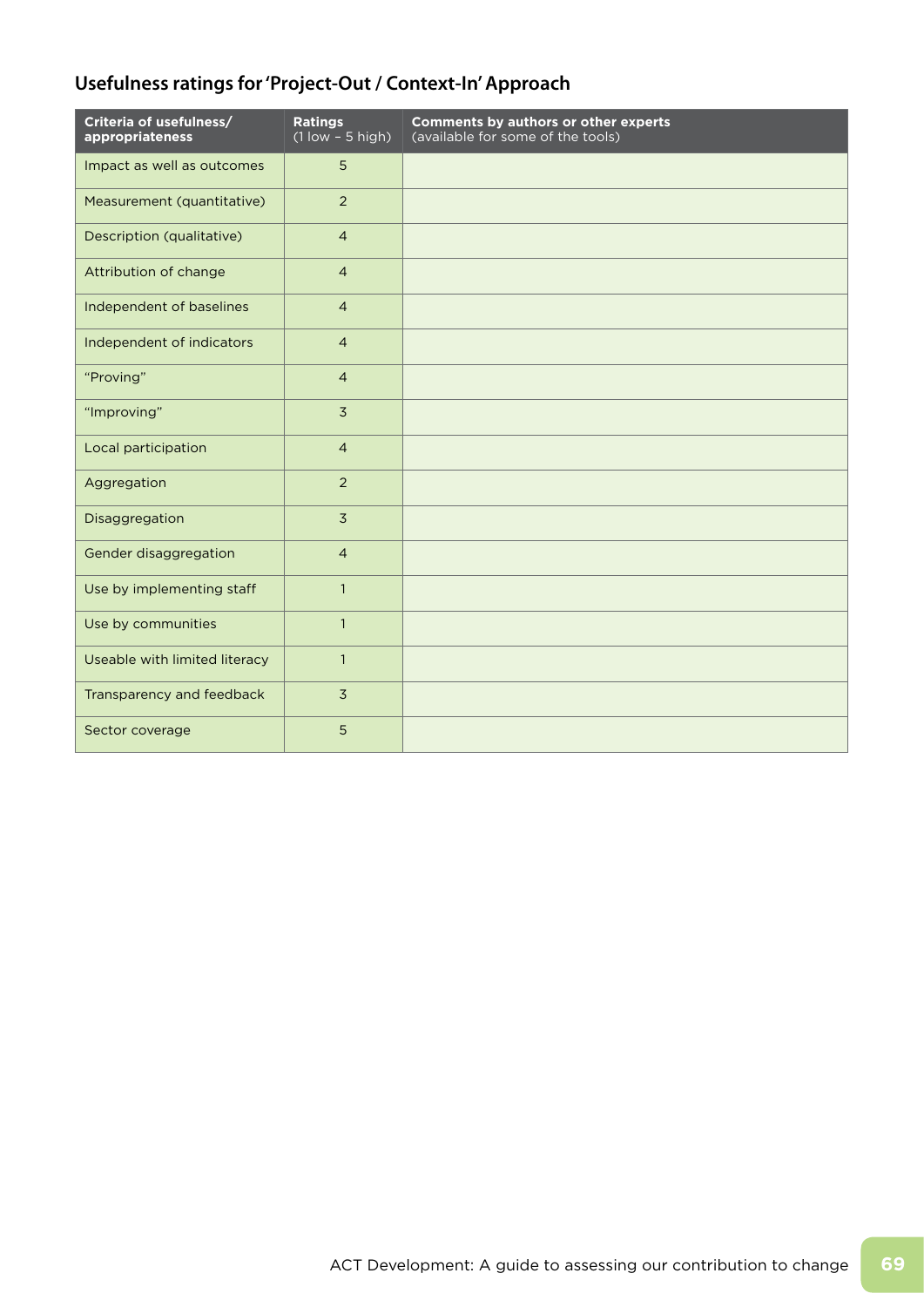# **Rigorous Impact Analysis (RIA)**

# **Short description**

Rigorous Impact Analysis is a statistical tool of impact assessment, using comparison with a control group to test predetermined hypotheses. It seeks to identify causal relationships between the intervention and detected changes, and the extent to which the intervention contributes to the changes. The quality of RIA depends on the quality of the control group, generated by randomised or quasi-experimental tools.

#### **Purpose**

To test cause-effect hypotheses, distinguishing between the outcomes/impacts of the intervention and changes caused by other external factors.

#### **Origin**

#### **Scope of application**

**Sector:** Scope of application generally not limited – main restriction is generation of an adequate control group. **Phase:** It is necessary to specify in advance two times at which measurements will be taken.

### **Key steps involved in using it**

#### **Phase of preparation**

- » Define the hypotheses to be tested
- » Identify the control group

#### **Phase of implementation**

» Collect the relevant data (usually with standardised interview or questionnaire)

#### **Phase of analysis**

- » Analyse the data statistically
- » Interpret the results
- » Identify possible causes as independent variables and analyse their influence on the measured outcome/ impacts (significance)
- » Use triangulation to cross check.

#### **Advantages**

|  |  | Results are transparent (for experts). |  |
|--|--|----------------------------------------|--|
|--|--|----------------------------------------|--|

# **Limitations**

» The procedure can only be carried out by statisticians » It is difficult to identify an adequate control group » If the hypotheses are not valid, findings may be distorted.

#### **Conditions needed for application**

Existence of a control group is prerequisite.

#### **Resource implications**

**Time:** Up to two years

**Stakeholders involved:** Target groups as interviewees, staff (perhaps) as interviewers **Staff input:** Staff may have role in implementation, but outside statistics experts are probably needed.

#### **Compatibility with other tools**

Triangulation with qualitative tools is possible.

#### **Sources of support**

**Website:** http://www.iadb.org/ove/Documents/uploads/cache/599401.pdf

#### **ACT-D members using it**

#### **Availability in other languages**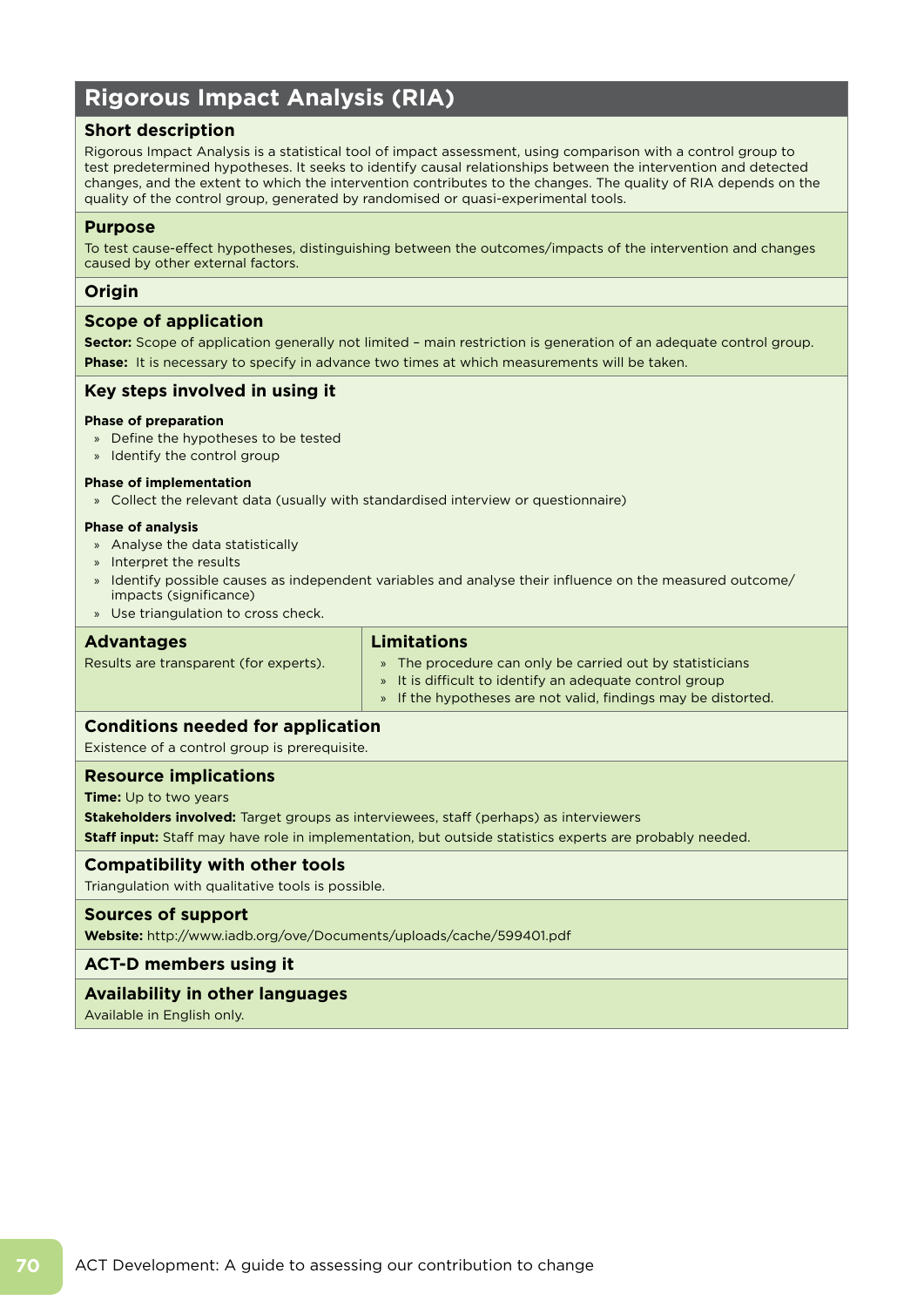# **Usefulness ratings for Rigorous Impact Analysis (RIA)**

| Criteria of usefulness/<br>appropriateness | <b>Ratings</b><br>$(1$ low $-5$ high) | <b>Comments by authors or other experts</b><br>(available for some of the tools) |
|--------------------------------------------|---------------------------------------|----------------------------------------------------------------------------------|
| Impact as well as outcomes                 | 5                                     |                                                                                  |
| Measurement (quantitative)                 | 5                                     |                                                                                  |
| Description (qualitative)                  | $\overline{3}$                        |                                                                                  |
| Attribution of change                      | $\overline{4}$                        |                                                                                  |
| Independent of baselines                   | $\mathbf{1}$                          |                                                                                  |
| Independent of indicators                  | $\mathbf{1}$                          |                                                                                  |
| "Proving"                                  | $\overline{4}$                        |                                                                                  |
| "Improving"                                | $\overline{2}$                        |                                                                                  |
| Local participation                        | $\mathbf{1}$                          |                                                                                  |
| Aggregation                                | 5                                     |                                                                                  |
| Disaggregation                             | 5                                     |                                                                                  |
| Gender disaggregation                      | 5                                     |                                                                                  |
| Use by implementing staff                  | $\overline{2}$                        |                                                                                  |
| Use by communities                         | $\mathbf{1}$                          |                                                                                  |
| Useable with limited literacy              | $\mathbf{1}$                          |                                                                                  |
| Transparency and feedback                  | 2                                     |                                                                                  |
| Sector coverage                            | 2                                     |                                                                                  |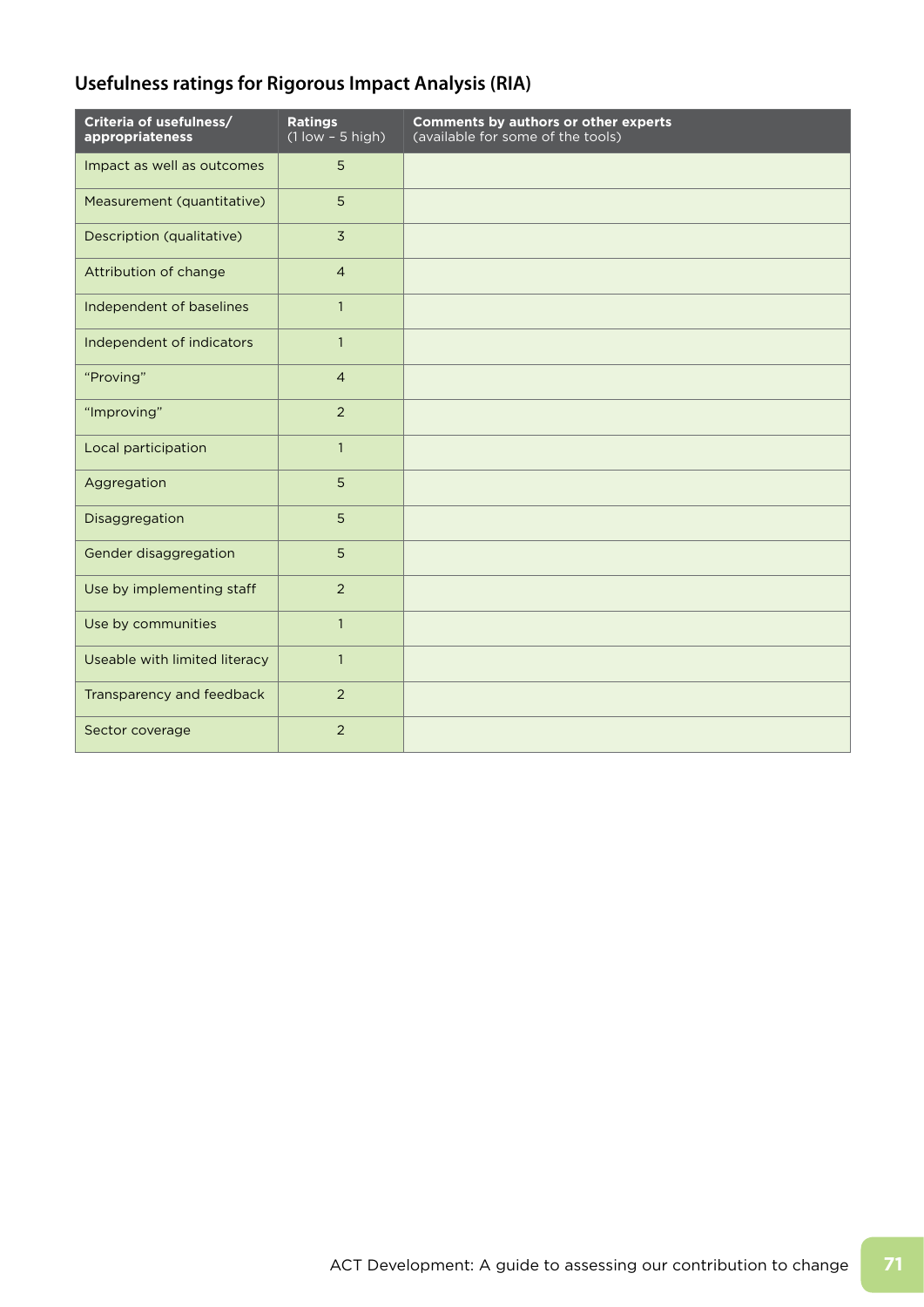# **Situational Analysis and Goal Establishment (SAGE)**

# **Short description**

SAGE is a tool for use by a community-based group with some initial facilitation. It assumes that local people, knowing their situation and aspirations, are best placed to set goals. Periodic self-assessments explore how far the targets are being met for each member or household and so track the changes. With options for rating the answers, the indicators may be represented quantitatively, facilitating aggregation and disaggregation of data.

### **Purpose**

To identify the group's goals for improvement of its members' lives and to understand outcomes and impacts in terms of changes in the lives of individuals and families.

### **Origin**

SAGE was developed from 2004 to 2007 as part of the NGO-IDEAs Toolbox (see above).

# **Scope of application**

**Sector:** Developed for micro-finance sector but applicable for all sectors with group activities.

**Context:** Self-help promotion (community or group based projects)

**Phase:** Developed for monitoring during project implementation.

### **Key steps involved in using it**

#### **Phase of preparation**

» NGO facilitator introduces SAGE at a group meeting, alerting members to the time that the exercise will take.

#### **Phase of implementation**

- » Discussion in the group about members' situations before joining, their present situation, and their aspirations.
- » NGO facilitator helps develop group vision through individual/family goals, with time-frame, and to convert the goals into indicators; later raises questions about changes (positive and negative) and how/why they happened.
- » Group members assess where each stands in regard to each of the goals; this is documented, and each member gets a card stating her/his present position in terms of the indicators; application repeated once a year.
- » The NGO can also carry out the exercise for a control group, not involved in or affected by the project activities.

» Specific data for gender (and other disaggregation) is obtained from some of the groups (decided earlier).

**Phase of analysis:** NGO analyses the results and the information about cause-effect relationships.

#### **Advantages**

#### **Limitations**

» Participatory, promotes individual stakeholders' autonomy » Monitoring focuses on the beneficiaries' objectives » Indicators are developed out of the beneficiaries' context » The tool supports gender and poverty disaggregation » Supports reflection and decision making in the group. » SAGE does not refer to formal (logframe based) planning or monitoring (can also be seen as an advantage) » Minimum literacy is recommended for effective recording of the results.

# **Conditions needed for application**

- » Communities/ groups need a good internal organisation (such as is common in micro-finance programmes)
- » Instruction and training of NGO staff (basic knowledge, participatory models) and beneficiaries.
- » In NGO, analysis and interpretation must be learnt; computer skills helpful for aggregation and disaggregation.

### **Resource implications**

**Time:** For NGO staff, 2 days training (1 if experienced in PRA);  $\frac{1}{2}$  day field applications. For group, 3-4 hours to set goals;  $\frac{1}{2}$  day each for applications - learned in 3 applications.

**Stakeholders involved:** Beneficiaries are enabled to analyse relevant changes and to draw conclusions.

**Staff input:** Field workers active in the community should integrate the logic into their regular work. NGO staff participate in analysis and interpretation of the results.

# **Compatibility with other tools**

Part of NGO-IDEAs Impact Toolbox, it is compatible with PWR etc; and with PRA approaches in general.

# **Sources of support**

**Website:** www.ngo-ideas.net

**Bibliography:** The Impact Toolbox, Version 1.1, 2007. Ed.: NGO-IDEAs; Cochin, India.

# **ACT-D members using it**

**India:** Partners of Bread for the World and EED.

#### **Availability in other languages**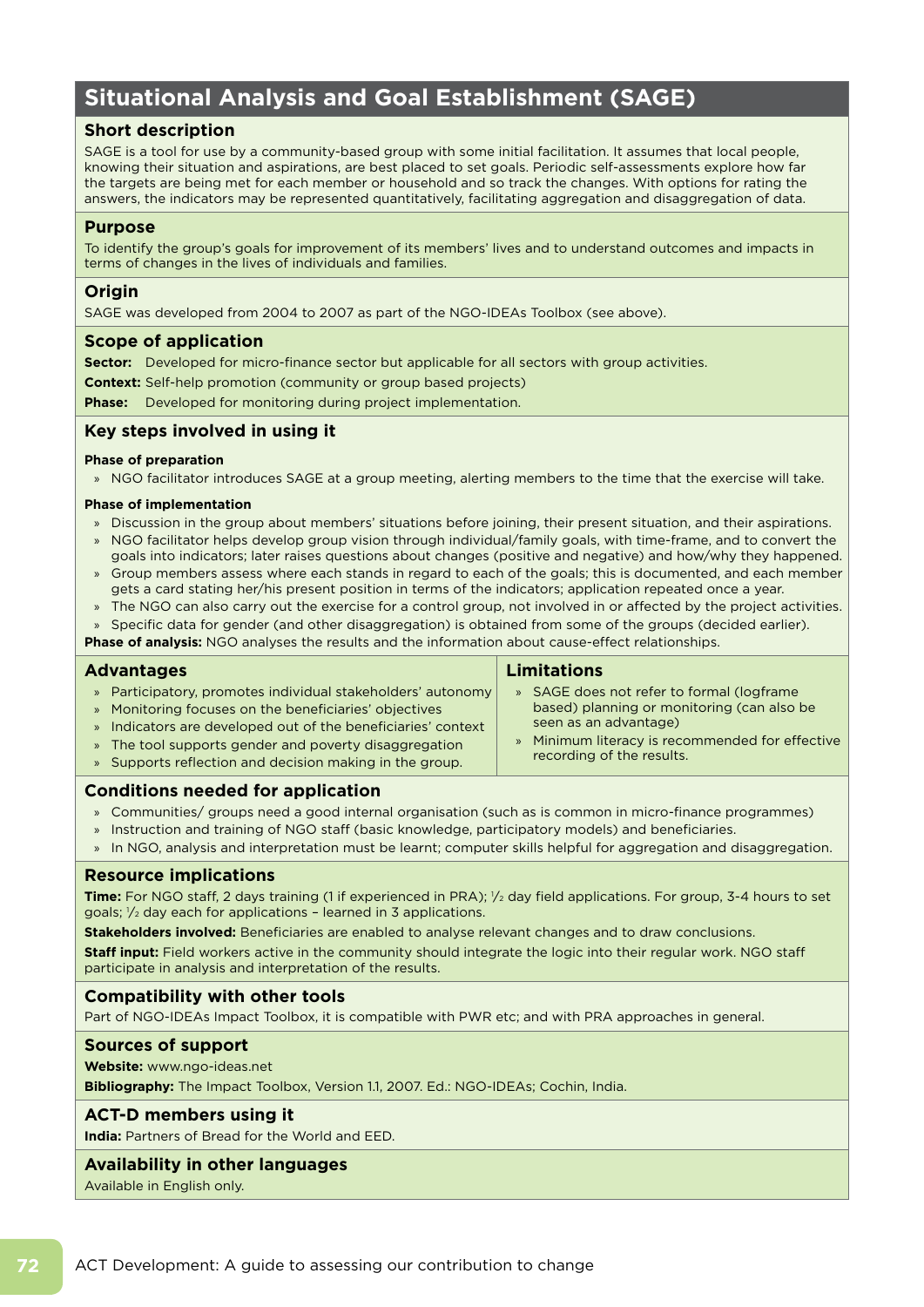# **Usefulness ratings for SAGE – comments by E. K. Santha, development consultant**

| Criteria of usefulness/<br>appropriateness | <b>Ratings</b><br>$(1$ low $-5$ high) | <b>Comments by authors or other experts</b><br>(available for some of the tools)                                                                                                                                                                                              |
|--------------------------------------------|---------------------------------------|-------------------------------------------------------------------------------------------------------------------------------------------------------------------------------------------------------------------------------------------------------------------------------|
| Impact as well as outcomes                 | $\overline{4}$                        |                                                                                                                                                                                                                                                                               |
| Measurement (quantitative)                 | 5                                     |                                                                                                                                                                                                                                                                               |
| Description (qualitative)                  | $\overline{4}$                        | In SAGE, if we apply the gradual indicators, we will get better<br>qualitative results. The provision is there in the toolbox; but<br>applications are not done so far.                                                                                                       |
| Attribution of change                      | $\overline{4}$                        | SAGE itself cannot give data on Attribution of changes; but this<br>can be easily done by analysing the SAGE results (Yes or No<br>model) with the tool cause effect-relationship.                                                                                            |
| Independent of baselines                   | $\mathbf{1}$                          | Without baseline data it will be difficult to attribute the changes<br>to various actors or to find the outcome of the intervention of<br>the NGO. A baseline is highly recommended for accurate results,<br>it can be reconstructed.                                         |
| Independent of indicators                  | 5                                     | SAGE is, principally, against the pre-determined indicators.<br>However, once the SHG individual members evolve the<br>indicators for them to be monitored individually, this is one way<br>predetermined by them for next five or six years.                                 |
| "Proving"                                  | 5                                     | To a great extent this will provide authentic data since this is a<br>tool for individual members to assess themselves and set goals.                                                                                                                                         |
| "Improving"                                | 5                                     | It proves the status of the individual members stand and<br>where do they want to be (improving) in term of personal,<br>socio-cultural, economic and political area and changes can be<br>monitored year after year. This builds capacity of the applicants<br>of this tool. |
| Local participation                        | $\overline{4}$                        | It depends on largely on the application of the tool. The<br>facilitators have a big role to play initially to make the tool<br>participatory which empowers the rural people.                                                                                                |
| Aggregation                                | 5                                     | Very effective.                                                                                                                                                                                                                                                               |
| <b>Disaggregation</b>                      | $\overline{4}$                        | Outcome of SAGE can be combined with Participatory Wealth<br>Ranking (PWR) and allows for poverty disaggregation.                                                                                                                                                             |
| Gender disaggregation                      | $\overline{3}$                        | SAGE + Gender disaggregated data tool can bring the result.                                                                                                                                                                                                                   |
| Use by implementing staff                  | 4                                     | Proper training and orientation is needed.                                                                                                                                                                                                                                    |
| Use by communities                         | $\overline{4}$                        | Proper training and orientation is needed.                                                                                                                                                                                                                                    |
| Useable with limited literacy              | $\overline{2}$                        | At present there is no pictorial illustration in SAGE, hence the<br>illiterate people have to depend up on the literate one for the<br>documentation of the tool. Illustration can solve this problem.                                                                        |
| Transparency and feedback                  | $\overline{3}$                        | This is new culture to be developed. Feedback system is very<br>poor with the organisations. In PANgo, there is provision for<br>feedback but this has to be emphasised.                                                                                                      |
| Sector coverage                            | $\overline{4}$                        | Any sector which has something to do with the CBOs.<br>Adaptation has to be done according to the sector.                                                                                                                                                                     |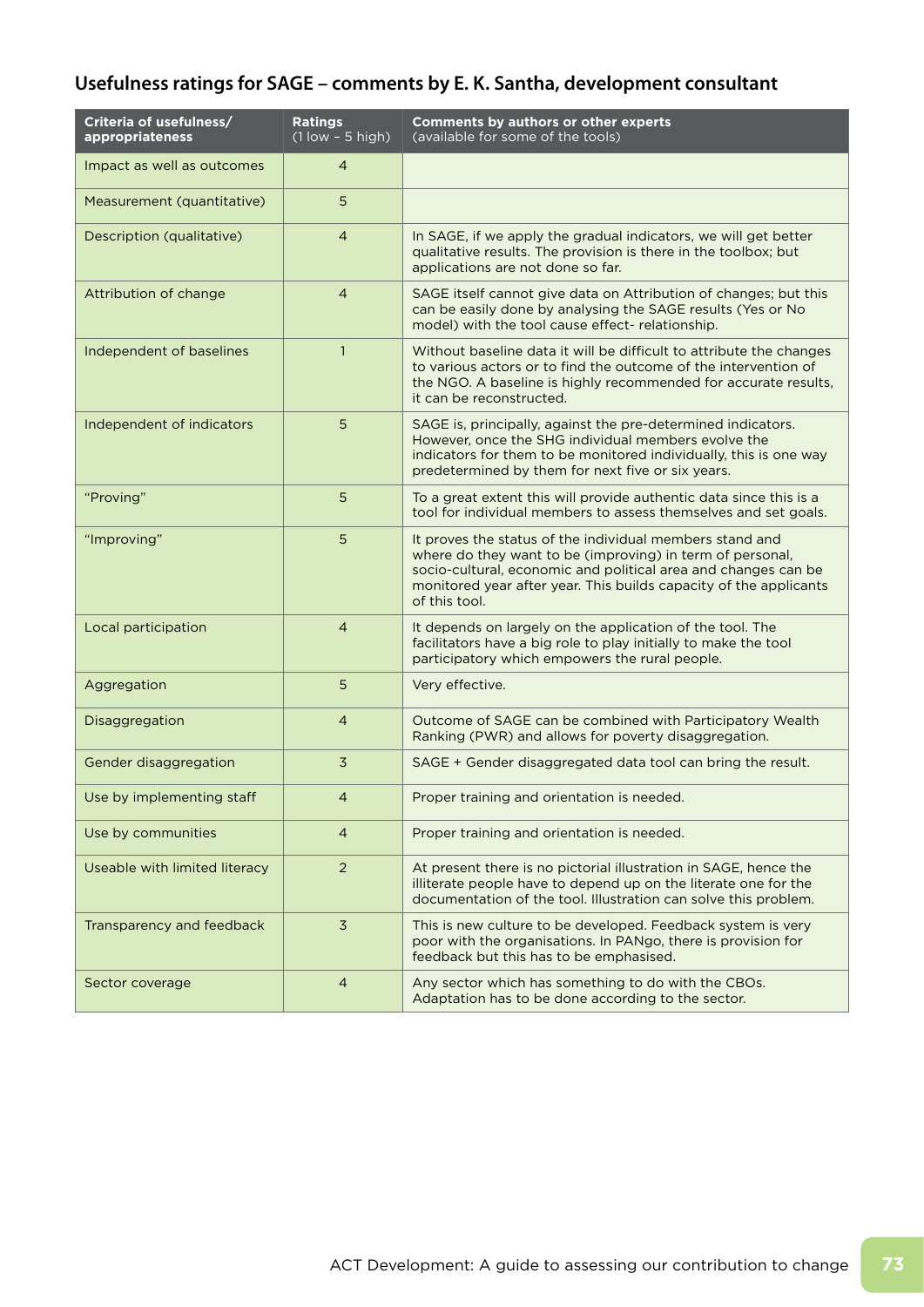# **Social Framework**

## **Short description**

Social Framework describes an intended process of change as a series of events taking place across a sequence of rows and columns, starting at the bottom and going upwards. The Social Framework differs from the Logical Framework in emphasising the development actors and their relationships with each other as the main elements. The framework can be used to show one or more pathways through a network, recognising the complex contexts in which most development projects take place. Each row provides a textual description of project intentions as they apply to a specific actor in the pathway. A social framework can provide a simplified linear perspective on the more complex descriptions of reality in network models (in diagram or matrix form).

#### **Purpose**

To summarise the theory of change in a development project and describe an expected pathway of influence through a wider network of people, groups or organizations and their relationships.

#### **Origin**

Rick Davies, 2008.

#### **Scope of application**

**Sector:** All sectors

**Context:** Applicable in different cultural contexts **Phase:** Recommended for monitoring and evaluation.

#### **Key steps involved in using it**

#### **Phase of preparation:**

**Phase of implementation:**

**Phase of analysis:**

| <b>Advantages</b>                                                                                                                                            | <b>Limitations</b>                                                                                                                                                                                                                   |
|--------------------------------------------------------------------------------------------------------------------------------------------------------------|--------------------------------------------------------------------------------------------------------------------------------------------------------------------------------------------------------------------------------------|
| There are change objectives for all actors in the<br>pathway. All actors have to take responsibility in<br>order to make the framework function as intended. | Generally, the vertical axis in logical models represents time.<br>That makes it difficult to think about a logical model in which<br>time is not the primary vertical dimension, but instead it is<br>social distance (in degrees). |

#### **Conditions needed for application**

#### **Resource implications**

**Stakeholders involved:** Participatory process recommended.

#### **Compatibility with other tools**

Outcome Mapping. Social Frameworks are related to Network Models and Frameworks. A Modular Matrix Approach is useful to represent and evaluate complex programs.

#### **Sources of support**

**Website:** http://mande.co.uk/2008/topic-bibliographies/networksanalysisandevaluation/the-social-framework-asan-alternative-to-the-logical-framework/

#### **ACT-D members using it**

#### **Availability in other languages**

Available in English only.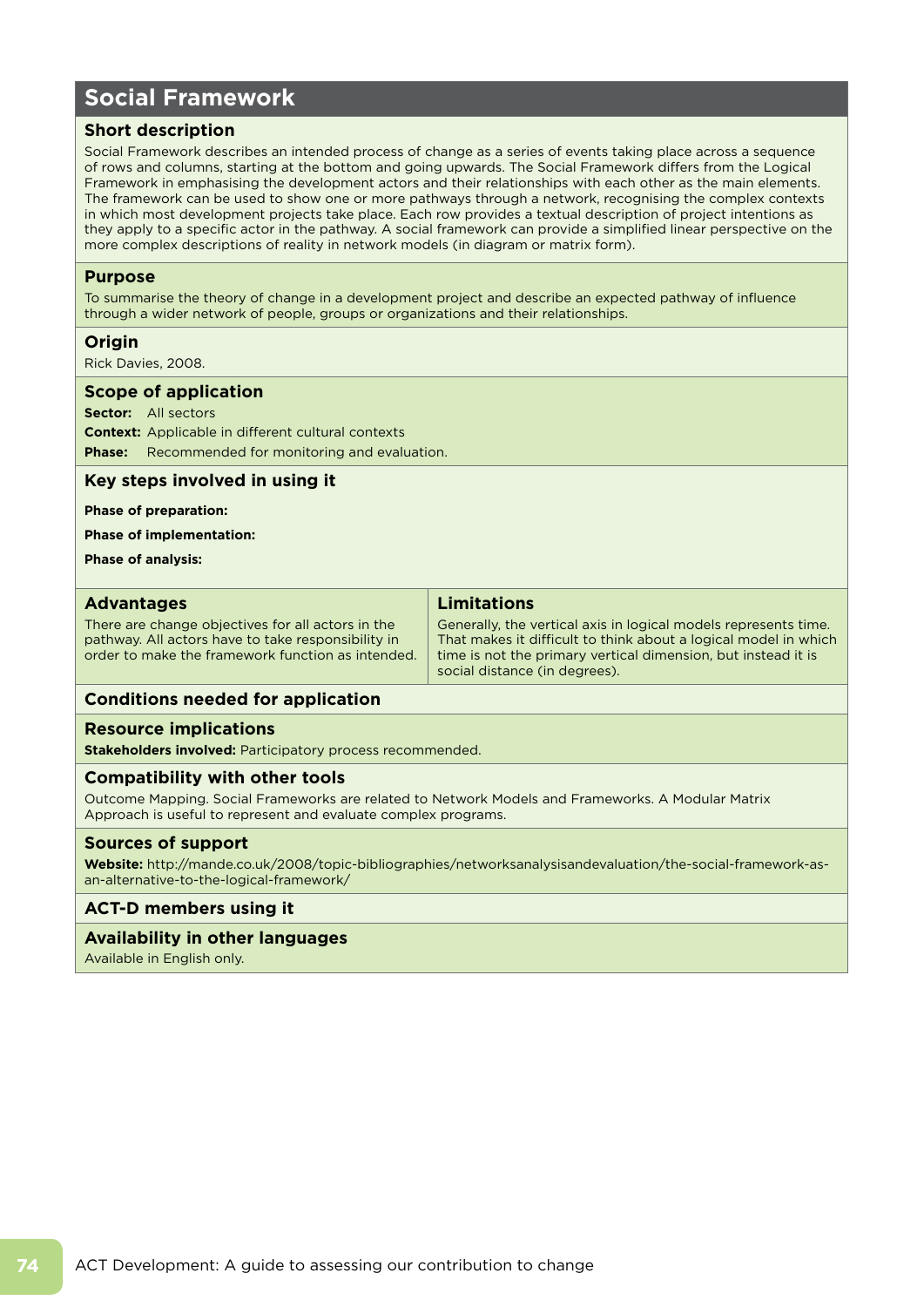# **Usefulness ratings for Social Framework**

| Criteria of usefulness/<br>appropriateness | <b>Ratings</b><br>$\overline{(1)}$ low $\overline{-}$ 5 high) | <b>Comments by authors or other experts</b><br>(available for some of the tools) |
|--------------------------------------------|---------------------------------------------------------------|----------------------------------------------------------------------------------|
| Impact as well as outcomes                 | $\overline{3}$                                                |                                                                                  |
| Measurement (quantitative)                 | $\overline{4}$                                                |                                                                                  |
| Description (qualitative)                  | $\mathbf{1}$                                                  |                                                                                  |
| Attribution of change                      | $\overline{4}$                                                |                                                                                  |
| Independent of baselines                   | $\overline{2}$                                                |                                                                                  |
| Independent of indicators                  | $\overline{2}$                                                |                                                                                  |
| "Proving"                                  | 2                                                             |                                                                                  |
| "Improving"                                | 2                                                             |                                                                                  |
| Local participation                        | $\overline{2}$                                                |                                                                                  |
| Aggregation                                | $\overline{4}$                                                |                                                                                  |
| Disaggregation                             | 5                                                             |                                                                                  |
| Gender disaggregation                      | $\mathbf{1}$                                                  |                                                                                  |
| Use by implementing staff                  | $\overline{3}$                                                |                                                                                  |
| Use by communities                         | $\mathbf{1}$                                                  |                                                                                  |
| Useable with limited literacy              | $\mathbf{1}$                                                  |                                                                                  |
| Transparency and feedback                  | $\overline{2}$                                                |                                                                                  |
| Sector coverage                            | 5                                                             |                                                                                  |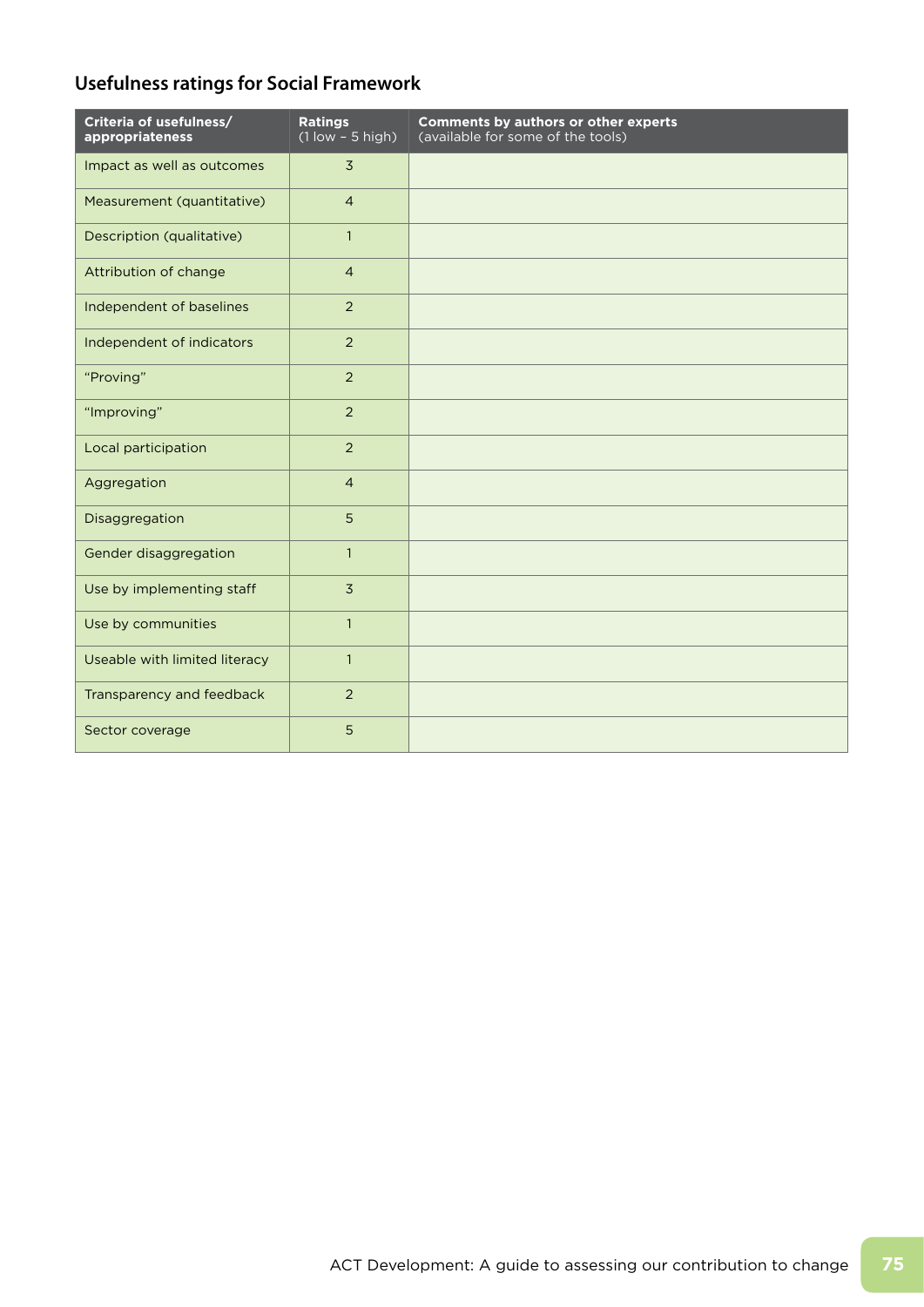# **Sustainability Impact Assessment (SIA)**

## **Short description**

The SIA process includes a wide range of tools to account for different aspects of sustainable development – economic, environmental and social. Grades of sustainability allow direct comparisons between projects.

#### **Purpose**

To assess and to promote economic, environmental and social sustainability.

## **Origin**

Many actors have contributed to the construction of an SIA framework. Reports about SIAs have been published by OECD, UNEP, WWF, FFLA, EU and others.

#### **Scope of application**

**Sector:** Economic, ecologic and social sectors **Context:** Applicable especially in large-scaled projects, applied in various countries **Phase:** SIA should be introduced as early as possible (always ex ante).

#### **Key steps involved in using it**

- » Screening (determination of the measures requiring SIA)
- » Scoping (establishment of the appropriate coverage of each SIA)
- » Preliminary Sustainability Assessment (identification of potentially significant effects, positive and negative, on sustainable development)
- » Mitigation and enhancement analysis (suggestion of types of improvements which may enhance the overall impact on sustainable development).

#### **Advantages**

» Makes sustainability measurable and comparable.

#### **Limitations**

- » Time consuming
- » Designed for large-scale projects.

#### **Conditions needed for application**

#### **Resource implications**

**Time expenditure:** Very high. SIAs can last months or years, so SIA should be understood as an ongoing and largescale process of assessment.

**Stakeholders involved:** Target groups are not necessarily involved.

**Staff input:** Many 'SIA experts' need to be involved during the whole process; knowledge about SIA is to be transmitted in complex workshops.

#### **Compatibility with other tools**

Different tools can be integrated in SIA, such as descriptive tools and consultative and participative tools.

#### **Sources of support**

**Websites:** http://europa.eu.int/comm/trade/pdf/repwto.pdf http://www.ecologic.de/download/projekte/1800-1849/1800/6\_1800\_cate\_sia.pdf

## **ACT-D members using it**

## **Availability in other languages**

Available in English only.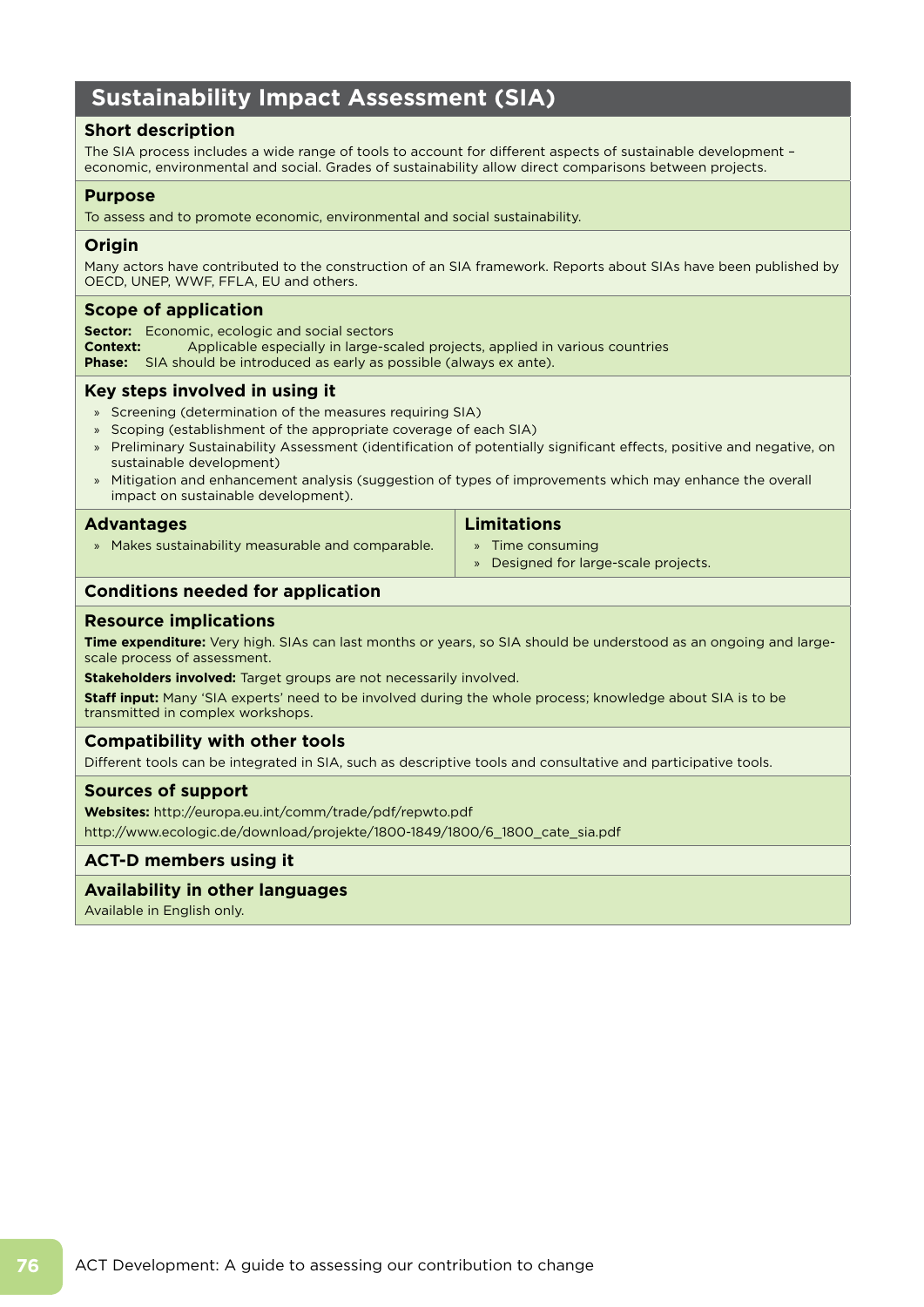# **Usefulness ratings for Sustainability Impact Assessment (SIA)**

| Criteria of usefulness/<br>appropriateness | <b>Ratings</b><br>$(1$ low $-5$ high) | Comments by authors or other experts<br>(available for some of the tools) |
|--------------------------------------------|---------------------------------------|---------------------------------------------------------------------------|
| Impact as well as outcomes                 | 5                                     |                                                                           |
| Measurement (quantitative)                 | 5                                     |                                                                           |
| Description (qualitative)                  | $\overline{3}$                        |                                                                           |
| Attribution of change                      | $\overline{2}$                        |                                                                           |
| Independent of baselines                   | $\overline{2}$                        |                                                                           |
| Independent of indicators                  | 2                                     |                                                                           |
| "Proving"                                  | 5                                     |                                                                           |
| "Improving"                                | $\overline{2}$                        |                                                                           |
| Local participation                        | $\mathbf{1}$                          |                                                                           |
| Aggregation                                | $\overline{3}$                        |                                                                           |
| Disaggregation                             | $\overline{3}$                        |                                                                           |
| Gender disaggregation                      | $\mathbf{1}$                          |                                                                           |
| Use by implementing staff                  | $\mathbf{1}$                          |                                                                           |
| Use by communities                         | $\mathbf{1}$                          |                                                                           |
| Useable with limited literacy              | $\mathbf{1}$                          |                                                                           |
| Transparency and feedback                  | $\mathbf{1}$                          |                                                                           |
| Sector coverage                            | $\overline{4}$                        |                                                                           |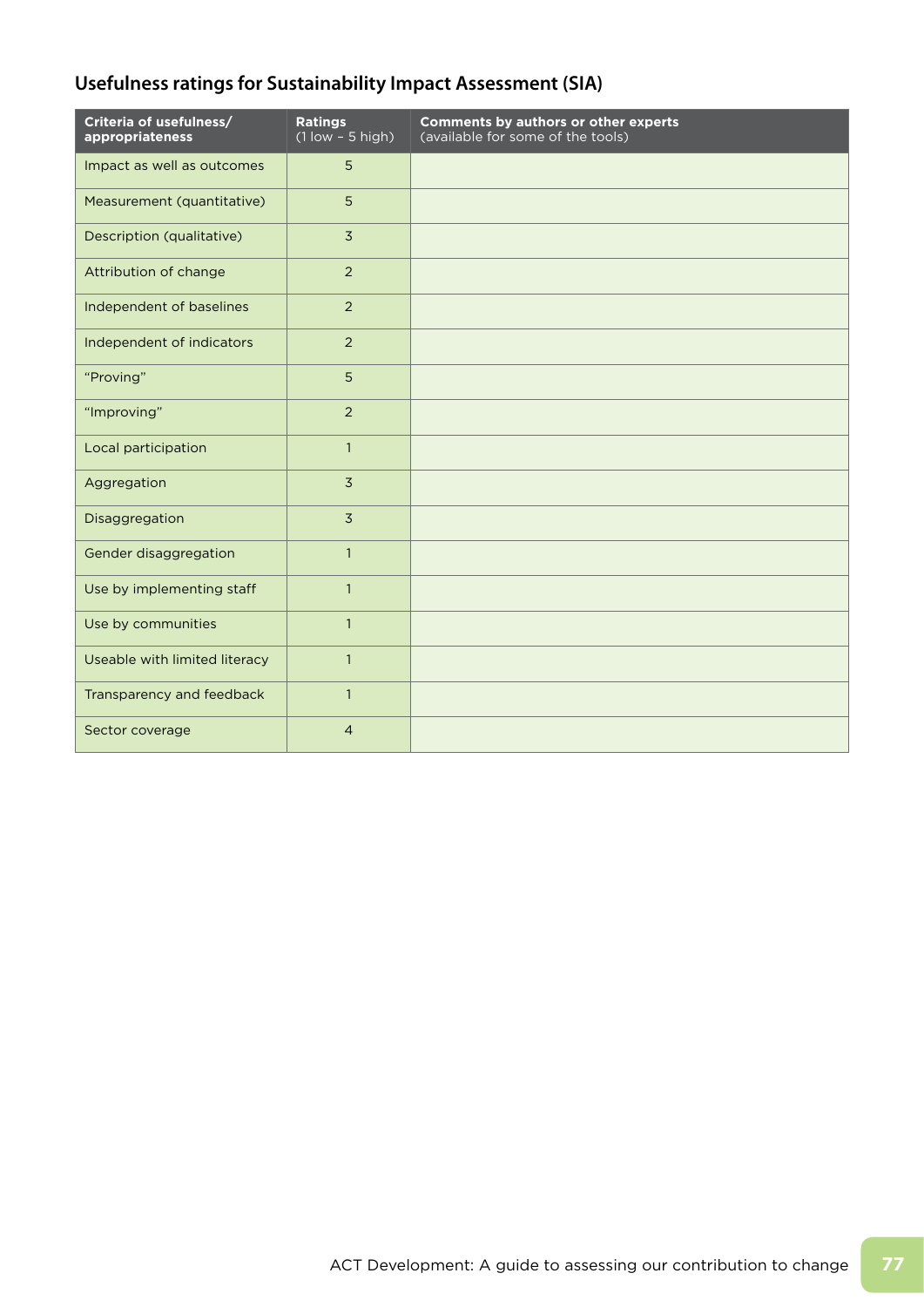# **Theory of Change (ToC)**

### **Short description**

The tool views projects as interrelated sequences of hypotheses, "theories of change" (e.g. if right knowledge then right attitude and if right attitude then right practice). Evaluation involves asking to what extent the project's theory has unfolded or is unfolding (e.g. did participants who developed good knowledge also have positive changes in attitudes and did such attitudinal changes actually translate into better practice?) In this way, the hypotheses underlying the project are tested, and this may suggest adjustments to the overall theory of change leading to increased prospects for the project bringing about, or contributing to, desired change.

#### **Purpose**

To help project stakeholders to manage for desired change.

#### **Origin**

Aspen Institute.

#### **Scope of application**

**Sector:** Multiple

**Context:** Multiple

**Phase:** Heavy investment of effort at planning stage; revisited periodically during implementation.

#### **Key steps involved in using it**

#### **Phase of preparation**

Stakeholders define the ultimate change they want to result from the project. Through a process of "backwards mapping" they then identify changes (intermediate outcomes) that are necessary for (or, at least, will significantly aid in) bringing about that ultimate change. Indicators are defined for the outcomes, so that progress towards them can be tracked over time. Finally, interventions are devised to trigger the intermediate outcomes, and critical assumptions underlying all the linkages in the project's theory of change are articulated.

#### **Phase of implementation**

Data are collected on the outcome indicators – at the start and periodically thereafter.

#### **Phase of analysis**

Data on the outcome indicators make possible periodic examination of the extent to which the project's theory has unfolded. Where changes have not occurred as expected, reasons for this can be explored. This could result in modifying the theory of change and/or in strengthening implementation.

| <b>Advantages</b>                                                                 | <b>Limitations</b>                                                           |
|-----------------------------------------------------------------------------------|------------------------------------------------------------------------------|
| » Helps to focus interventions strategically, on<br>"leverage points" for change. | » Demands much data collection and analysis, and the<br>requisite capability |
| » Facilitates ownership of project by<br>stakeholders.                            | » Comprehensive stakeholder involvement may be difficult<br>to ensure.       |
| » Supports and promotes managing for change.                                      | » It does not escape the "attribution dilemma".                              |
| Canditions nooded for condication                                                 |                                                                              |

#### **Conditions needed for application**

#### **Resource implications**

**Time:** Need sufficient time for developing and revising the project's theory of change and capturing and analysing data on its indicators.

**Stakeholders involved:** Best done with involvement of key stakeholders.

**Staff input:** Facilitation, questionnaire development, data collection and analysis.

#### **Compatibility with other tools**

#### **Sources of support**

**Website:** http://www.aspeninstitute.org/site/c.huLWJeMRKpH/b.612045/

#### **ACT-D members using it**

#### **Availability in other languages**

Available in English only.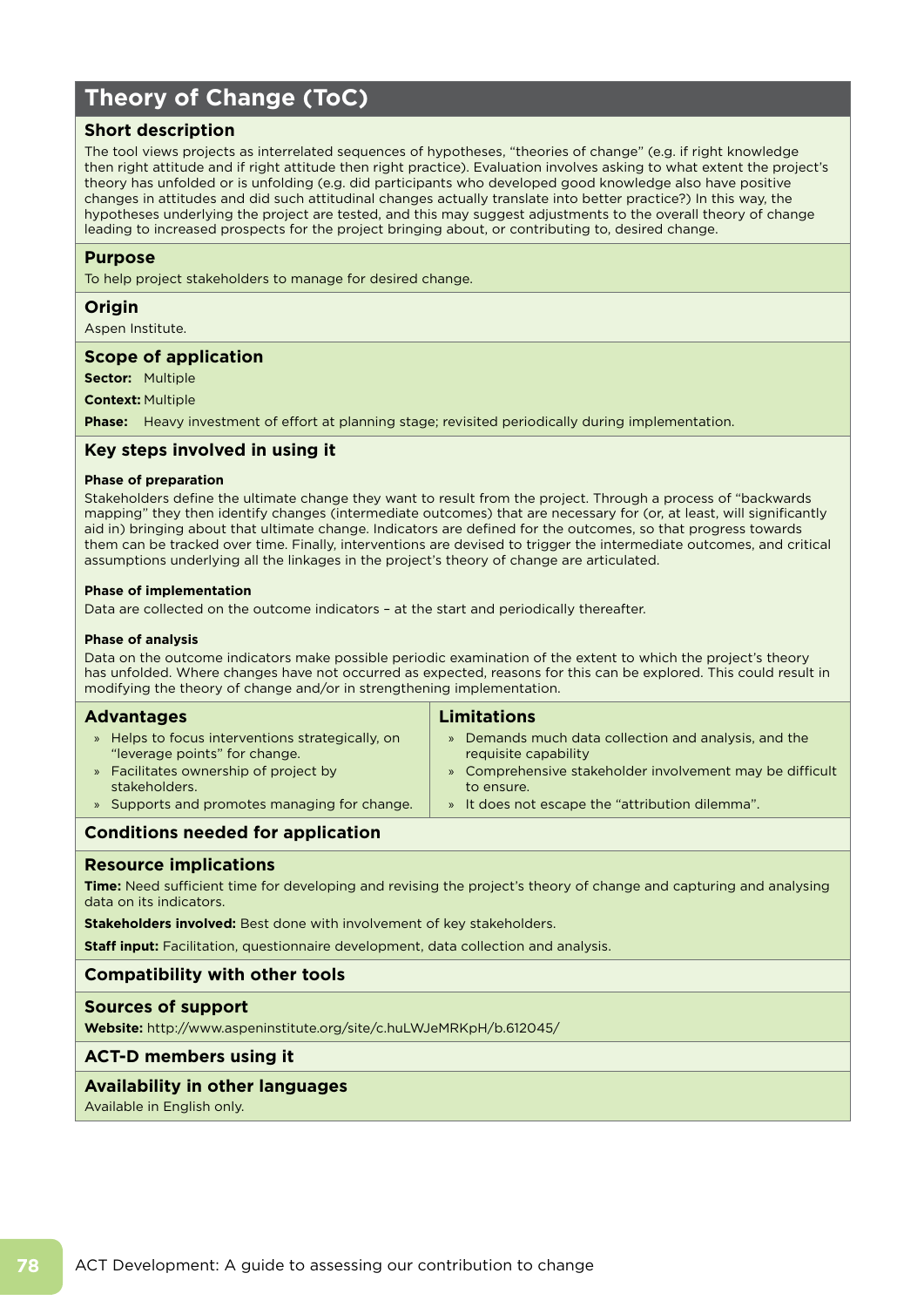# **Usefulness ratings for Theory of Change (ToC)**

| Criteria of usefulness/<br>appropriateness | <b>Ratings</b><br>$\overline{(1 \text{ low} - 5 \text{ high})}$ | <b>Comments by authors or other experts</b><br>(available for some of the tools) |
|--------------------------------------------|-----------------------------------------------------------------|----------------------------------------------------------------------------------|
| Impact as well as outcomes                 | 5                                                               |                                                                                  |
| Measurement (quantitative)                 | 5                                                               |                                                                                  |
| Description (qualitative)                  | 5                                                               |                                                                                  |
| Attribution of change                      | $\overline{4}$                                                  |                                                                                  |
| Independent of baselines                   | $\overline{3}$                                                  |                                                                                  |
| Independent of indicators                  | $\overline{4}$                                                  |                                                                                  |
| "Proving"                                  | $\overline{4}$                                                  |                                                                                  |
| "Improving"                                | 5                                                               |                                                                                  |
| Local participation                        | $\overline{4}$                                                  |                                                                                  |
| Aggregation                                | $\overline{4}$                                                  |                                                                                  |
| Disaggregation                             | $\overline{4}$                                                  |                                                                                  |
| Gender disaggregation                      | $\overline{4}$                                                  |                                                                                  |
| Use by implementing staff                  | $\overline{3}$                                                  |                                                                                  |
| Use by communities                         | $\overline{3}$                                                  |                                                                                  |
| Useable with limited literacy              | $\mathbf{1}$                                                    |                                                                                  |
| Transparency and feedback                  | $\overline{4}$                                                  |                                                                                  |
| Sector coverage                            | 5                                                               |                                                                                  |

»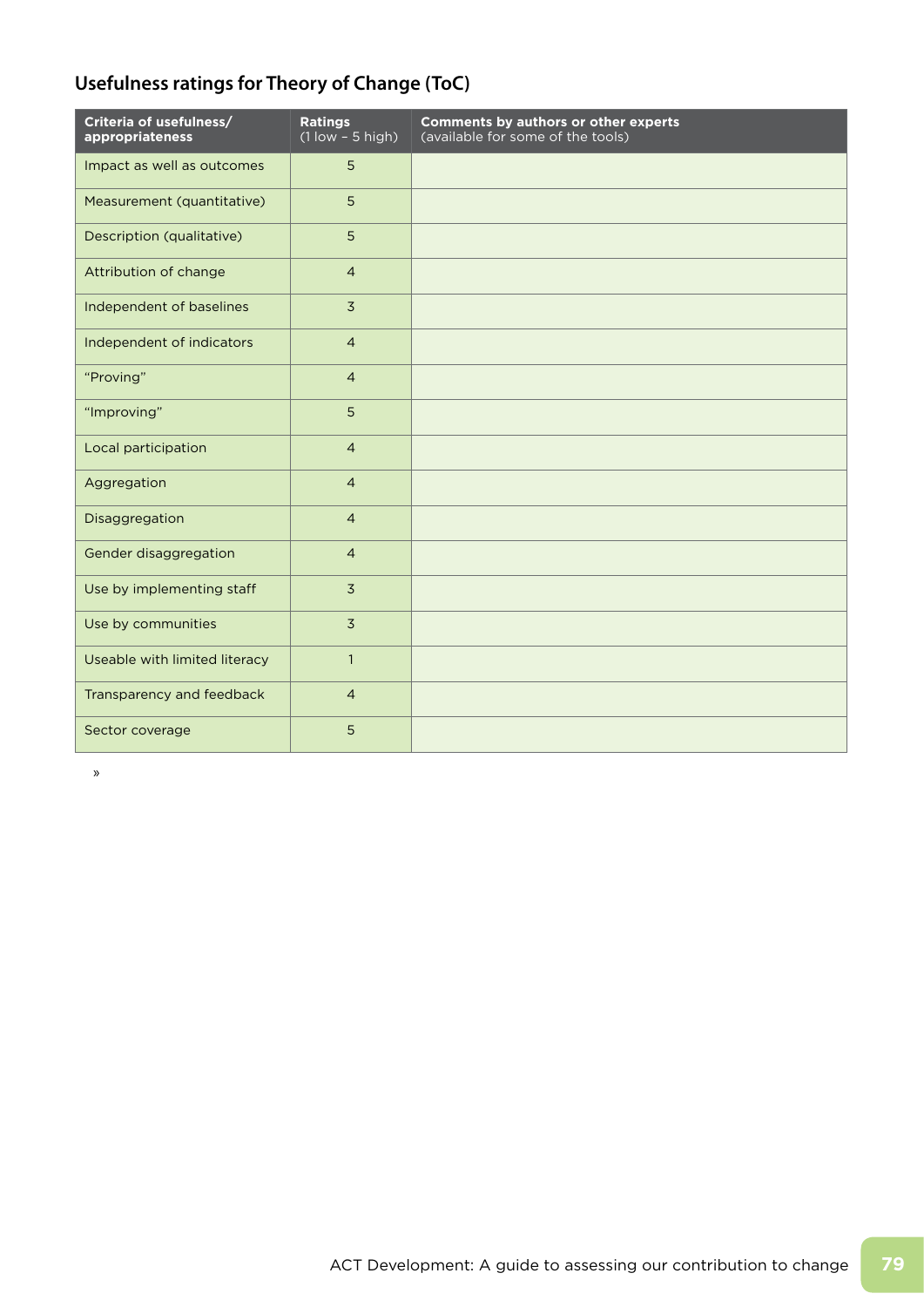# **8. Sources**

# **Bibliography**

| <b>Organisation</b> | <b>ActionAid International</b>                                  |
|---------------------|-----------------------------------------------------------------|
| Author              |                                                                 |
| Title               | ALPS - Accountability, Learning and Planning System             |
| Place, Year         | Johannesburg, 2006                                              |
| E <sub>201</sub>    | www.actionaid.org/assets/pdf%5CALPSENGLISH2006FINAL 14FEB06.pdf |

| <b>Organisation</b> | <b>ActionAid International</b>                                                                                   |
|---------------------|------------------------------------------------------------------------------------------------------------------|
| Author              |                                                                                                                  |
| Title               | What Makes a Critical Story of Change?                                                                           |
| Place, Year         |                                                                                                                  |
| E240                | http://www.actionaid.org/assets/docs%5CWhat%20makes%20a%20Critical%20<br>Story%20of%20Change%20w%20sentences.doc |

| <b>Organisation</b> | AMP (Accelerated Microenterprise Advancement Project United States Agency for<br><b>International Development)</b>                                                                                                                                                             |
|---------------------|--------------------------------------------------------------------------------------------------------------------------------------------------------------------------------------------------------------------------------------------------------------------------------|
| Author              |                                                                                                                                                                                                                                                                                |
| Title               | <b>Review of Poverty Assessment Tools</b>                                                                                                                                                                                                                                      |
| Place, Year         | 2004                                                                                                                                                                                                                                                                           |
| E238                | http://www.microlinks.org/file_download.php/Review+of+Poverty+Assessment+Tools.<br>pdf?URL ID=12359&filename=11549884921Review of Poverty Assessment Tools.pdf&f<br>iletype=application%2Fpdf&filesize=204543&name=Review+of+Poverty+Assessment+T<br>ools.pdf&location=user-S/ |

| Organisation | <b>Australian government (AusAID)</b>                             |
|--------------|-------------------------------------------------------------------|
| Author       |                                                                   |
| Title        | <b>Baseline Study Guidelines</b>                                  |
| Place, Year  | 2003                                                              |
| E244         | http://www.ausaid.gov.au/publications/pdf/baseline_guidelines.pdf |

| <b>Organisation</b>           | <b>Banco Mundial</b>                                                                                                        |
|-------------------------------|-----------------------------------------------------------------------------------------------------------------------------|
| Author                        | Baker, Judy L.                                                                                                              |
| <b>Title</b>                  | Directivas de Desarrollo. Evaluación del impacto de los proyectos de desarrollo en la<br>pobreza. Manual para profesionales |
| Place, Year                   | Washington, 2001                                                                                                            |
| S <sub>2</sub> O <sub>2</sub> | http://siteresources.worldbank.org/INTISPMA/Resources/Impact-Evaluation-Handbook-<br>-Spanish-/manual.pdf                   |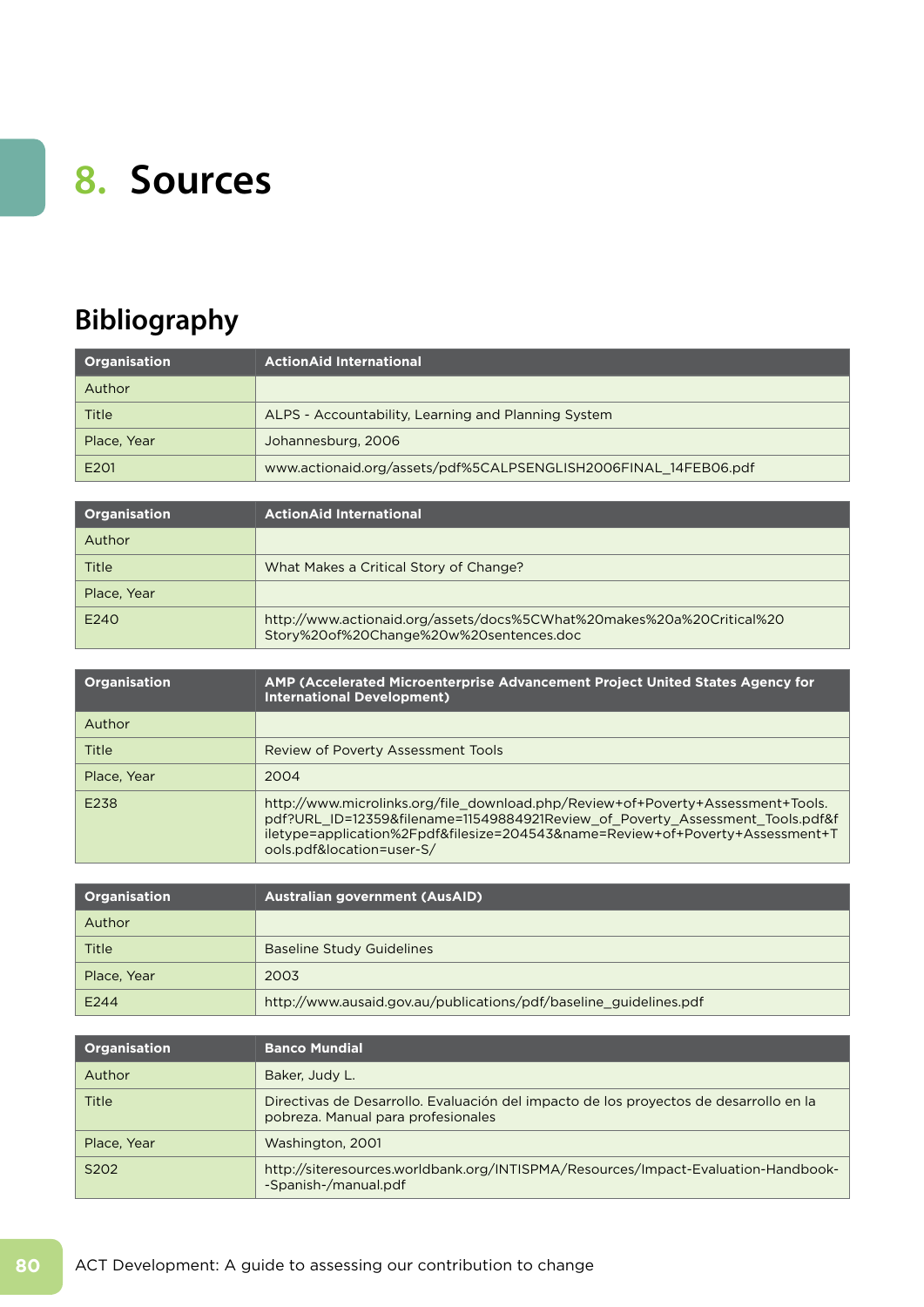| <b>Organisation</b> | <b>Banco Mundial</b>                                                                                                       |
|---------------------|----------------------------------------------------------------------------------------------------------------------------|
| Author              | Ravallion, Martin                                                                                                          |
| Title               | Evaluación de Programas Contra la Pobreza                                                                                  |
|                     | In: T. Paul Schultz and John Strauss, Handbook of Development Economics Vol. 4.                                            |
| Place, Year         | Amsterdam                                                                                                                  |
| S <sub>201</sub>    | http://siteresources.worldbank.org/INTISPMA/Resources/383704-1153333441931/<br>Evaluating_Antipoverty_Programs_Spanish.pdf |

| <b>Organisation</b> | <b>Banco Munidal</b>                                                                                          |
|---------------------|---------------------------------------------------------------------------------------------------------------|
| Author              |                                                                                                               |
| Title               | La Evaluación de Impacto y el ciclo de Proyecto                                                               |
| Place, Year         | 2006                                                                                                          |
| S <sub>200</sub>    | http://siteresources.worldbank.org/INTISPMA/Resources/383704-1146752240884/<br>doing_ie_series_01_spanish.pdf |

| <b>Organisation</b> | GTZ, Deutsche Gesellschaft für Technische Zusammenarbeit GmbH                    |
|---------------------|----------------------------------------------------------------------------------|
| Author              | Schäfer, Birgit                                                                  |
| Title               | Guidelines for impact monitoring & assessment in microfinance programmes         |
| Place, Year         | Eschborn, 2001                                                                   |
| E236                | https://www.gtz.de/de/dokumente/en_guidelines_for_impact_monitoring_Schaefer.pdf |

| <b>Organisation</b> | <b>Banque Mondiale</b>                                                                                                                   |
|---------------------|------------------------------------------------------------------------------------------------------------------------------------------|
| Author              | Baker, Judy L.                                                                                                                           |
| <b>Title</b>        | Directions du Developpement. Evaluation de l'impact des projets de Développement<br>sur la pauvreté. Manuel à l'attention des Praticiens |
| Place, Year         | Washington, 2000                                                                                                                         |
| F <sub>200</sub>    | http://siteresources.worldbank.org/INTISPMA/Resources/Impact-Evaluation--French-/<br>iehandbook fr.pdf                                   |

| Organisation     | Bundesministerium für Umwelt, Naturschutz und Reaktorsicherheit                |
|------------------|--------------------------------------------------------------------------------|
| Author           |                                                                                |
| Title            | Gender Impact Assessment. Checklist                                            |
| Place, Year      | <b>Berlin, 2002</b>                                                            |
| D <sub>200</sub> | http://www.bmu.bund.de/files/pdfs/allgemein/application/pdf/gia_checkliste.pdf |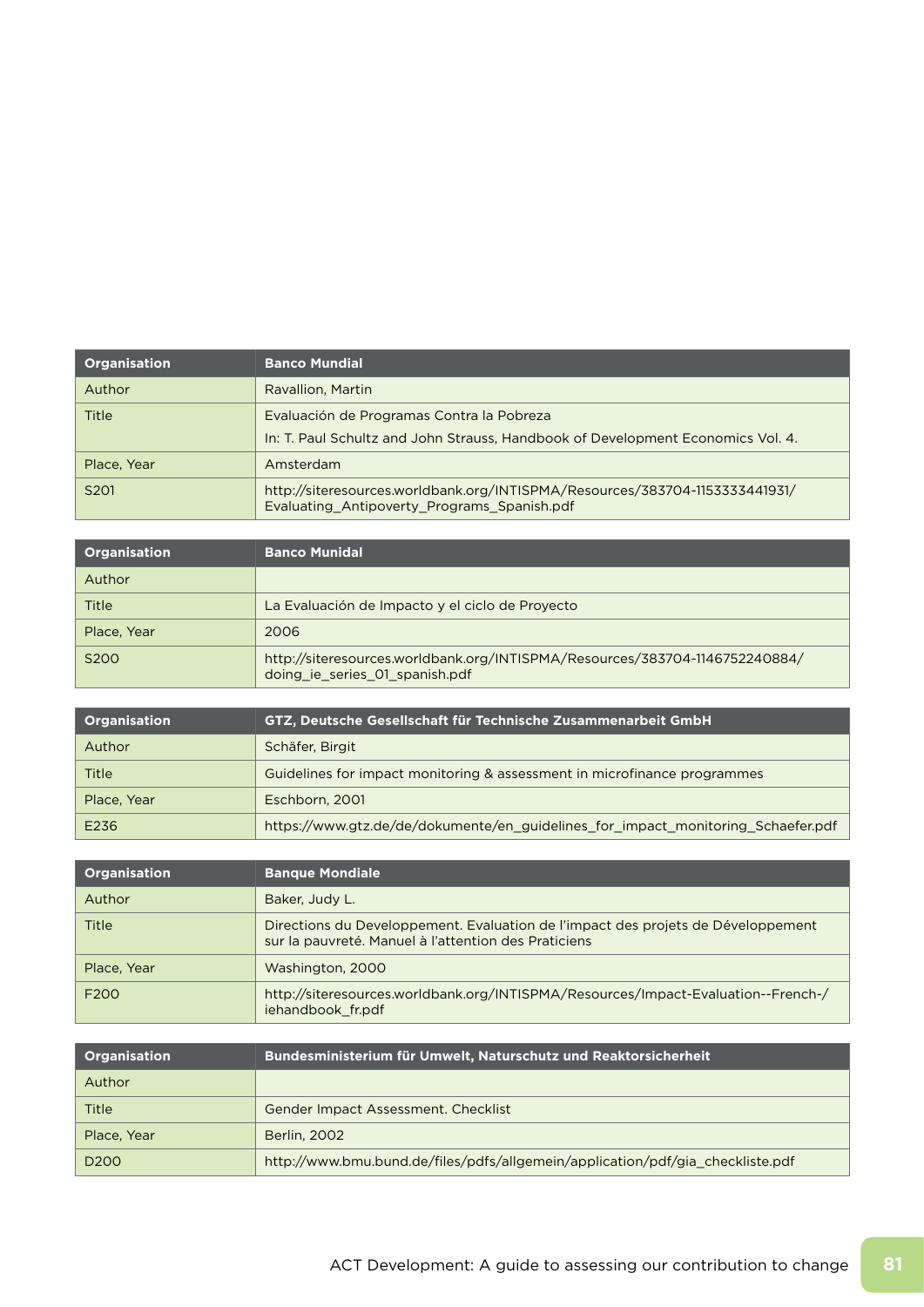| <b>Organisation</b> | <b>Centre for Human and Organisational Resource Development (CHORD); Women</b><br><b>Opportunity Fund Opportunity Network</b> |
|---------------------|-------------------------------------------------------------------------------------------------------------------------------|
| Author              | Sinapi Aba Trust, Ghana                                                                                                       |
| Title               | Participatory Impact Monitoring and Evaluation System (PIMES) - A Tool for Tracking<br><b>Transformation Draft Report</b>     |
| Place, Year         |                                                                                                                               |
| E237                | http://www.microfinancegateway.org/files/3232 pimes.doc                                                                       |

| Organisation | <b>Centre for Social and Economic Research on the Global Environment (CSERGE)</b> |
|--------------|-----------------------------------------------------------------------------------|
| Author       | Opoku, Camilla and Andrew Jordan                                                  |
| <b>Title</b> | Impact Assessment in the EU. A Global Sustainable Development Perspective         |
| Place, Year  | Norwich, 2004                                                                     |
| E223         | http://web.fu-berlin.de/ffu/akumwelt/bc2004/download/opoku_jordan_f.pdf           |

| Organisation | enHealth (Commonwealth Department of Health and Aged Care)          |
|--------------|---------------------------------------------------------------------|
| Author       |                                                                     |
| Title        | <b>Health Impact Assessment Guidelines</b>                          |
| Place, Year  | Canberra, 2001                                                      |
| E228         | http://www.nphp.gov.au/enhealth/council/pubs/pdf/hia_guidelines.pdf |

| Organisation | <b>Evaluating Development Policy of the German Evaluation Society (DeGEval)</b>              |
|--------------|----------------------------------------------------------------------------------------------|
| Author       |                                                                                              |
| Title        | Learning from Evaluations. Guidelines for Donor Agencies and Evaluators (Working<br>Paper 2) |
| Place, Year  | Saarbrücken, 2005                                                                            |
| E229         | http://www.uni-saarland.de/fak5/stockmann/akepol/download/AK_WORKINGPAPER2-<br>engl.pdf      |

| Organisation     | <b>FriENT</b>                                         |
|------------------|-------------------------------------------------------|
| Author           | Spelten, Angelika                                     |
| Title            | Kurzeinführung: Peace and Conflict Impact Assessment  |
| Place, Year      | 2006                                                  |
| D <sub>202</sub> | http://www.frient.de/downloads/Einfuehrung%20PCIA.pdf |

| Organisation |                                                                           |
|--------------|---------------------------------------------------------------------------|
| Author       | Gavin, Tertia; Pinder, Caroline                                           |
| Title        | Toolbox: Stakeholder Analysis. Impact Assessment and Stakeholder Analysis |
| Place, Year  |                                                                           |
| E231         | http://www.enterprise-impact.org.uk/pdf/StakeholderAnalysis.pdf           |

| <b>Organisation</b> | GTZ, Deutsche Gesellschaft für Technische Zusammenarbeit GmbH                    |
|---------------------|----------------------------------------------------------------------------------|
| Author              | Schäfer, Birgit                                                                  |
| Title               | Guidelines for impact monitoring & assessment in microfinance programmes         |
| Place, Year         | Eschborn, 2001                                                                   |
| E236                | https://www.gtz.de/de/dokumente/en_guidelines_for_impact_monitoring_Schaefer.pdf |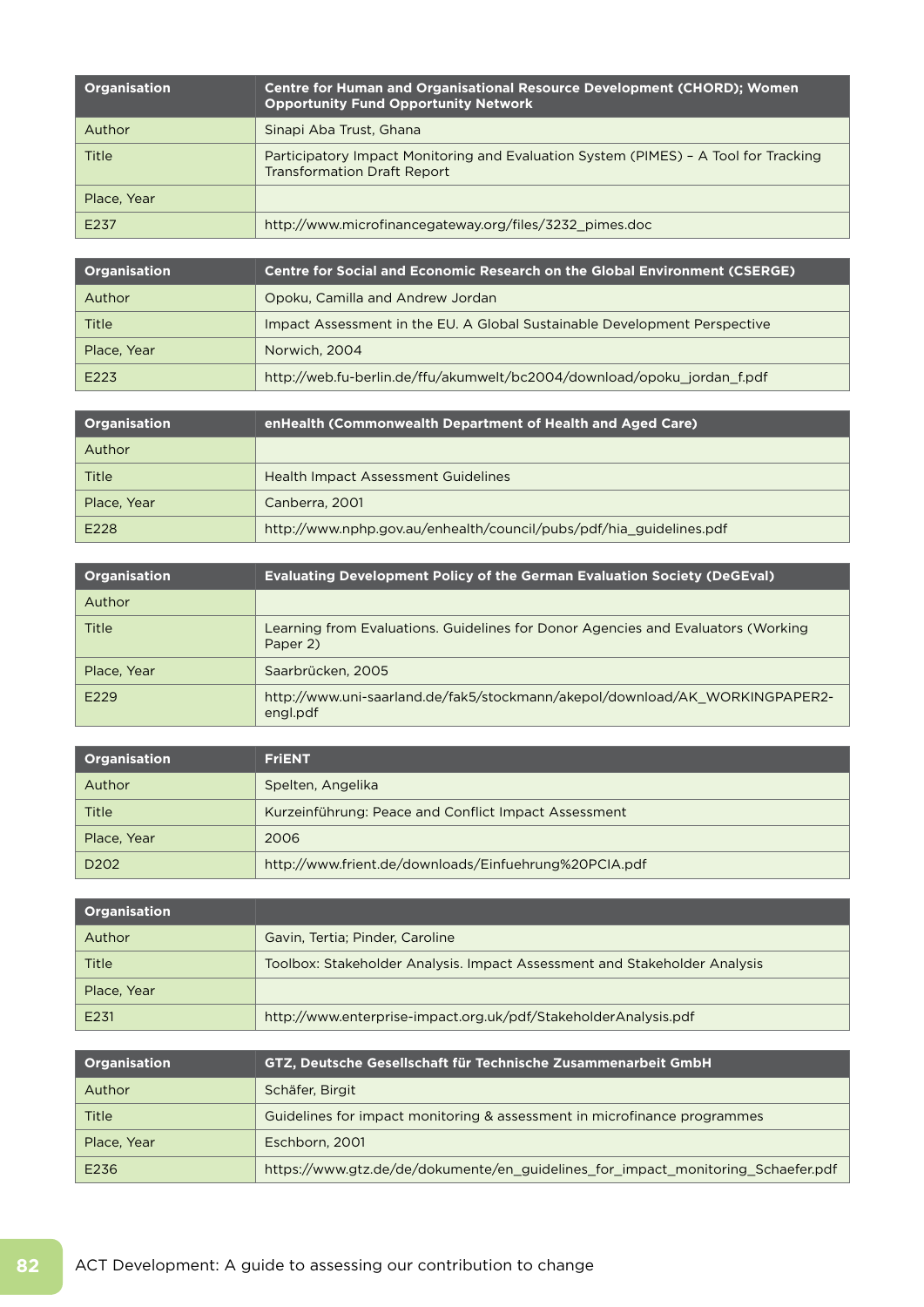| <b>Organisation</b> | GTZ - Deutsche Gesellschaft für Technische Zusammenarbeit GmbH - Section 41 -<br><b>Economic and Employment Promotion</b>              |
|---------------------|----------------------------------------------------------------------------------------------------------------------------------------|
| Author              | Vahlhaus, Martina                                                                                                                      |
| Title               | Guidelines for Impact Monitoring in Economic and Employment Promotion Projects<br>with Special Referencie to Poverty Reduction Impacts |
|                     | Part I: Why Do Impact Monitoring? - A Guide                                                                                            |
| Place, Year         | Eschborn, 2001                                                                                                                         |
| E235                | http://portals.wdi.wur.nl/files/docs/ppme/guidelines_for_impact_monitoring_I_2001.pdf                                                  |

| <b>Organisation</b> | GTZ - Deutsche Gesellschaft für Technische Zusammenarbeit GmbH - Section 41 -<br><b>Economic and Employment Promotion</b>              |
|---------------------|----------------------------------------------------------------------------------------------------------------------------------------|
| Author              | Vahlhaus, Martina                                                                                                                      |
| Title               | Guidelines for Impact Monitoring in Economic and Employment Promotion Projects<br>with Special Referencie to Poverty Reduction Impacts |
|                     | Part II: How to introduce and carry out Impact Monitoring - Tips, Methods and<br>Instruments                                           |
| Place, Year         | Eschborn, 2001                                                                                                                         |
| E234                | http://portals.wdi.wur.nl/files/docs/ppme/guidelines_for_impact_monitoring_II_2001.<br>pdf                                             |

| Organisation | <b>Humanitarian Policy Group (HPG)</b>                                                |
|--------------|---------------------------------------------------------------------------------------|
| Author       | Hofmann, Charles-Antoine; Les Roberts, Jeremy Shoham and Paul Harvey                  |
| Title        | HPG Report 17. Measuring the Impact of Humanitarian Aid. A Review of Current Practice |
| Place, Year  | London, 2004                                                                          |
| E215         | http://www.odi.org.uk/hpg/papers/HPGReport17.pdf                                      |

| <b>Organisation</b> | Institute of Development Studies (IDS)                                                                  |
|---------------------|---------------------------------------------------------------------------------------------------------|
| Author              | Guijt, Irene                                                                                            |
| Title               | Critical Readings on Assessing and Learning for Social Change. A Review. Development<br>Bibliography 21 |
| Place, Year         | Brighton, 2008                                                                                          |
| E222                | http://www.ids.ac.uk/ids/bookshop/db/db21.pdf                                                           |

| <b>Organisation</b> | <b>International Association for Impact Assessment (IAIA)</b>                                          |
|---------------------|--------------------------------------------------------------------------------------------------------|
| Author              | André, Pierre et al.                                                                                   |
| Title               | IAIA Special Publication Series No. 4. Public Participation. International Best Practice<br>Principles |
| Place, Year         | Fargo, 2006                                                                                            |
| E219                | http://www.iaia.org/modx/assets/files/SP4%20web.pdf                                                    |

| Organisation     | <b>International Association for Impact Assessment (IAIA)</b> |
|------------------|---------------------------------------------------------------|
| Author           | Vanclay, Prof. Frank                                          |
| Title            | Social Impact Assessment. International Principles            |
| Place, Year      | Fargo, 2003                                                   |
| E <sub>221</sub> | http://www.iaia.org/modx/assets/files/SP2.pdf                 |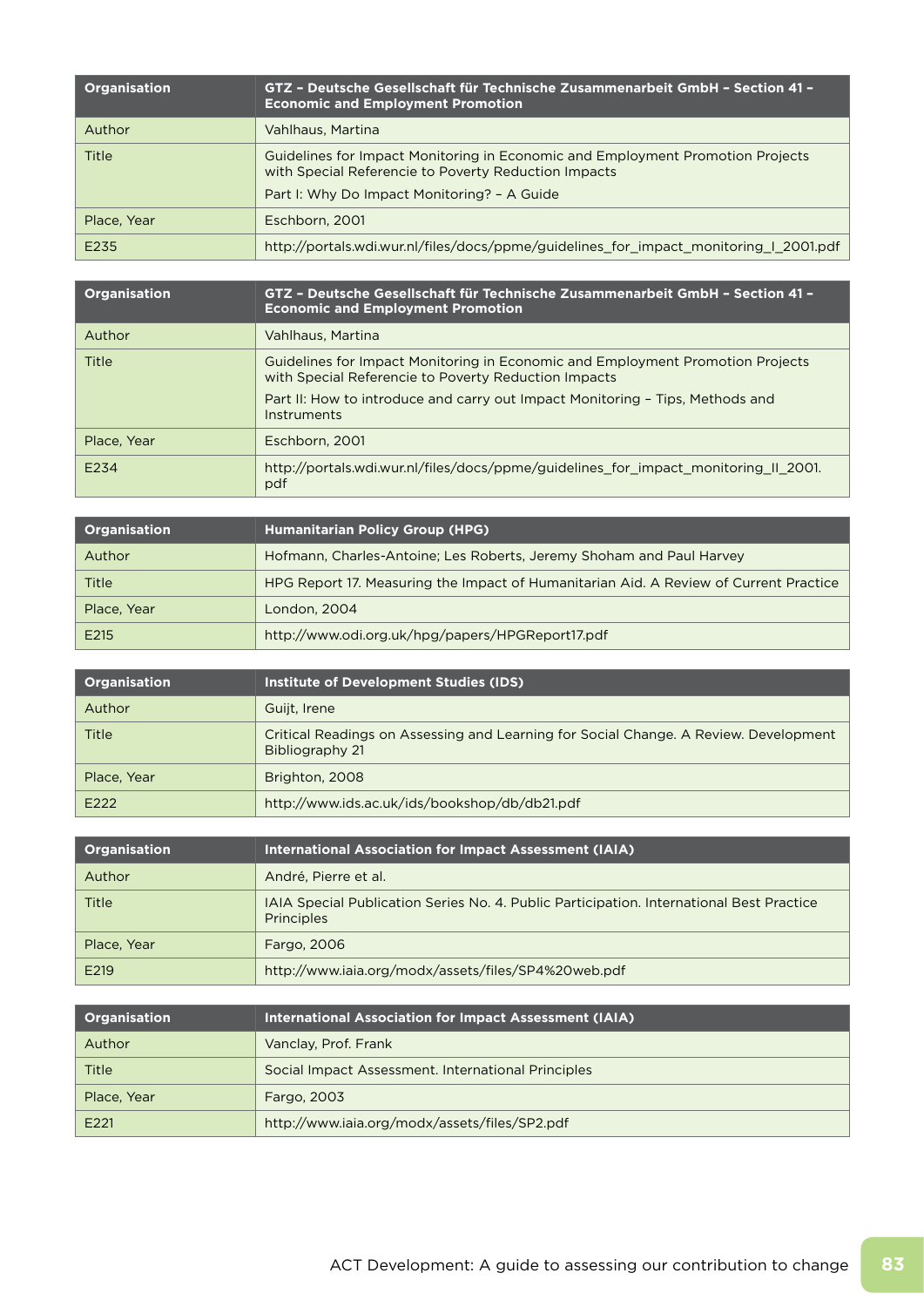| <b>Organisation</b> | International Water Management Institute (IWMI)                                                                                                 |
|---------------------|-------------------------------------------------------------------------------------------------------------------------------------------------|
| Author              | Chandrapatya, Dr. Suraphol                                                                                                                      |
| Title               | Concepts and Principles of RRA/PRA/PLA                                                                                                          |
| Place, Year         |                                                                                                                                                 |
| E218                | http://pimd.iwmi.org/Library/pdf/PPT%20-%203%20Participatory%20Research %20<br>&%20Development%20for%20Sustainable%20Irrigation%20Mgmt%20SC.ppt |

| Organisation | <b>INTRAC</b>                                                                   |
|--------------|---------------------------------------------------------------------------------|
| Author       | Giffen, Janice                                                                  |
| Title        | Impact Assessment: A Tool for Evidence-Based Programming or for Self-Marketing? |
| Place, Year  | 2005                                                                            |
| E232         | http://www.intrac.org/resources_database.php?id=165                             |

| <b>Organisation</b> |                                                        |
|---------------------|--------------------------------------------------------|
| Author              | Jacob, Klaus; Julia Hertin; Peter Hierp et al.         |
| Title               | Improving the Practice of Impact Assessment            |
| Place, Year         | 2008                                                   |
| E226                | http://web.fu-berlin.de/ffu/evia/EVIA_Policy_Paper.pdf |

| <b>Organisation</b> |                                                              |
|---------------------|--------------------------------------------------------------|
| Author              | Kirkpatrick, C. & D. Hulme                                   |
| Title               | Basic Impact Assessment at Project Level                     |
| Place, Year         | 2002                                                         |
| E233                | http://www.enterprise-impact.org.uk/word-files/CoreText2.doc |

| <b>Organisation</b> |                                                        |
|---------------------|--------------------------------------------------------|
| Author              | Maleh, Carole                                          |
| Title               | Appreciative Inquiry: Aus Erfolgen lernen              |
|                     | In: ManagerSeminare, Heft 44/2000, 90-95.              |
| Place, Year         | 2000                                                   |
| E239                | http://www.wsue.de/lit_d/managerseminare_aug_2000.html |

| Organisation |                                                                                                 |
|--------------|-------------------------------------------------------------------------------------------------|
| Author       | Mayoux, Linda                                                                                   |
| Title        | What Do We Want to Know? Selecting Indicators                                                   |
| Place, Year  | 2001                                                                                            |
| <b>E008</b>  | http:///www.enterprise-impact.org.uk/informationresources/toolbox/selectingindicators.<br>shtml |

| <b>Organisation</b> |                                                                                               |
|---------------------|-----------------------------------------------------------------------------------------------|
| Author              | Mayoux, Linda                                                                                 |
| Title               | Empowering Enquiry: A New Approach to Investigation                                           |
| Place, Year         | 2003                                                                                          |
| E134                | http:///www.enterprise-impact.org.uk/informationresources/toolbox/<br>empoweringenguiry.shtml |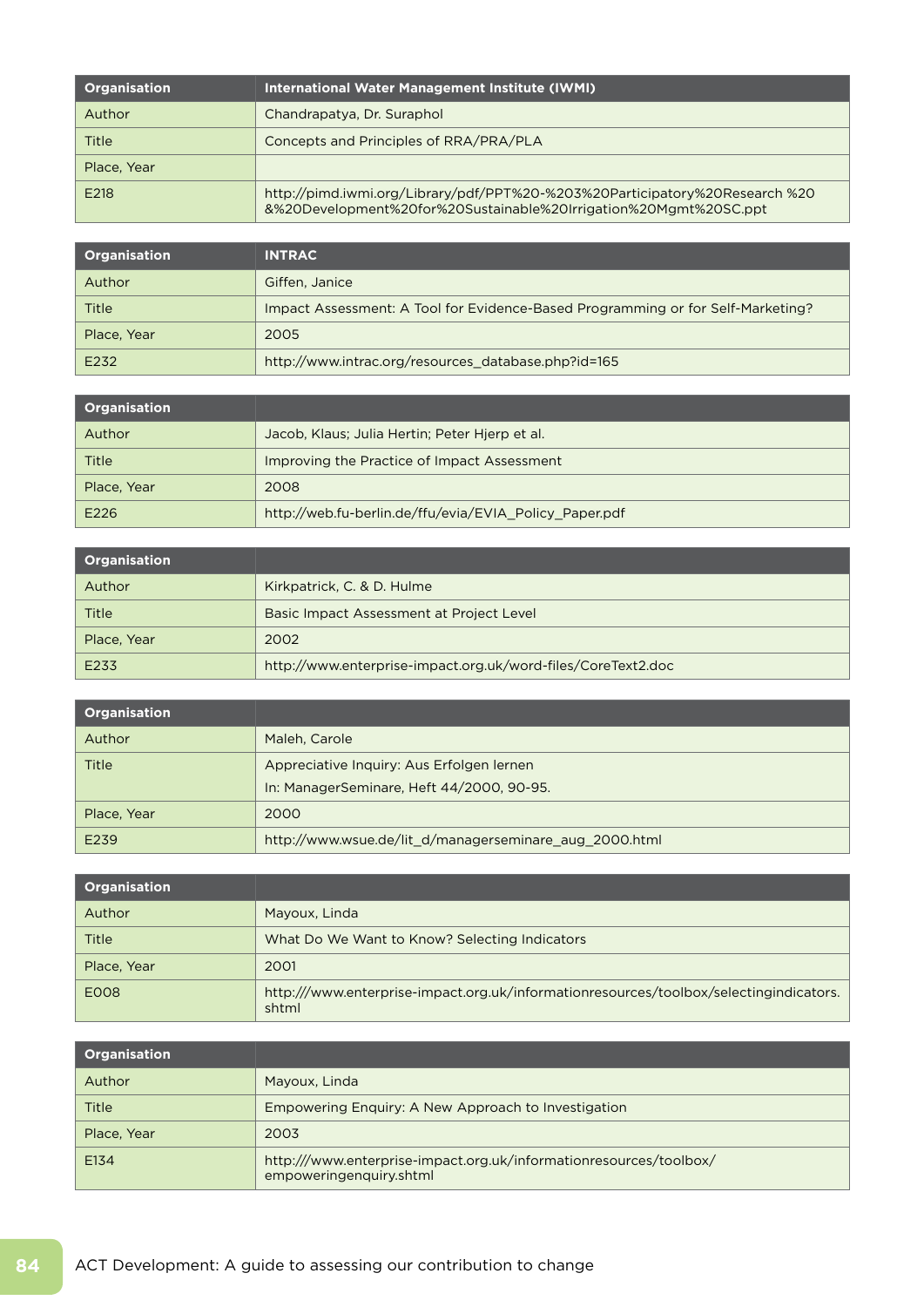| <b>Organisation</b> |                                                                                                                                |
|---------------------|--------------------------------------------------------------------------------------------------------------------------------|
| Author              | Mayoux, Linda; S. Mosedale; EDS                                                                                                |
| Title               | Impact Assessment for Pro-Poor Accountability: Innovations and Challenges<br>In: Journal of International Development (March). |
| Place, Year         | 2005                                                                                                                           |
| E245                | http://www3.interscience.wiley.com/cgi-bin/abstract/109931322/<br>ABSTRACT?CRETRY=1&SRETRY=0                                   |

| <b>Organisation</b> |                                                                                        |
|---------------------|----------------------------------------------------------------------------------------|
| Author              | Mayoux, Linda                                                                          |
| Title               | Impact Assessment of Microfinance. Towards a Sustainable Learning Process              |
| Place, Year         | 2001                                                                                   |
| 135                 | http://www.enterprise-impact.org.uk/word-files/Microfinance-ContentsandSummary.<br>doc |

| <b>Organisation</b> |                                                                                           |
|---------------------|-------------------------------------------------------------------------------------------|
| Author              | Mayoux, Linda                                                                             |
| Title               | <b>Participatory Methods</b>                                                              |
| Place, Year         | 2001                                                                                      |
| 139                 | http:///www.enterprise-impact.org.uk/informationresources/toolbox/particmethods.<br>shtml |

| <b>Organisation</b> | <b>Research Centre for Constructive Conflict Management</b>   |
|---------------------|---------------------------------------------------------------|
| Author              | Hoffman, Mark                                                 |
| Title               | Peace and Conflict Impact Assessment Methodology              |
| Place, Year         |                                                               |
| E225                | http://www.berghof-handbook.net/articles/hoffman_handbook.pdf |

| <b>Organisation</b> | Rockefeller Foundation / Goldman Sachs Foundation           |
|---------------------|-------------------------------------------------------------|
| Author              |                                                             |
| Title               | Social Impact Assessment. A Discussion Among Grantmakers    |
| Place, Year         | New York City, 2003                                         |
| E227                | http://www.riseproject.org/Social%20Impact%20Assessment.pdf |

| <b>Organisation</b> | <b>Social Action for Grassroots Unity and Networking (SAGUN)</b>                   |
|---------------------|------------------------------------------------------------------------------------|
| Author              | Tamang, Buddhi                                                                     |
| <b>Title</b>        | Appreciative Inquiry Approach. A Training Handbook for Development Professionals   |
| Place, Year         | Kathmandu, 1999                                                                    |
| E200                | http://appreciativeinquiry.case.edu/uploads/nepal_professional_dev_handbook_ai.pdf |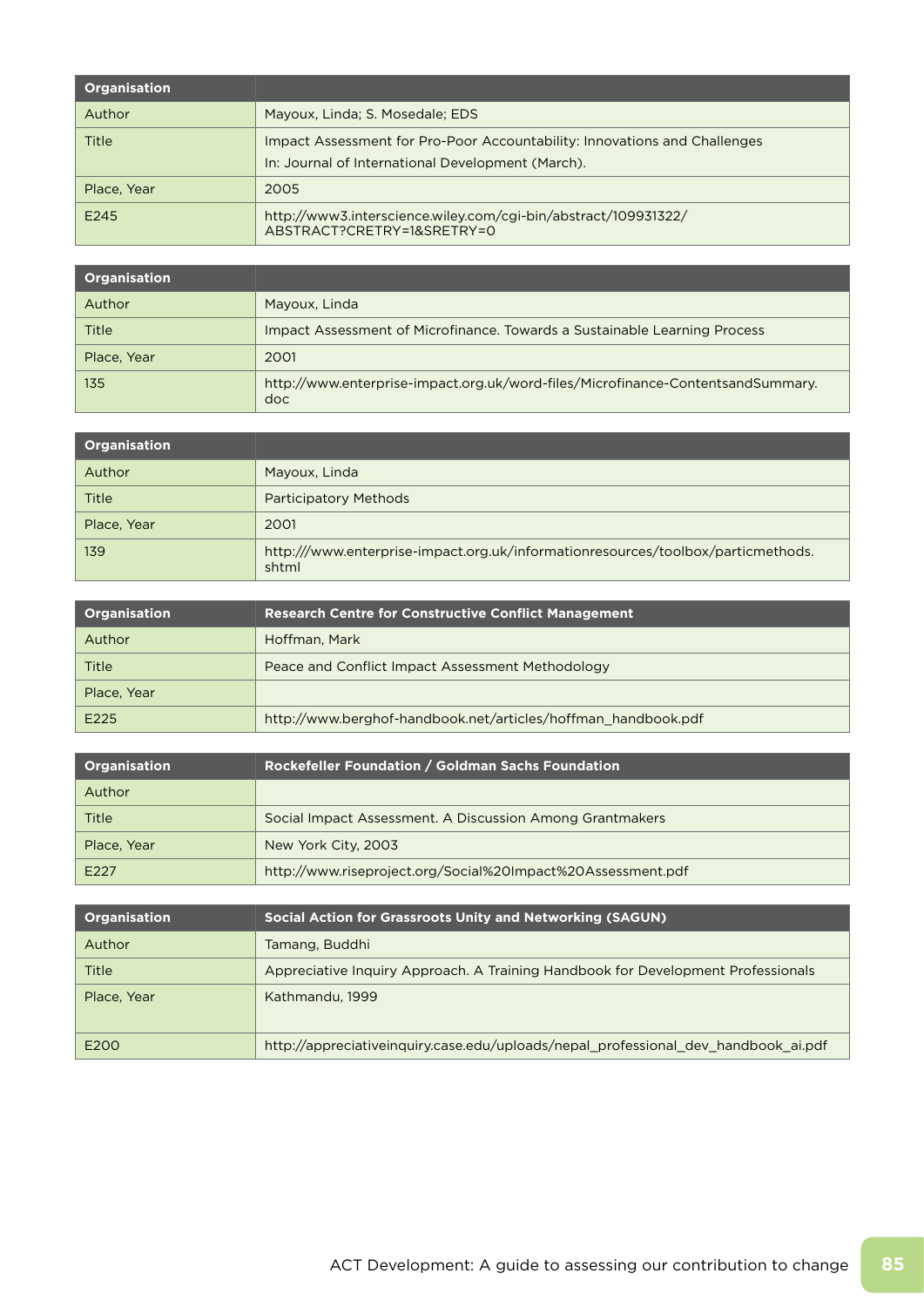| <b>Organisation</b> | <b>Swiss Agency for Development and Cooperation (SDC)</b>                                         |
|---------------------|---------------------------------------------------------------------------------------------------|
| Author              | de Ruijter de Wildt, Marieke; David Elliott, Rob Hitchins                                         |
| Title               | Comparative Approaches to Private Sector Development - A MMW Perspective.<br><b>Working Paper</b> |
| Place, Year         | Berne, 2006                                                                                       |
| E220                | http://212.47.173.113/dezaweb/ressources/resource_en_150870.pdf                                   |

| <b>Organisation</b> | <b>University of Hannover</b>                                                                |
|---------------------|----------------------------------------------------------------------------------------------|
| Author              | Waibel, Hermann                                                                              |
| Title               | Impact Assessment of Agricultural Research for Development and Poverty Reduction             |
| Place, Year         | 2002                                                                                         |
| E224                | http://www.ifgb.uni-hannover.de/fileadmin/EUE files/Lehre/working pap2006/waibel<br>wp02.pdf |

| <b>Organisation</b> | <b>University of Reading</b><br>(Livestock Development Group; School of Agriculture, Policy and Development) |
|---------------------|--------------------------------------------------------------------------------------------------------------|
| Author              |                                                                                                              |
| Title               | Poverty and Participation. An Analysis of Bias in Participatory Methods                                      |
| Place, Year         | Reading, 2003                                                                                                |
| E217                | http://www.livestockdevelopment.org/adobedocs/Poverty%20and%20Participation.<br><b>PDF</b>                   |

| Organisation | <b>UNEP (EIA Training Resource Manual)</b>                      |
|--------------|-----------------------------------------------------------------|
| Author       |                                                                 |
| Title        | Social Impact Assessment Tools and Methods                      |
| Place, Year  | 2002                                                            |
| E245         | http://www.unep.ch/etu/publications/EIA_2ed/EIA_E_top13_hd1.PDF |

| Organisation | <b>University of Wisconsin-Extension</b>              |
|--------------|-------------------------------------------------------|
| Author       | Taylor-Powell, Ellen & Sara Steele                    |
| <b>Title</b> | <b>Collecting Evaluation Data: Direct Observation</b> |
| Place, Year  | Madison, 1996                                         |
| E241         |                                                       |

| <b>Organisation</b> | <b>VENRO (German Association of Development NGOs)</b>            |
|---------------------|------------------------------------------------------------------|
| Author              | Eberhard Gohl                                                    |
| Title               | Checking and Learning:                                           |
|                     | Impact monitoring and evaluation - a practical guide             |
| Place, Year         | Bonn, 2003                                                       |
| E230                | www.venro.org/publikationen/archiv/Checking%20and%20learning.PDF |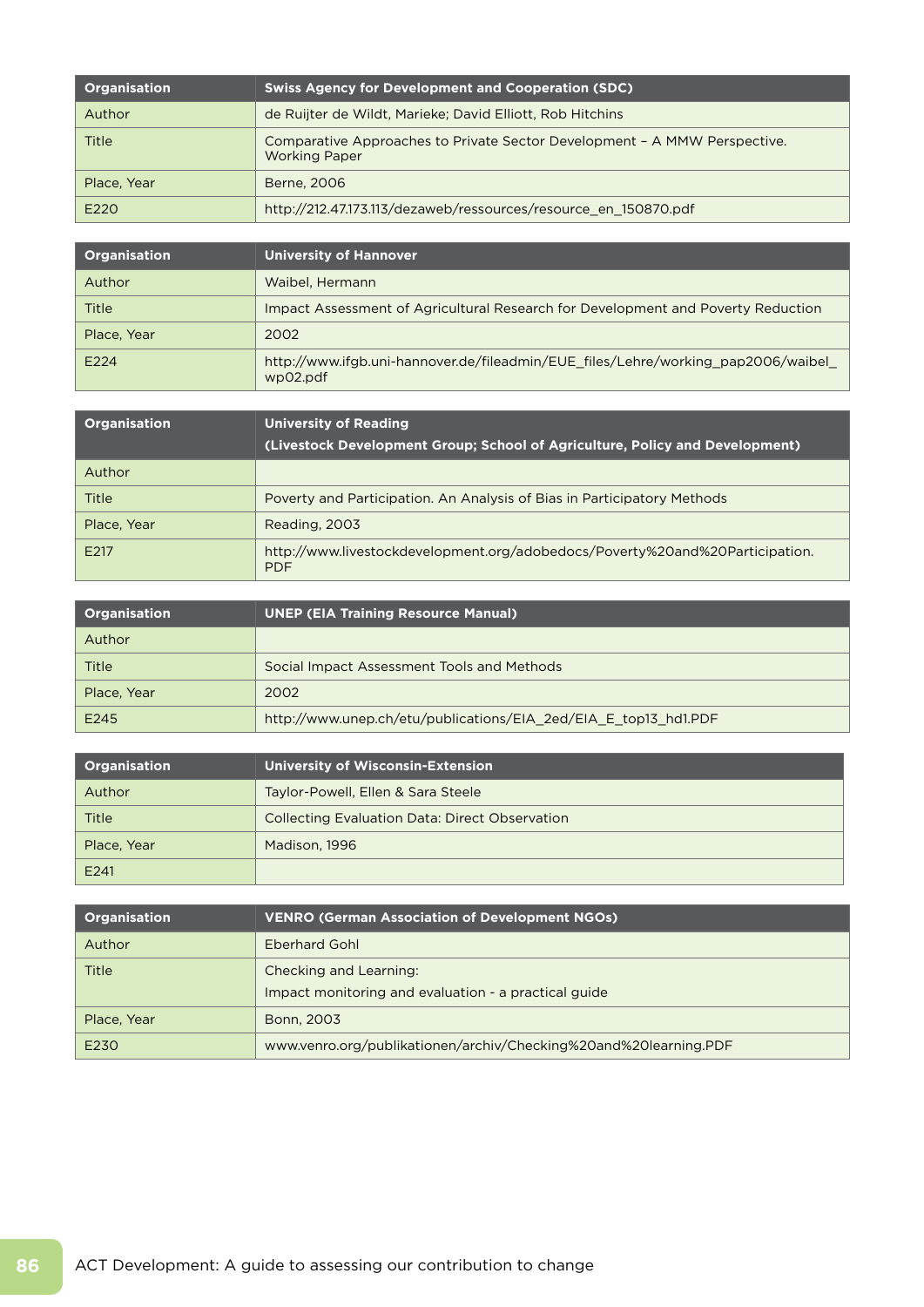| <b>Organisation</b> | <b>World Bank</b>                                                                                                    |
|---------------------|----------------------------------------------------------------------------------------------------------------------|
| Author              | Baker, Judy L.                                                                                                       |
| <b>Title</b>        | Directions in Development. Evaluating the Impact of Development Projects on Poverty.<br>A Handbook for Practicioners |
| Place, Year         | Washington, 2000                                                                                                     |
| F <sub>214</sub>    | http://siteresources.worldbank.org/INTISPMA/Resources/handbook.pdf                                                   |

| <b>Organisation</b> | <b>World Bank</b>                                                                                                                                   |
|---------------------|-----------------------------------------------------------------------------------------------------------------------------------------------------|
| Author              |                                                                                                                                                     |
| Title               | Conducting Quality Impact Evaluations under Budget, Time and Data Constraints                                                                       |
| Place, Year         | Washington, 2006                                                                                                                                    |
| E203                | http://Inweb18.worldbank.org/oed/oeddoclib.nsf/24cc3bb1f94ae11c85256808006a0046<br>/757a5cc0bae22558852571770059d89c/\$FILE/conduct_qual_impact.pdf |

| <b>Organisation</b> | <b>World Bank</b>                                                                                     |
|---------------------|-------------------------------------------------------------------------------------------------------|
| Author              |                                                                                                       |
| Title               | Doing Impact Evaluation 1. Impact Evaluation and the Project Cycle                                    |
| Place, Year         | Washington, 2006                                                                                      |
| E202                | http://siteresources.worldbank.org/INTISPMA/Resources/383704-1146752240884/<br>doing_ie_series_01.pdf |

| <b>Organisation</b> | <b>World Bank</b>                                                                                     |
|---------------------|-------------------------------------------------------------------------------------------------------|
| Author              |                                                                                                       |
| <b>Title</b>        | Doing Impact Evaluation No. 3. Impact Evaluation for Slum Upgrading Interventions                     |
| Place, Year         | Washington, 2006                                                                                      |
| E204                | http://siteresources.worldbank.org/INTISPMA/Resources/383704-1146752240884/<br>Doing ie series 03.pdf |
| Organisation        | <b>World Bank</b>                                                                                     |
| Author              |                                                                                                       |
| Title               | Doing Impact Evaluation No. 4. A Guide to Water and Sanitation Sector Impact<br>Evaluation            |
| Place, Year         | Washington, 2006                                                                                      |
| E205                | http://siteresources.worldbank.org/INTISPMA/Resources/383704-1146752240884/<br>Doing ie series 04.pdf |

| Organisation | <b>World Bank</b>                                                                                     |
|--------------|-------------------------------------------------------------------------------------------------------|
| Author       |                                                                                                       |
| Title        | Doing Impact Evaluation No. 5. Conducting Impact Evaluation in Urban Transport                        |
| Place, Year  | Washington, 2007                                                                                      |
| E206         | http://siteresources.worldbank.org/INTISPMA/Resources/383704-1146752240884/<br>Doing ie series 05.pdf |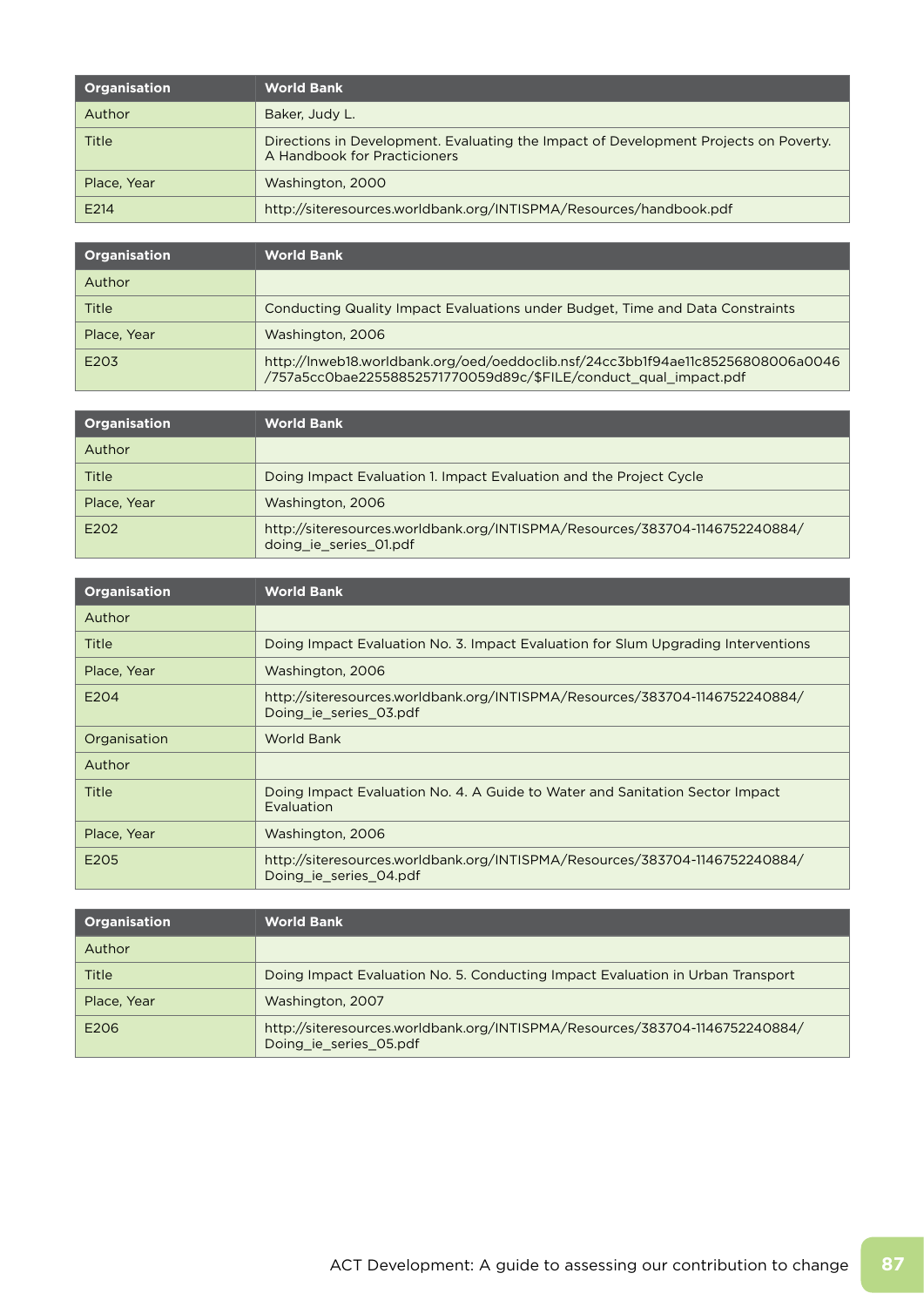| <b>Organisation</b> | <b>World Bank</b>                                                                                     |
|---------------------|-------------------------------------------------------------------------------------------------------|
| Author              |                                                                                                       |
| Title               | Doing Impact Evaluation No. 6. Data for Impact Evaluation                                             |
| Place, Year         | Washington, 2007                                                                                      |
| E207                | http://siteresources.worldbank.org/INTISPMA/Resources/383704-1146752240884/<br>Doing_ie_series_06.pdf |

| <b>Organisation</b> | <b>World Bank</b>                                                                                     |
|---------------------|-------------------------------------------------------------------------------------------------------|
| Author              |                                                                                                       |
| Title               | Doing Impact Evaluation No. 7. Impact Evaluation for Microfinance. Review of<br>Methodological Issues |
| Place, Year         | Washington, 2007                                                                                      |
| E208                | http://siteresources.worldbank.org/INTISPMA/Resources/383704-1146752240884/<br>Doing ie series 07.pdf |

| <b>Organisation</b> | <b>World Bank</b>                                                                                     |
|---------------------|-------------------------------------------------------------------------------------------------------|
| Author              |                                                                                                       |
| Title               | Doing Impact Evaluation No. 8. Impact Evaluation for Land Property Rights Reform                      |
| Place, Year         | Washington, 2007                                                                                      |
| E209                | http://siteresources.worldbank.org/INTISPMA/Resources/383704-1146752240884/<br>Doing_ie_series_08.pdf |

| <b>Organisation</b> | <b>World Bank</b>                                                                                     |
|---------------------|-------------------------------------------------------------------------------------------------------|
| Author              |                                                                                                       |
| Title               | Doing Impact Evaluation No. 9. Methodologies to Evaluate Early Childhood<br>Development Programs      |
| Place, Year         | Washington, 2007                                                                                      |
| E210                | http://siteresources.worldbank.org/INTISPMA/Resources/383704-1146752240884/<br>Doing ie series 09.pdf |

| <b>Organisation</b> | <b>World Bank</b>                                                                                     |
|---------------------|-------------------------------------------------------------------------------------------------------|
| Author              |                                                                                                       |
| Title               | Doing Impact Evaluation No. 10. Impact Evaluation for School-Based Management<br>Reform               |
| Place, Year         | Washington, 2007                                                                                      |
| E211                | http://siteresources.worldbank.org/INTISPMA/Resources/383704-1146752240884/<br>Doing_ie_series_10.pdf |

| <b>Organisation</b> | <b>World Bank</b>                                                                                                  |
|---------------------|--------------------------------------------------------------------------------------------------------------------|
| Author              | Ravallion, Martin                                                                                                  |
| <b>Title</b>        | <b>Evaluating Anti-Poverty Programs</b>                                                                            |
|                     | In: T. Paul Schultz and John Strauss, Handbook of Development Economics Vol. 4.                                    |
| Place, Year         | Amsterdam                                                                                                          |
| E212                | http://siteresources.worldbank.org/INTISPMA/Resources/383704-1153333441931/<br>Evaluating Antipoverty Programs.pdf |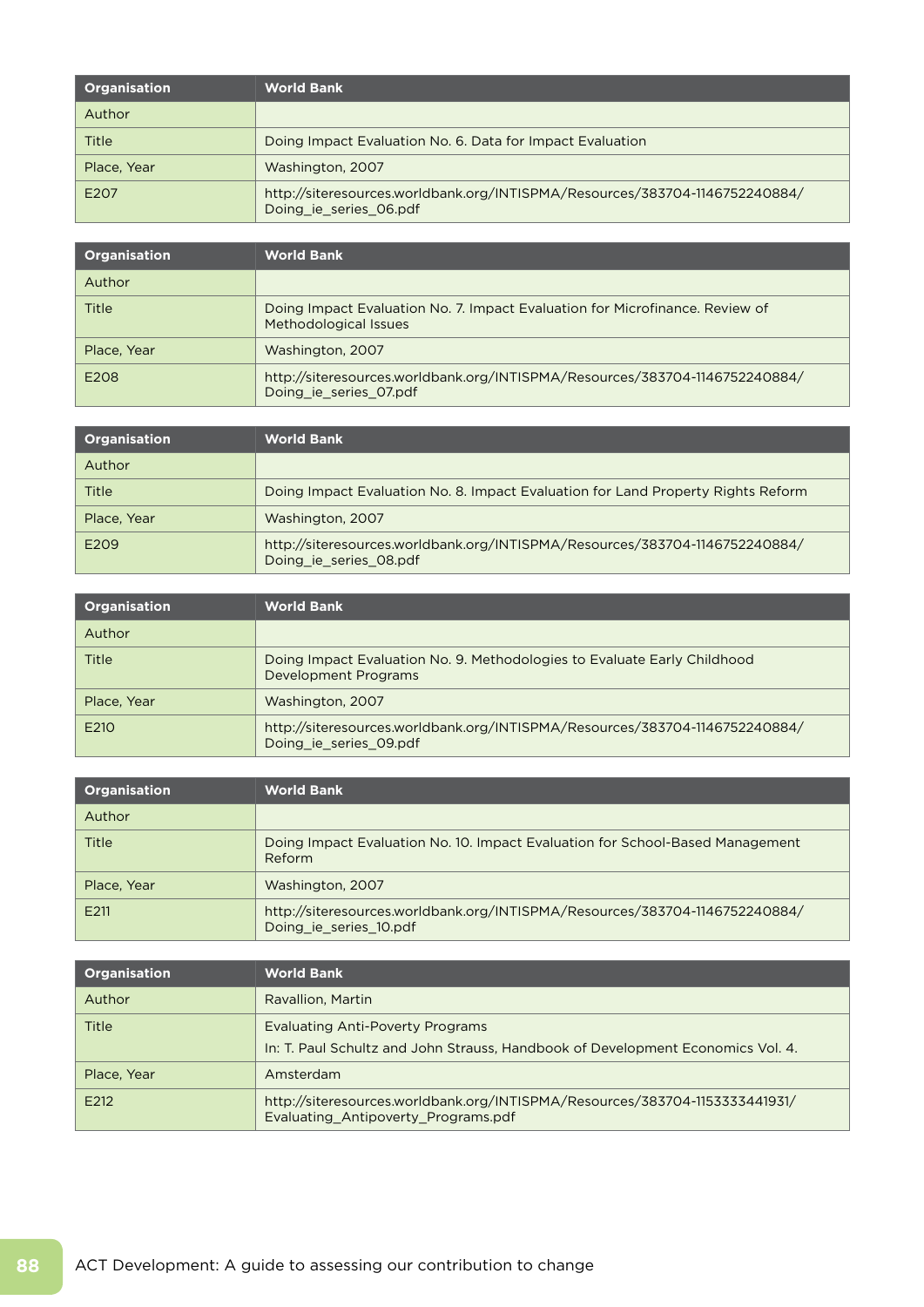| <b>Organisation</b> | <b>World Bank</b>                                                                                                                         |
|---------------------|-------------------------------------------------------------------------------------------------------------------------------------------|
| Author              | Ravallion, Martin                                                                                                                         |
| Title               | The Mystery of the Vanishing Benefits: An Introduction to Impact Evaluation<br>In: The World Bank Economic Review, Vol. 15., Pp. 115-140. |
| Place, Year         | Washington, 2001                                                                                                                          |
| E213                | http://siteresources.worldbank.org/INTISPMA/Resources/383704-1130267506458/<br>Mystery_Vanishing_Benefits.pdf                             |

| <b>Organisation</b> | <b>World Bank</b>                                                                                                                                                  |
|---------------------|--------------------------------------------------------------------------------------------------------------------------------------------------------------------|
| Author              |                                                                                                                                                                    |
| Title               | Monitoring and Evaluation: Some Tools, Methods and Approaches                                                                                                      |
| Place, Year         | Washington, 2004                                                                                                                                                   |
| E216                | http://Inweb18.worldbank.org/oed/oeddoclib.nsf/<br>b57456d58aba40e585256ad400736404/a5efbb5d776b67d285256b1e0079c9a3/\$FIL<br>E/MandE tools methods approaches.pdf |

| <b>Organisation</b> | <b>World Health Organisation</b>                                                                                |
|---------------------|-----------------------------------------------------------------------------------------------------------------|
| Author              | Wismar, Matthias                                                                                                |
| Title               | Health Impact Assessment. Politikberatung als Bindeglied zwischen Wissensproduktion<br>und Entscheidungsfindung |
| Place, Year         | Brussels, 2003                                                                                                  |
| D <sub>201</sub>    | http://wido.de/fileadmin/wido/downloads/pdf_ggw/GGW_4-03_25-35.pdf                                              |

| <b>Organisation</b> | <b>WTO - World Trade Organisation</b>                                   |
|---------------------|-------------------------------------------------------------------------|
| Author              | Kirkpatrick, Colin; Norman Lee; Oliver Morrissey                        |
| Title               | WTO New Round. Sustainability Impact Assessment Study. Phase One Report |
| Place, Year         | Manchester, 1999                                                        |
| SE242               | http://pdf.usaid.gov/pdf_docs/pnaby208.pdf                              |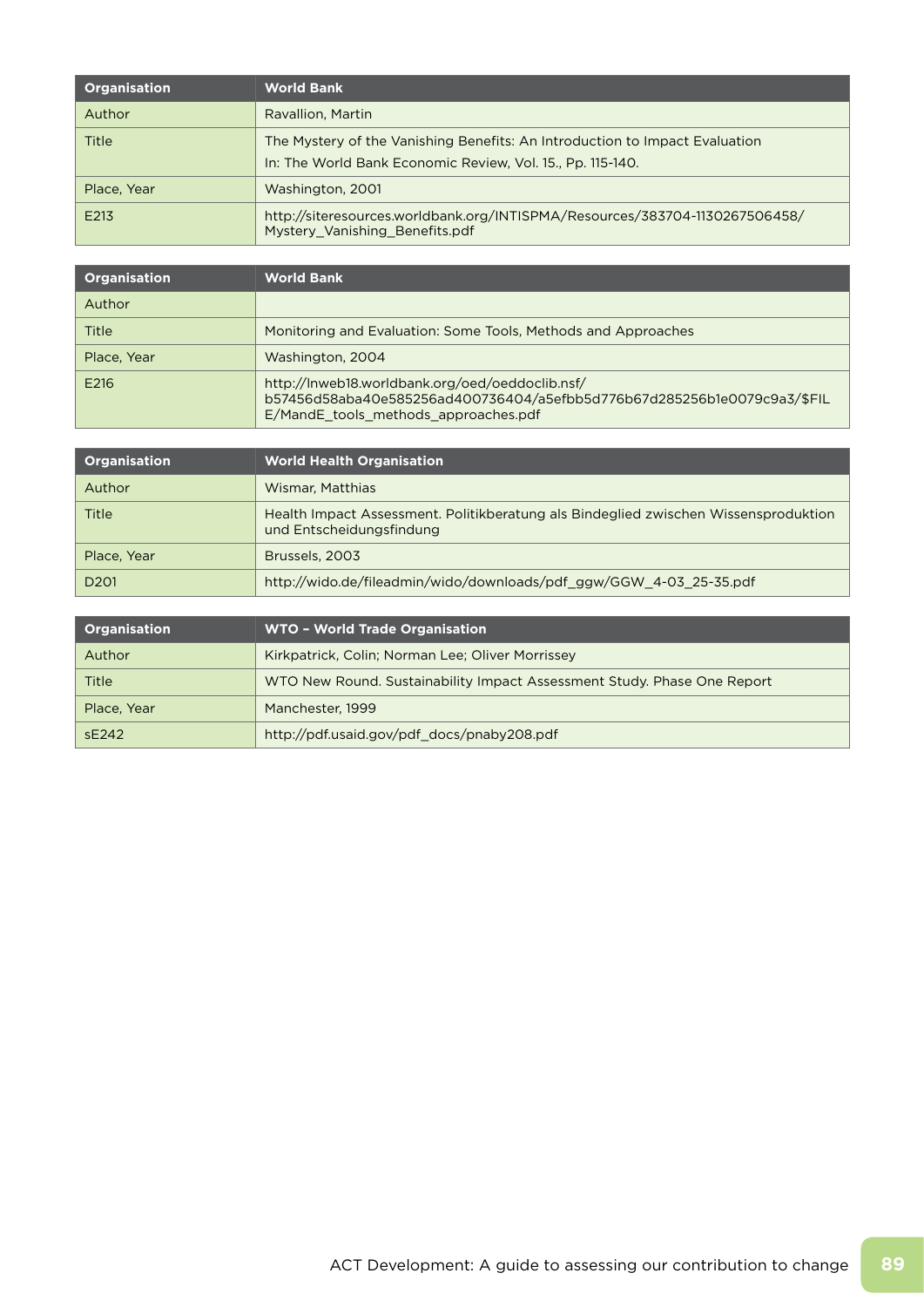# **Web links**

# **http://www.accion.org/default.asp**

ACCION International is a US-based international nongovernmental organization (NGO) with a mission to give people the tools they need to work their way out of poverty. ACCION International firmly believes that microfinance institutions have the potential to access the billions of dollars in the international financial markets to help the very poor people whom the formal financial system has traditionally left behind. ACCION's goal is to make this potential a reality and thereby bring microfinance facilities to millions of poor people. ACCION operates in the Latin American, Caribbean, and African regions, and assists its partner organization to become sustainable and expand their outreach. It also operates in the United States. Despite being an NGO, it works on the basic principle that there is not enough charitable money in the world and there never will be. Hence, ACCION's programs are designed to cover their own costs. The ACCION website is a gateway to a wealth of high-quality technical and operational information on various aspects of microfinance. It provides access to information on its partner organizations, speeches made by management and top-notch staff of ACCION, its various publications including the ACCION InSight series, onetopic bulletin that highlights ACCION's policy view points and ongoing research in the microfinance field.

## **http://appreciativeinquiry.case.edu/**

"AI Commons" is a worldwide portal devoted to the fullest sharing of academic resources and practical tools on Appreciative Inquiry and the rapidly growing discipline of positive change.

# **http://www.ausaid.gov.au/ (Website of the Australian Aid Program)**

The Australian government's overseas aid program is a federally funded program that aims at reducing poverty in developing countries. The Australian Agency for International Development (AusAID) manages the program. The aim of the program is to assist developing countries reduce poverty and achieve sustainable development, in line with Australia's national interests.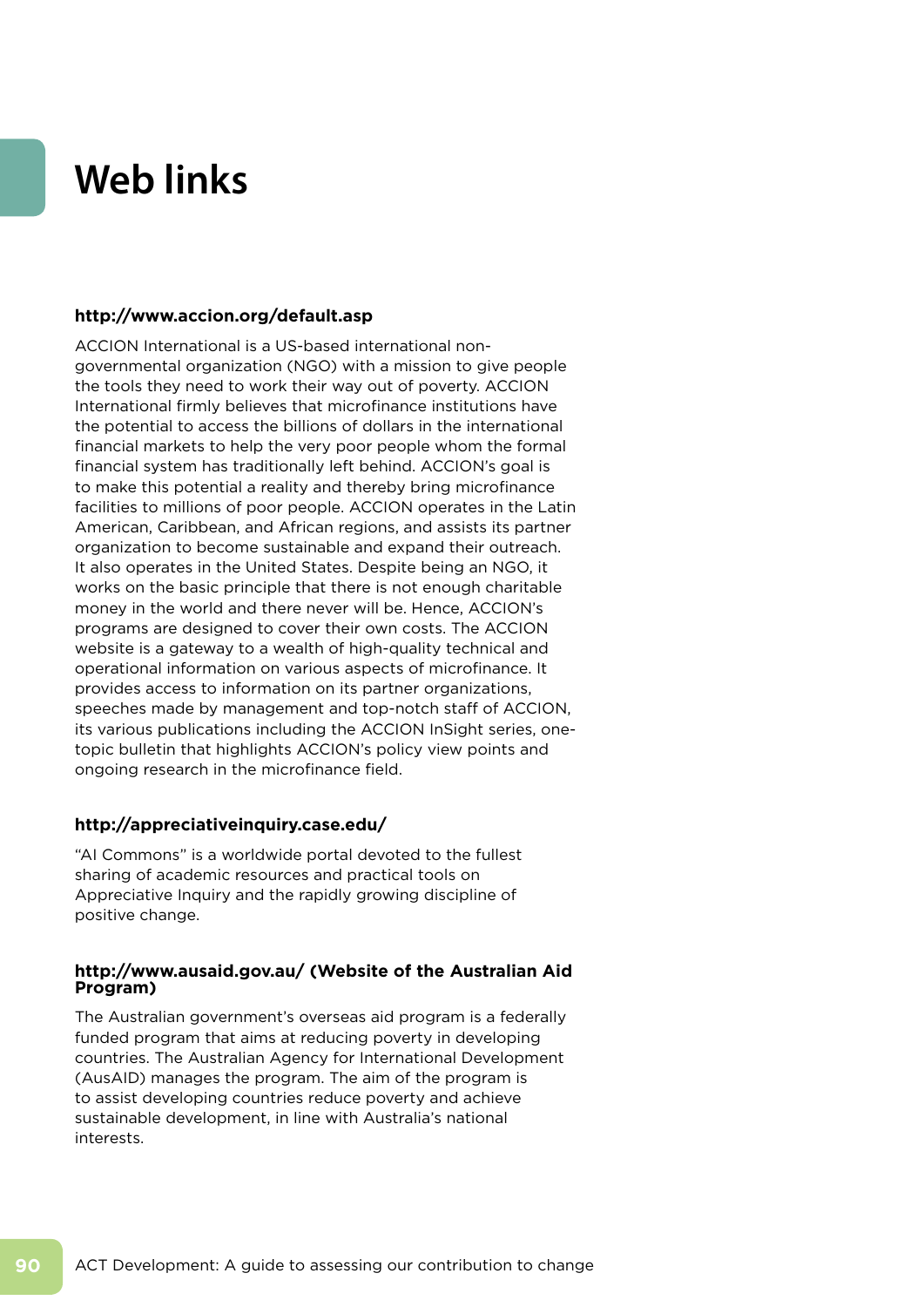# **http://www.berghof-handbook.net/**

The Berghof Handbook for Conflict Transformation is a comprehensive and cumulative website resource that provides continually updated cutting-edge knowledge, experience and lessons learned for those working in the field of transforming violent ethno-political conflict. The Handbook is published by the Berghof Research Center for Constructive Conflict Management based in Berlin, Germany.

## **http://www.continuousprogress.org**

Website containing different tools related to the planning, evaluation and communication of advocacy. Continuous Progress Strategic Services is a consulting practice based at the Aspen Institute's Global Interdependence Initiative (GII) and can help to achieve advocacy goals through planning, messaging and evaluation. Several tools are available, among others the Advocacy Progress Planner, an online logic model for planning advocacy efforts (http://planning.continuousprogress.org/)

#### **http://www.frient.de/materialien/leitfaden. asp?kategorie=Leitfaden (Working Group on Development and Peace)**

The Working Group on Development and Peace (FriEnt) is an association of seven German governmental and non-governmental organisations, with the main objective of promoting peace building in all areas of development cooperation. To this end, FriEnt's core activities include fostering joint learning, capacity building, advice and supporting networking and co-operation of its members.

# **http://gsociology.icaap.org/methods/ (website on social research methods)**

The International Consortium for the Advancement of Academic Publication (ICAAP) is a research and development unit within Athabasca University. ICAAP is devoted to the advancement of electronic scholarly communication. The page "Resources for Methods in Evaluation and Social Research" lists web links for FREE resources for programme evaluation and social research methods. The focus is on "how-to" do evaluation research and the methods used: surveys, focus groups, sampling, interviews, and other methods. Most of these links are to resources that can be read over the web.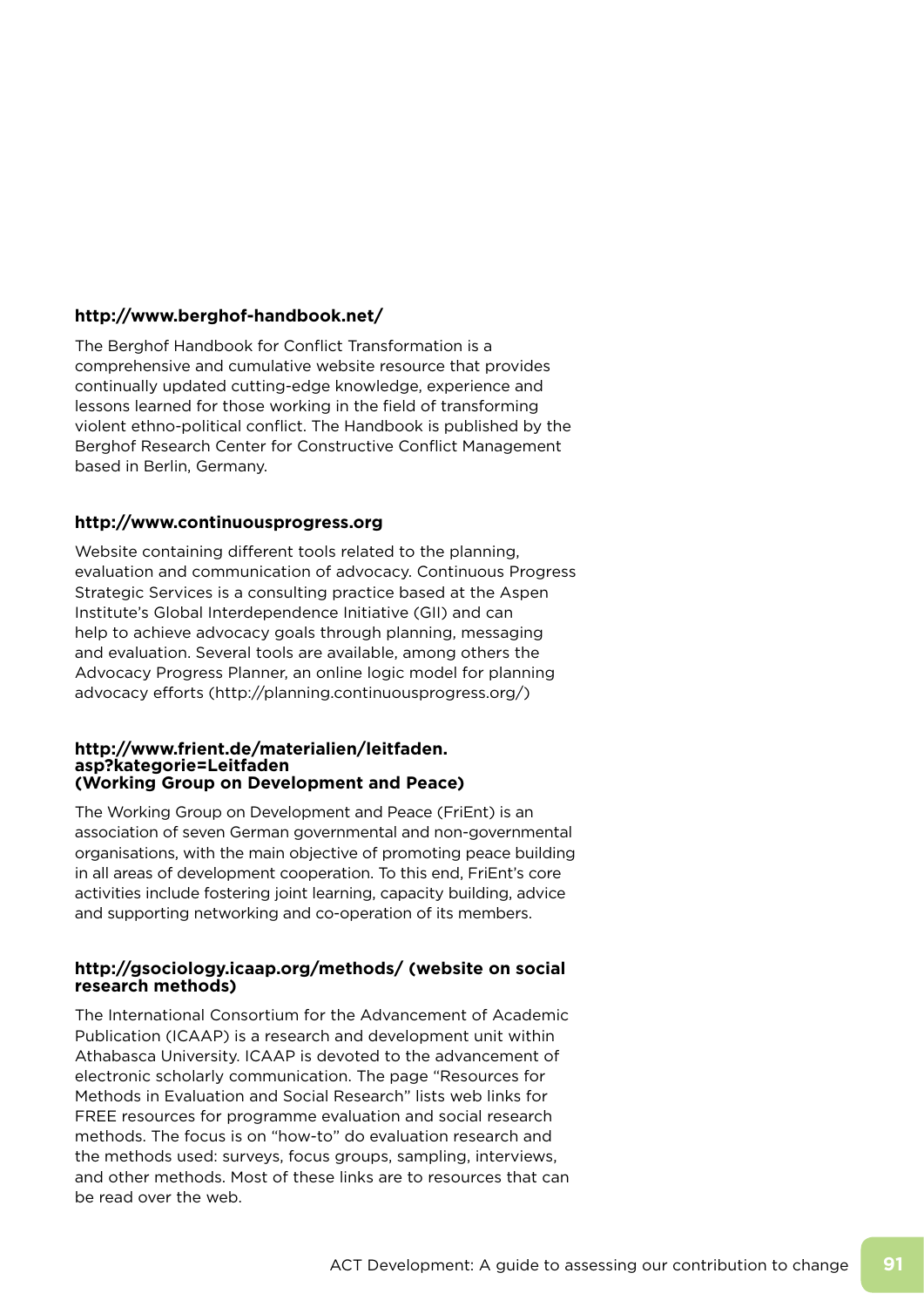## **www.gtz.de**

GTZ is an international cooperation enterprise for sustainable development with worldwide operations. It promotes complex reforms and change processes, often working under difficult conditions. Its corporate objective is to improve people's living conditions on a sustainable basis.

# **http://www.iaia.org/modx/ (Special website on impact assessment)**

The International Association for Impact Assessment (IAIA) is a forum for advancing innovation, development and communication of best practice in impact assessment. Its international membership promotes the development of local and global capacities for the application of environmental assessments in which sound science and full public participation provide a foundation for equitable and sustainable development.

## **http://www.ids.ac.uk/ (website of the Institute of Development Studies)**

The Institute of Development Studies is a leading global organisation for research, teaching and communications on international development. IDS aims to challenge convention and to generate fresh ideas that foster new approaches to development policy and practice. Such problem-focused thinking requires a commitment to multidisciplinarity, not just within social sciences, but across research, teaching and communications.

# **http://www.ifad.org/evaluation/guide/index.htm**

Guide to help project managers and M&E staff to improve the quality of M&E in IFAD-supported projects. The focus of the guide is on how M&E can support project management and engage project stakeholders in understanding project progress, learning from achievements and problems, and agreeing on hoe to improve both strategy and operations. The main functions of M&E are: ensuring improvement-oriented critical reflection, learning to maximise the impact of rural development projects, and showing this impact to be accountable.

# **http://www.iied.org**

IIED is an international policy research institute and nongovernmental body working for more sustainable and equitable global development.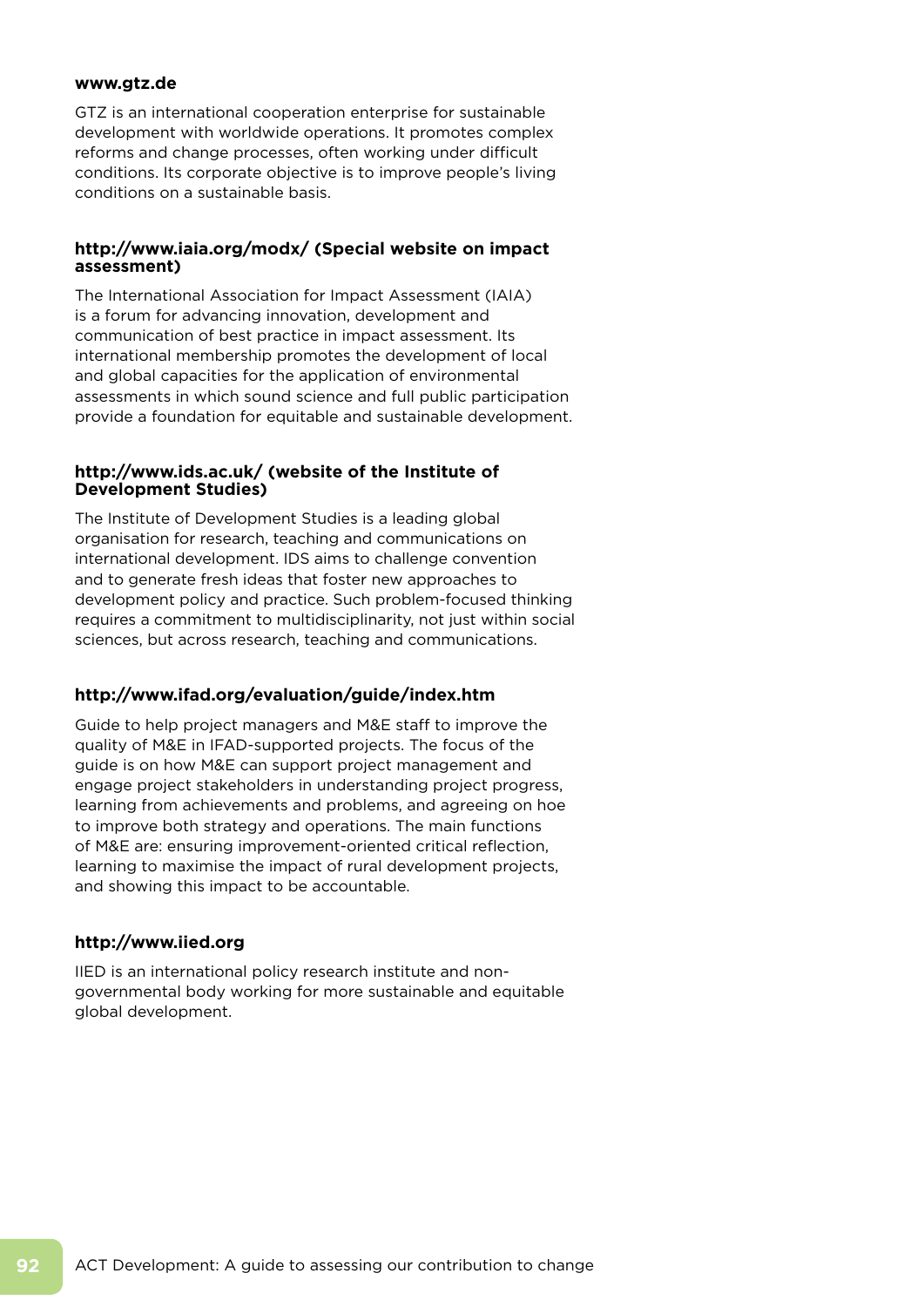# **http://www.imp-act.org/**

Imp-Act is a three-year action-research programme from the Ford Foundation implemented by three British universities and designed to improve the quality of microfinance services and their impact on poverty through strengthening the development of impact assessment systems. Interesting site. Do not miss the sections on State of the Art and Publications.

# **http://www.impactalliance.org/ev\_en.php**

The Impact Alliance is a global action network committed to strengthening the capacity of individuals and organisations to generate deep impact within the communities they serve. We do this through assisting our members to improve the quality, scale and social impact of their services and programs. The concept of the Alliance is simple:

- » Link organisations looking for high quality capacity building services with organisations or individuals capable of delivering those services, and
- » Stimulate new standards of innovation, excellence and effectiveness in the capacity building field.

# **http://www.intrac.org**

» INTRAC is a non-profit organisation working in the international development and relief sector. By helping to explore policy issues, and by strengthening management and organisational effectiveness, non-governmental organisations (NGOs) and civil society organisations (CSOs) around the world are supported.

#### **http://mande.co.uk/2008/topic-bibliographies/advocacy-andcampaigning/a-handbook-of-data-collection-tools-companion-to- %e2%80%9ca-guide-to-measuring-advocacy-and-policy%e2%80%9d/**

This handbook of tools is a companion to ORS' "A Guide To Measuring Advocacy And Policy". The data collection tools included in the handbook have actually been used to evaluate advocacy or related efforts. The data collection instruments apply to six outcomes areas:

- » Shifts in Social Norms;
- » Strengthened Organizational Capacity;
- » Strengthened Alliances;
- » Strengthened Base of Support;
- » Improved Policies; and
- » Changes in Impact.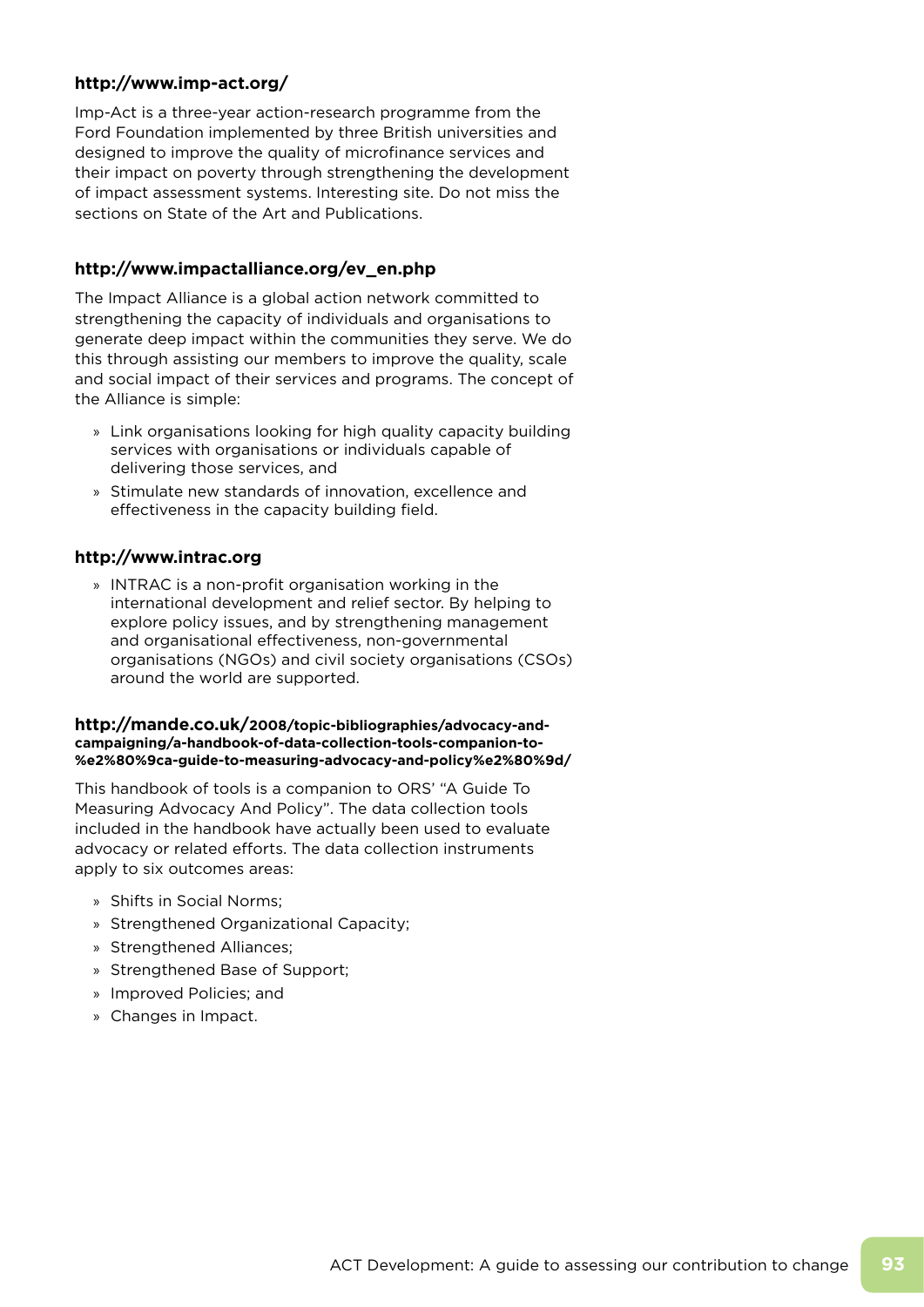## **http://microfinancegateway.org/section/resourcecenters/ impactassessment**

The Impact Assessment Centre, a joint initiative of CGAP and Imp-Act, has a twofold mission:

- » to promote greater understanding of the impacts of microfinance on the lives of the poor
- » to encourage the use of impact assessments by microfinance providers

Contents of the Impact Assessment Centre:

- » The Impacts of Microfinance
- » The What, Why, and How of Impact Assessment
- » Developing an Impact Assessment
- » Resource Documents
- » Practitioner Pages

## **http://www.odi.org.uk/about.html**

The ODI is Britain's leading independent think tank on international development and humanitarian issues. The mission is to inspire and inform policy and practice which lead to the reduction of poverty, the alleviation of suffering and the achievement of sustainable livelihoods in developing countries.

#### **www.outcomemapping.ca**

Website of an Outcome Mapping Learning Community, including a discussion forum and resources such as examples of application. Furthermore, upcoming events related to Outcome Mapping can be found on this website.

# **http://portals.wi.wur.nl/ppme/**

Website focused on Participatory Planning Monitoring and Evaluation (PPM&E). Objectives are:

- » help build the capacity of individuals and organisations to effectively implement PPM&E systems (courses, advisory services, evaluation).
- » contribute to innovation in the field of PPM&E / managing and learning for impact.
- » provide practical web-based resource materials, experience sharing and learning with this PPM&E resource portal.

Main goals of the web site are (1) to provide introductions to key areas of participatory planning, monitoring and evaluation, as well as (2) to provide a quick selection of key resources in relation to specific areas of M&E work. Different tools and methods related to (1) Managing and Learning for Impact in a Project, (2) PPM&E in projects and programs, (3) Creating a Learning Environment, (4) Conflict Management, (5) Process Model, (6) Gender and PPM&E are available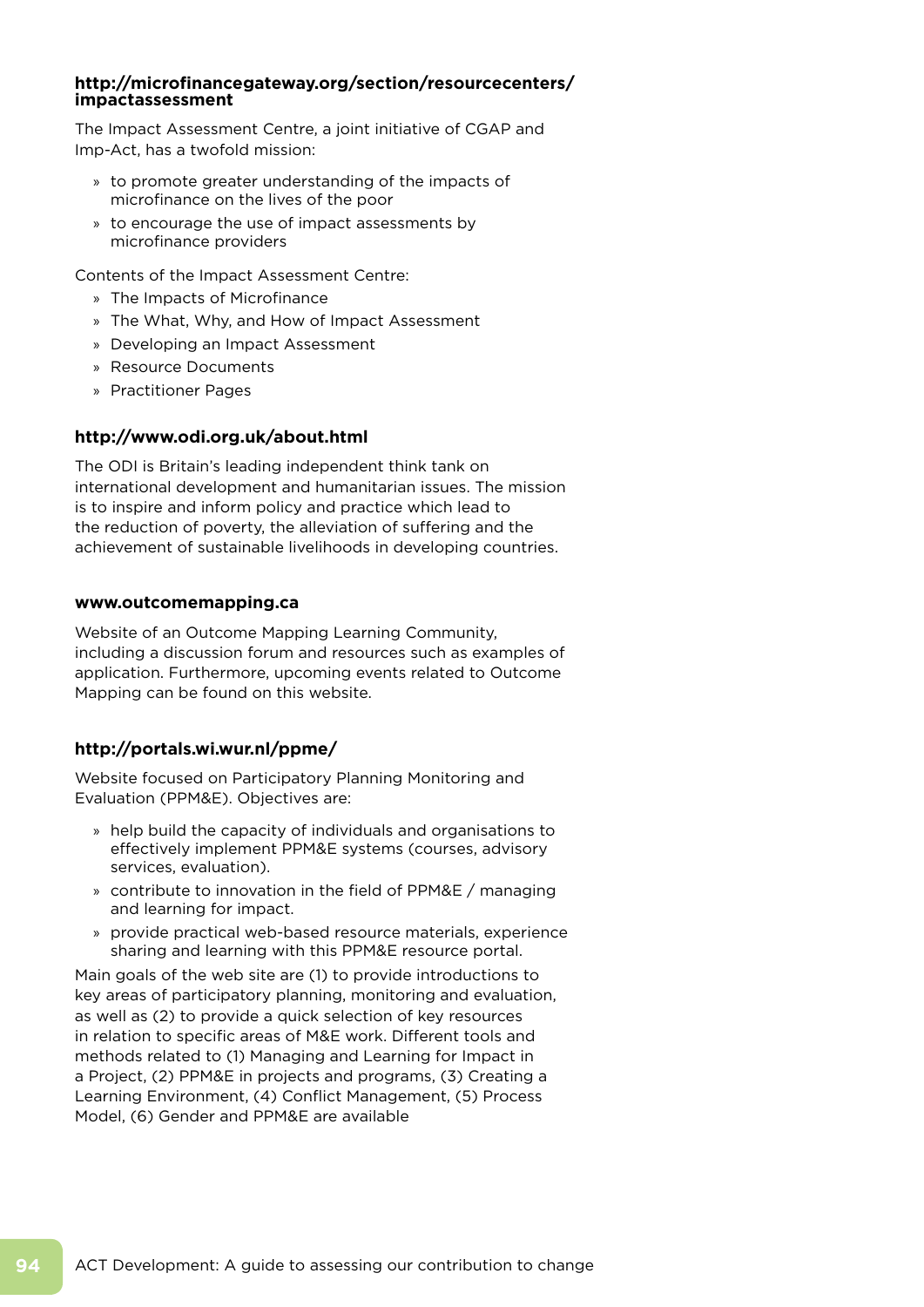# **http://www.worldbank.org/mdf/mdf1/poor.htm**

Sustainable Banking for the Poor (SBP) is a project that aims at improving the ability of donors, governments, and practitioners to design and implement policies and programmes to build sustainable financing institutions that are effective in reaching the poor. It is carrying out a series of case studies of microfinance institutions in Asia, Africa, and Latin America that have pioneered innovative approaches for reducing the costs and risks of providing financial services to a large number of low-income clients. The case studies cover a wide range of types of institutions and programmes, including commercial banks, specialized banks, credit unions, non-governmental organisations and non-bank financial institutions.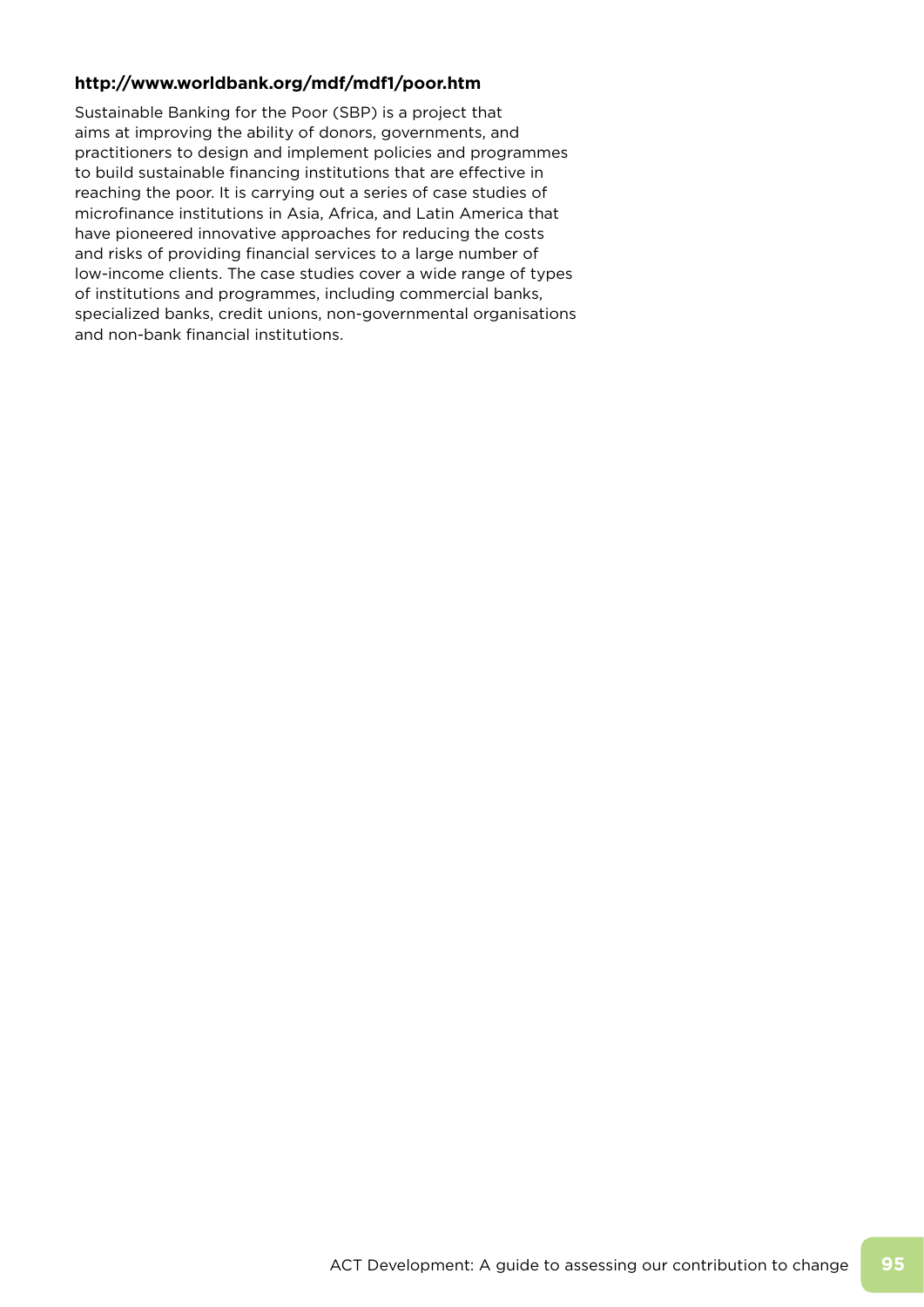# **List of abbreviations**

| <b>ACT</b>     | Action by Churches Together                                               |
|----------------|---------------------------------------------------------------------------|
| <b>ADB</b>     | Asian Development Bank                                                    |
| <b>ADRA</b>    | <b>Adventist Development and Relief Agency</b>                            |
| AI             | Appreciative Inquiry                                                      |
| <b>CAA</b>     | <b>Community Aid Abroad</b>                                               |
| <b>CBO</b>     | Community-based organizations                                             |
| <b>CEO</b>     | <b>Chief Executive Officer</b>                                            |
| <b>CIAT</b>    | International Centre for Tropical Agriculture                             |
| <b>CIDA</b>    | Canadian International Development Agency                                 |
| <b>CLM</b>     | <b>Composite Logic Model</b>                                              |
| <b>CSoC</b>    | <b>Critical Stories of Change</b>                                         |
| <b>DFID</b>    | Department For International Development (UK)                             |
| <b>DIE</b>     | Deutsches Institut für Entwicklungspolitik (German Development Institute) |
| <b>DNH</b>     | Do No Harm                                                                |
| <b>EED</b>     | Evangelischer Entwicklungsdienst (Church Development Service, Germany)    |
| <b>EU</b>      | <b>European Union</b>                                                     |
| <b>FFLA</b>    | Fundación Futuro Latinoamericano                                          |
| <b>FGD</b>     | <b>Focus Group Discussion</b>                                             |
| <b>GDI</b>     | German Development Institute                                              |
| <b>IAIA</b>    | <b>International Association for Impact Assessment</b>                    |
| <b>ICAAP</b>   | <b>Internal Capital Adequacy Assessment Process</b>                       |
| <b>ICCO</b>    | Interchurch Organisation for Development Co-operation, Netherlands        |
| <b>IDPM</b>    | Institute for Development Policy and Management                           |
| <b>IDRC</b>    | International Development Research Centre                                 |
| LQAS           | Lot Quality Assurance Sampling                                            |
| <b>M&amp;E</b> | Monitoring & Evaluation                                                   |
| <b>MAPP</b>    | Method for Impact Assessment of Programmes and Projects                   |
| <b>MDG</b>     | Millenium Development Goals                                               |
| movie          | Monitoring of Effects                                                     |
| <b>MSC</b>     | Most Significant Changes                                                  |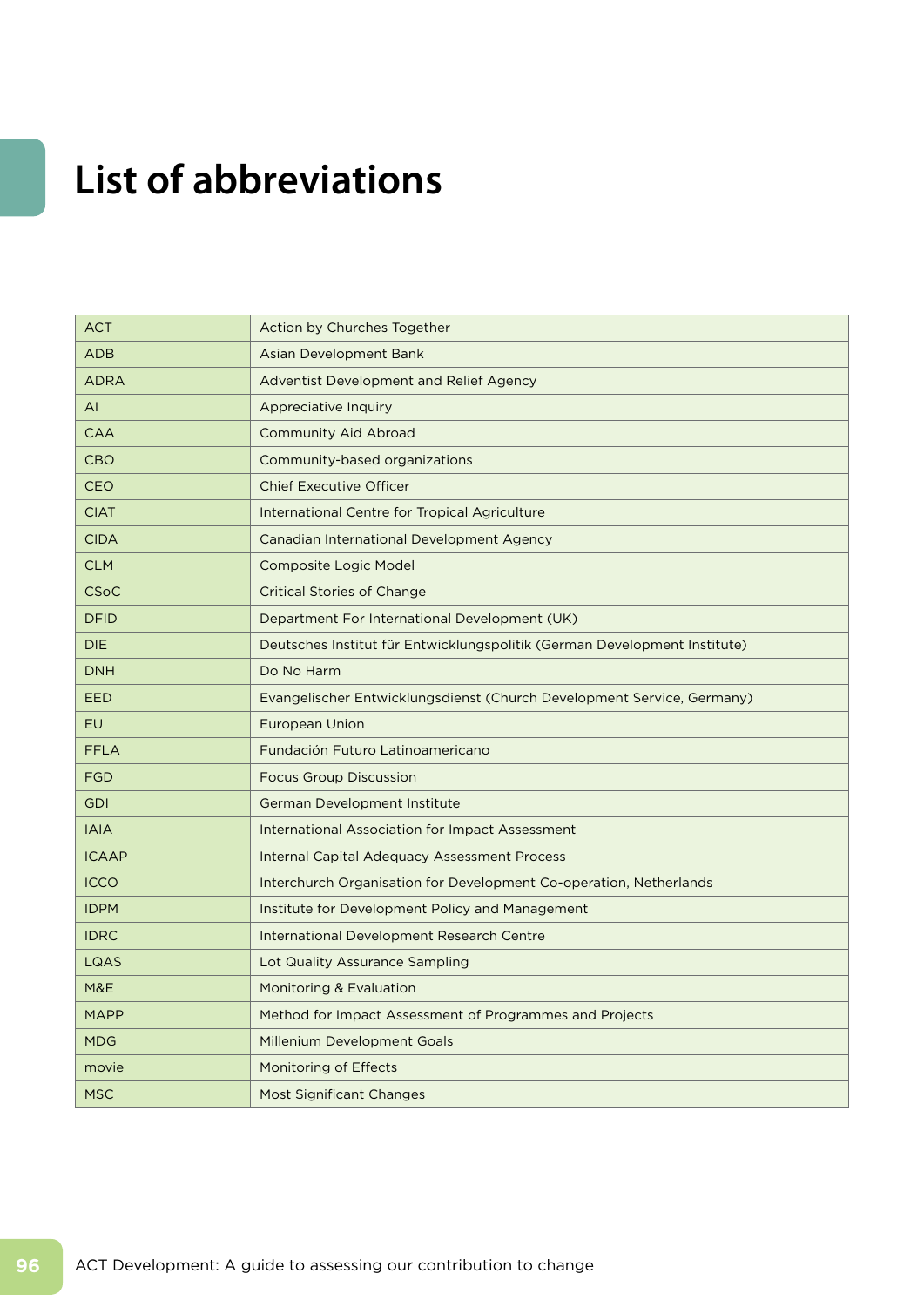| <b>NGO</b>       | Non-governmental organization                                                                |
|------------------|----------------------------------------------------------------------------------------------|
| <b>NGO-IDEAs</b> | NGO Impact on Development, Empowerment and Actions                                           |
| <b>ODI</b>       | <b>Overseas Development Institute</b>                                                        |
| OECD / DAC       | Organisation for Economic Co-Operation and Development / Development Assistance<br>Committee |
| <b>OM</b>        | <b>Outcome Monitoring</b>                                                                    |
| <b>PAG</b>       | Performance Appraisal of the Groups                                                          |
| PaLSA            | Participatory Livelihood Monitoring                                                          |
| PANgo            | Performance Assessment of NGOs                                                               |
| <b>PCIA</b>      | Peace and Conflict Impact Assessment                                                         |
| <b>PIA</b>       | <b>Poverty Impact Assessment</b>                                                             |
| <b>PIM</b>       | <b>Participatory Impact Monitoring</b>                                                       |
| <b>PIPA</b>      | Participatory Impact Pathways Assessment                                                     |
| <b>PLA</b>       | Participatory, Learning and Action                                                           |
| <b>PME</b>       | Planning, monitoring and evaluation                                                          |
| <b>PRA</b>       | Participatory Rural Appraisal                                                                |
| <b>PSIA</b>      | Poverty and Social Impact Analysis                                                           |
| <b>PWR</b>       | Participatory Wealth Ranking                                                                 |
| R <sub>4</sub> D | Research for Development                                                                     |
| <b>RIA</b>       | <b>Rigorous Impact Analysis</b>                                                              |
| <b>SAGE</b>      | Situational Analysis and Goal Establishment                                                  |
| <b>SC</b>        | <b>Significant Change</b>                                                                    |
| <b>SHG</b>       | Self-Help Group                                                                              |
| <b>SIA</b>       | <b>Sustainability Impact Assessment</b>                                                      |
| <b>SWOT</b>      | Strengths, Weaknesses, Opportunities and Threats                                             |
| <b>ToC</b>       | Theory of Change                                                                             |
| <b>ToR</b>       | <b>Terms of Reference</b>                                                                    |
| <b>UNEP</b>      | United Nations Environment Programme                                                         |
| <b>WWF</b>       | World Wide Fund for Nature                                                                   |